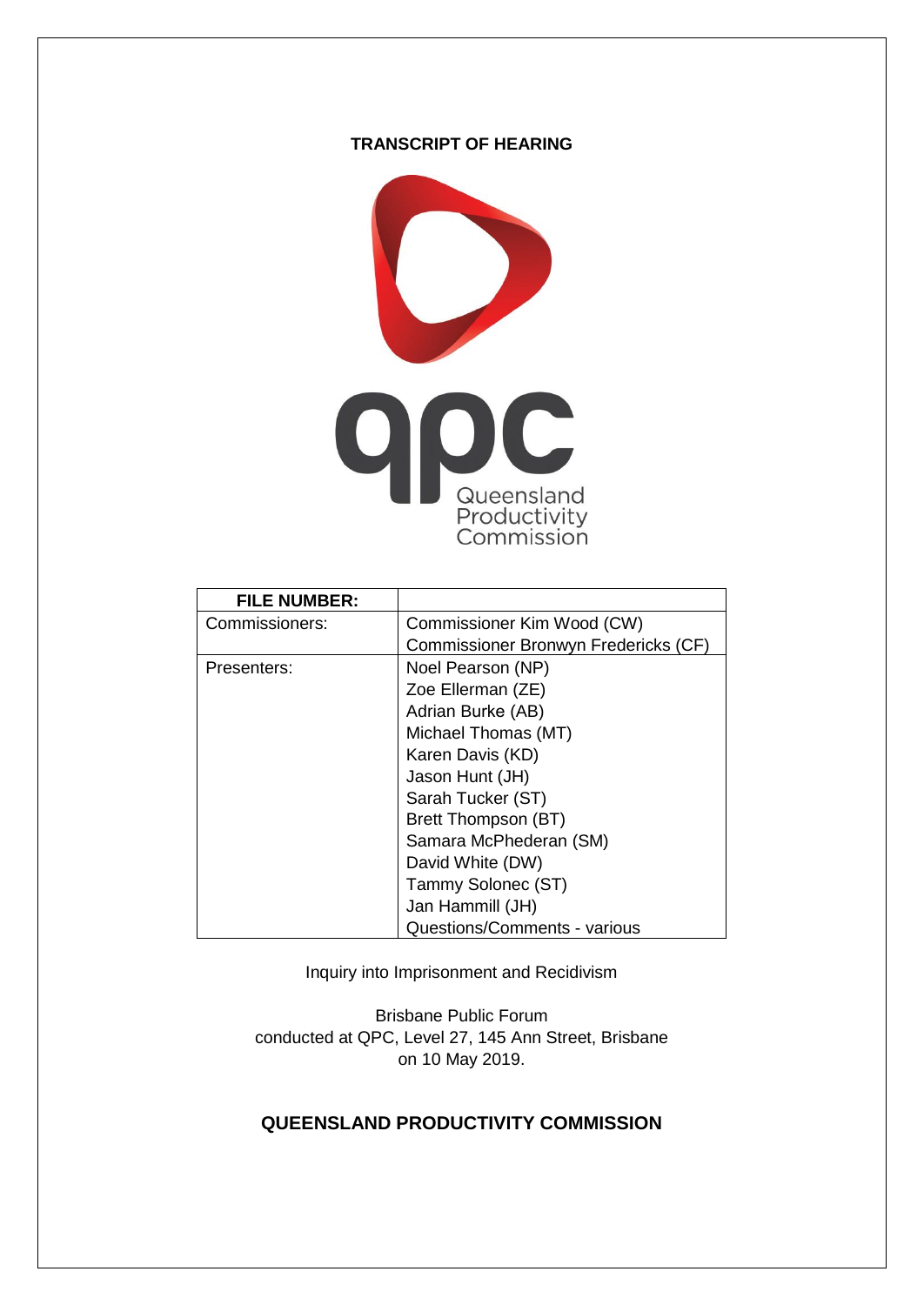- CW Good morning everybody, we'll make a start. A formal presentation, our first presentation is at 9:15. Welcome, thank you for coming. This is the second and final day of our Brisbane hearings. I'm assisted by Commissioner Bronwyn Fredericks, and my name is Kim Wood, I'm the presiding Commissioner in this inquiry. Bronwyn, would you care to do the acknowledgement?
- CF So good morning everybody, Bronwyn Fredericks is my name, and as Kim said, I'm one of the Commissioners with this inquiry. In light of today and the formalities of business that we're undertaking in Brisbane, I do acknowledge the country in which this session, this public hearing is taking place, and we respectfully acknowledge elders, both past and present, and I ask that people do speak and have that within their minds in terms of sincerity and integrity of speech today, with both the Commissioners, myself and Kim Wood, but also the other people that are within the audience today. Thank you.
- CW Thanks Commissioner Fredericks. Today is the last of our four public hearings. We've had formal hearings in Cairns, Townsville and, and a previous hearing in Brisbane. The purpose of these hearings is to facilitate public scrutiny of the draft report, to get some feedback and to help us understand what we got right and what we got wrong, issues that we've missed. After the hearings we'll be working hard to produce our final report which is due to government on the  $1<sup>st</sup>$  of August. They have up to six months to consider that report, it will then be made public. As of today you can download the draft report and the issues paper and any other material from our website, the QPC website, [www.qpc.qld.gov.au.](http://www.qpc.qld.gov.au/) After the hearings conclude we'll produce that final report. Now how will today work, we've got seven presenters. Presentations are being videoed and recorded and we hope that they'll be made available on our website in the near future. Transcripts will certainly be posted on the website. Presenters are asked to make a 15 to 20 minute presentation. It can be shorter if required. The two Commissioners will then have a conversation and ask you some questions. We may then offer the audience the chance to make a comment on that presentation, but not to question the presenters. We typically only invite the witnesses or presenters to speak, but there will be some time potentially for comments from the floor afterwards. We're not requiring, we're not requiring people, presenters to make, take an oath today, but we do require presentations to be truthful, respectful and genuine. Just a caution, please don't be overly critical of individuals or institutions, we're not covered, nor are you presenters, by defamation, we don't have the shield of the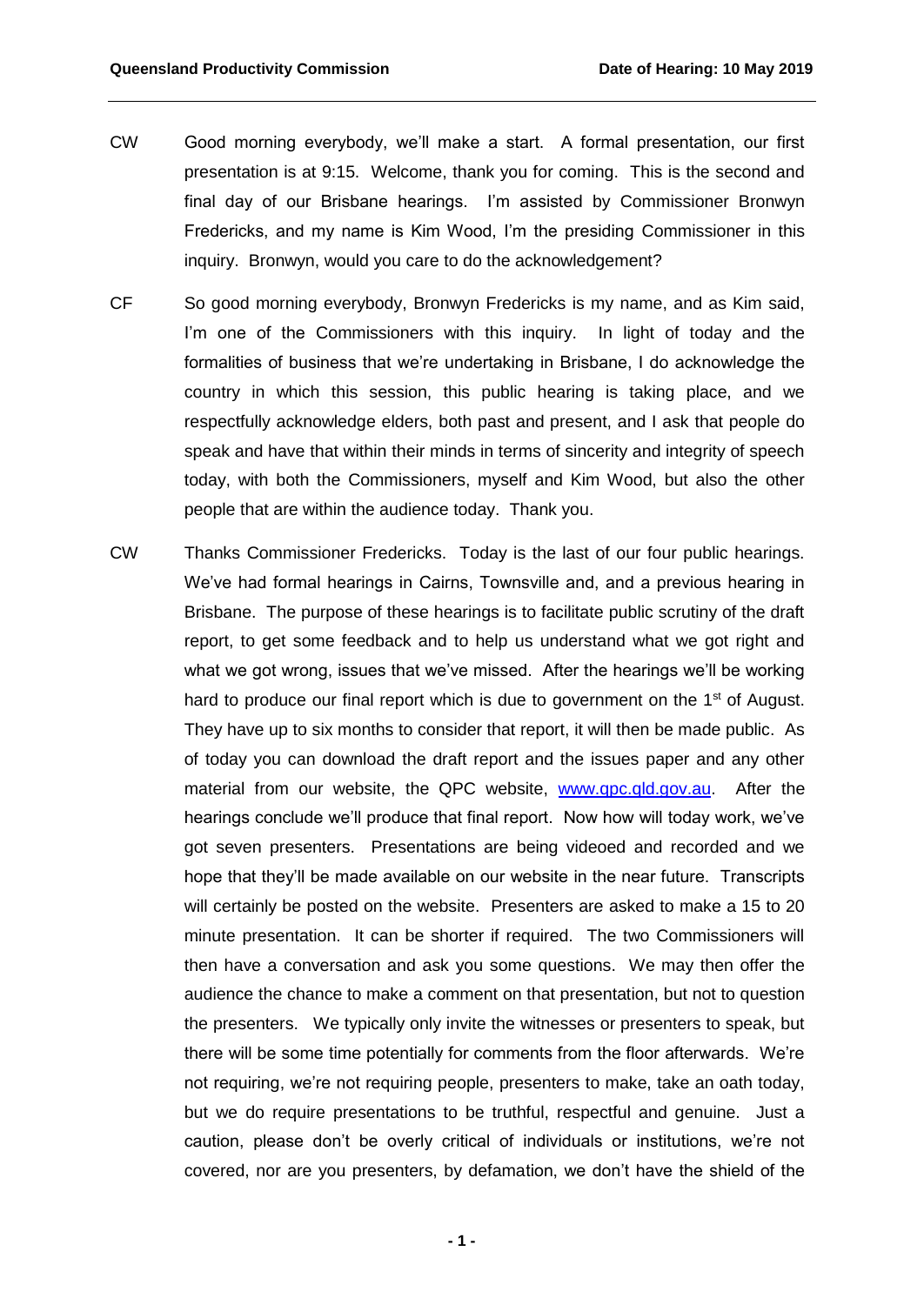crown during this process so be mindful of, of what you say and let's not get each other into trouble today.

For the purpose of the transcript, presenters should state their, state their full name and the organisation if they're representing an organisation, and if there's any members of the press here today, if you haven't already done so, can you identify yourself to one of the QPC staff today.

Logistical matters, restrooms essentially just opposite here, so out through that door, turn left and there's unisex toilets. Fire alarms, if we hear an alarm, the fire stairs are in the front left hand corner there, it's 27 floors and in fact, what's that, 52 sets of stairs or so, if anybody thinks they may have any difficulty going down those stairs, present at the, at the lift well and we'll have someone assist you. Tea and coffee's available, please feel free to get up and get yourself a tea or coffee or a biscuit whenever you need to. We'll break for morning tea and afternoon tea and we'll break for lunch. Prior to each presentation, as I said before, please identify yourselves for the public record and if there are any comments from the floor when requested, again we ask people on the floor to identify themselves before making those comments. With no further ado, Bronwyn, would you like to introduce the first speaker?

- CF Yeah I will. Before I introduce the first speaker, I just wanted to add in terms of while the speaker is, the speaker is presenting, please refrain from any comments or questions at that time, there will be, if we have time after Commissioner Wood and myself have asked questions, we will throw to the floor and people can make comments at that time, not questions but comments at that time. Okay, so no comments and questions during the presentation. And as Commissioner Kim Wood has said, there is seven presenters today. There will be time during the breaks or one would hope after each presentation for people from the audience to make comment or to talk with both Commissioner Wood and myself, along with QPC staff. So I just wanted to clarify that too today. So the first presentation this morning, we have Mr Noel Pearson from the Cape York Institute. Noel, could you please take the seat at the front, and as you do, and Zoe, is that correct, you're coming as well, Zoe? Thank you. From Cape York Institute, please state both of your names individually and then the organisation that you're from before you commence your presentation. Thank you.
- NP Okay, Noel Pearson, Cape York Institute.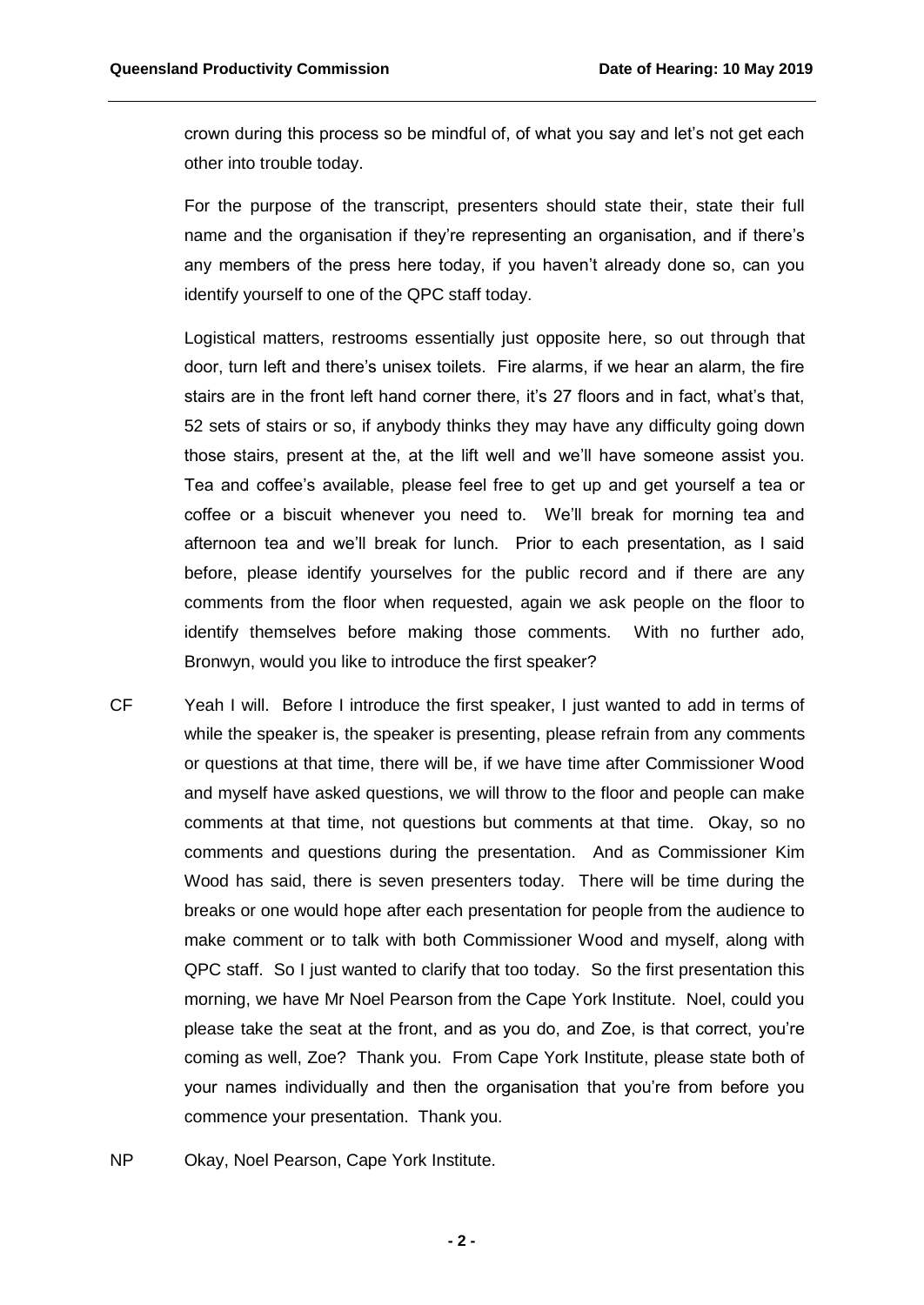## ZE And Zoe Ellerman, Cape York Institute.

- CF Thank you. Noel, I'm sorry.
- NP Thank you very much, Commissioners, for this opportunity to present to this inquiry. We had the opportunity to make submissions to the ALRC's inquiry into the same subject and we declined, mainly because I was never convinced that anything they would do would make any impression on the growing problem of indigenous incarceration. My view after reading their previous publications was that it didn't confront the history of this issue going back to the Royal Commission, namely that we identified over-representation as a fundamental problem back in 1991, and nothing we have done in the 30 years since has turned that overrepresentation around, in fact imprisonment has increased across the nation, and I thought that the ALRC's inquiry was not going to add anything new to the discussion of the over-representation of indigenous people in prison.

I've been a long critic of the so-called (ui) and at least for the past 20 years I've been saying, well, we had a massive inquiry, we had 330 plus recommendations and yet the numbers are doubled of people in prison, and why aren't we confronting that fact. And, you know, how could it be that despite the fact that we have better procedures presumably and better grilles over windows and so on, nevertheless we're not making a dent in the problem of over-representation. I then witnessed the Queensland Government's attempt to come to grips with this issue with the Justice partnership agreement in 2001. Probably the most serious attempt of any government around the country to try to come to grips with it, the Beattie Government, and again a 10 year partnership was announced, a set of strategies, a matrix of initiatives and presumably budget allocations under those initiatives and so on, and the, it was becoming apparent well, you know, in the midst of that 10 year partnership that numbers were going up. And of course the whole thing ended dismally with the fact that there was no improvement, numbers had gone up, the 10 year part-, how can a government, how can any society and government set itself an explicit goal of halving the number of people in prison and halving the participation of indigenous people in the criminal justice system, end up, despite this so-called conscious aspiration and effort, end up with an increased number of people in that prison system.

And so setting a target is useless if we go by the Beattie Government's experience in this state, it means nothing, it drives nothing, and yet we have one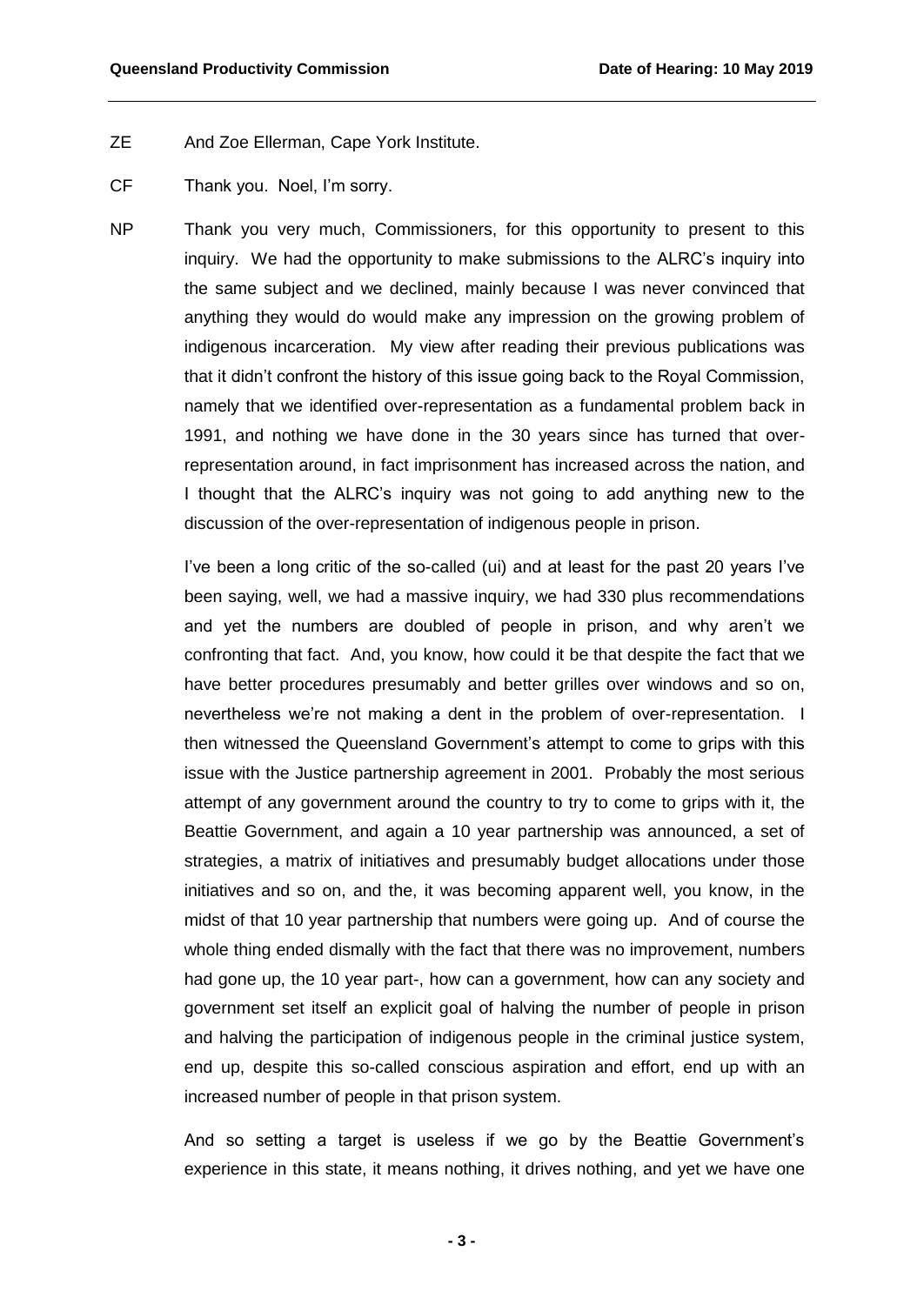of the political parties contending for the federal election this, in this election saying that the big promise is that we will have a justice target. As if we don't have a history about targets. What we, what that political party and all contending political parties should be telling us is, well okay, what are we going to do, what do we do to turn this thing around. And so I've read, you know, I've perused the Queensland Government's submission to this inquiry, and it's depressing. Depressing for the lack of anything compelling, anything that gives me any, you know, even in my most optimistic moment that, the belief that in 10 years' time we're going to see a turnaround in these, in these numbers. And I, I'd put a, I'd put my, I'd put a lot of money down on the table to bet that it's not going to turn around.

We're approaching 50 per cent of children in the child protection system being indigenous, I don't know when we're going to cross that line, and I bet we're never, we are not going to fall shy of 50 per cent. Nothing we are doing is going to mean that we don't reach 50 per cent, and probably keep progressing beyond that. And the same miserable story is in the youth justice scene, youth detention scene, the existence of disabilities amongst remote communities. Professor Ernest Hunter really upset me when he once wrote, several, quite a few years ago now, that our remote communities in particular had become concentrations of disability, places where the compounding intergenerational disability is where we keep people in this state, in remote communities. Our work with the Cape York Aboriginal Australian Academy, when we got the Royal Flying Doctor Service to help us assess children in our two, three schools at the time, Aurukun, Coen and Hopevale showed us the, well the first 25 student sample across those schools told us, these levels of intellectual disability of children damaged by early trauma and acquired disabilities and loss of executive function, were just appalling, I mean 30 per cent of the kids were at the very lowest level of intelligence. And another 40 per cent were not far above the line. We're talking about 70 per cent of the kids.

And yet we could recount, we could submit all of the details of the actions we took to try and get a response through the, through the disabilities, through the special needs procedures of State Education Department, to no avail, absolutely no avail. And we tried for two years after that to try and get a response to the special needs of these kids. And we think that the causes of this over-representation so-called lie in the, lie back in the, the rise of grog and drugs in the communities. A recent

**- 4 -**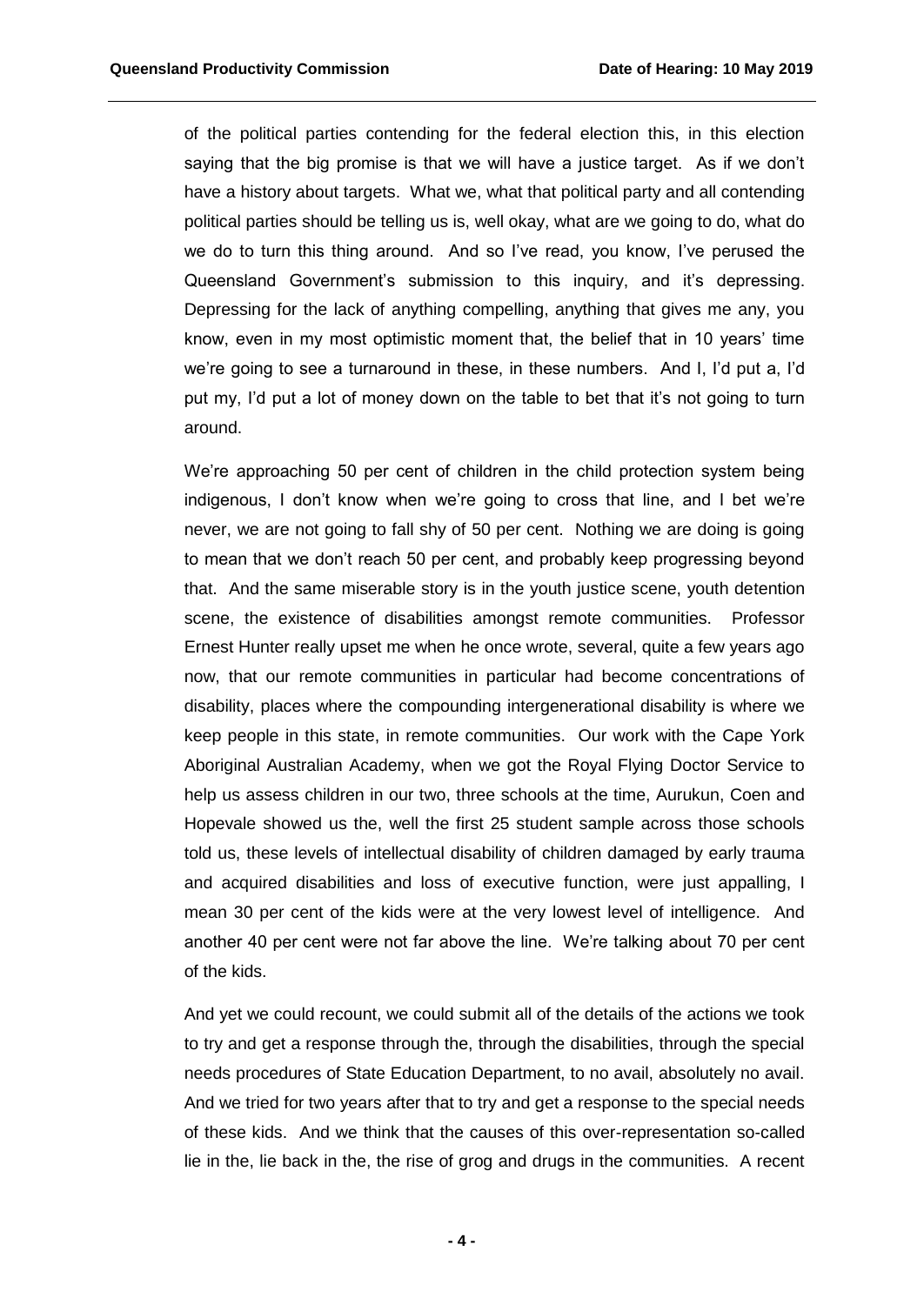paper by Professor Hunter in Lancet tells us of the huge mental illness load in these Cape York communities, massive, and Professor Hunter's been out in the field diagnosing and administering psychotic therapies, drugs, to hundreds of people in the community. And that, I don't think there's, well the first thing we have to recognise is what he and The Lancet evidence tells us and what Professor Sutton told us in The Politics of Suffering when he looked at the data for Aurukun back in, when he published his book in 2004 or something, '03, that 1985 is the key date, 1985. The forced imposition of canteens into the communities by the Queensland Government. And then everything goes haywire after that. The elders didn't want it, the ladies didn't want it, even the drinkers themselves didn't want it. And Russ Hinze, the then minister for local government, wanted the communities to take on the canteens, of course that was a laundering mechanism for Commonwealth social security payments to fund the newly implemented system of local government. Russ' idea was that if Aurukun Shire Council was going to be funded, it had to be funded through the canteen, and the canteen itself would be funded from social security cheques. And, but (ui).

So the funding of local government in Aurukun from 1985 was through the livers and kidneys and bodies of the people of Aurukun. And that, that, that, the growth of the problem over the following decades produced a generation of children born in violence and foetal alcohol syndrome and a range of these terrible problems. ABC did a Four Corners report by David Maher in 1990 called Six Pack Politics, and that was five years into the problem. And we never got on top of that problem in any serious way until alcohol management plans were introduced in the 2000s. So this problem raged for a full 20 years without any serious amelioration or abatement. And by then, we had then developed a generation of people who were, who were becoming parents, people who themselves had suffered in the womb and in early childhood were then becoming parents themselves. So the socalled cycle of this problem was now well underway and we, you know, thank goodness the Beattie Government introduced, on our urging by the way, on the Cape York Institute's urging, alcohol management plans and, and you know, there was a Lancet article back then that showed the immediate reduction of the severity of violence, not so much the incidence of violence, but its severity was very much curtailed by alcohol management plans. There, but the, I think the bigger breakthrough was made by Premier Bligh when she took the canteens away from the councils. So that was a further step, the most important thing was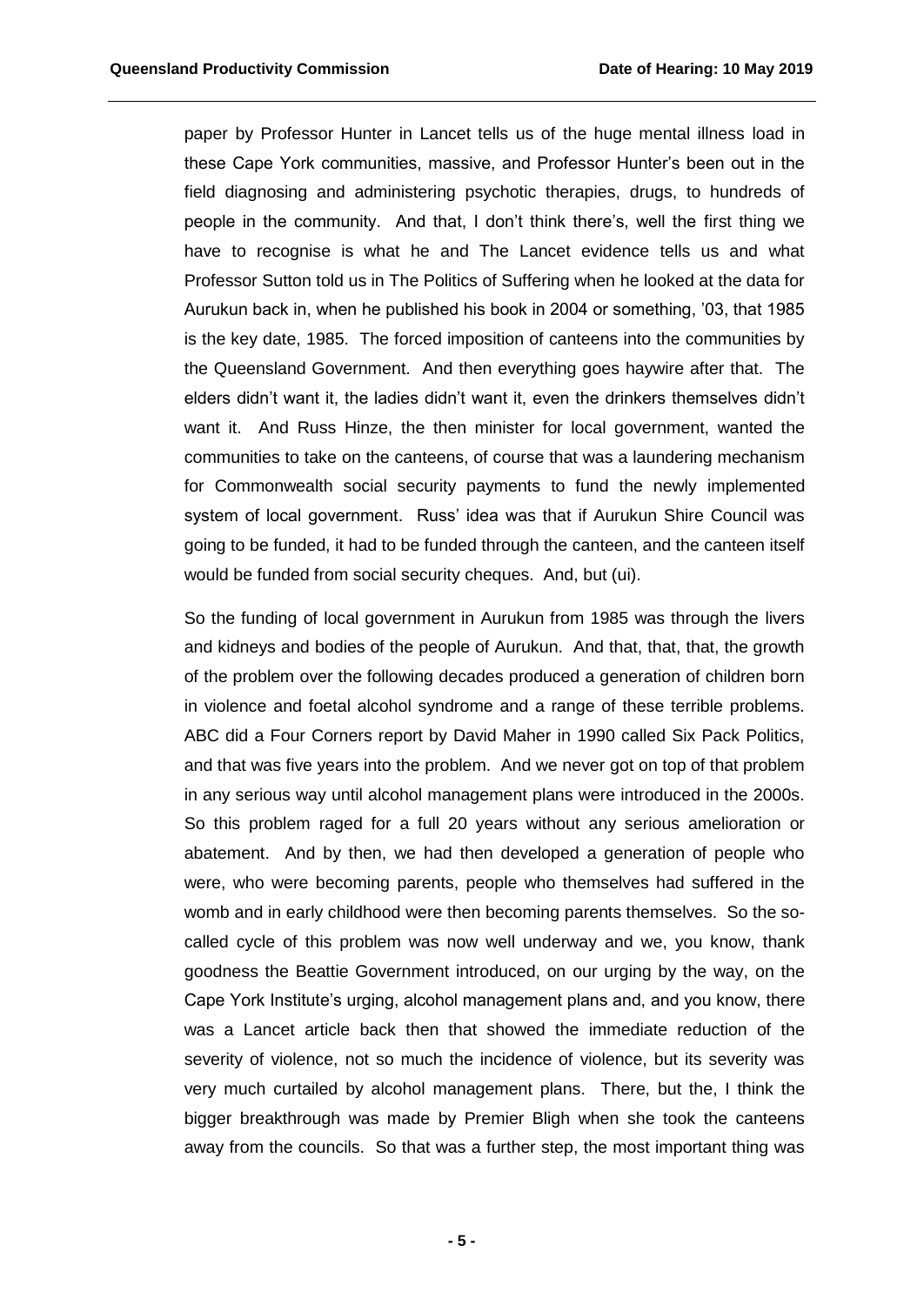to break the council's control over the, and reliance upon the canteens. I mean we were, we were in a ridiculous situation where the councils themselves were relying on money from the canteen to address the problems arising from the existence of the canteen.

All of, so Bligh's action to take the canteens away produced a more decisive improvement in the, in the figures and, but that only lasted until 2012. And if you look at the statistics produced by the Department at the time show very clearly that when contending for the 2012 election, Campbell Newman said everyone should have a right to have a beer on the porch. From that moment on, the problems spikes, a problem that had been steadily declining during the 10 years previous under Labor, spikes into a major problem. Very clear in the statistics after the state kind of licensed the view that aboriginal people should be entitled to have a drink. And, and policy has been all over the place in relation to alcohol management ever since. Half-hearted implementation. A department that you don't know whether they, they want to get rid of the alcohol management plans, and councils that receive a very clear message that, you know, your community's performance in terms of reducing harm, alcohol-related and other harm is not part of the expectation that the state has of these councils.

Mainstreaming the councils has meant that the government doesn't want to treat these councils any differently from any other local government, and hold them to account for harm levels amongst their people. So I think the model of local government doesn't work in these communities and these are sui generis governments, you know, they're specific to the circumstances of indigenous communities, they don't have a rate base, they don't have freehold land ownership, they don't have people who own their own homes and so on, they, you can't treat them as if they're a little country town in a standard form local government. We'll have elections next March, incentives for the councillors in those local governments will be, you know, will be to do those things that are, that their community members, a lot of them might want. And the usual tactic is to be in favour of access to alcohol. So Aurukun Shire Council's minutes recently disclosed that they propose an alcohol trial. And I receive an email just in the last 24 hours saying they propose a trial. State of Origin night. You know, probably the most violent night in the state is when they propose to re-introduce alcohol, in the name of fun and recreation. So, whereas I think that the councils and the, and the, and the communities should be held to, to performance. They should be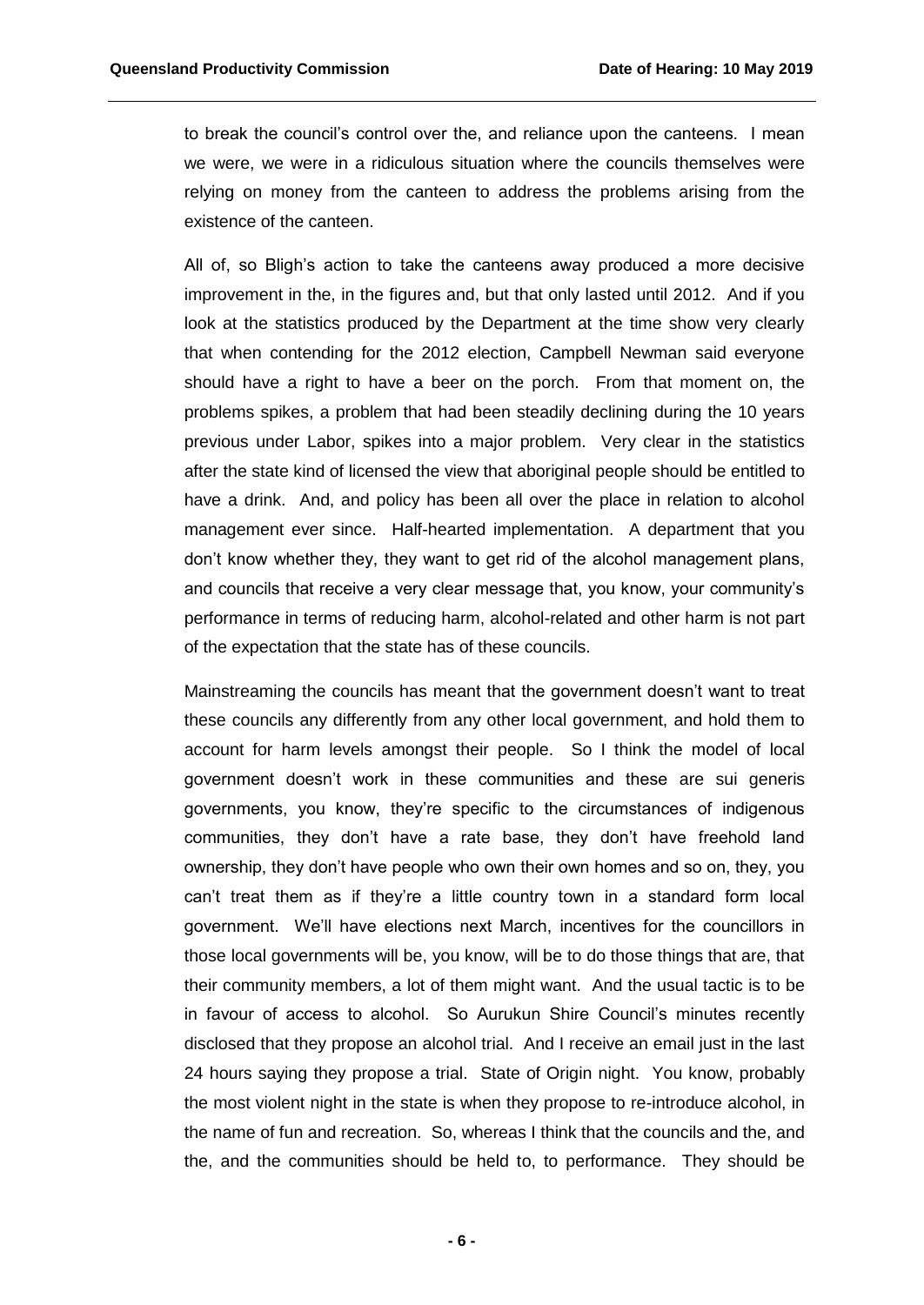responsible for, they should be funded on the basis of their performance in reducing harm, school attendance, hospital presentations, magistrate court appearances, breaches of alcohol management plans. Communities should receive a base funding from the state, but any kind of incentive, there should be a massive system of incentive payments for those organisations if they help make progress in relation to reducing harm. We proposed this kind of framework about 12 years ago or something when Minister Pitt was the minister, the older Pitt.

- ZE The first Pitt.
- NP Pitt the elder. We proposed a system, a cascading system, that if, if you improve, your funding increases, if you bring the levels of harm down to the Queensland average, there should be incentive payments for the councils and organisations so that they could invest it in those things that they believed could develop their community. Anyway, a kind of cur-, a very small incentive program was introduced, nothing that would change the dial on their behaviour. Where you're a council, council receiving 45 million bucks from the State and the Commonwealth, you know, having a couple of hundred thousand dollar incentive plan was not going to change your behaviour and, you know, do the things that might reduce harm for your children and women and community members.

So I, I really, I don't usually participate in exercises like this because I think this is very, criminology and incarceration is such a depressing, useless scene, it, very rarely do I see anything that's compelling, gives me any hope that change will happen. I'm here because QPC's first report on indigenous empowerment and disadvantage and service delivery is probably the most compelling indigenous affairs policy in the country that we've ever seen. You know, the State has broken through, this Commission has broken through on a, on important policy recommendations with that first report. And if this inquiry adds to that, on this specific topic of imprisonment and recidivism, then I think it's worth putting the energy into, to encouraging you to build on that first report. I think empowerment is ultimately, as the Royal Commission originally said, yeah, it is the only thing that really was the most worthwhile thing in the original Royal Commission in '91, the notion that at the end of the day, indigenous communities, families, individuals need to be empowered and take charge of our own destiny. But we never did anything about it and the Royal Commission never articulated the how. The why and the what was answered but how do you do it. I think the QPC report goes a long way towards answering the how. But of course the complaint we make in our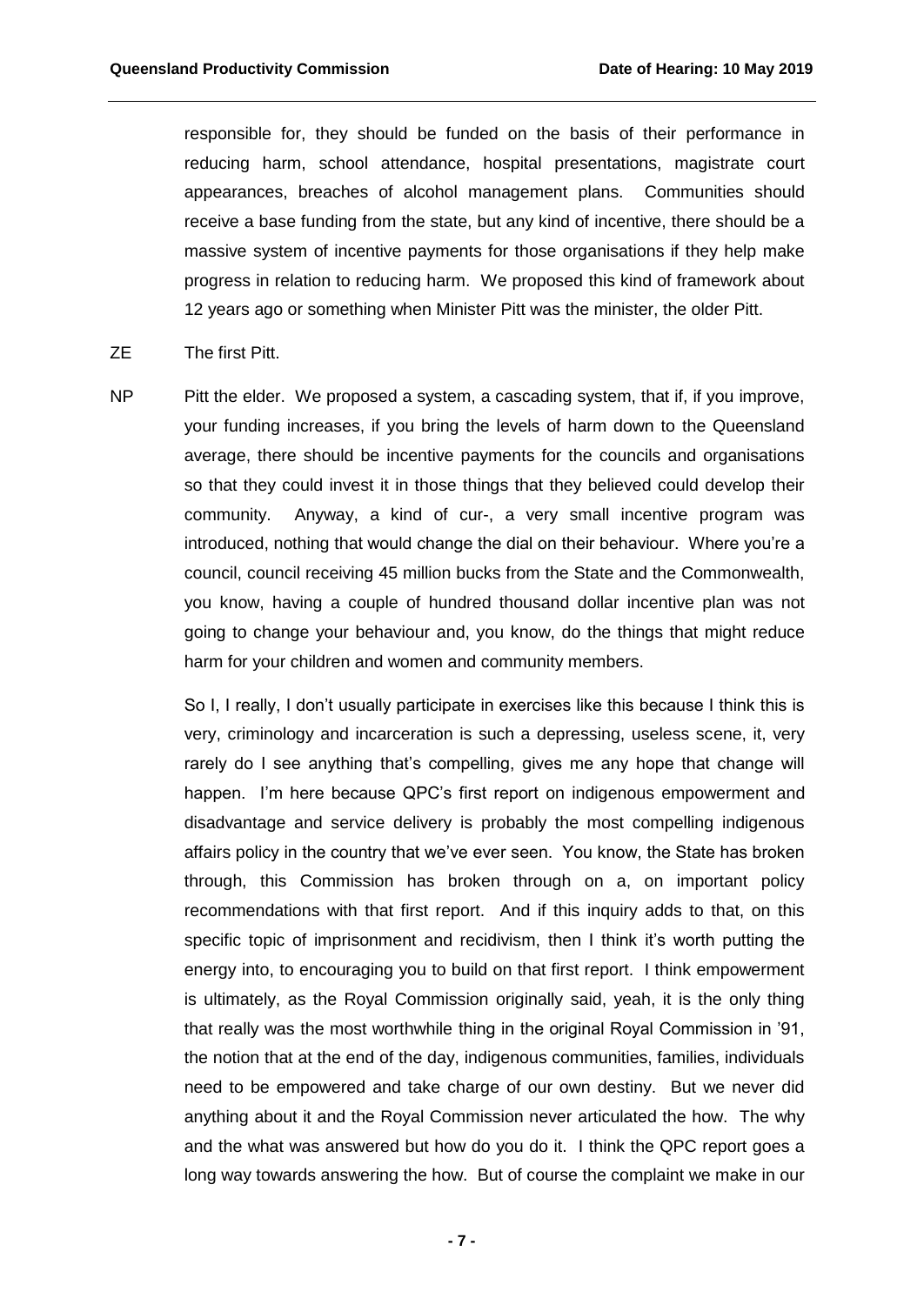submission is about how absolutely inadequate the Queensland Government's response to the QPC's report is. It's terrible, 10 page response for goodness sake, after 12 months. They're not serious. We're not even, Cape York Institute, having been a perhaps jaundiced and maybe lots of people disagree with our points of view and so on, but nevertheless, you cannot say that we haven't been involved in the policy debate on these issues, we're not even invited into the Queensland Government's response to the QPC report. And, and all because they know that we're at odds with the kind of response they propose.

So I think you've got to grapple with the response by the Queensland Government to the QPC report. I think they don't get the fact that this is not about service delivery alone. When Jesus was in the desert being tempted, he said man cannot live by service delivery alone. And there's another part of it, yeah, we need good services, we're, it's our entitlement to have delivered to us good services, but a lot of the issues that we're trying to address here are, cannot be the subject of service delivery. They're about what everybody else does in pursuit of better lives for themselves and so on, jobs and, and enterprise and things that they can achieve themselves without a, without a middle-class service deliverer with a program and a fax machine or whatever they have nowadays. And the Queensland Government's stuck in that old paradigm, all right, problem, we need a program and we need a bunch of bureaucrats to deliver it or an NGO to deliver it, they just cannot break that mould. We need innovation that's about, right, it's not going to be a program, it's going to be about, you know, I'd rather give the grant program to the families as an incentive payment or a subsidy or something direct into the households, yeah, instead of thinking in the, in the social, the dominant social policy paradigm of Queensland and Australia, that's turned our community into an almost lifeless cadaver for the service delivery system to use as clients. We don't talk about welfare reform, we don't, we don't even use the words passive welfare in any policy document of the Queensland Government. I think passive welfare's real. It exists, it's a real phenomenon of black fellas, white fellas, Asian fellas, immigrants, any community that's long-term dependent upon welfare that has become intergenerational, exhibit a whole range of social problems, where even the provision of opportunity doesn't turn around things. So we've got to come to grips with passive welfare, we've got to have policies in response to empower people to break out of that cycle and to stop accepting it as a permanent destination because black fellas should have a right beyond that.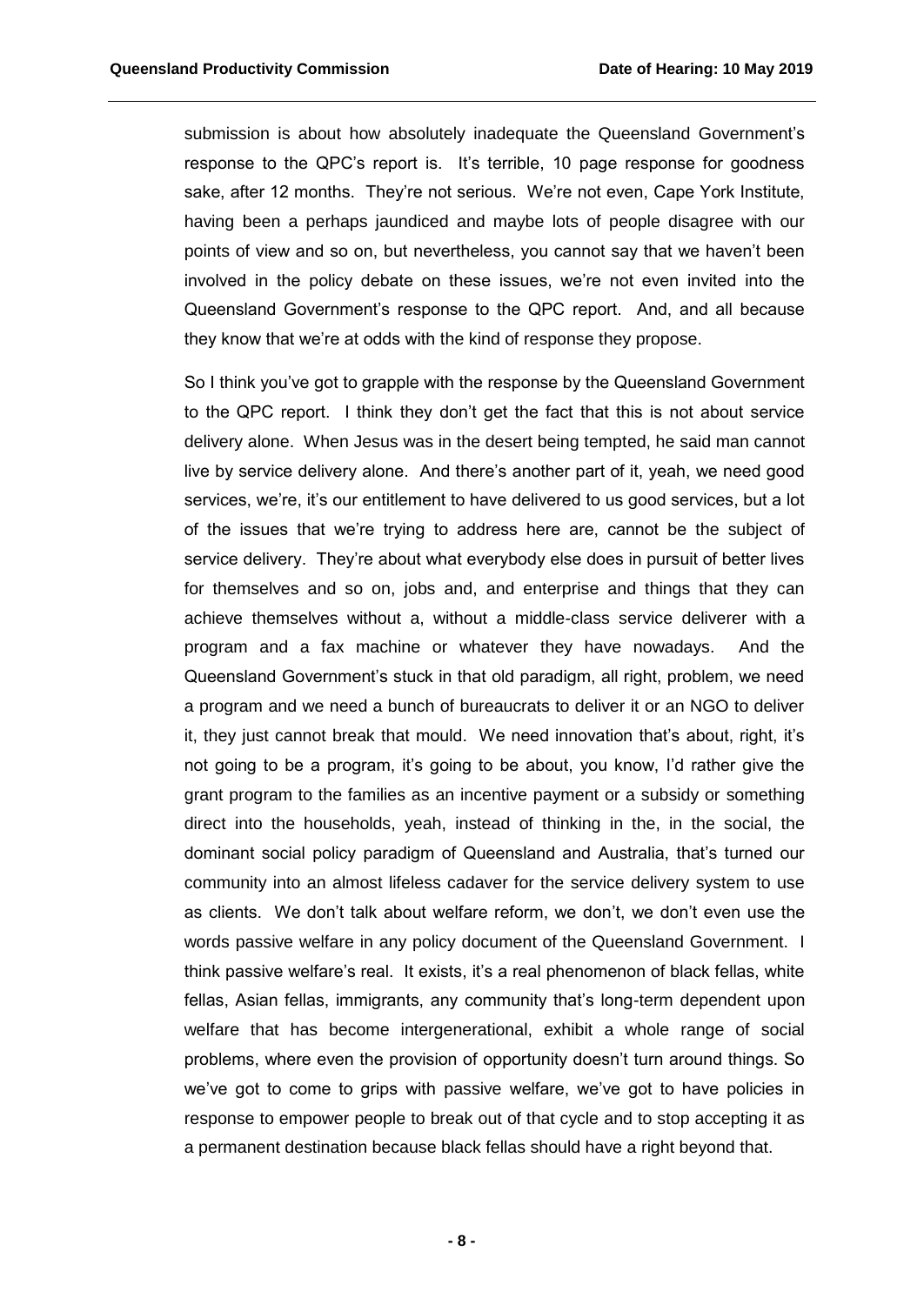So I, there's a lot of things that we hope we can address in a supplementary submission to the Commission. I, particularly after reading other submissions to the inquiry, the Queensland Government's one in particular. As I say, there's no policy emanating from the Department of Aboriginal and Torres Strait Islander policy, that's of, that's worth anything. Now you've asked me not to defame them but I hope they might not pursue me in relation to that but, you know, the department, it's supposed to be a policy department, but they could not generate any coherent policy, they have no capacity. They never have had capacity in the past and so on. The, there's no thinking emerging from that department that would, that comes anywhere near the QPC's report last year. And I don't know that that will ever be remedied. So I'd like, I'll leave it there, I think there's a, there's a real, you know, I remain hopeful that perhaps, if you produce the standard, you know, criminological report about incarceration, at least as far as it concerns our people, my son will be appearing before another commission in 10 or 20 years' time saying my father told you so, that there'd be no change in the dial. Whereas if you could hit the problem from another angle that, that your previous report did, I think, I think we could, we stand a chance of getting on top of this thing, you know. We're not a criminal people, we are not criminals. And yet how come we're, you know, 27 per cent of the jail population in this state. You know, aboriginal people love their children like anybody else does, but how come 50 per cent of them are in child protection. There's a structural problem here and we've got to tackle the structural problem and, you know, this state has got to come to grips with the fact that we produce two many matrices, service delivery matrices, you know, the fairy tales told in the Queensland Government's submission about what they're doing. Okay, maybe the Commission really need to examine all of the assertions about programs and initiatives that the state is aware of in this area that are supposedly having an effect and really interrogate, where, okay, so you had a workshop to establish a youth council in Cherbourg, but okay so, but what are you enabling the community to do. And, you know, what is the rubber hitting the road on the ground.

You know, my final comment, I've given you some results on the Cape York Aboriginal Australian Academy, and, and they show a comparison between the Academy's results and other Cape York schools. The tragic one is Aurukun, you know, the state, it's two years now since they took the school away from the Academy, and this is the attendance results at Aurukun prior, while the Academy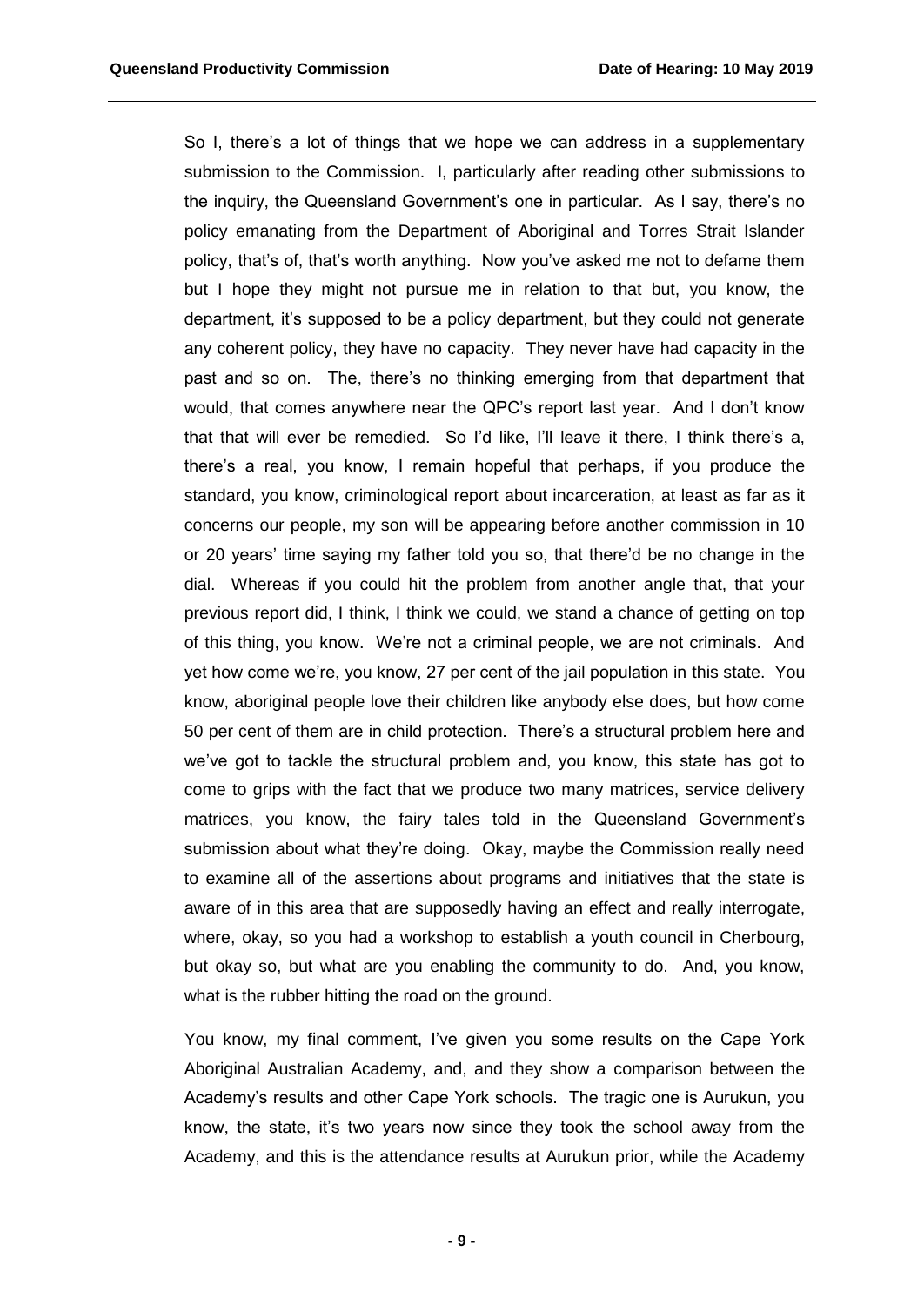was in, and then after the Academy has left. Prior to 2010. 2010 to 2016. And then these past two years. Why would the state destroy progress like that, to return a school to the miserable situation it was in 10 years prior. So those, you know, the future gen-, you want to know where the driving origins of this problem are, it is in actions like that. Thank you.

CW Thank you, Noel. Zoe, do you have any comments to make?

ZE I'll just pick up a couple of points. So this one might be, feels a bit like stating the obvious but given it doesn't appear to be obvious to our political masters, I'll state it anyway but in terms of kind of setting a justice target and the issues with that, I mean the current problem with the current Closing the Gap targets, very clearly there is nothing that connects the target to action on the ground in a particular place. So the architecture doesn't connect the target at all with things that might improve outcomes, which is obviously an issue well known to the QPC and hence in your last report you did propose a new architecture. It's also what the Empowering Communities report tried to set out, you know how do we put in place a new architecture that actually gives people on the ground decision-making power about funding, about programs, about shifting investment from one area to another for their community so they can try different things, learn over the long term rather than having every government come in, change of personnel, change of people, change of approach, change of, and still just complete disconnect between where we want to get to and how funding hits the ground. The other thing I just want to emphasise is that over the long term, I think we're seeing even greater risk aversion to giving indigenous people real power. At the moment in Queensland, the only example I can think of is the Families Responsibilities Commission where local people have power that would otherwise be in the hands of State Government departments to decide how to respond to individuals and families when there's a need for intervention. And even that appears to be at risk at the moment with its future uncertain. But we no longer have community police with any real power, you know, so there has been I think erosion of those even initial ideas that we had some decades ago. The same I think could be said for community justice groups, they certainly haven't fulfilled their potential in terms of what they might be able to do, in terms of conflict resolution or mediation on the ground. They've been, their role has been progressively narrowed to just the court support, just a criminal justice support role, and again, unless we've got people on the ground who actually feel they have some skin in the game and can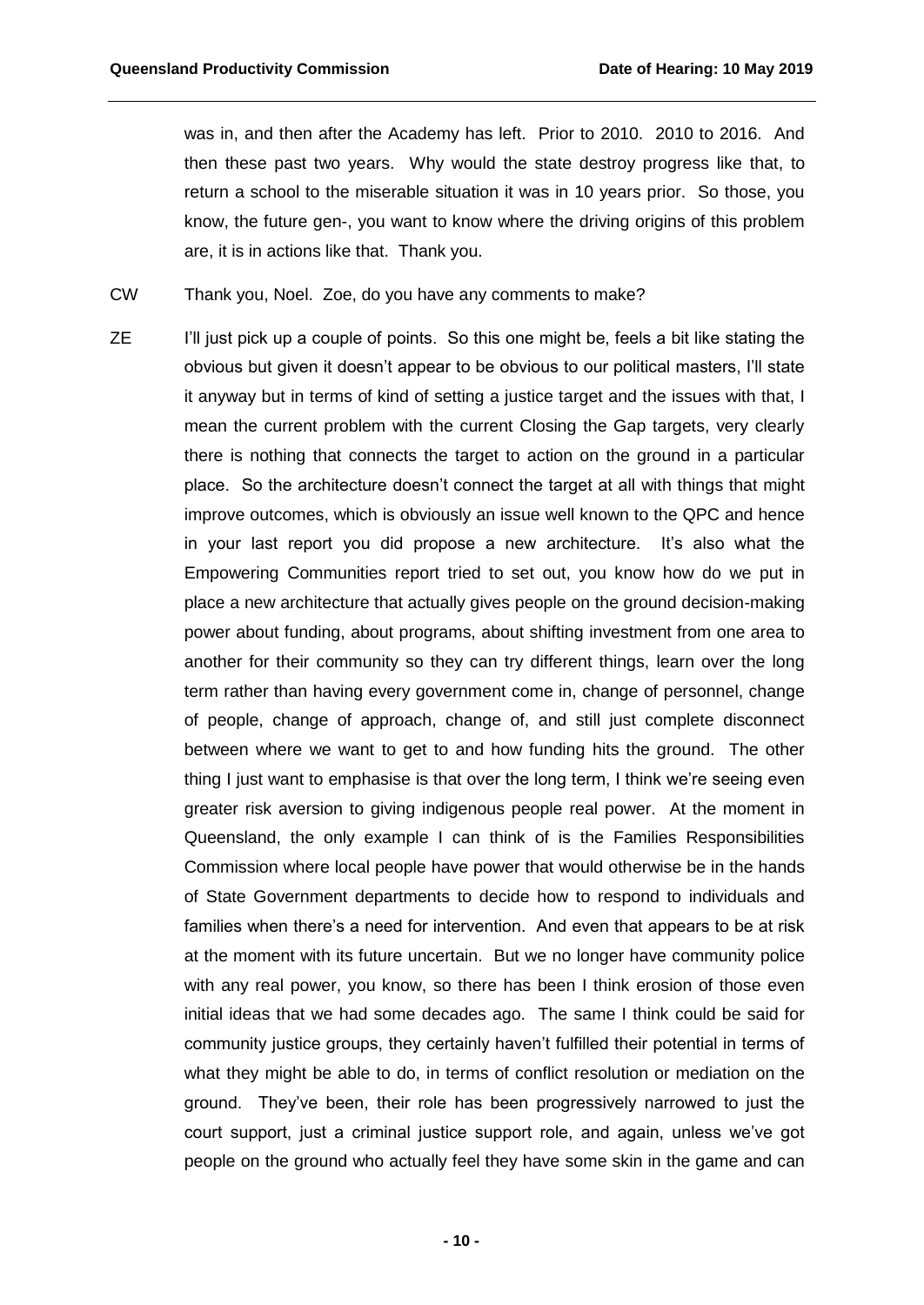do something about the issues in their own community, then we're not going to make headway into these issues.

- CW Zoe, thank you. Noel, thank you again.
- NP Thank you.
- CW Commissioner Fredericks, question?
- CF Yeah. You raised a number, you know, thank you for those presentations and I acknowledge all of that experience, skills and knowledge that you have working on the ground with communities in Cape York. I'm wondering in terms of some of the ideas you put forward and also what's in the initial submission, if some of that has the capacity to also translate, particularly like that incentive scheme you just spoke about, Noel, to other communities, indigenous and perhaps non-indigenous communities in this state.
- NP Yes, I think, I think, we used to have quarterly reports published by the Department that showed progress, it was, I think it was the best system in the country. It was developed by the Bligh government, Beattie and then Bligh, and, so every quarter you could see how those communities were progressing with school attendance, hospital admissions and magistrate court appearances and so on, so five or six measures that, and our view was that, you know, finally we had a metric that was public and, and that, and we proposed that, you know, that performance should then be linked with the state's, state incentive program, and I think it could be universal, you know, the, bringing down harm should be the first responsibility of these governing bodies. The mayor and her councillors should be waiting for the next quarterly report, like a treasurer waits for the, whatever, interest rates or whatever, you know, their, their future should be, should hang off their performance in relation to bringing harm down. And, and the incentive payments should be really generous, should be flexible, should, you know, enable them to spend on community and economic development initiatives that they believe are needed for the community, and really get the mindset away from just managing the harm in the community and exacerbating it in my view in a lot of ways, to one of actually, our fate as a council is dependent on us bringing those numbers down, you know, and, and so I think that could be a universal mechanism. You know, so local governments, you don't have entire control over all of the levers but I believe local governments and councils have, particularly in indigenous communities, they have a very, just the authority, right, their attitude,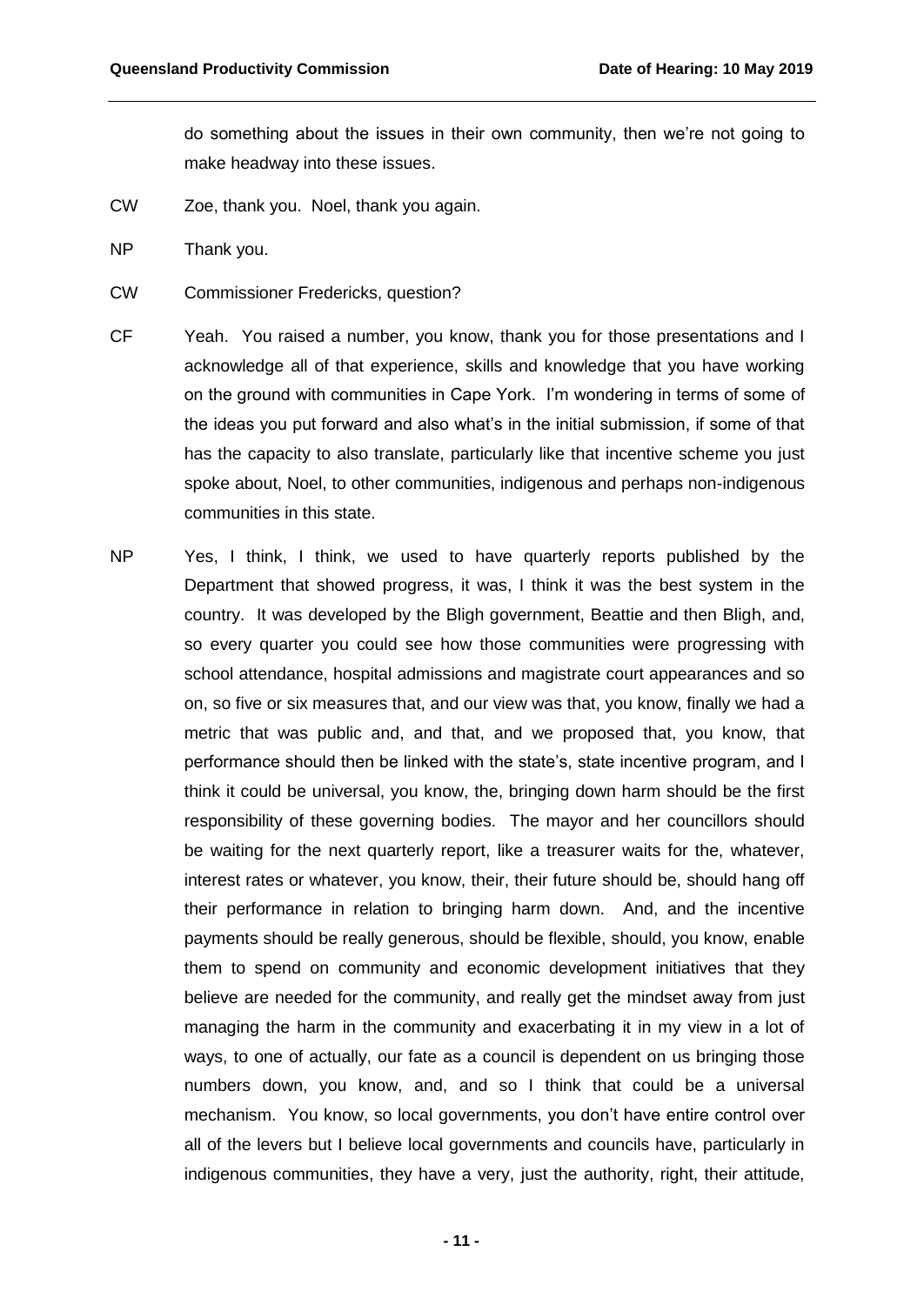their leadership has a lot of bearing on whether we can bring those harm levels down. So yes, and when we proposed the kernel of the idea to the Department actually they produced a very impressive, it was the one thing I've ever seen them do that was any use, but, they produced a very impressive response, it, how this could be implemented. But minister Pitt at the time didn't want to run with it so it was shelved. But I think that in joining the leadership of the community through the councils into a harm reduction, you know, drive, and that's, that is a key function of your responsibility as organisations and leaders, is something that we should, I urge the Commission to look at.

- CW Well I sit here with a, sort of a sense of shame that that 1985 decision of forced imposition of canteens and that washing of welfare funds through the livers and kidneys of the residents, as you described it in a very confronting way, could you unpack a little for me, how could alcohol be better managed, what's a process you think may be better than what we're seeing today, in the communities that you're involved with?
- NP Well I think it's, you know, the levels of entrenchment of addiction and us are high, you know, the statistics tell us that. So it's like, if people have an alcohol problem, an addictive problem, then trying to manage responsible drinking, which is what we tried to do for decades, doesn't work. It's like if your own family member had a problem with grog and you were trying to encourage responsible drinking, it doesn't work. And so when we introduced alcohol management restrictions, it meant that responsible drinkers were caught by that, but it was kind of well, you know, we're trying to help the rest of the community that we know has a problem so, you know, a person at Hope Vale, if they want to go and have a drink, go to the pub or the café or the restaurant in Cooktown and have a drink, or when you're in Cairns and so on, but let's try to make Hope Vale a place where we know the problem is very big, a place where we'd, we all agree that there's no alcohol. I think there's a cultural element to it as well, my own perhaps controversial view is that our kinship is a big risk factor with drinking. I've got lots of relatives, you know, and they can put the head on me for anything. And that's a, but, you know, it is the greatest feature of our culture, our kinship. But you add grog to that and it goes really bad.

So I think that you can't just treat our communities as mainstream towns, we've got a very dense kinship culture that we have to take account of here and, which is why lots of other cultures don't have alcohol, lots of orthodox cultures don't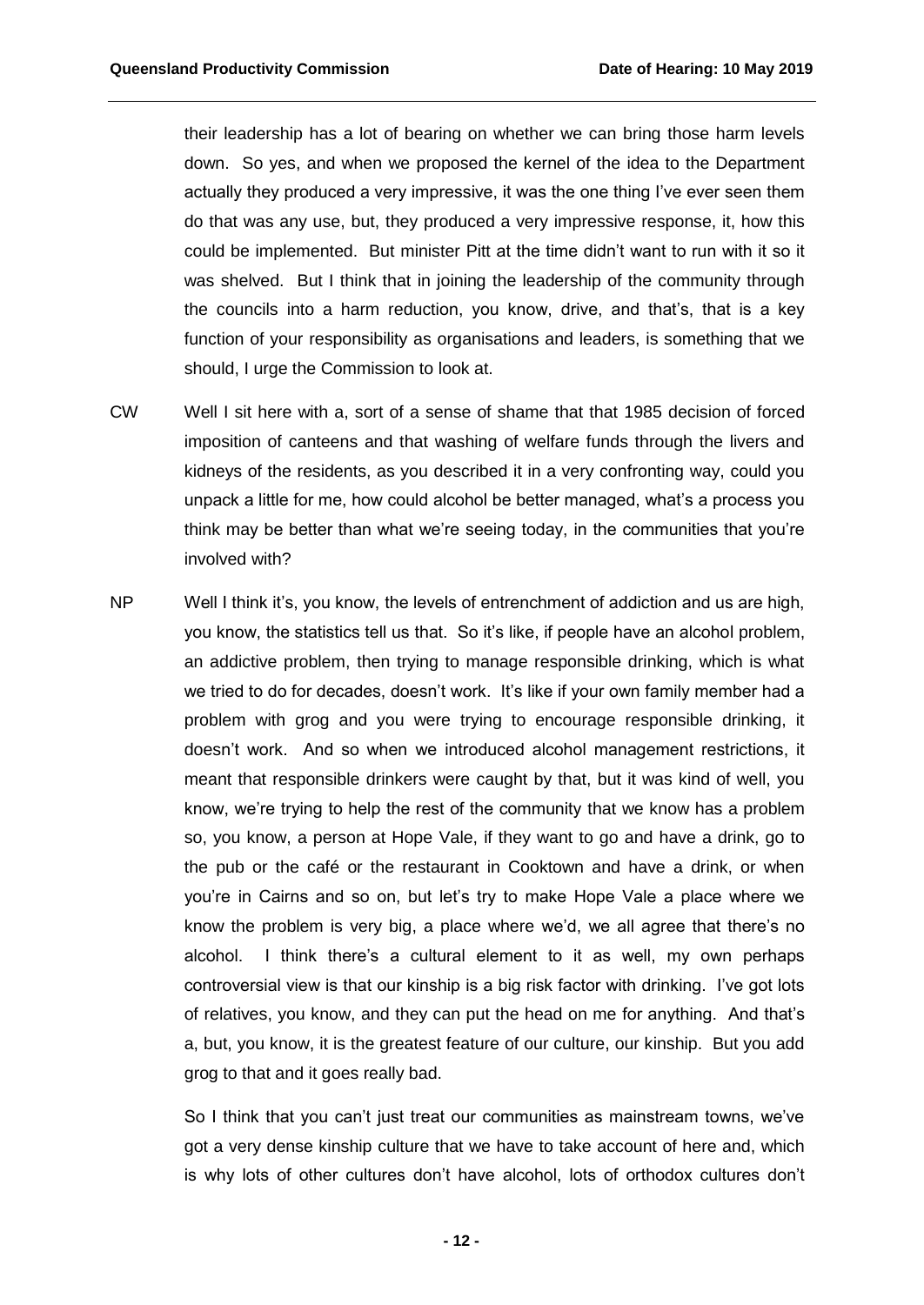have alcohol. If you did, you wouldn't have an orthodox culture. And, so I would say that one of the problems with alcohol management plans is that at the stages of introducing it, the moral ownership of those plans should have been vested in the community, in the women, in the justice groups, in those who wanted to say yes. The women at Wujal Wujal at the time, the women on the justice group, the elders, they wanted to stand next to the police, they proposed to accompany the state police in checking the cars at the gate of the village. And their idea was we want to send a message to our community members that we support the restriction of alcohol here. Oh no, operationally we can't do that, too dangerous, blah, blah, blah. So the moral ownership of these restrictions is not very strong and it is because we didn't, we didn't go about it, we didn't plan the AMPs in a way that gave the community ownership of them, because you can't tell me that there weren't lots of people, particularly women, particularly justice group members, who wanted to take control of the alcohol problem. There always were people who wanted to do that. And so, you know, I think policy and related alcohol management plans has been in such a state of, you know, we don't even know where the state stands in relation to it, you know, should we relax them, should we get rid of them, should we change them, should we give the councils back their power over those things and so on, it's not really clear what the state's position is on alcohol management anymore. Whereas under Beattie and Bligh, it was very clear.

- ZE You couldn't even say at the moment that there is a clear policy position that the harm levels, I mean we know that, you know, alcohol misuse is connected to high levels of offending, we know the impact that it has on child development, and yet from a policy perspective you couldn't even say that there is a clear message that the levels of alcohol-related harm in communities must get down to a normal level. Not even that is clear.
- CW Right.
- NP Commissioner, I just want to say, in our submission in our diagram here, is our attempt, for those who kind of push back on our focus on alcohol and other immediate drivers of the problem, our position is not that, I mean obviously our dispossession, our history, the discrimination we experience, the disempowerment, that's, those are the ultimate, you know, the original drivers of our problem, is structural and historical. Cape York Institute believes that. But at the same time we've got to focus on the proximate drivers, alcohol and the high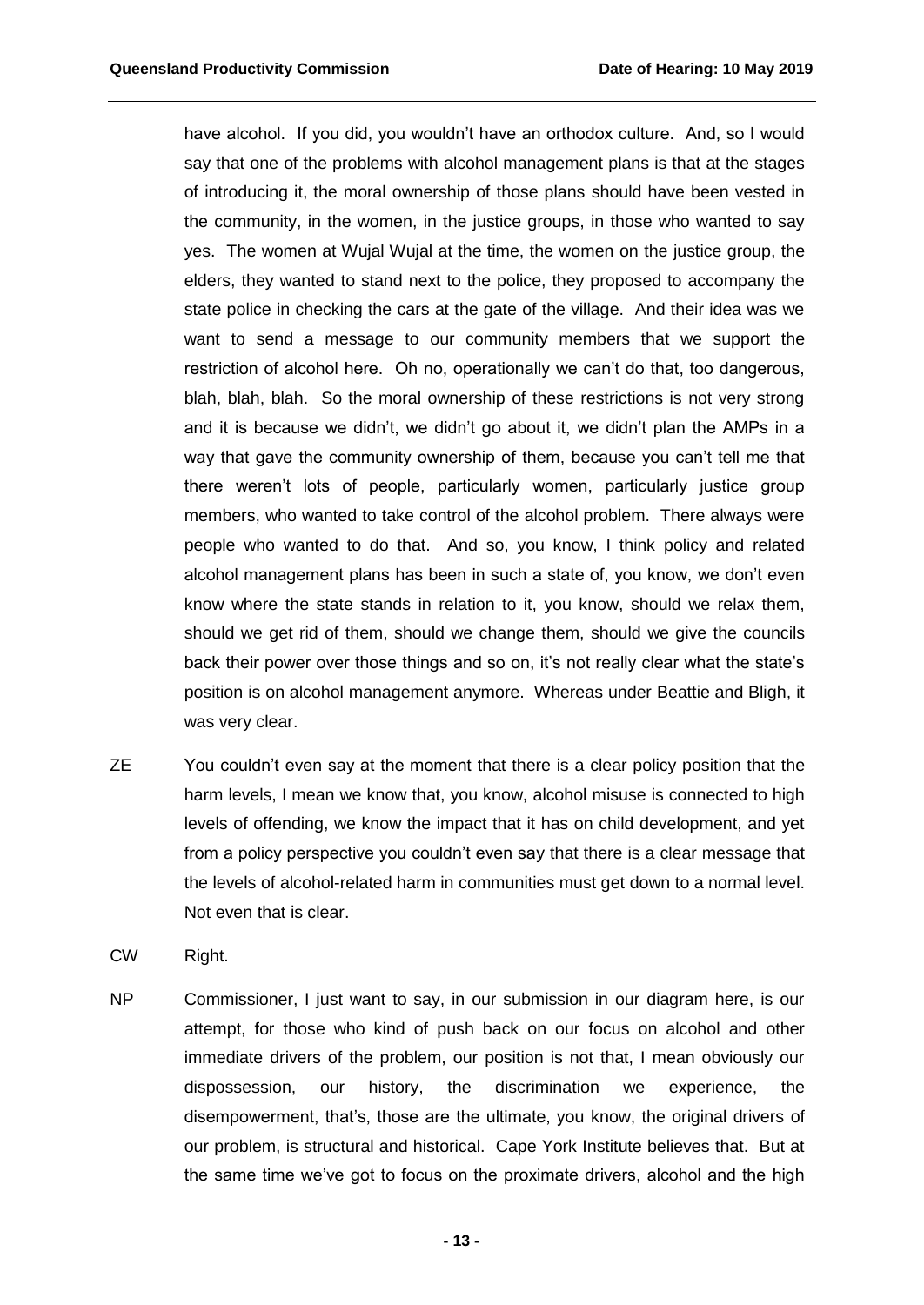rates of offending that alcohol gives rise to, you know. And I think, my criticism of many attempts to come to grips with this problem, is we shy away from those proximate drivers. We shy away from the fact that okay, we've got to deal with high rates of offending. High rates of offending by a non-criminal people, that's what's happening. High rates of offending by non-criminal people, why is that happening. And so we've got to address disempowerment, you know, we've got to address discrimination, we've got to empower people to have more control over their lives. And so, I mean it's not a perfect illustration of our argument, but it is an attempt to make clear that, acknowledge the ultimate drivers, but focus on the proximate drivers as well. And I think that was the original fault of the Royal Commission quite frankly, you know. Marcia Langton and Pat Dodson, the indigenous unit at the time of the Royal Commission really, they were clear about the role of grog, but the ultimate report kind of, can I be non-offensive by saying that the progressive legal fraternity that drove the Royal Commission's report didn't want to get into the controversies about that. And therefore we never really focused on grog. If you look at the recommendations of the Royal Commission, there's not a full-on confrontation with the problems of grog.

- CF Yeah, that's true.
- NP And of course in the remote communities, the situation with grog is, was and is very predatory, you know. Yeah.
- CW Noel, can I bring you to an end now, we're out of time.

NP Thank you.

- CW We have no time for comments from the floor as a result of this presentation. You finished in just the right place I think for this inquiry. Zoe and Noel, thank you very much for your presentation. Powerful, depressing, but I've walked away with some optimism, there's clearly a way forward.
- NP I think so.
- CW I think we have here. Thank you very much.
- NP Thank you.
- CF Thank you. And look forward very much to your supplementary submission...
- NP Okay.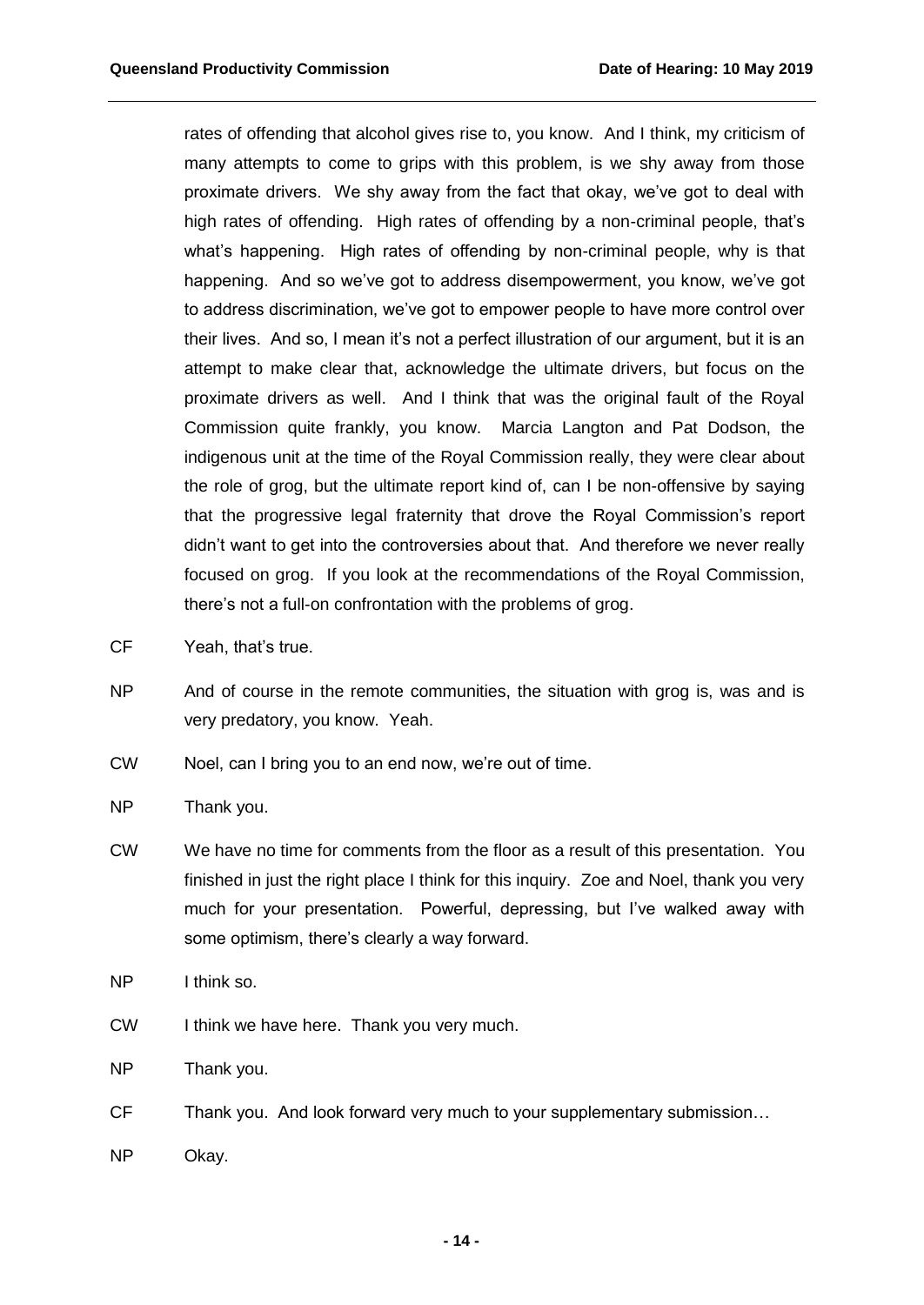CF …which will be forthcoming. Just a reminder to people in the audience today that the sessions are video taped so if you want to, when it is uploaded, be able to see the full presentation again of Noel and Zoe's presentation, but all presentations today, along with the transcripts. We're now going to move into the second presentation today out of seven. The next presentation is by Michael Thomas from Together Queensland, and if I can ask Michael to come forward, thank you. Yep, so if you come up to the front please, whoever is presenting. When you come to the front, I'll ask you to please say your names individually and then your organisation for the purpose of the video recording, thank you. You can start, thanks.

(BREAK IN RECORDING)

- MT Michael Thomas, Director of Industrial Services with the Together Union.
- AB Adrian Burke (?), Together Delegate for the Woodford Correctional Centre.
- KD Karen Davis, Together Delegate for Borallon Training and Correctional Centre.
- JH Jason Hunt, Custodial Officer and Delegate for Together at Woodford.
- CW Welcome.
- CF Thank you. You can start your presentation, thank you, Michael and team.
- MT Thank you very much. Commissioner, we've provided at this point two submissions. We met initially and provided an initial submission of a draft report, and have provided a further submission. We also provided for today a document which was, which has been prepared by Delegates that address some, addresses some of the statistics that really affect this inquiry. And that's what I want to focus on today. So when we look at the terms of reference in the inquiry, one of the key elements of it is about reducing recidivism. And when we go through the inquiry, it deals with the issues, and Corrections is in crisis at the moment, and it deals with the issues in sort of the three tranches, the pre-incarceration, what things should we look to do there, what do we do in incarceration, and then postincarceration, how do we deal with that. And there's some, there's a lot of recommendations around the pre-incarceration and the post, yet there's a whole chapter on the in-prison rehabilitation if I could refer to it as that. And there's only a single recommendation that falls out at this point.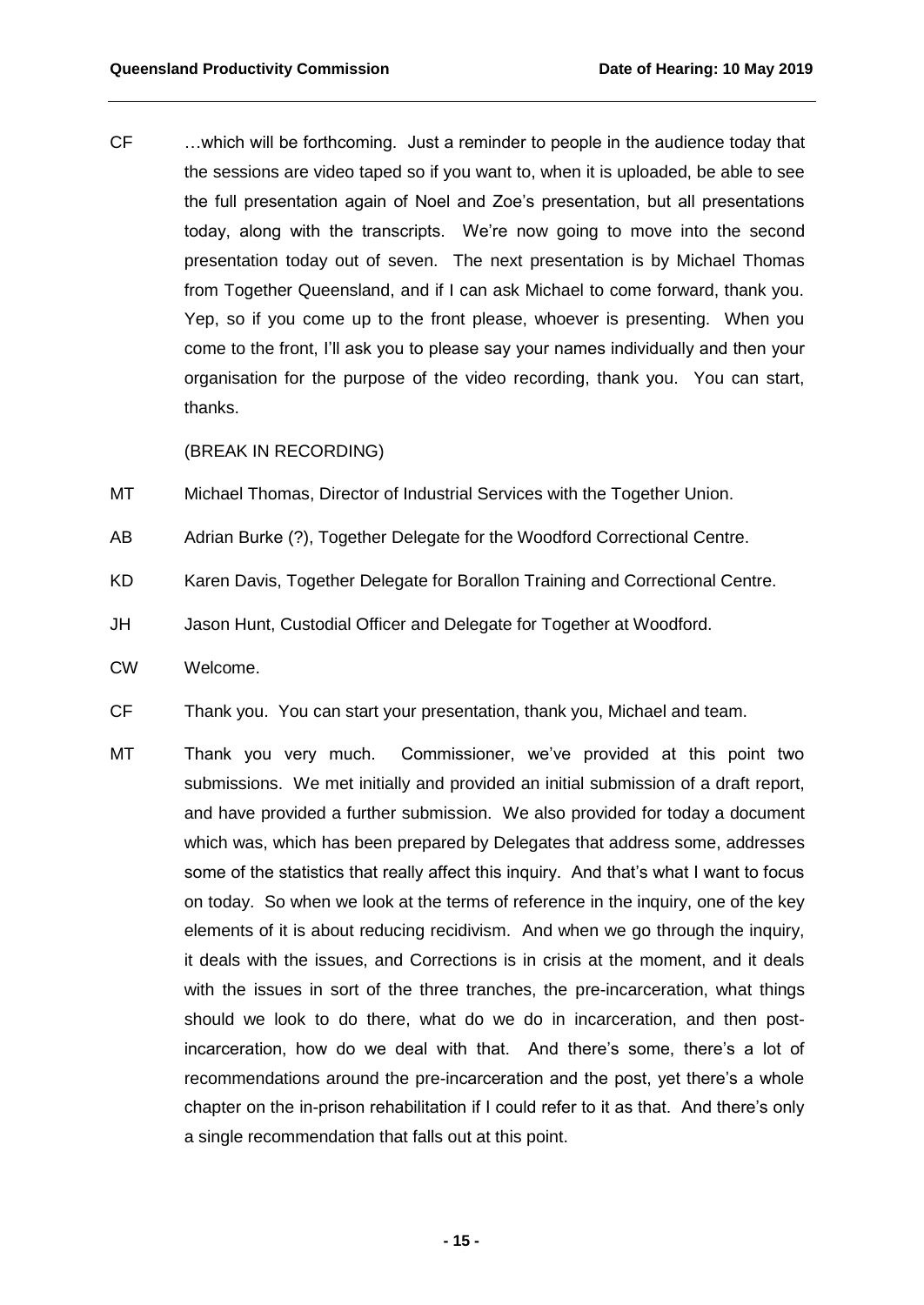So when you look at chapter 13, it identifies a number of issues that currently exist within the prison system. Yeah, it notes that successful rehabilitation not only reduces crime but saves at least \$107,000 per prisoner for each year of imprisonment, that the international research is broadly positive about programs contributing to rehabilitation, that the current design of facilities is, doesn't, isn't a positive influence on rehabilitation if I put it that way, that whilst there's few evaluations of the in-prison programs, the evidence is mixed but generally we think it's okay. Now it's important to note at this point there is no KPIs with respect in prison in the State Corrections system around the sort of programs and industries and so forth, 'cause it's actually something we don't measure. I think there's one KPI but I'll let Adrian talk to it later. At the moment the report identifies that we are below the national average in prisoners being employed in industries, that few prisoners are involved because unless you're in for more than 12 months you're not involved in those sort of programs but the vast majority or bulk of our prison population are incarcerated for less than 12 months. And then our recidivism rates are high and growing. Now in our further submission we made, I put in a quote from the Flaxton inquiry, which said, in September 2018 in response to concerns about increasing prisoner numbers and high rates of recidivism, the Queensland Government asked the Queensland Productivity Commission to undertake an enquiry into imprisonment and recidivism in Queensland. In November of 2018 the Productivity Commissioner and CCC Chairperson discussed Taskforce Flaxton findings relevant to prisoner overcrowding, and the CCC is content that the QPC is currently best placed to make recommendations in relation to the complex issue of prison overcrowding. I say that because the overcrowding is the elephant in the room here. Everything we do about rehabilitation at the moment in prisons is fundamentally undermined by overcrowding. I started by saying Corrections is in crisis. We have every male centre in the state overcrowded by 130 per cent plus. That was the case in the women's, that's been alleviated for the moment with the southern, south Queensland. So we've got this environment where we have people in cells that are designed for one person, we might have retro-fitted a bunk, but it's still single person cells. People can't all sit down to have lunch, because there's just not enough benches and chairs because the wings weren't designed for it. There's no enough Zip boils, there's not enough toasters, there is this constant grief. The report of Government Services identifies Queensland has the highest prisoner-onprisoner assault rate per capita in Australia. And the data that Adrian and the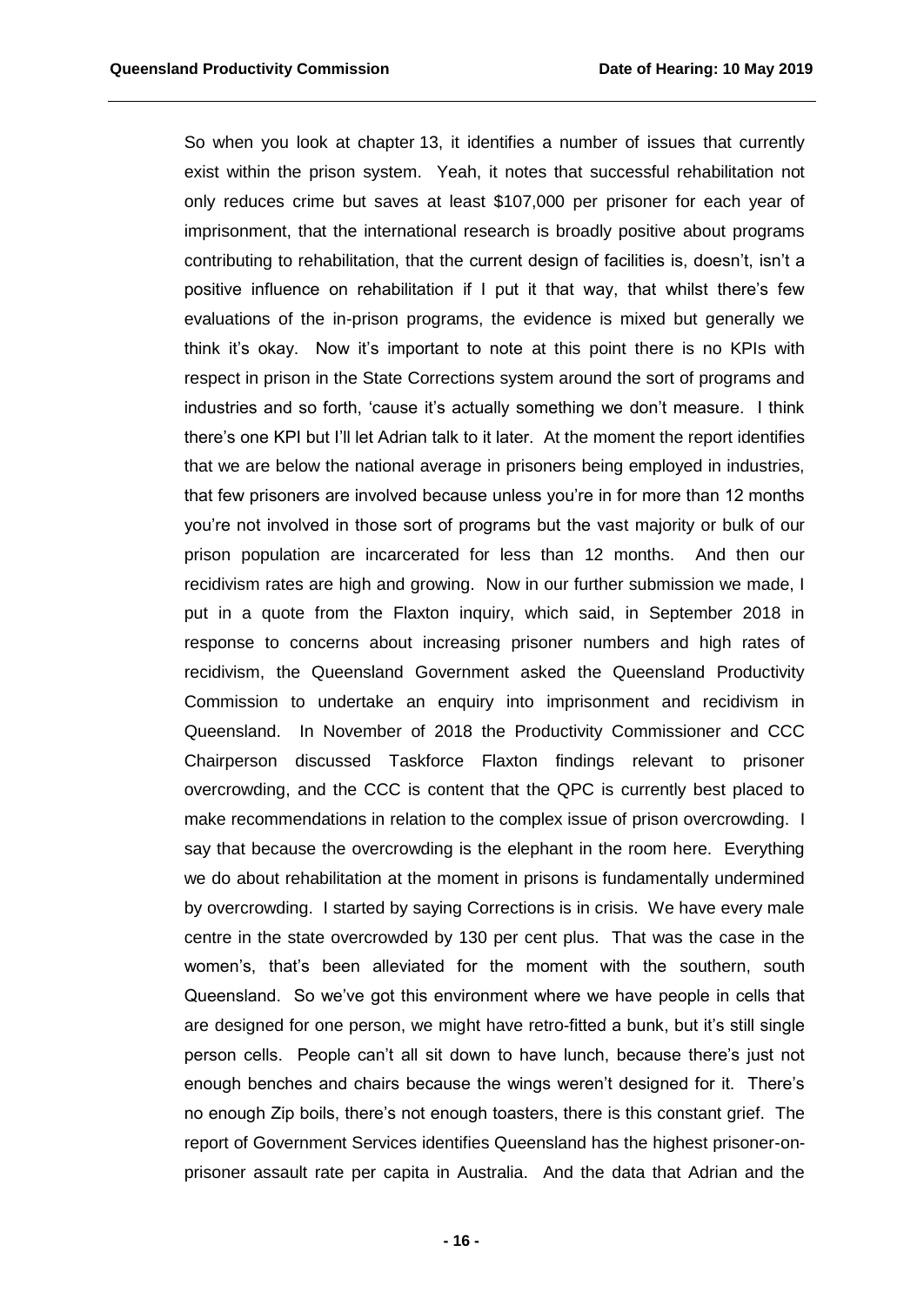Delegates have put together in terms of quantity of analysis, now this is the information we've gleaned, we've given this to Corrections, they've given it to their policy unit, I'm sure they'll come back, but even if they come back and say, look, the rate of assaults, you're incorrect by a margin of 5 per cent, 10 per cent, we're still talking about an increase in the rate of assaults that is huge.

That has two effects on our ability to rehabilitate. The first obvious one is just the access to programs, activities, employment. There is a finite number of programs, activities, employment, if you double the number of prisoners, you halve the number of programs they can access. What we're seeing all the time is, because of the budget pressures on Corrections, if they are required, you know, someone calls in, rather than, calls in sick, rather than get someone on overtime, activities are being shut down on a regular basis across the state. Activities, industries, all those things are being shut. The farms, one of the key elements of the farms is the community engagement aspects that happen, and that's a really important part of the rehabilitation because it's, you know, getting people used to the community. They're getting shut down at the moment, there is a reduction in the number of engagements for the purposes of saving on overtime.

So we've got overcrowded prisons which means there is less access to our programs and activities for rehabilitation. But it's the second order effect that is worse than the overcrowding. We are bringing people into the system now and there is no capacity for our, the Corrections officers to engage with them. It is these guys that are the day to day engagement with people in prison. It is, that is their only, apart from, you know, the occasional visit, but their modelling on how to interact with people is based on their interactions with correctional officers. Because of the sheer numbers of prisoners and the ratio of prisoners to staff, that engagement is significantly reduced and the quality of that engagement is nonexistent, and I'll ask the guys to comment about that in a minute. But we're also bringing them into an environment where assaults are through the roof. And the data here shows that the increase in assaults, and it's a direct, the evidence before Flaxton was increased prisoner numbers has an increase in assaults, and not just a one-for-one ratio, yeah, it's, the melting pot and the boiling, pressure cooker environment means you have an exponential increase in assaults. So right now, we're bringing people into the system that aren't getting access to the programs and activities that would rehabilitate, and are getting brutalised. They are getting brutalised because the quality of the engagement is down, the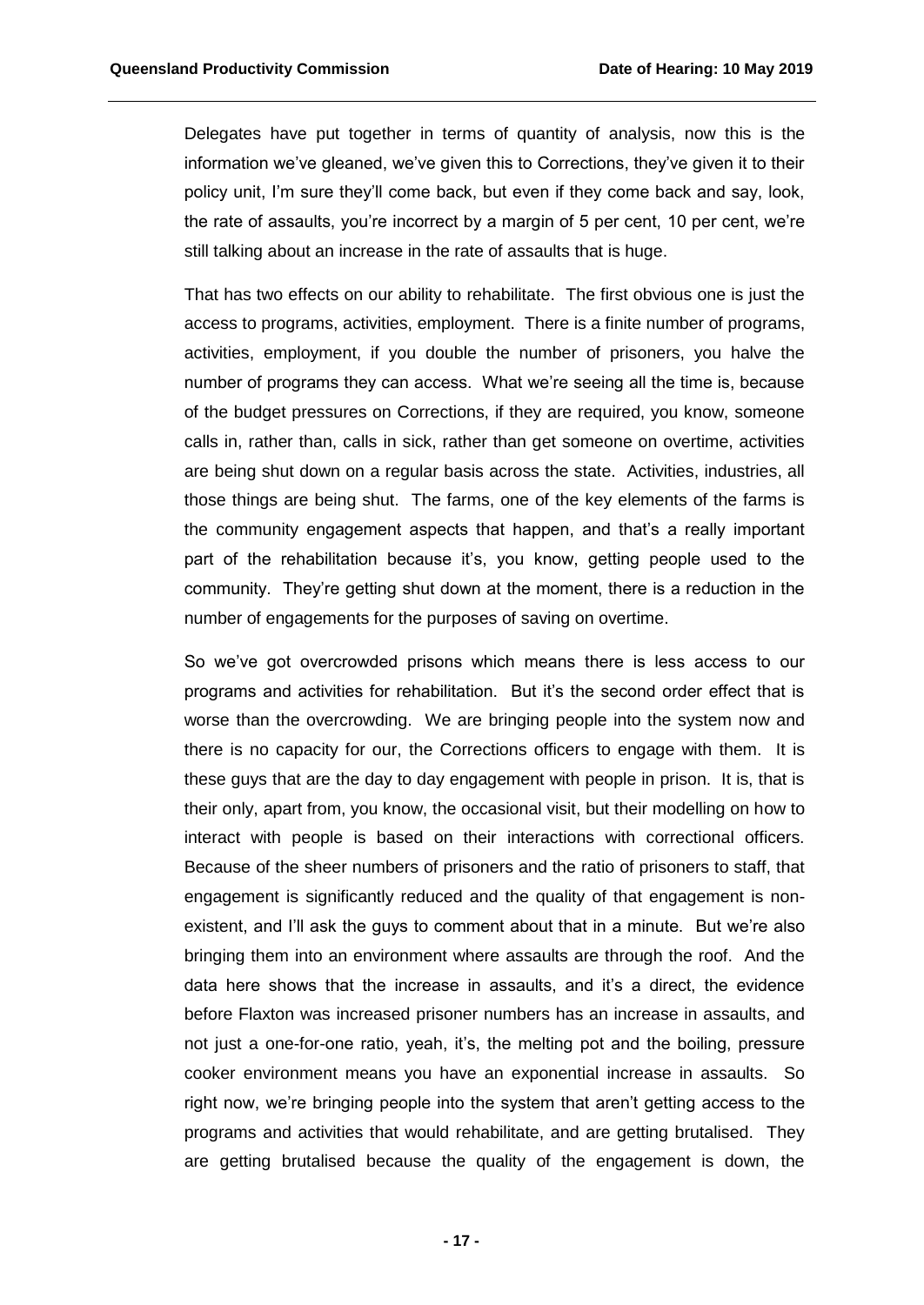assaults are up, they are constantly worried about, you know, that they're going to be the next victim. So we're sending them out into the community where there has been no rehabilitation. The overcrowding fundamentally undermines any attempt at meaningful rehabilitation. And I think that is the key to our second submission. I think everything identified in chapter 13 is accurate.

But if this Commission is going to meaningfully make recommendations around reducing recidivism in terms of that block of time that people are incarcerated, not diversionary programs but, there has to be, there has to be recommendations. To date there has been, you know, two investigations by the Ombudsman into Brisbane Women's, that talked about the effect over overcrowding. Nothing came of it. There has been the Flaxton inquiry and, you know, Flaxton makes some good recommendations, but in terms of overcrowding, they kicked the can down the road to the QPC, that's the opening play, they've said they're leaving that for the QPC. We've had the Human Rights Watch report, which rightly identifies the problems with 40 per cent of our prison population having mental illness, whether acquired or whatever. That's all being exacerbated and brutalised by the overcrowding. So at the end of our submission, you know, we've made some suggestions about the sorts of recommendations that we think need to be considered. And it must be more than when the government thinks about its infrastructure programs, think about designing new or existing facilities to lessen the risk, either the government has to lock up less people, and some of the recommendations go to it, or there has to be more capacity. There is a fundamental strategic imbalance, we are locking up more people than we are able to safely and properly house and rehabilitate. You know, our members talk about we have gone from a rehabilitation model in Queensland Corrective Services to a rack and stack model. It's not been a conscious decision, no one's gone this is the way we're going to do business now, but it's the reality of the numbers that we have. So there has to be recommendations that actually say if you're going to be serious about reducing recidivism, you need to address the issue of overcrowding in terms of capacity. Under the Newman government, industries were cut from seven days a week to five days a week, they've never been brought back up to seven days a week. We have the capacity, there was an element under the Newman government of they don't make money. Well no, they don't, that's not why you have industries in prisons, you have industries in prisons to meaningfully engage and upskill and prepare prisoners. So industries need to go back to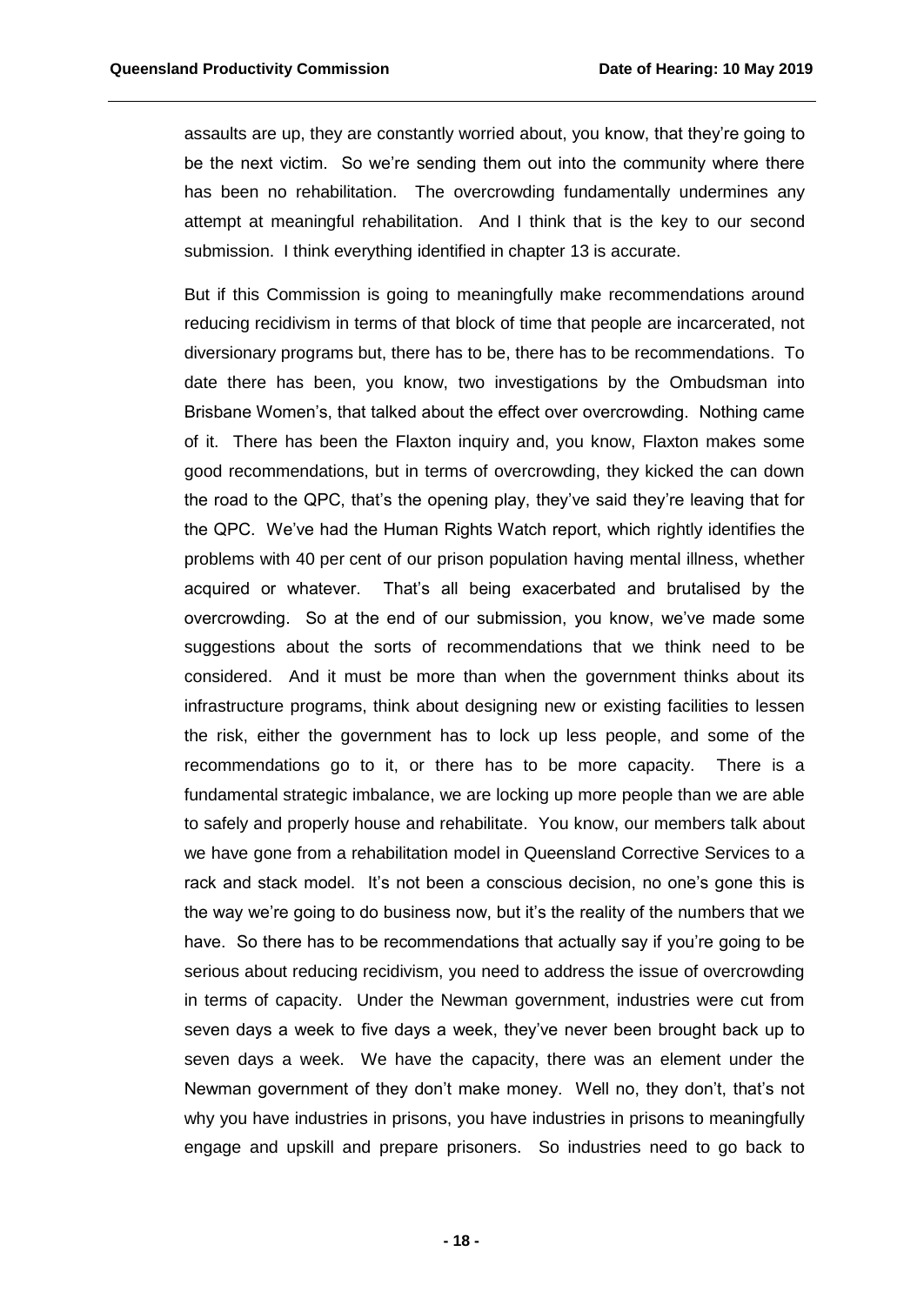seven days a week and it needs to be funded. And everyone knows this. We need to look at a comprehensive program of training. Train people for the right things. One of the things that we spoke about in our initial submission is the problem that there is a disconnect between training outside prison and training inside prison. And there was an example given by one of our delegates where someone's a week away from graduating and was released. There is no link to a TAFE, it was a Cert IV program. So they've just spent their time in jail being told we're training you up so you've got skills, you've got qualifications to go and make a meaningful contribution to society, and then what we actually did was said, oh actually it's a week before you graduate, you're out, here's your 40 bucks, there's the train station, and we will not link you to a provider to make sure you get that qualification. So that, that sort of through process, and the same Delegate had an example of the other way because his wife worked in TAFE, someone who was about, you know, was well way through a program, went into jail, and all, there was no capacity to continue that program in jail. So we need to look at a through process that meaningfully engages them after. We need increased staffing in prison to ensure, we need to increase the prisoner to staff ratio to ensure there's that meaningful interaction, and I'm sure if you have queries, my colleagues can talk to it. And we need to increase health support. At the moment health support in most centres is not 24 hours. So, you know, you've got people that, you know, they get, their cell gets locked down at 6:00 pm or 7:00 pm or whatever, they're not going to be unlocked 'til 6:00, they have some sort of thing that requires pain medication, so we're giving them Panadol that we know that will run out half way through the night, because we don't have that health support built in. Again, we're brutalising people. So, I've probably overstayed my 15, and I'm happy to take any, we're happy to take any questions or if my colleagues wanted to say something, but I think we're just urging what's in chapter 13 is right. But the draft doesn't have any recommendations that deals with it and that's the elephant we've got to deal with.

CW Thank you. Commissioner Fredericks, do you have any questions?

CF Just wanted to, one of the notes I had, because I've read the, your submission to the issues paper that we had, and it talks about that environment, and you've talked about how environments changed over time, but I want to also know how could that environment be improved. You've talked about overcrowding, but what are the other things, like so reducing the number of people is one thing, but what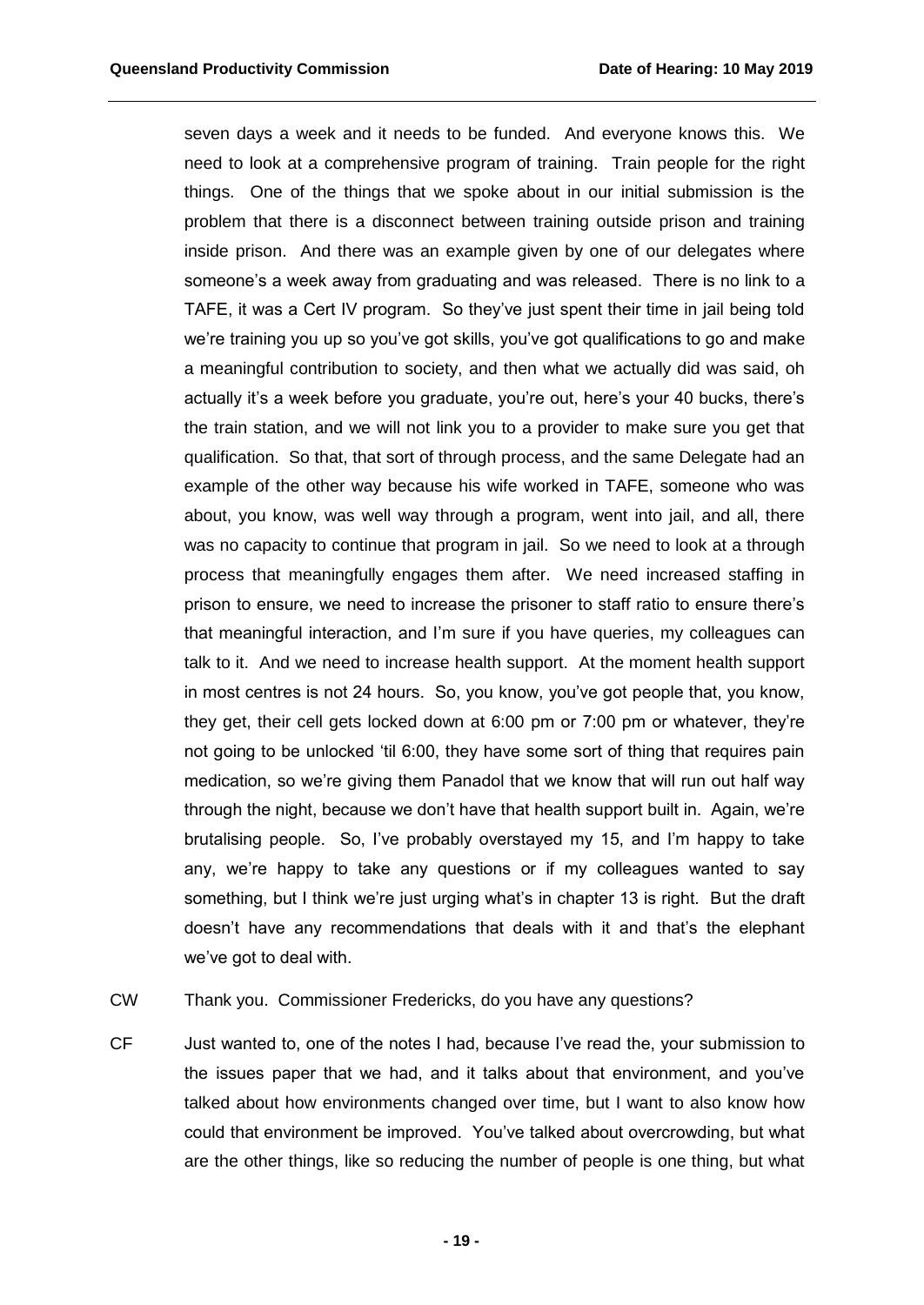about the other aspects of the environment and how could that be improved?

- MT I'll make a couple of comments but my colleagues are probably better equipped. I think if we are looking at, and we do need to look at building a new prison, I think we do. Build one that deals with mental illness.
- KD Absolutely.
- MT Yeah, look at the Human Rights Watch report, we, our prisons actually exacerbate mental illness if we have 40 per cent of the population, and that would improve the environment, if we could take some of the most challenging people out into a facility that is designed for them, that would improve the environment across the board. I think extra staff increases the engagement, but fundamentally it has to be the reduction. Do you guys have any comments on that?
- AB Yeah, staffing certainly is an important thing. The staff to prisoner ratio is obviously getting higher and higher so we're struggling to maintain that engagement with the prisoner. You'll have 75 prisoners in your unit, and there's now plans to take each one of these units to 100, and there's two of you. Each prisoner can take anywhere between and hour and three hours to deal with any one issue, depending on their mental state and what's going on. So trying to get to 100 of them in a day…
- CW Not going to happen.
- AB Not going to happen. So that compounds and then they obviously make poor decisions and that leads to the violence, all right, 'cause they're frustrated. Every issue that you and I have on the outside, it's amplified substantially inside because they're helpless. They don't have the means in which to help themselves. And that's where we come in but we don't have the time. Physically do not have the time. And the one KPI that Michael was referring to is the only KPI that QCS currently has, is about programs. Not about employment, meaningful activities or anything like that, that we know aids recidivism. Okay, there's only one KPI. The problem with that KPI is, is that in the high 60 per cent of prisoners haven't even reached year 10, so we're asking them to go in at a program level that's well above their current education. So if they were to do some studies on the programs, you'd find that there's failure rates in that because of that as well. So there's certainly barriers within those programs. And I would like to see some studies done on the program side of it, 'cause I think you would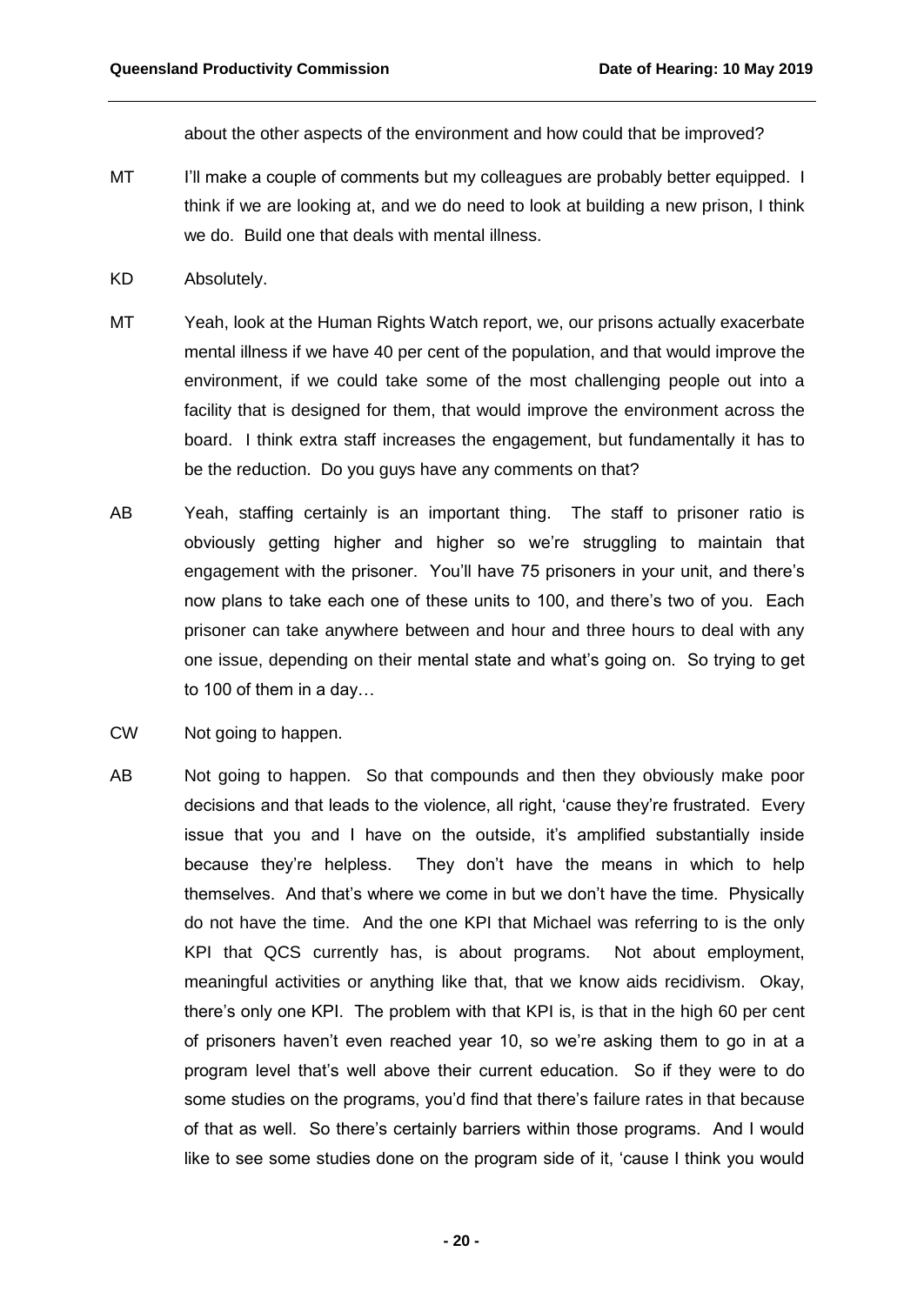highlight a lot of issues around that.

- CF I wanted to ask too about say work release programs, you know, because one of the things that's come up in a few submissions around whether people have day release or work rel-, you know, some form of work release programs implemented within prisons where people can access community work programs, so work external when they're not doing internal, what are your thoughts on those and how could any risks be mitigated in terms of risk to community members or broader society?
- AB Well we currently have a rating system that prisoners get when they come into incarceration, and that's high, medium and low, depending on the, obviously the offence and their risk of reoffending and that sort of thing. If you look at the European models, you know, it works, putting them in programs, keeping them in society for those low-level crimes, like putting someone in jail for traffic offences, could be a good individual, made some poor choices behind the wheel of a car. But now you're putting them in prison and they're learning the craft, they are now becoming a criminal. They are pressured into those groups, they're pressured into the gang groups, they're pressured into the drugs. Michael says we're brutalising, but we're also creating prisoners, we're creating criminals by doing that. The European models work and they work for a reason, you know, they've got them on ankle bracelets, return to works, you know, all that sort of stuff. It works, if it works then why not use it.
- CF Thank you.
- JH And there is certainly more scope for more day release programs.
- AB Absolutely.
- JH It would require a significant investment in staff and obviously there'd be a filtration process because there are, at (ui) centre at Woodford, there are people that certainly wouldn't be suitable for day release, but you could almost certainly find prisoners that are, and that would go I think a really long way towards reaching that through care connection in that post-custodial phase, but it would require an investment in staff and it would require an investment in courses and that step out of strictly vocational training. The training that is available is relentlessly vocational-focused, and I actually think that's a mistake. I think they need to broaden what's available. I think we need to essentially fire different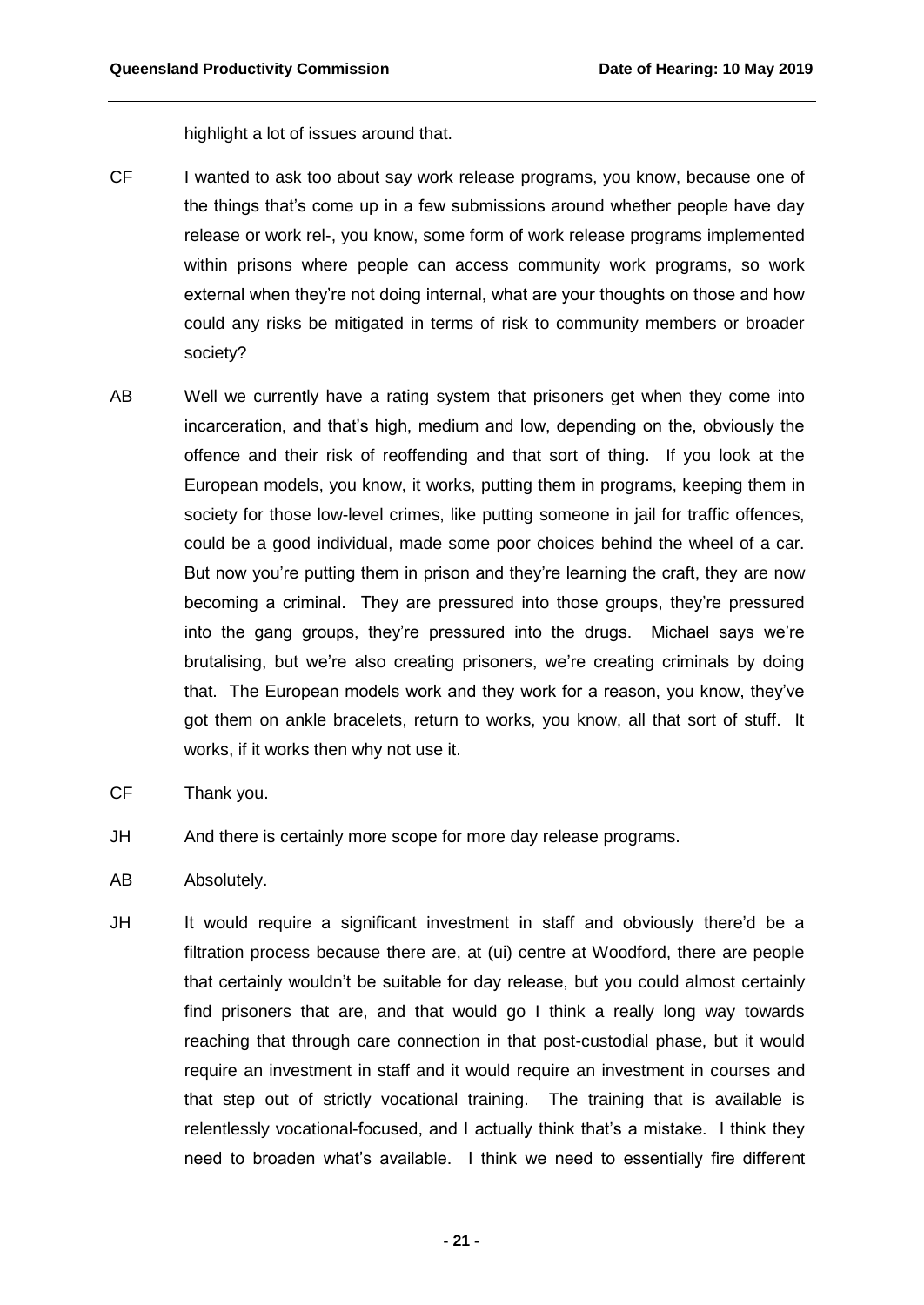neurons and burn more neural pathways 'cause once they're burnt, they stay open and they're active, so I think we should provide stimulation that is not just relentlessly vocational.

- CW Mm, thank you, that's an encouraging response. We've seen a number of prisons here in Queensland and we have a strong sense of what the current model looks like. As and when that next prison is built, would it look the same as current infrastructure is or might there be a better model out there, does anybody have a response on that?
- MT I think the short answer is no. I think the mo-, the prisons we're building now were for a different environment and a different class of prisoners. You know, we've had, we've shut down the institutions that dealt with our people with, our members of our community that had men-, acquired mental illness or whatever, and said go to the community, everything will be fine and then turns out they're not, so now all that money that we saved, we're not saving because we've got them in. So a new prison has to be cognisant of that, so I think that's my short answer but I don't know if you guys want to comment?
- AB Well Borallon would be the closest, isn't it?
- KD Yeah, Borallon Training and Correctional Centre, hence the name Training, was set up for 18 to 35 year old males, which was identified that the recidivism in that demographic was high and that training these people, putting more input into that demographic to reduce all of that was paramount. We were set up to do that. I was hired in particular for my case management skills, 'cause that was one component that they identified, we needed true case management. True case management is being able to see somebody, identify their barriers, work with them closely, potentially see them every day, potentially some might need once a fortnight, some might need once a week, so that's what true case management is, help them through those barriers, guide them, and in particular at ours we had MAX Employment come in, so we would be able to follow that through to the outside. We had TAFE come, we do have TAFE in there at the moment so one of the issues that was identified in that demographic was that when they go outside, if they did get a certificate from the prison, it was a prison certificate and a lot of employers then went oh I don't know if I should employ you because of that certificate, so we identified that and then got TAFE to come in, so our certificates are from TAFE, it's not connected to the prison system, so therefore increased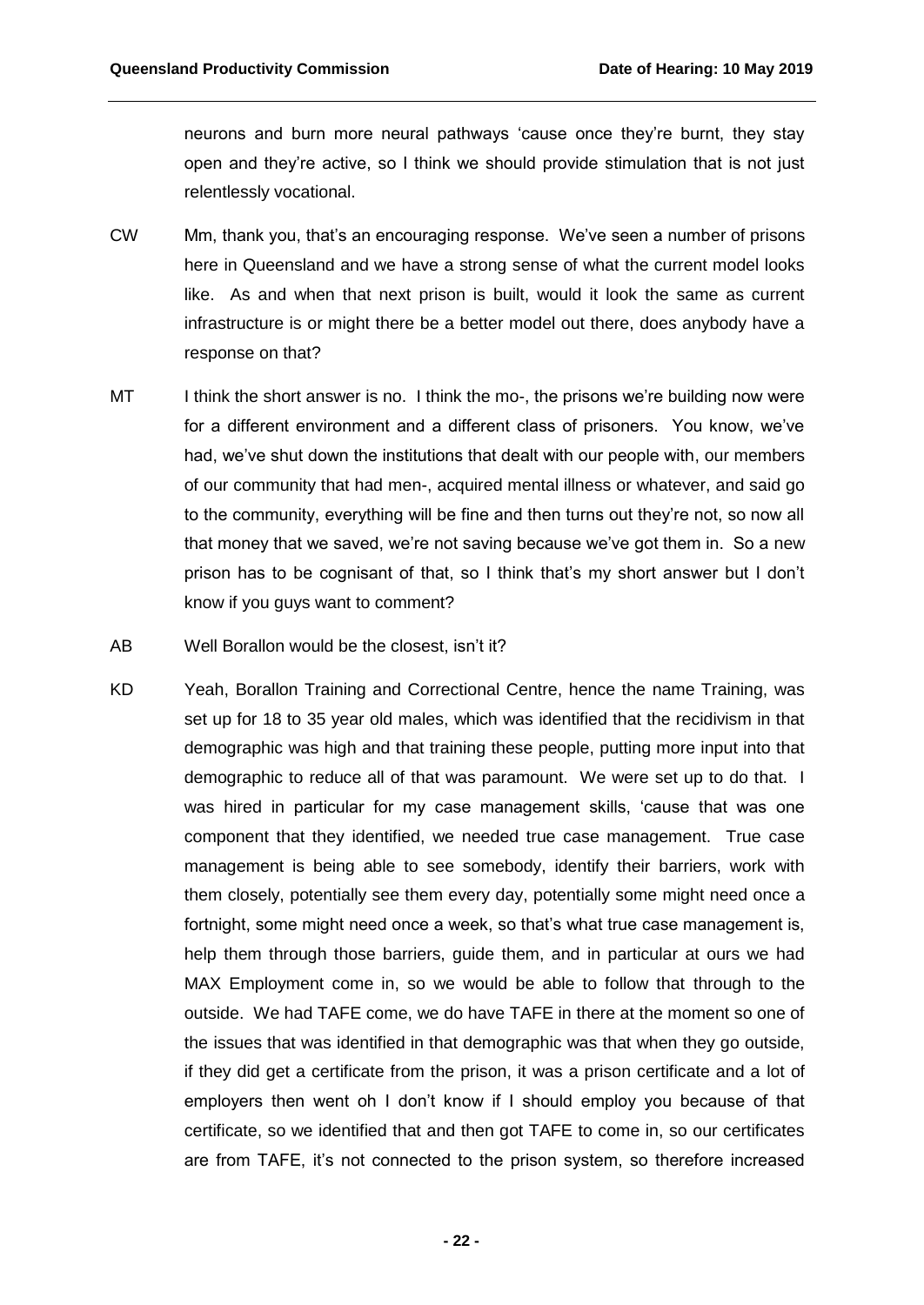their chances of employment. So that lasted probably 18 months, obviously we had redevelopment of our centre at that time too but once we were fully open, that ethos, that demographic went out the window because of, purely and utterly because of overcrowding. We didn't have a chance to get that model up and running properly, we didn't have a chance to see if that worked. The government put a lot of money into preparation of Borallon for that particularly, and purely and utterly because of the overcrowding we couldn't do it. We then had to put bunks into our cells because of the overcrowding and I think that model in particular, if we could have had a chance to see how it went, could have went a long way to now what our issues are here. And as I said, purely and utterly because we had no room, we had to start taking other prisoners that were, I think, Woodford I think was nearly double capacity and our GM said look I'm sorry, you have to take these prisoners. We didn't have an opportunity to do that.

- CW So we've been to Borallon and you can see elements of it that look really attractive and…
- KD That's right.
- CW What's not working at Borallon today that you would prefer to see…
- KD Access to the training.
- CW Right.
- KD So now that we've got double the prisoners and we have not that demographic that we had, so what, for lack of a better word, we were getting the best of the best prisoners there, ones who actually identified they wanted to do training, ones who identified I want to do better on the outside, ones who identified that I don't want this life of crime anymore, I want to be a productive member of the community, and so we could nurture that. Our group where I was employed, there was 75 of us, were employed specifically for that reason. Then when we got to that point, we actually couldn't do it. There is no way that I could actually sit and have a meeting with someone once a week, it's impossible.
- CW Right.
- KD Just could not do it. Even, as Adrian said, a prisoner coming to you for one issue, 'cause they rely on us for absolutely everything, they have an issue with their phone, they have an issue with getting in contact with their solicitors, they have,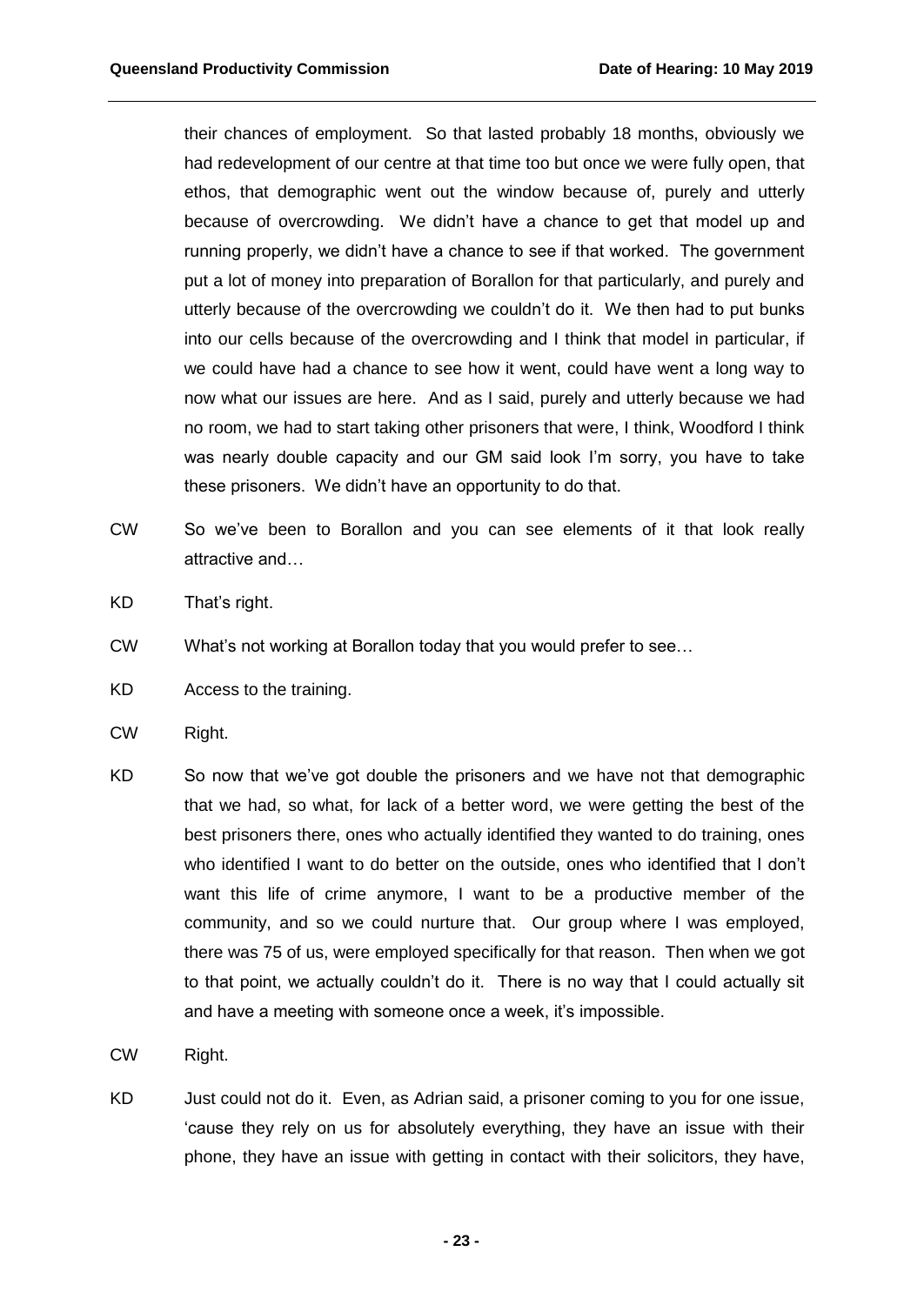any issue that they have, they have to go through us.

- CW Right.
- KD It's not just, it's simple in the scheme of what we think of in society, but for them it's not. They rely on us for everything.
- JH And every transaction takes time and you've only got so much.
- KD Absolutely and it flows on, so if we've got not enough admin staff that have this, their job has become exponential now because of the increase in one centre. So they're not getting to, let's use the example, what's really important to them is having contact to their family on the outside, so their phone money, if our admin staff have twice the number of prisoners they have to do that for, and it's a little thing probably in the scheme of things of the general public, but if a prisoner doesn't have money on their phone to ring their family when they're say for example, like Adrian said, they're coming in, they're new to the centre, they need that contact, they're upset, they're scared, and they have got no money on their phone, and oh hang on a minute, yep, look, and we as officers go look, we're getting onto it, it's just, you have to understand they're busy and for whatever reason things might happen. So even on that scale of things, the flow from our programs, from our admin staff, it's a massive thing that flows on.
- CW Right. So getting back then to the question, at Borallon, if that model was able to work, fulfils some of the requirements perhaps of a prison system.
- KD Absolutely.
- CW Not for everybody, because probably not everybody wants to go and take advantage of those opportunities.
- KD Correct, correct.
- CW But that in itself, it was envisaged as a good model and could work?
- KD I was actually really excited about it, to be honest with you, because I've actually dealt with prisoners on the outside when they've come from prison in regards to the employment industry, helping them get into work on the outside. I was involved in a few pilot programs when that first came through in I think 2008 or something in Job Network. So, and now being on the inside and having a look at rehabilitation, I can sit here honestly and say it's extremely difficult to do that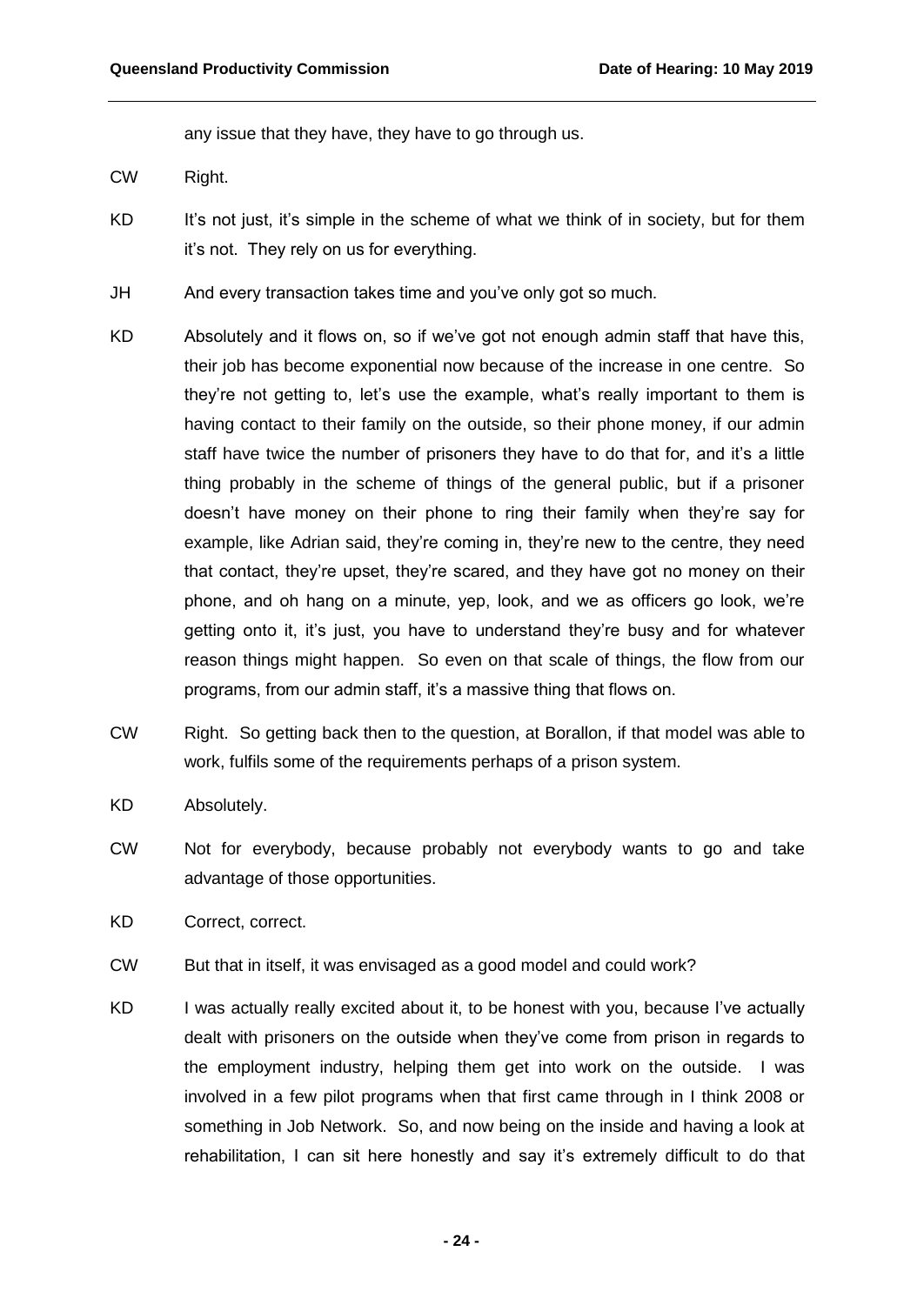inside the prison with our current situation.

- CW Right, okay.
- CF Yep, thank you.
- CW I have a supplementary question. The way we handle and house remand prisoners, does anybody have a comment on that in the panel?
- JH Yes.
- CW Yes?
- JH Yes I do. There certainly seems to be, there's certainly scope to look at whether or not every single offence in Queensland requires someone to be remanded in custody. I certainly think there's some work to be done in that space, there is, serious questions need to be raised about the number of people and the nature of their offences that are currently remanded in custody, because they are part of the choke point and they are part of the churn of young males under 25 are doing less than five months, they are a significant contribution to the overcrowding. So getting back to Michael's point about you either need to have more capacity or you need to have a system where your numbers matches your capacity. That's certainly something that could address that second point and I would really like to see some work done in that area.
- CF Thank you.
- MT I think the other comment that came from the membership around the remand was just the fact that there isn't programs and so forth designed, because they're on remand. But even the people that might be interested in doing it don't get access so, as Adrian said, you've got this churn, you know, they're going back out into society having been inside, their networks have changed, their support networks are now based upon, in part, that, so every person that we remand that we shouldn't, we've, in the current climate, we've just made a better criminal.
- CF Thank you.
- CW Thank you. Commissioner Fredericks?
- CF No, I don't have any further questions. I think now we open it up to comments from the floor, if you're happy to do that?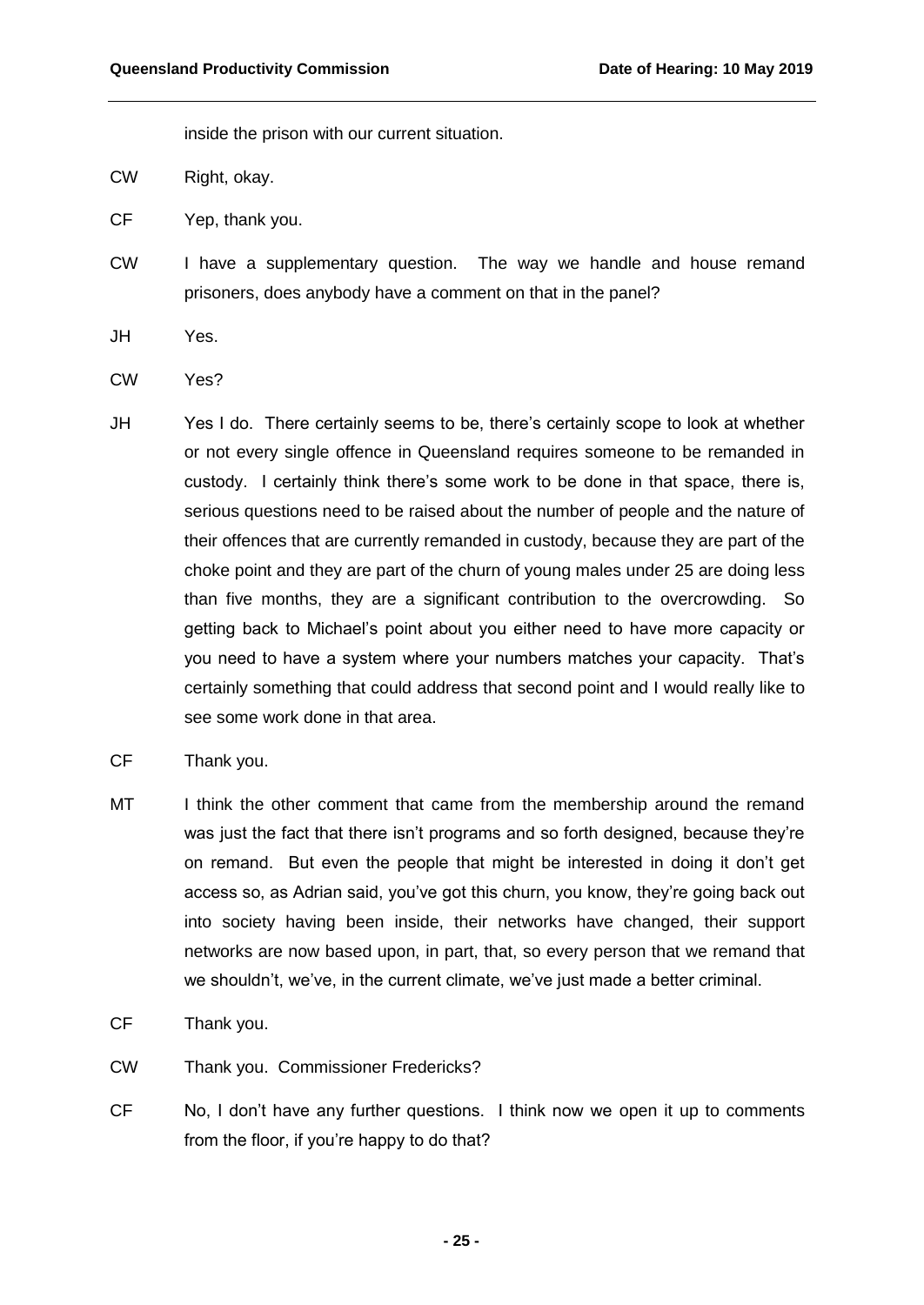- CW Sure.
- CF So we'll turn it over to the audience and we do have a bit of time now for any comments from people in the audience today regarding what you've heard this morning in this presentation. Anybody? Yes, we have somebody up the back. Remember please, sir, to state your name and what capacity you're here today in and then pose your comment, thank you.
- PR Yeah. I've got a question. My name's Peter Rousseau, I'm the State Member for Toohey. My capacity, I'm here as an observer. I'm Chair of Legal Affairs in Community Safety Committee. My question is why do prisoners have to pay for their phone calls, why can't there be a system where they don't need to pay for their phone calls.
- JH Could I?
- MT Yeah.
- JH Yeah. You could, what Adrian was saying about the custodial setting magnifying every problem, you perhaps could set up a system like that, but you would potentially set up something in a custodial, high security custodial environment in a unit of say 50 or 70 prisoners where there would be some prisoners enjoying enormously long phone calls and other prisoners not getting near the phone for a week. That's just the custodial environment. Sometimes some of the best initiatives, like market gardens in jails and things like that, which on the surface you think that's a marvellous idea, but it, unfortunately it leads to violence, hiding of contraband, standovers, so potentially yes, you could have a phone system like that, I'm not privy to the details and logistics of that, but you would need to bear in mind it would go hand in glove with some other issues that are endemic in high security units.
- PR Can I have a supplementary please?
- CF Yep.
- PR I'm also, I should mention I've been a lawyer, and currently still a lawyer, our legal calls are basically cut off five minutes, like so why couldn't there be a similar system that, you've got five or six minutes and (ui)?
- MT I think, I suspect we're not the group to answer that question. I think that's one for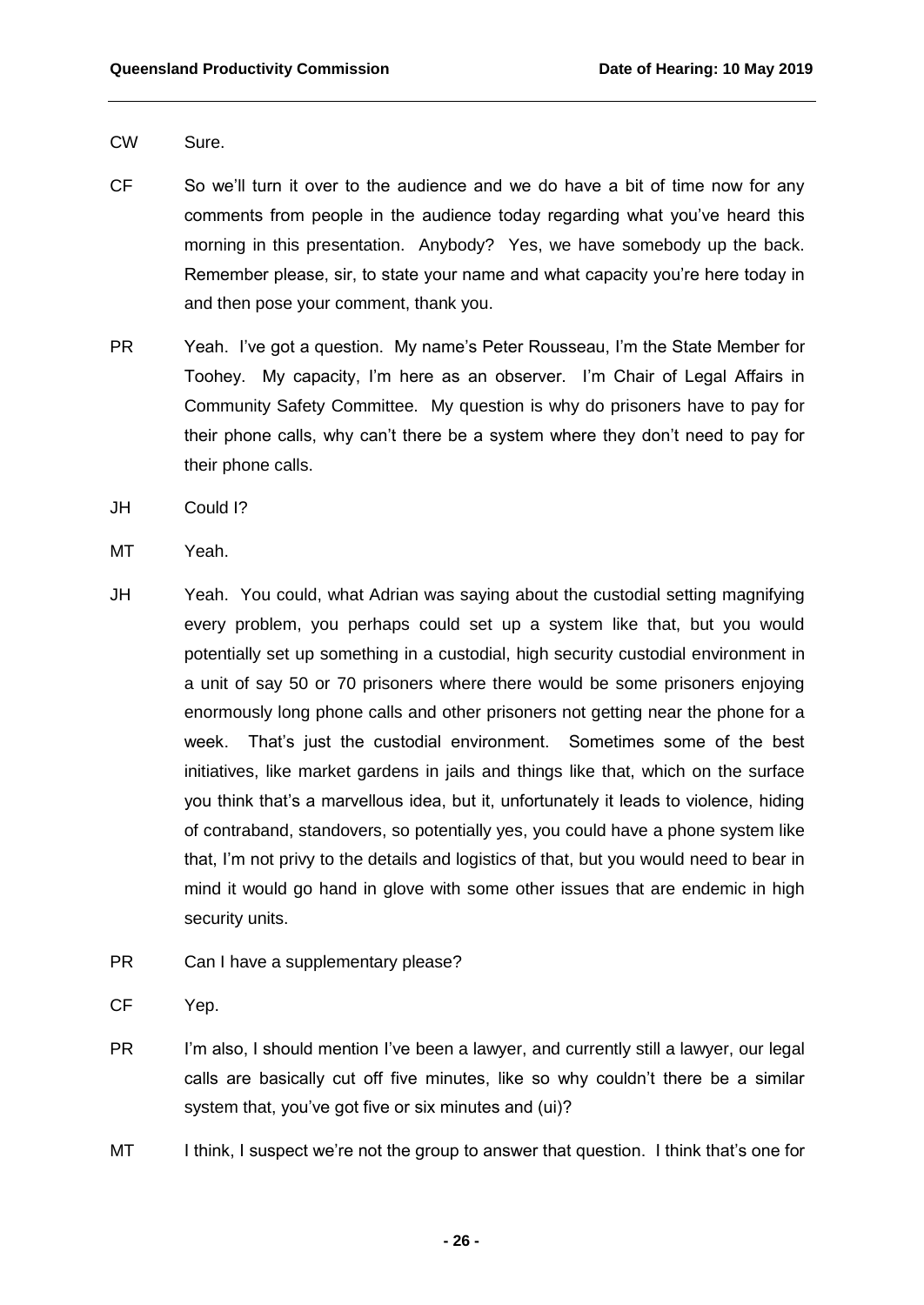Corrections management, but what I will say is if you've got, you know, 130 per cent or 150 per cent or whatever, there's only a certain number of hours in a day, the capacity to have long phone calls is again reduced by that. But I guess that's not something that I suspect we can answer.

- PR No, what I meant was, you know, legal calls are limited to five minutes, why can't personal calls be limited, I don't know, maybe a bit longer but, so that the traffic could get through, rather than one person being on the phone for half a day…
- KD Yeah. So…
- CF I think that's more a suggestion than a question.
- PR Yeah.
- CF I think we take it as a suggestion.
- CW Thank you.
- CF Thank you, Peter. Okay, could we, any, open it up to other people, yes sir? We'll just wait for the microphone and then remember just to please state your name and where you're from. Thank you.
- MX Thank you. Mick (ui), I'm with workRestart at Borallon. I'm also a chaplain at BCC. Just looking at the issue of the elephant in the room and (ui), my feeling is that when people go into prison, in fact prison is an extension of society and the problems that people face in the society are magnified, like you mentioned earlier, when they are in prison. Now is there any other way, in terms of the recommendations, for me, if there could be a way that there is an increase in the interaction between the Correctional Services and communities, or even churches in the communities, to bring that link and build that trust in the prisoners. Since I started going into the prison, there's certain acronyms, Correctional Services use a lot of acronyms…
- KD They do.
- MX ...but the prisoners also have their own acronyms. Two of them are LTP and FTS. You would probably know what that is. So when somebody comes in say on a traffic crime and they are hoping to be rehabilitated, but because of the elephant in the room, the overcrowding, the hope that they get is from other inmates. So in a way they are relying and depending on them and when they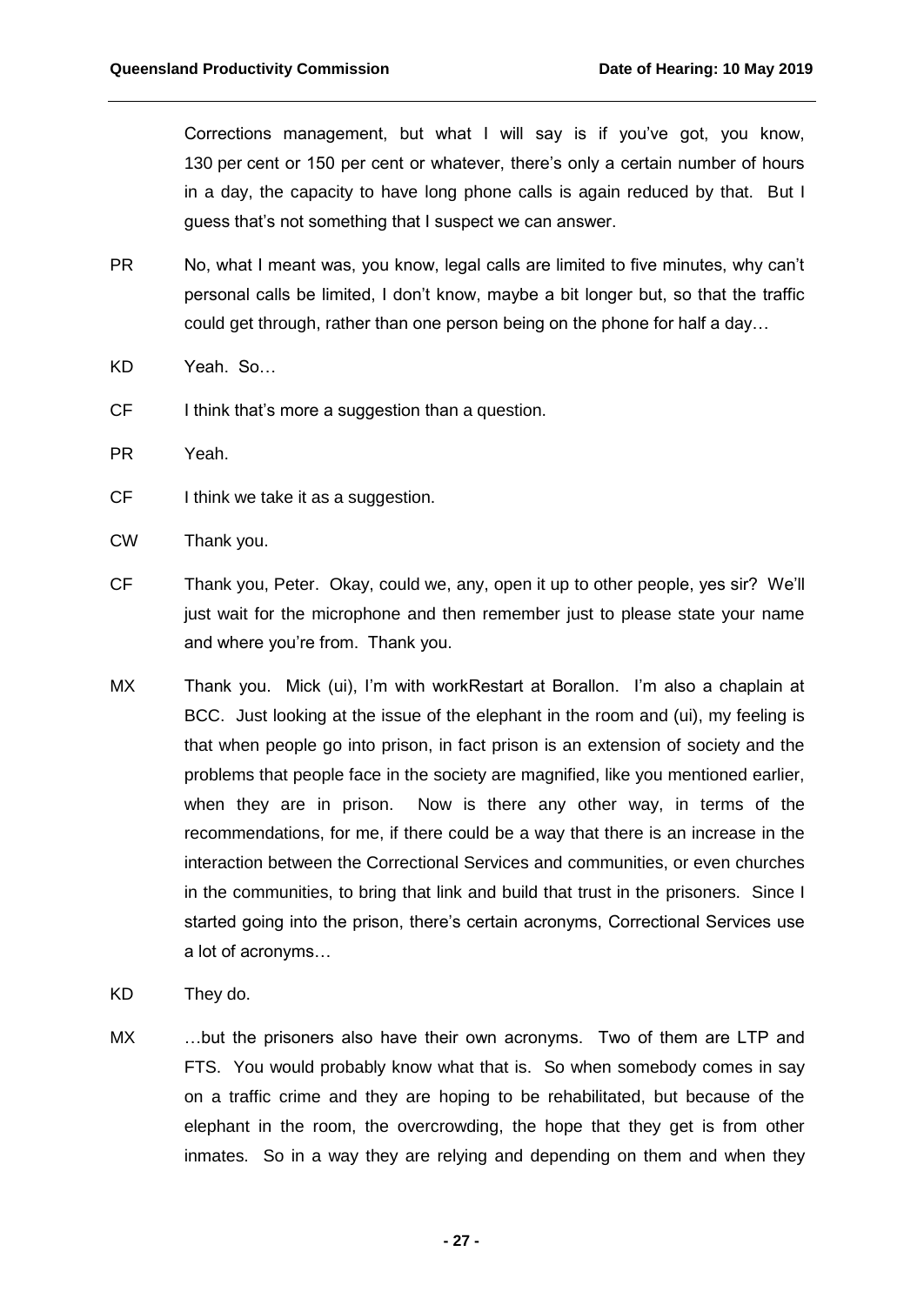come out, their chances are interacting with the community is even tripled or multiplied. If they had a job, maybe just a cleaning job, and before they get a new client, that client would do a police check on them, everywhere they go there's, have you been incar-, have you been in prison, and you know, they've got to tell the truth of they've got to lie. So whatever systems are being put in place, building more prisons or increasing capacity, it will really, really be important if part of what needs to happen is that element of conversation with communities and that trust-building, that needs to happen. And it's an ongoing conversation or process that needs to be there. Because when people come in prison it's because they lack hope, and when they run out of hope, when they go out, that hope is killed and in the end you are definitely (ui).

- CF Thank you.
- MT So I'll make a comment. I think you're right. The comment I'd make is I think the community needs to properly understand and value the role that, well my colleagues are representing Correctional Officers. I think the community doesn't, I don't mean this in a negative sense, but the community doesn't understand, therefore doesn't respect what they do. I think if you went out and did a VoxBot, you'd find a bunch of people who think it's like the Shawshank Redemption with people walking up and down battlements, not the engagement that I'm talking about. We went, Jason and I actually went to a stakeholder group that was put on by the Chief Inspector a couple of years back and a roomful of stakeholders, and all the issues that were raised was about, you know, the problems in prison and how it affected prisoners. And there was no one who actually talked about the role and the risks facing the Correctional Officers. Correctional Officers are some of the lowest paid public servants in Queensland. Over time the responsibility they have and the expectations around case management, the expectations about being able to deal with people with mental illness and so forth, has escalated and they are still, you know, they're paid around about a base-grade clerical level, AO2, AO3. So I think there is an element of, if we're going to talk about that interaction with the community and valuing stakeholders, there is an element of stakeholders coming into the prison, our Correctional Officers often feel that, okay, now we're going to get criticised for something else, that we're dealing with this overcrowding, we're dealing with this dangerous environment, you know, I spoke about prisoner on prisoner assaults, prisoner on staff assaults have gone through the roof as well, you know, and I think there needs to be a recognition of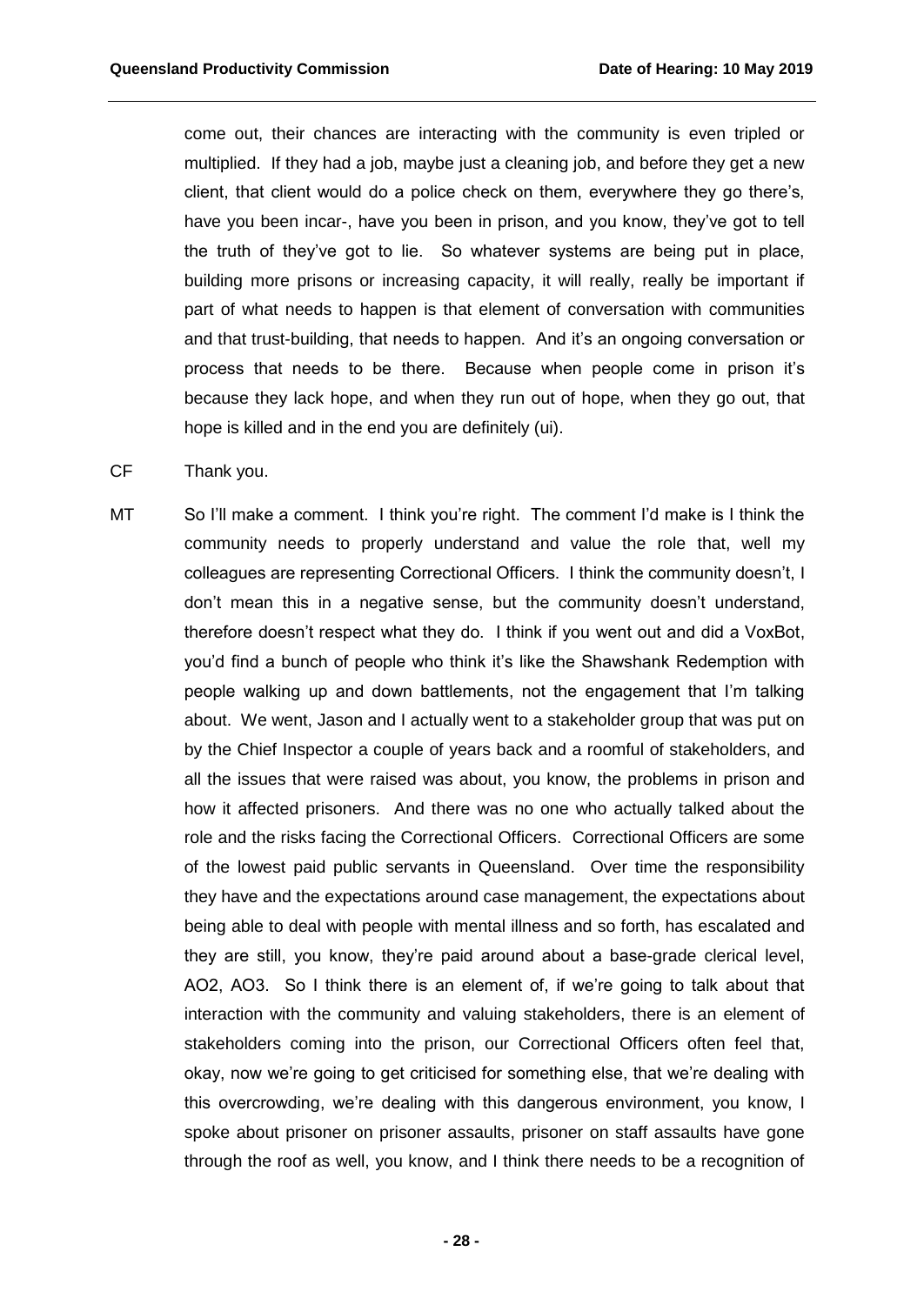the community and the stakeholders that are part of that community of the importance of the role that Correctional Officers play, because it is fundamental. That is the daily contact that the people inside, they are either engaging on a daily basis with other people that have been incarcerated or the Correctional Officers, and I don't think we put enough value on what they do and what they could do.

- CF Thank you. We might leave it there.
- CW Thanks, Michael. You and the delegates have helped I think us understand a little more clearly the issues you confront. Your submissions have been strong. And do we have the additional work on the data material that you've…
- MT I have sent that through.
- CW Great, thank you.
- MT Yep.
- CW That's great. Look, we appreciate your involvement and thank you and you've assisted greatly. We'll break now for morning tea and we'll reconvene at 11:00. Thank you.
- CF Thank you.

## (BREAK IN RECORDING)

- CF So welcome back everyone from the break. I'm just reminding people this is the Brisbane hearing of the Queensland Productivity Commission inquiry into imprisonment and recidivism for the state of Queensland. I'm Commissioner Bronwyn Fredericks and with me is Commissioner Kim Wood and we're about to hear from the next presentation. So just to remind people as well, please keep your mobile phones down on quiet or off at this time, and that we've got time at the end, we'll have some comments for Sarah's presentation. Thank you. So the next presentation we have today, presentation three out of seven, is Sarah Tucker from the Christian Heritage College. Thank you, Sarah, please state your name and where you're from for the purpose of the video tape, thank you.
- ST Good morning, thank you. My name is Sarah Tucker, I'm from the Christian Heritage College. I'm a 45 year old single mother, Uniting Church member and lay preacher. I'm a professional artist of 25 years, a student of Masters of Social Science, and an ex-offender. When I was propelled into Correctional Services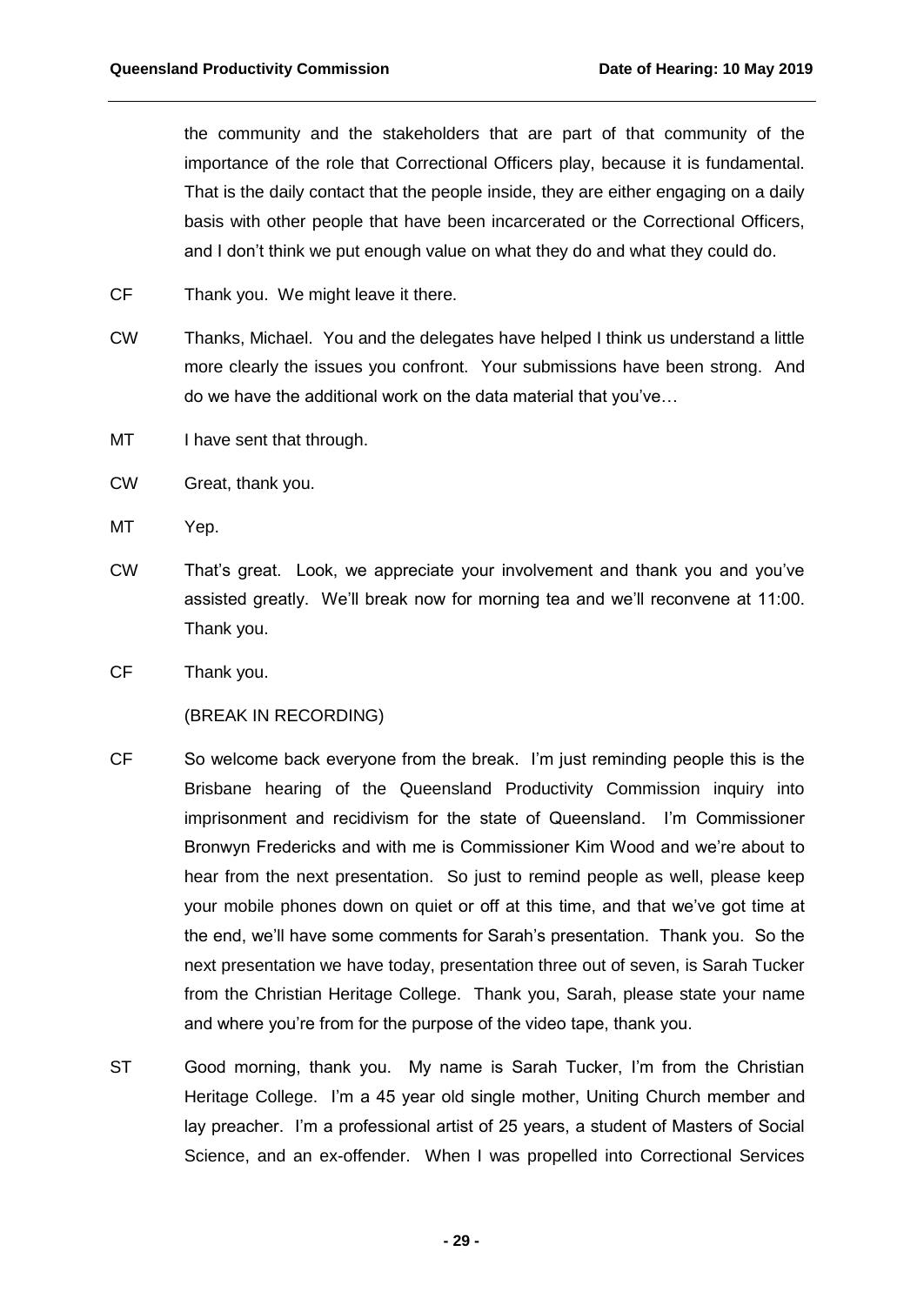after a guilty verdict some 23 years ago, I was the product of a first wave of single parent families, the result of new welfare reform. I didn't have the discipline while growing up or cognition to understand the consequences of my actions or to even accept fault. Accepting my wrongdoings was almost impossible. With the support and assistance of Correctional Services, I obtained my Bachelors in Visual Arts. I am now studying Masters in Social Science and Leadership. I have not only been through the correctional and parole systems, but worked for both Corrections Queensland and Restart Employment Services within correctional facilities, while working closely with UnitingCare Prison Ministry as a First Peoples chaplain and a speaker and fundraiser and now as a program facilitator. Prior to Taskforce Flaxton corruption and corrections investigation, I was contracted as a full time art tutor at Woodford Correctional Centre. I'm a casual supervisor for Restart Employment Services at Borallon Correctional Training Centre, assisting with the graphics design department. I therefore understand and empathise with the hurdles and issues that inmates face on a daily basis reintegrating into an everchanging society. Coming from South Australian Corrections into Queensland Corrections, I have witnessed the vast differences in case management. From personal interaction and specific management to an end management. Albert Einstein understood the strength of imagination as a unique tool to problem solving. Diabolical social catastrophes such as the current state of incarceration and recidivism in Queensland requires creative solutions. With utmost respect for Correctional Services, and with firsthand experience, I recommend that art programs that are appropriate must be reintroduced into all correctional facilities, in alignment with holistic rehabilitative approach, and inmates be permitted art supplies within cells as a deterrent from alternate boredom relief.

I currently facilitate an art program I rewrote to cater for inmates with modern social issues. This is only possible with the support and funding of UnitingCare Prison Ministry. Although it is still a voluntary position, it is gratefully received with support from Mr Darryll Fleming at Brisbane Women's, and Peter Henderson at Borallon Training Centre. This art program, currently under the title Change the Design of Your Life, explores positive self-identity as a foundation to family and social influence, how leading a sober life can give back the most rewards. By using basic art techniques including illustrating, inmates can learn techniques which assist them in escaping and communicating, potentially with a biro and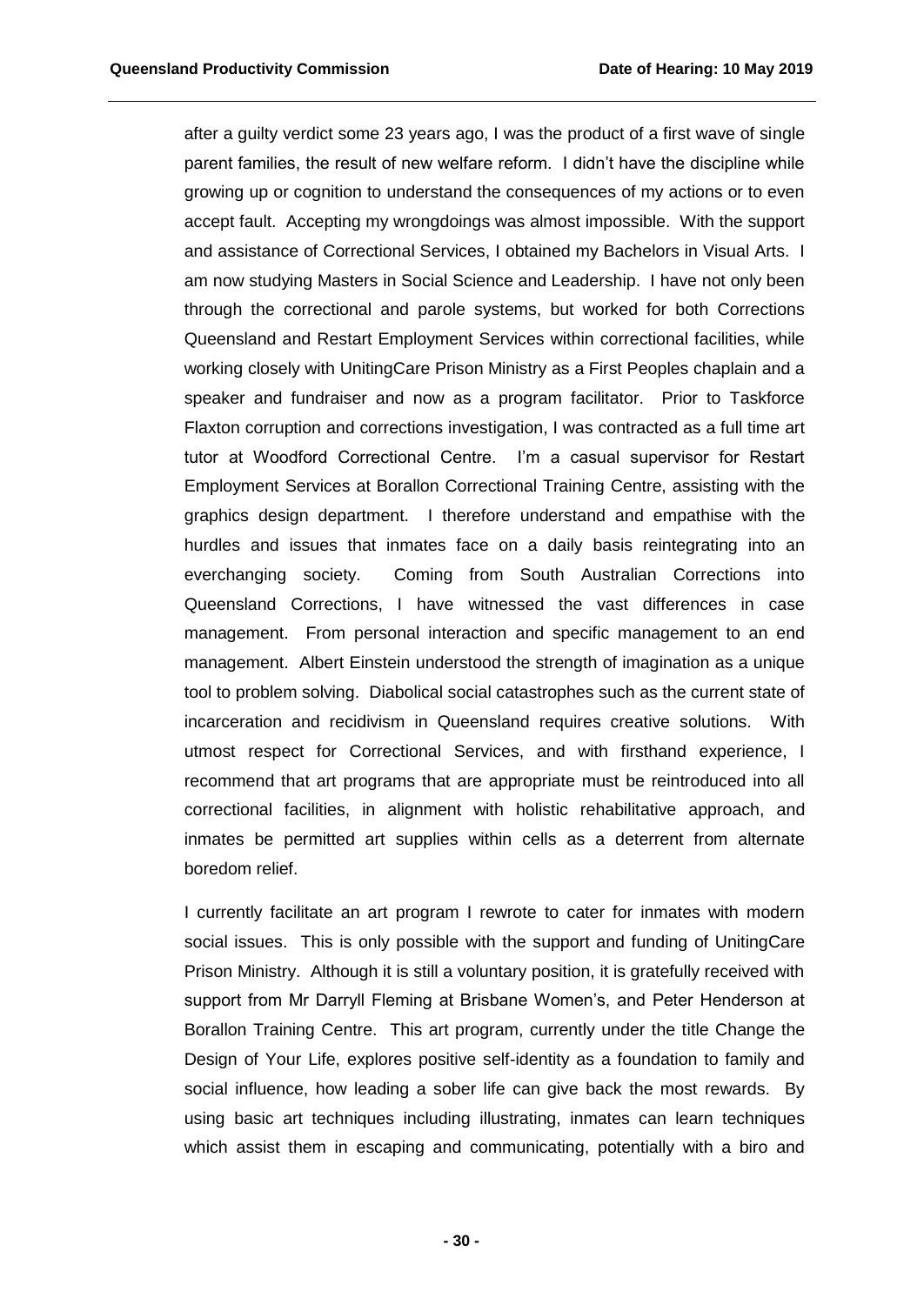paper under a 23 hour lockdown. This in turn helps reduce other methods of escapism via substance abuse. Learning communication techniques and human expression to assist communication with other Correctional Services care providers, such as throughcare and psychology teams. It also inhibits understanding (ui) qualities and contrasts as insightful recognition of the darker, unsafe areas of their own lives. Understanding goalsetting and using life maps, self-portraits, expressionism and experimental art techniques to initiate selfmanagement using self-awareness. We use recycling art products and creative thinking to prevent monetary boredom which often leads to relapse. This reinforces being interactive with their own children and family by using simple art practices and creative input. This instils a sense of self-worth by, and if a longterm incarceration situation, being able to make cards and gifts for their own family members and friends. Group interaction time with group art therapy theory discussions, initiating a solid and respectful art theory knowledge base, which potentially can become a deterrent for tattooing, not an instigator. These programs I run at a minimum of 60 hour engagement at moderate intensity. Current research points to the knowledge that to be successful in rehabilitative techniques, it needs 100 hours to address significant issues. Art has the ability to engage cognitively impaired inmates at over 100 hours without becoming labourintensive. The two pilot programs run during 2018 and currently one happening now in 2019 at Brisbane Women's, despite the initial problems with prison relocations, had high success rates of completion and the feedback offers insight into self-discovery and a thirst for more. Art turned my prison experience into something I now view as a highlight of my own education. Pursuing art and the symbolic knowledge within its foundations, not only broadened my paradigm, but it reinstated confidence in me from the stigma of being on parole, for a widelypublicised and violent crime. Art has the ability to open and change minds while uniting warring factions. Within the confines of a prison cell it can create a meditative process of self-reflection upon which one can experience the process of repentance. Not only does art in prisons reduce the overload of work upon psychiatrists, psychologists and mental health workers, but it can help with the function of motor neurons for many areas of trauma. And prison incarceration is one of the largest contributing factors to generational trauma, further fuelling antisocial behaviours that are limiting to one's perception for family and community. This results in no the perpetrators of crime being the victim but the children for futures to come. If we as a community can break the cycle of impoverished family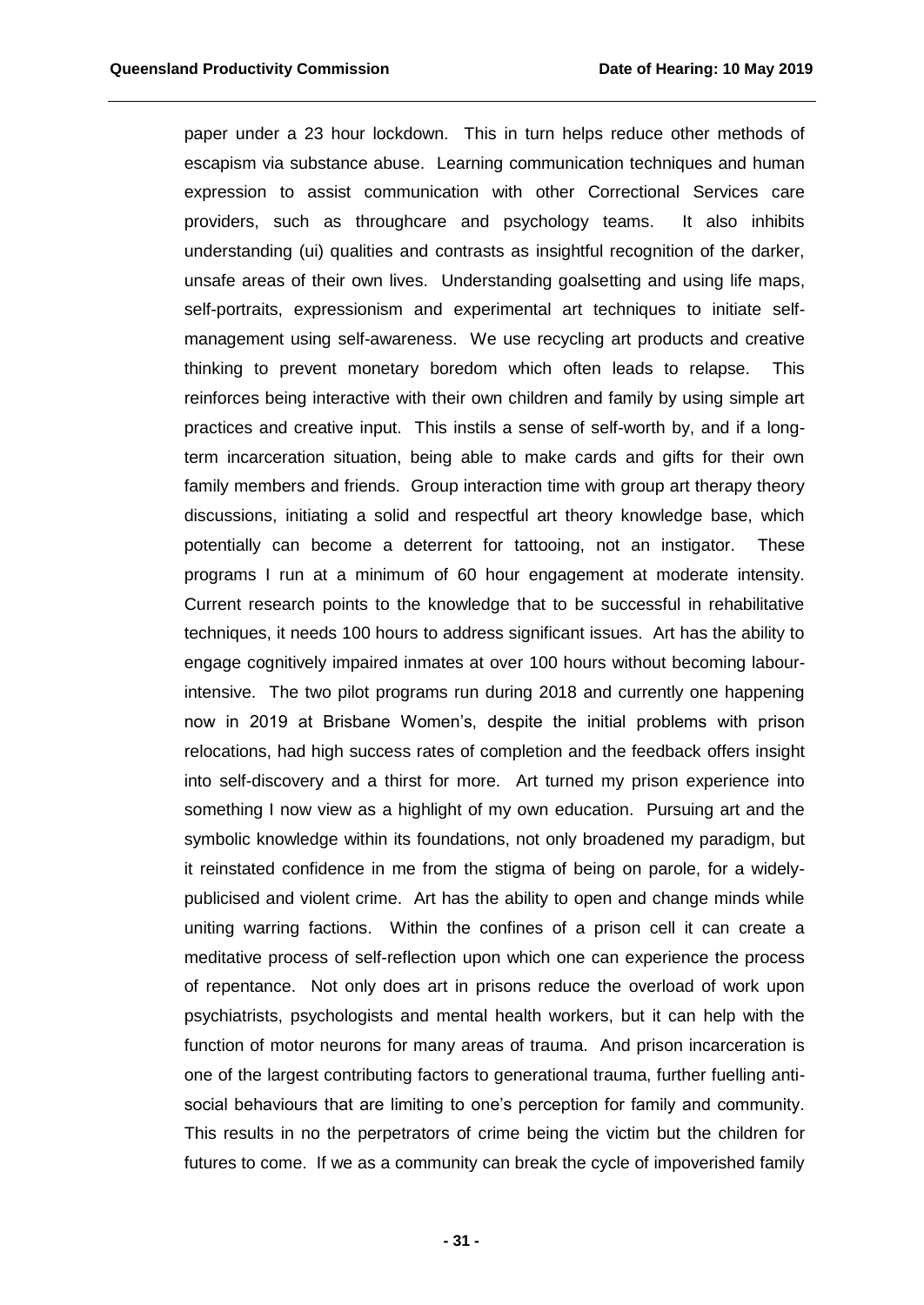communication and relations, then we have the potential to break the cycle of recidivism for future generations.

Self-identity and awareness is traditional with the artworks of the First Nations people of our society. This not only supports one position within the community while creating historical records, but upholds the morale under which all people should and once and did adhere to. Regardless of media hype and attention towards supposed supposed trends and privilege of prisoners, art has always been and continues to be a cultural denominator amongst the socially and historically and marginalised groups within all social divides. Regardless of the disambiguated and mixed-heritage of the exiled and emigrated Europeans upon the shores of terra nullius, recognition of personified identification is a step towards accountability and ultimate reconciliation. Art not need be for segregated groups, but an access for therapy to all souls struggling within their own defeat and personae. Art is proven to be across the board an integral part of rehabilitation. It is a big claim to put this into art alone, potentially yes, however through well-trained and culturally aware facilitators, appropriate security and prison awareness, and supported by Corrections and community outlets, art can become a gateway into cognitive skill enhancement and relapse prevention for many systematic disorders. And with community aware programs externally empathetic to the trauma of incarcerated life, art offers the unique opportunity to converse with community and has the potential to break social cohorts that are of negative influences.

In addition, I also support the previous submission and the recommendations by Keith Hamburger and Jim Kennedy 1998. Offender accountability needs to be addressed immediately post sentencing guilty verdict. Immediate response to actins is integral to remorse and accountability. Established households and communities do not leave responsibility of members up to three to four years for their actions, unlike the current court system. Not only is it of, and I quote, not only is it of most importance that inmates recognise their wrongs and be accountable for that, but also equally important for the system under which we are governed to accept part responsibility for allowing these members of society to fall through the gaps of social support, Keith Hamburger, page 17, October 2018. I also recommend holistic 24/7 supervised therapeutic community corrections. I again refer to Keith Hamburger's submission regarding a number of small highsecurity facilities that provide therapeutical community custodial options, assisting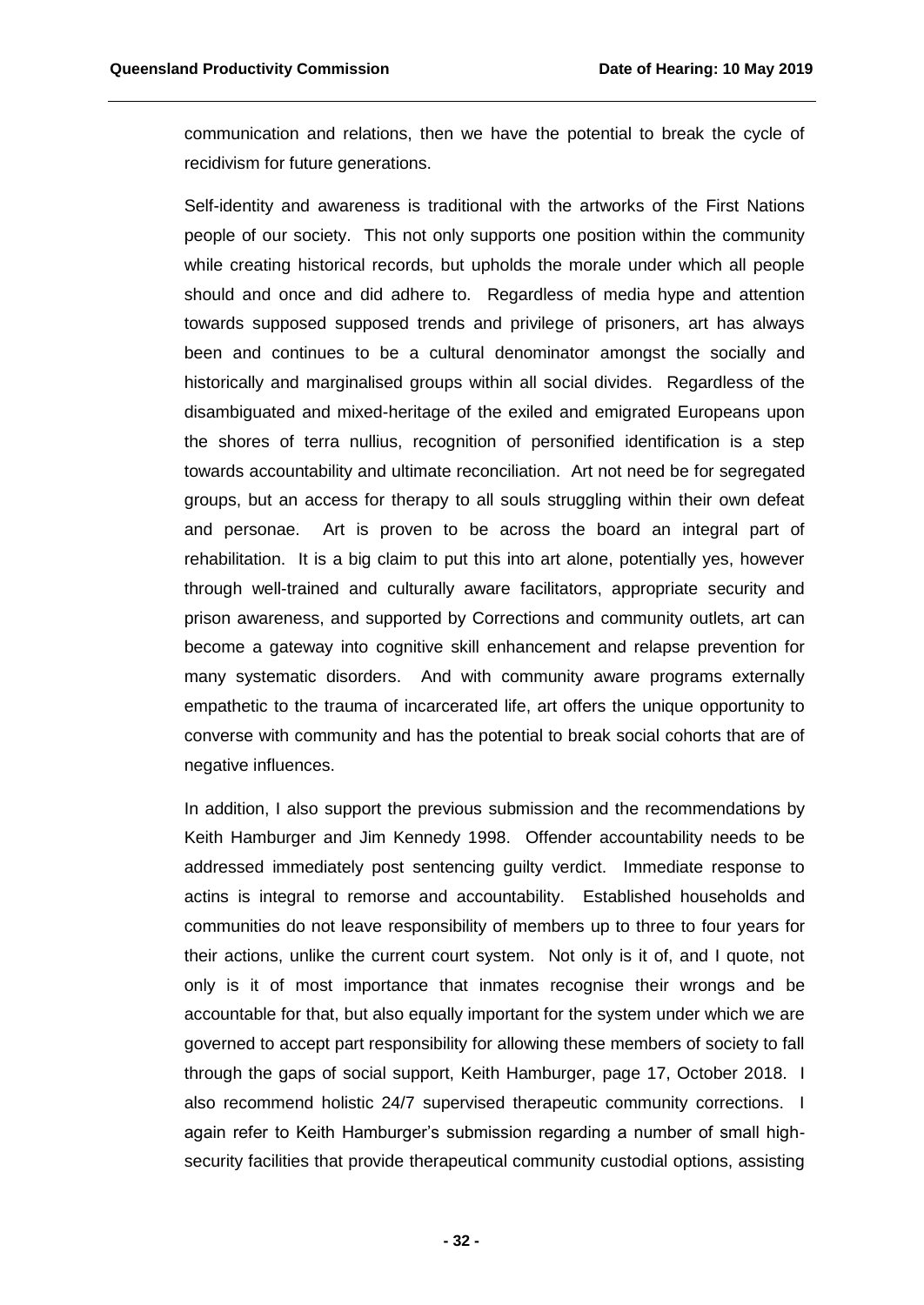inmates to reintegrate and re-educate living skills, including prioritising family relationships without the trauma of incarceration. Immediate action is required from all contributing factions to create a dialogue based around the community enabling facilities assisting Correctional Services in the support of ex-inmates. Consistent correctional throughcare staff need to be a part of the overall rehabilitation plan, working in unity with community groups and welfare agencies. Inclusive and in alignment with biblical teachings, churches need to become publicly active. Community groups, welfare agencies and church groups especially must make provision and practice for accommodating ex-inmates. Family structure is integral to breaking cyclic behaviours. It is the next generation that we must be conscious of, the next generation of potential perpetrators and victims. And here I also refer to Keith Hamburger's submission and Tamara Walsh's examination of Is Corrections Correcting. I also recommend a 15 year business plan combined with social study into the current impacts of Correctional Services and community services for the future generations, as also recommended by Keith Hamburger and Dr Pfeiffer. This study needs to be also actively engaging and working with offenders prior to release and post release to gauge full awareness of social difficulties prisoners face upon release. There also needs to be appropriate training for church groups, motivated to assist prisoners, including contemporary social empathy and cultural awareness, inclusive of appropriate substance abuse training. Currently church groups running rehabilitation centres are also using one size fits all models, which are dangerously close to exhibiting forced indoctrination and prostolism(?). Prison ministry of all denominations needs ongoing and extensive support to facilitate more programs, both inside the system and outside, and as having first experience as a First Peoples chaplain, I also refer to the Kennedy review and recommendations for prison chaplaincy to be recognised and in line with Correctional Services in effort to move away from the tokenistic gesture and huga-thug opinion of correctional staff.

UnitingCare are explicit in providing safe training for children ministries within their congregations and a similar format should also adhere to ex-prisoners and even to some extent returning soldiers and other victims of trauma. This deserves and warrants community support to not see the work of communities and churches not as historically damaging but healing, and requires an altruistic approach. Churches must work cohesively with Correctional Services and both must be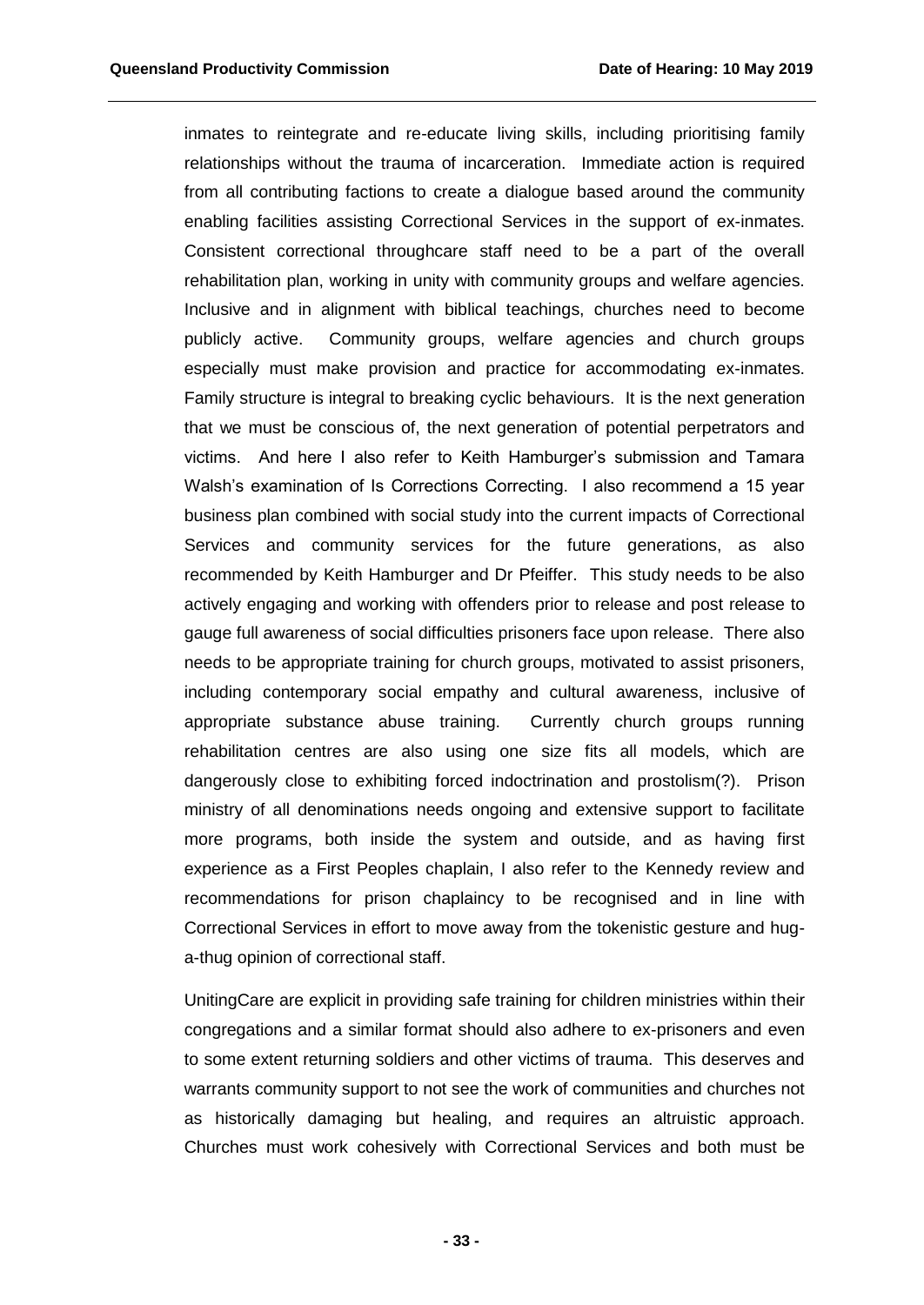responsive to relational advice. The Australian Industry Standards Key Findings Discussion Paper outlines the need for further correctional staff to be able to work with people who are suffering from mental health issues, as well as violent or drug effective (sic), inclusive of a range of people from diverse cultural backgrounds and ethnicities. This should also be applicable to chaplaincy. Art as a means to allow offenders to make restitution to their community, penance to victims of crime and their self, co-existing with identity awareness to enhance cognitive production, greater emphasis upon cognition skills, programs for offenders aimed at addressing the underlying causes of their offending behaviour, Keith Hamburger, page 21. Art also has the ability to communicate across all cultures and does not need enforced literacy and numeracy to become a foundational pathway into further models of education. Art can unify segregated microcultures that previously organically self-created.

- CW Thank you, Sarah. Very interesting. How, you may have answered this in your submission, and I think I know what you're going to say, but I'm going to ask anyway, how widely applicable is an art therapy model for, you know, in, for incarcerated prisoners?
- ST Extreme.
- CW Could it work for everybody?
- ST Yes. If the facilitators are trained correctly into understanding trauma and empathy for inmates and their situations, and also work closely with Correctional Services, it potentially has the ability to be across the board.
- CW Then I guess the supplementary question would be, based on your experiences to date, how widely applicable, how widely applied is it now, how widely available?
- ST Not. All the art programs have been removed since the last CCC from pretty much every centre. I'm the only one doing one-on-one art therapy with any inmates, apart from TAFE, which is a basic certification in simple knowledge skills of colour theory, illustration, shading, tone. There's no self-awareness or selfexploration or rehabilitative work.
- CW Do you have any understanding as to why those programs have ceased?
- ST I dare say because it's the population increase and funding. And a difficulty with finding appropriate people that are correctionally aware.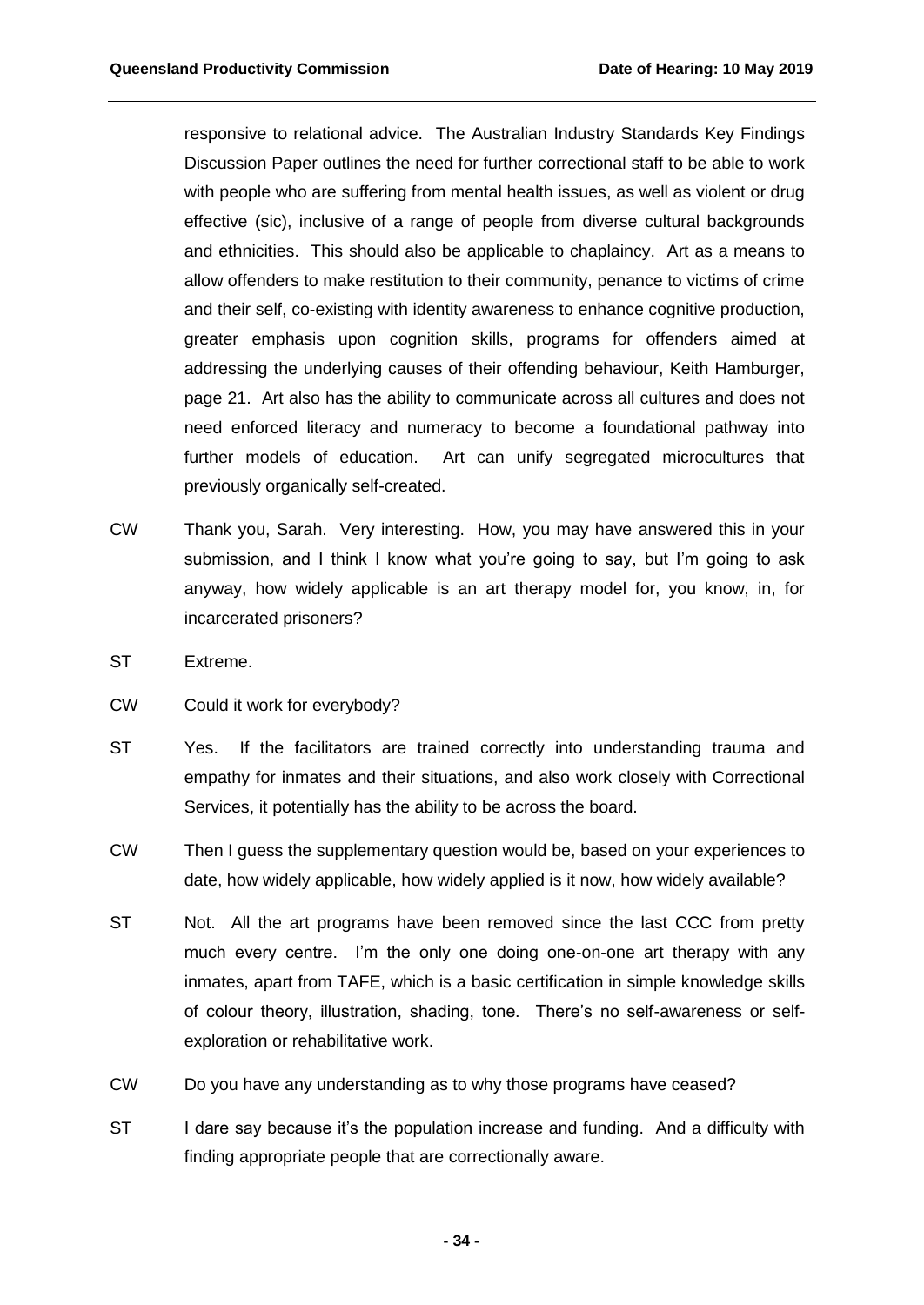CW Okay.

- ST As well, they are able to facilitate art and communicate with prisoners on a humanistic level.
- CW Okay. So there's, there's more skills required than just understanding the mechanics of how a piece of art is produced, you've got your life experience and qualifications and other things…
- ST Yes.
- CW …work to the better outcome of these sort of interactions with prisoners.
- ST Yes, there's a level of psychology that's needed, there's a level of trauma based understanding that is needed.
- CW Right.
- ST Drug awareness that is needed. Cognitive impairment and how to interact with these people that are their own microculture.
- CF Sarah, I'm aware, before you started when we had the break that you had a number of things you've brought with us, brought with you, for us, and to share. So if you can talk to those at this time and then as I explained, they can be then uploaded as part of your submission to the hearing today. So if you make reference to them and just explain what you've brought along, that would be great.
- ST This is the program that I wrote, this is the men's handbook. So this is something that they can take back to their cells, it's not personal so then they can't get stood over for it or feel inhibited by it. It's basically an art reference and it teaches them basic cognitive skills and reflection time when they're in lockdown. This is the facilitator handbook I wrote of the program, which is based upon psychological therapy, inclusive of art practices. This is one of the story boards that Mr Darryll Fleming is also supporting to try and have the parole board approved, so the prisoners can communicate in an art-based way correctly to parole and exhibit where they would like to end up in life and what support they need from the community so that they can succeed better. These are productive members of society that are being exiled. They need more support. The public needs more awareness of their needs and there needs to be less silos and contracting out areas of Correctional Services is not assisting. Probation...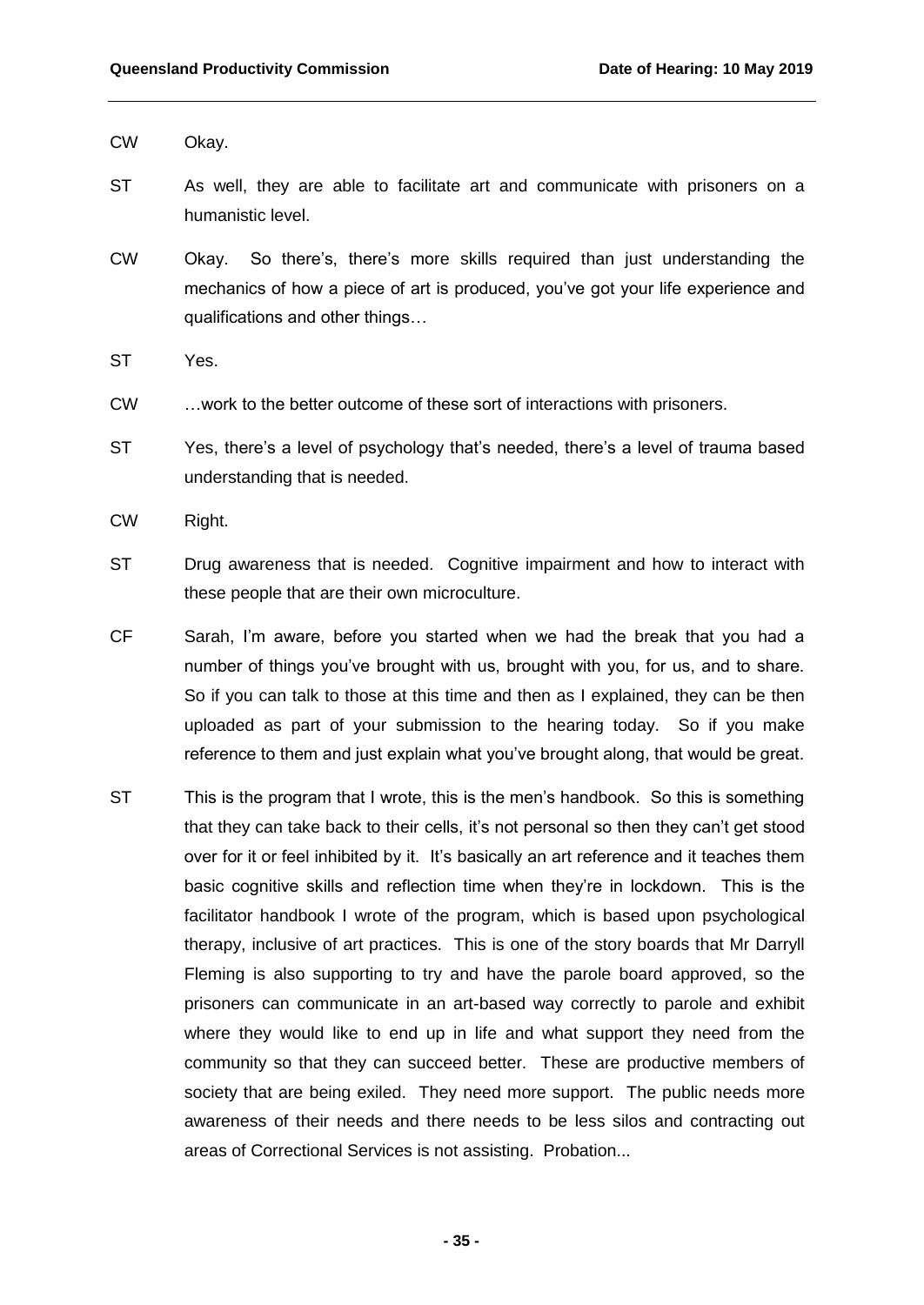- CF So would someone do a storyboard like that if they had issues around literacy in terms of writing their story for the parole board or…
- ST Yes.
- CF …can it work collaboratively together?
- ST Yes. This is one method I have of a self-identity piece. This person never did art before at all. So she, only she used is text, so I worked her through that, and then she went through a self-reflection process of understanding what the sliding door moment was that sent her into this. This is her life map and life goals and where she wants to end up. This is potentially submittable to parole to help them to understand the needs and position of these people and where they are falling through the gaps. Not only have they failed society, most of these people, but somewhere along the line the system has failed them. And that needs to be recognised for reconciliation. This is other pieces, this woman had never painted before either, and she was able to produce that at the women's prison. This inmate has been inside for 35 years and never done any artwork. So through consistent communication, we were able to break down barriers and have him doing something that helped him with his own identity. This is another one of my students. He had no art supplies and made this canvas board, because all the art supplies are being removed.
- CW Sarah, you make an interesting comment about the parole board potentially being able to receive an art-based submission, which sounds intuitively like a really good idea because I guess verbal and literacy skills of some inmates would not be high, and yet there's no doubt they're pouring their heart and soul into these pictures.
- ST Unfortunately the problem, the generational situation is that a lot of these people haven't had correct parenting and that has been broken apart through generations previously. Now due to lack of parental cohesiveness and communication skills, these people don't know how to communicate their needs in a verbal manner. If they can put this into an artform and present this to parole, that's easy for parole to decipher and recognise, the communication would be broken down and there'd be a lot more recognition for the needs of the individual so to set them up potentially long-term and therefore they could become better parents themselves.
- CW Right. Are you optimistic that outcome is achievable, that's likely, the parole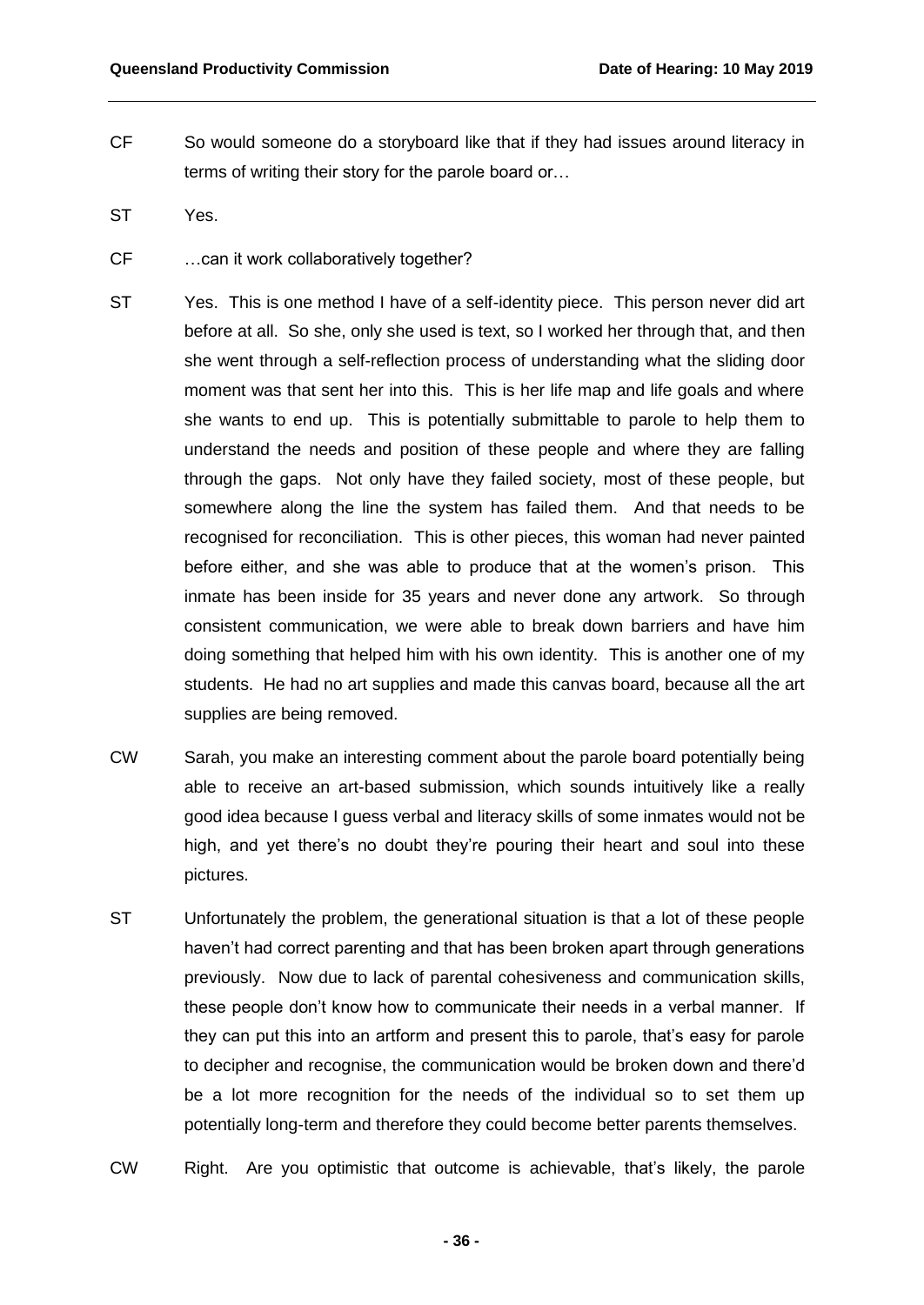board will get to a stage where they'll take an art-based parole submission?

- ST I believe that with support and unity, we can train a whole lot of people to teach correct art within correctional institutions and have their pieces approved by parole.
- CW Mm.
- CF Sarah, you, in your submission that you put to the QPC inquiry, you talk about collaboration and there's problems with collaboration.
- ST Yes.
- CF How could that collaboration between prison management, service providers and the volunteers, you know, regardless of where the volunteers come from, be improved so that we could see greater collaboration?
- ST I think the issue there is self-achievement. Rather than seeing their own company or supplier or provider as self-achieving, it needs to be communal achievement. And a dialogue needs to be created between all providers to understand the bigger problem rather than their own productivity.
- CF Mm, thank you.
- CW Sarah, you've identified your organisation as the Christian Heritage College, and you're here primarily to talk about your art-based experience and background and the benefits of that, how important is the role of faith-based groups in prisons, do you have any comments on that?
- ST Personally, my chaplaincy experience when I was in prison, I'm still in contact with my chaplain from South Australia.
- CW Really?
- ST Yes.
- CW So a very important relationship.
- ST Very important role and establishment and relationship and she has kept my art from 23 years ago.
- CF Wow.
- CW Gee.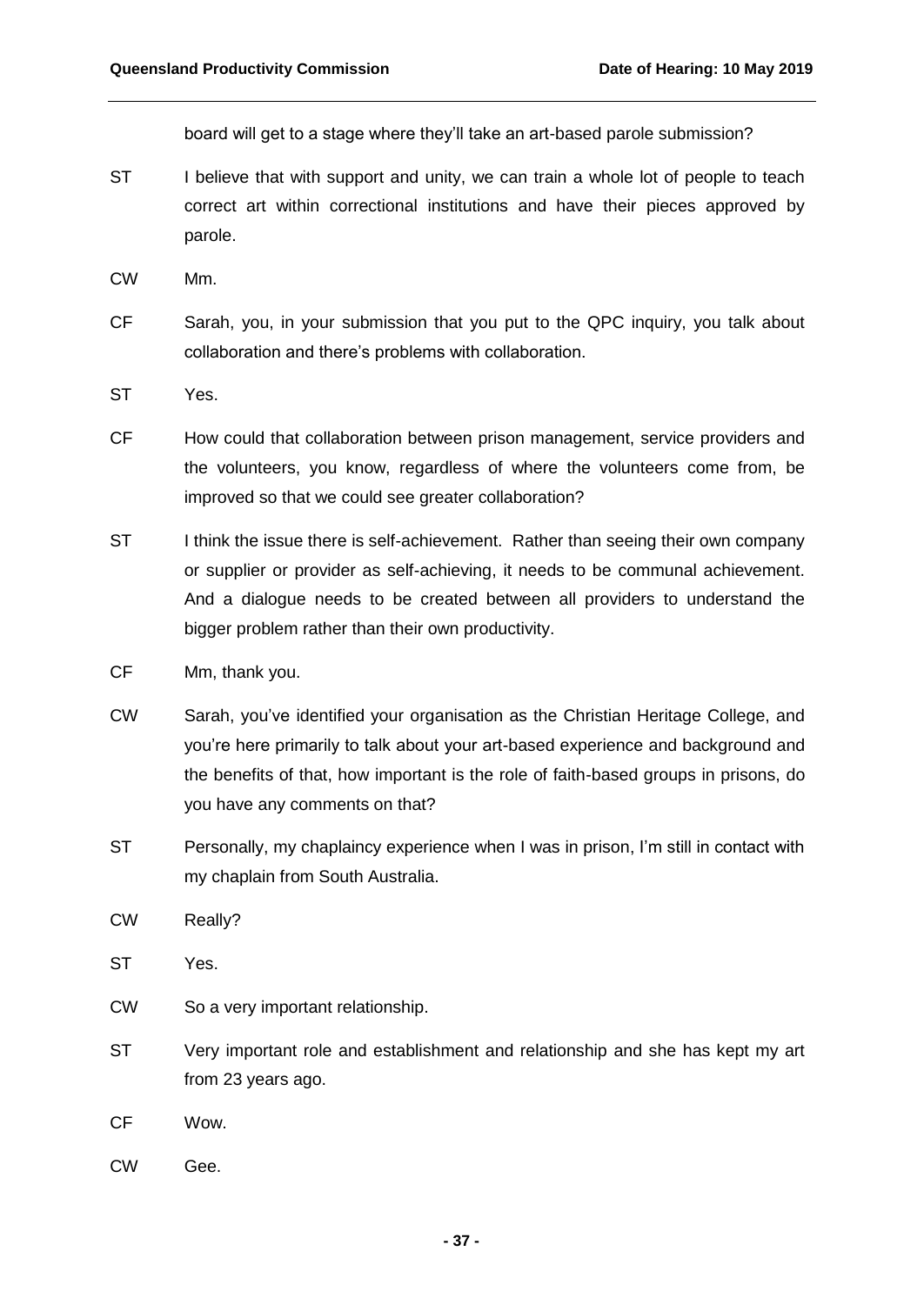- ST So that relationship is so intrinsically important but unfortunately the situation with chaplaincy is that to become a chaplain, you either have to have some financial backing, because it's not recognised by Centrelink as being work or part of the 15 hours a week work, so therefore you have to be over 55 years old. So that's creating a generational gap between the knowledge of the older chaplains and the situations that the biggest population of younger inmates are going through.
- CW I wasn't aware of that.
- ST And so chaplains aren't able to relate to a lot of the younger population of prisoners because they're not aware of the globally changing environment that is inclusive of drug abuse and even internet access, sexual abuse, cultural infringement, there's a whole different variety of levels. This is why all prison ministries need more support, more recognition and more backing for what they do as valid.
- CW Well put, thank you.
- CF Yeah, thank you. I don't have any further questions, Commissioner Woods.
- CW I don't either.
- CF So we will open it to the floor at this time if there's any questions from the audience for Sarah, not questions, comments from the audience, sorry Sarah, for Sarah, this afternoon. This morning. Yes. Please remember to say your name and what organisation you're from. Thank you for your comment.
- SV Hi, I'm Stephen Fincham from UnitingCare Queensland so I work with Sarah, and I'm also the chair of the State Chaplaincy Board for Corrections. What Sarah was saying there about the importance of chaplaincy and religious visits in prisons, it's vital, and the last group shared how they have up to 100 people, almost, in their units and two members of staff and they can't provide service to those inmates. What our chaplains do is they go in uninhibited to all the units and offer care to those people, and so some of what Sarah was saying around age of chaplains is true, we do have mainly older people in retirement, but there are a group of younger chaplains as well, but it's not the norm. And so it's a real struggle but it is something that can effect change. But I just wanted to say on Sarah's work is that she's kind of underplayed herself there, I mean she's really, so I engaged Sarah about a year ago to do this re-work of this program and what we've seen is, both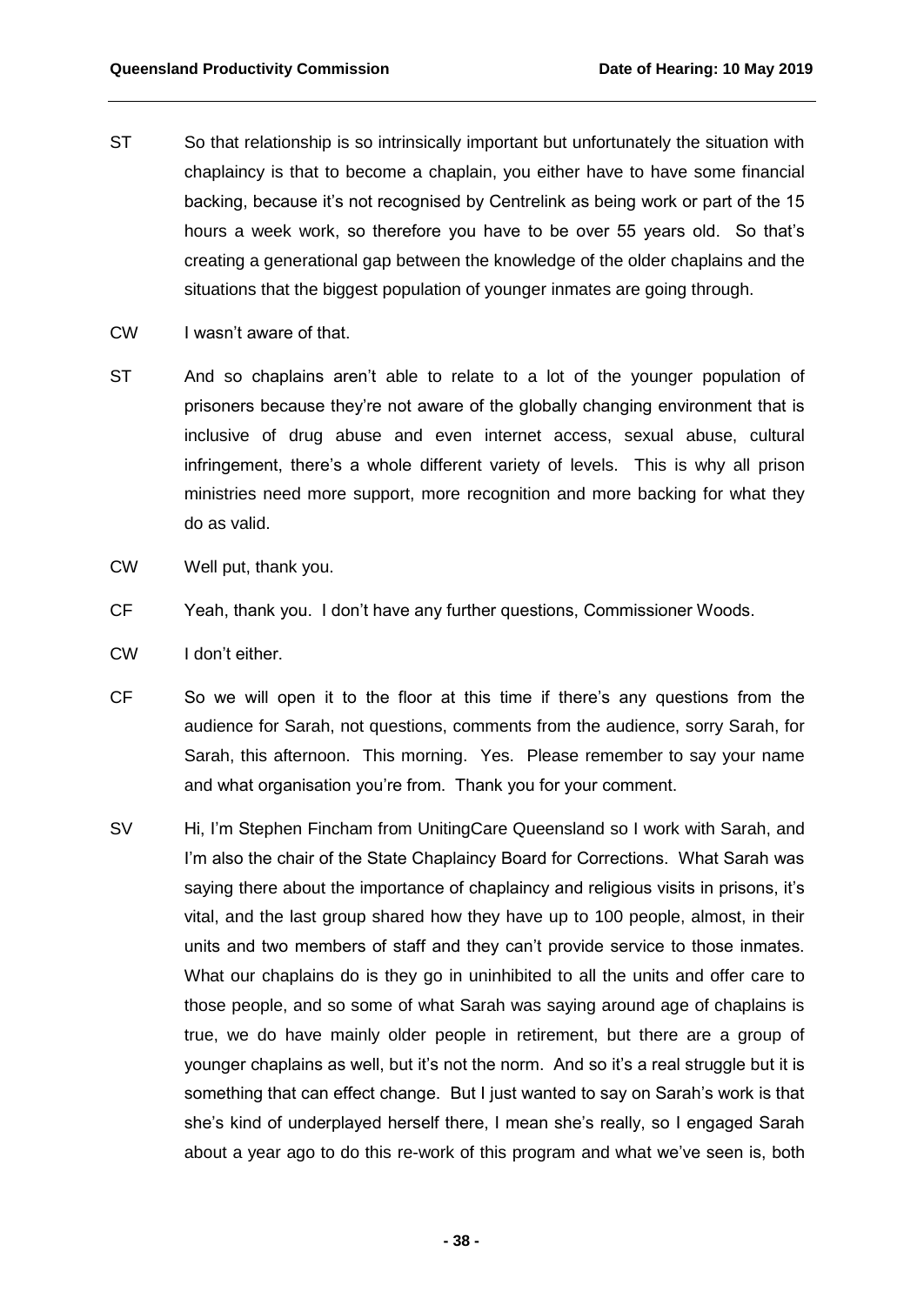in the women's centre and in Borallon, is we've seen people who have never, the art's secondary, you know, it's really important that they learn that skill, but it's more about the awareness of their situation in life, what's gotten to that place, and what Sarah's been doing through the art therapy is helping them understand themselves and helping them understand the things that have happened in their lives, they don't define who they are, they have a reality, it's a part of their life but it's not who they are. So I just wanted to say that about Sarah's work, but it really is something that can be transformative and I think through art therapy and all the stuff that goes around that, it could really transform the way people live their lives and it can effect change, yeah.

- CF Thank you.
- CW Thank you. I'm glad you spoke and underlined Sarah's work, that was nice to hear. Are there any other comments from the floor? It looks like, Sarah, your work is done. Thank you for your attendance, really interesting presentation, something, you know, I hadn't considered and I'm glad we heard you this morning. Thank you everybody. Now we reconvene I think at 11:00, sorry, 11:45 for Brett Thompson's presentation, so we've got just a few minutes, grab a cup of coffee or stretch your legs and we'll be back on at 11:45. Thank you, Sarah, well done.
- ST Thank you.
- CF So, Sarah, will you leave those with Brian or…
- ST He can take photos.
- CF …or Syd, and he can take photos of those for the purpose of the video tape, or for uploading, or if they need to scan them while you're here. Thank you.
- ST Yep, that's fine.

## (BREAK IN RECORDING)

CF All right, we're going to start back. So if I can have quiet again in the room, we're going to start back in a moment. Thank you. So just a reminder, this is a public hearing for the Queensland Productivity Commission inquiry into imprisonment and recidivism in Queensland. The next presenters we have today, which is presentation four, is Brett Thompson and he has someone with him, but I'll get you, Brett, in a moment to introduce who you've got with you…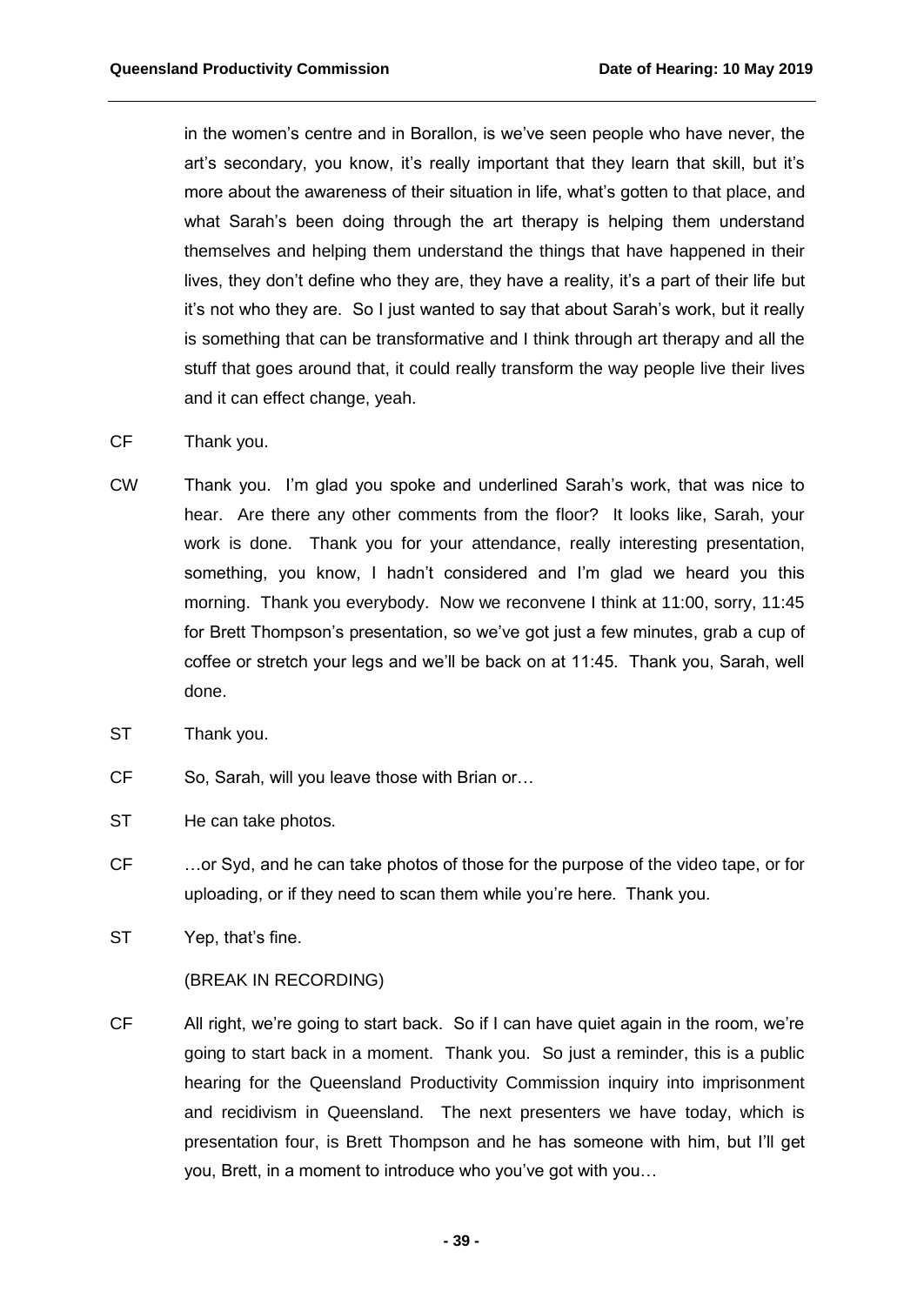- BT Sure.
- CF …from the Homicide Victims Support Group, and as I hand over to you, please both of you state your names individually and the organisation you're from for the purpose of the video tape. Thank you.
- BT Sure. Good morning, my name is Brett Thompson, I'm the CEO with the Queensland Homicide Victims Support Group.
- SM Hello, I'm Dr Samara McPhederan, I'm the interim chairperson of Queensland Homicide Victims Support Group.
- CF Thank you for that, Sandra, and thank you, Brett. I'll, undertake your presentation now, thank you.
- BT Sure. First of all, thank you for the opportunity to provide input into the investigation, but also the opportunity to speak here today. Our organisation represents the interests of people who have a lived experience of homicide, but in terms of I guess our input in relation to this program is that it's looking more at the early intervention across imprisonment and recidivism in general. We understand that when people are charged and sentenced with a homicide, that there's certainly longer sentences along those lines, and we can sort of refer to I guess the process of release into community a bit later on. Our focus, which both myself and Dr McPhederan have discussed and have a strong belief in, is that the term early intervention is one which is of prevention and not a curative. In terms of health promotion when we look at for example the prevention of lifestyle diseases, we don't wait until we have characteristics of that disease showing, we know what risk factors are and we try and educate people around those risk factors so that they're not going to engage in those unhealth practices, and maybe then also encourage others to do the same. It's not the case that health promotion, in (ui) health promotion is about identifying those who have started the behaviour and trying to overcome it. That's a far more difficult process. So in terms of early intervention with criminal activity, we feel that early intervention involves intervention in the formative years of a person's life. The government has a concern of course at the moment that there's a population in prisons which is causing difficulties. We know that there's a high rate recidivism, particularly in those prisoners who are in for shorter periods of time, and that we need solutions relatively quickly. Our proposals are not based on short term solutions. They are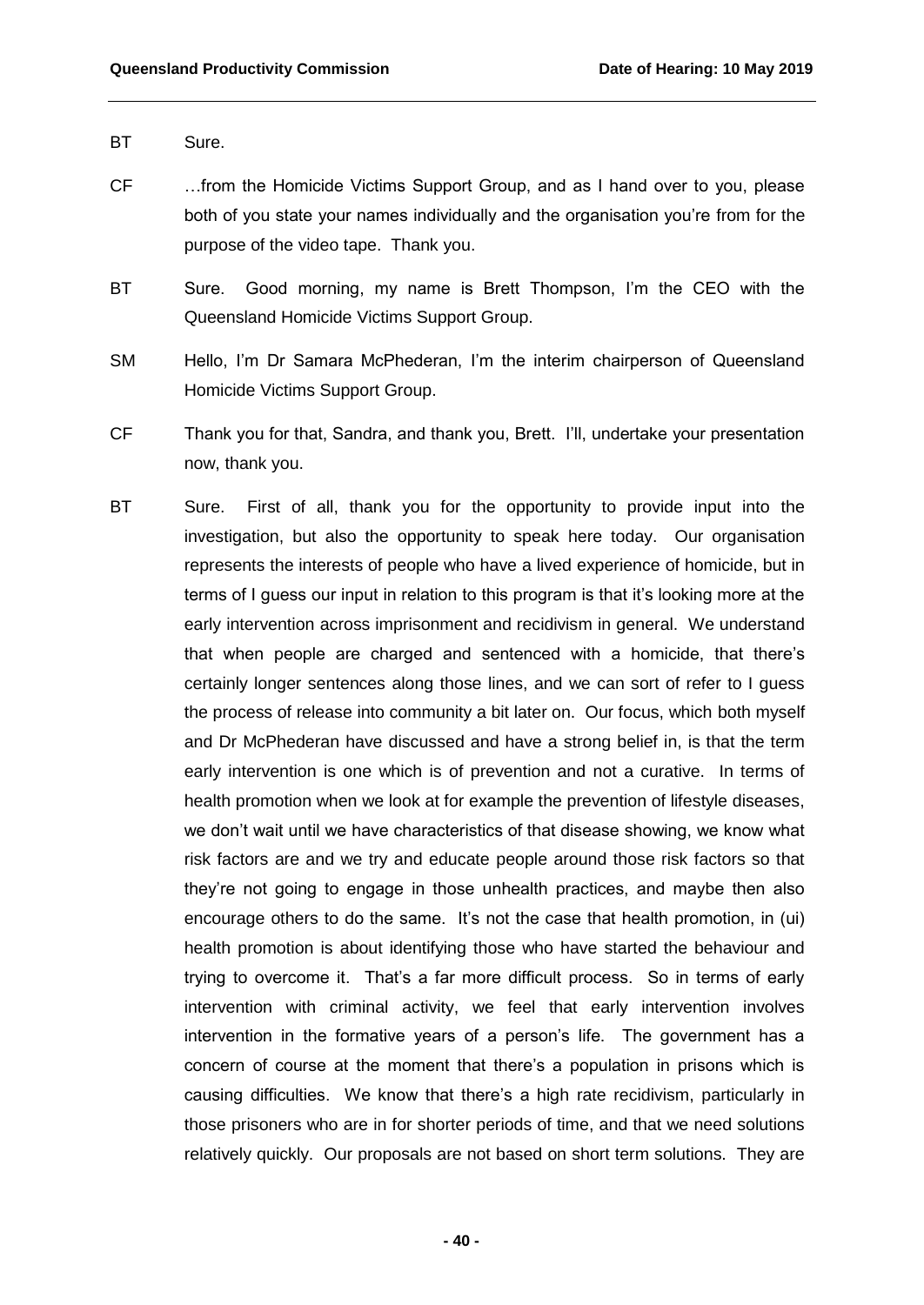based on long term, structural changes with a different philosophy on how we address criminal activity, which has to be focused on the holistic view of a person, rather than a simple action of criminality. When we look at for example health promotion programs that have been highly successful, such as Quit for Life, we know that those programs, we look at smoking rates for example in 1970s, we're looking at approximately 70 per cent of the population who were active smokers in Australia, men more than women. We know that, you know, 40-odd years later, those rates have greatly decreased. The rates have decreased not purely because of settings-focused legislation, changing legislation around where we can smoke, who can smoke necessarily or the cost of tobacco, that's all formed a part of it, but the education of the community and the education in those different settings, including the educational setting, has been shown, particularly through the Victorian health department, to be effective health promotion practice. And to this date, it's shown as the most effective program in terms of Australia. And when we look at that success and we learn from that, we feel that there's lessons to be taken on board and possibly used in an educational setting for families who have historically shown through, whether it's an economic or education as a, or you know geographical location, cultural difficulties or changes, that all these inputs are factoring upon the development of the young child, so therefore we need to take those into consideration in that school setting.

Within the school setting currently in Queensland, in terms of the emotional support, we have guidance counsellors. Guidance counsellors are people who have a training around the ability to support students in both vocational opportunities, but also in terms of emotional needs. But they're not psychologists. And if it gets to the point where we have individuals who have more complex needs, then the external referrals must occur. And so the external referrals might be to a GP to get a mental health plan, it might be to, to have individual psychology through a paid service, it might be going to Headspace. And so when you've got families who have got difficulties with health literacy, difficulties with finances to actually get their children to those support places, we have yet another barrier. And of course the other barrier is stigma, stigma of saying my child is going to see a psychologist. That child thinking my child, I'm unwell, I must be mad, my friends are teasing me because I'm going to see a shrink. Whilst those stigmas have decreased, they're still there.

Health improvements can only improve through access and the principles of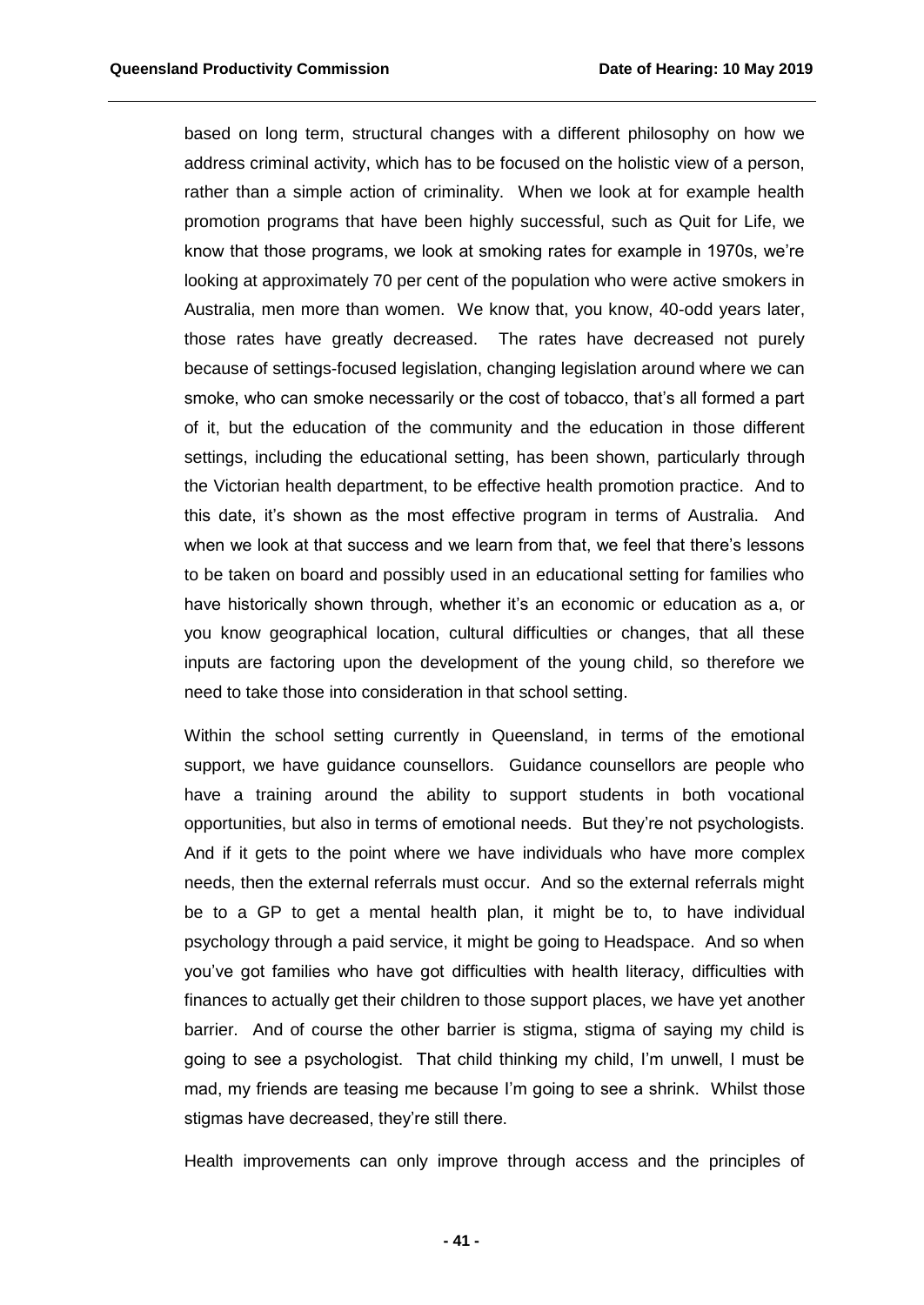social justice tell us that unless we are able to provide access to healthcare, access to education and support, that we have barriers. People who become involved with criminal activity are likely to have poor levels of, greater poor levels of literacy, family discord, and socioeconomically disadvantaged situations. And as well as that, we've obviously got, as we do, disproportionate representation of First People in a country as well as we have in the prison system, as well as a range of health, chronic conditions such as cancers and diabetes, heart disease and life expectancy for our First Nations people.

The common setting that we all have is the school setting. The common thing that we know is that we learn from a very early age. If we can address issues at an early age, in supportive settings, we feel that there's a greater chance of change, behavioural change. In New South Wales, and I've submitted the document to the board here, they are, since about 2015, they made a choice, to increase the access to mental health care by injecting funds specifically for school psychologists to be attached to schools, increasingly so. In my 20 years of education, it would be quite normal to have, and we're talking about a large regional school with severe socioeconomic problems, behavioural problems, high rates of youth crime, we had a couple of psychologists who were part time, working across feeder primary schools into the high school, and therefore trying to get a child to go to that psychologist in the school setting, which is the most convenient for families because of the barriers for travel or transport logistics, and sometimes you just give up. The child wouldn't do it. But it wasn't consistent, and we're talking about high school. We need to get earlier than that.

The concept of getting people with the correct skills, with the, to be able to form programs which are tailored to address social inequities and criminal behaviours would involve the use of psychologists, would involve the use of talented school practitioners, not necessarily school administrators who are given a job in head office to write a program because they've forged their way through the game of, you know, political ascendment. We need to be able to instead pick out the best teachers, who are enthusiastic, who are absolutely there for the kids, as most teachers are, and place them with criminologists, and place them with psychologists, in the planning phases of our education systems in Queensland, to come up with ways that we can intervene early, how do we identify these children coming through, who are we talking to, what don't we understand about that. In my education as a teacher, there was not, in four years, there was not one single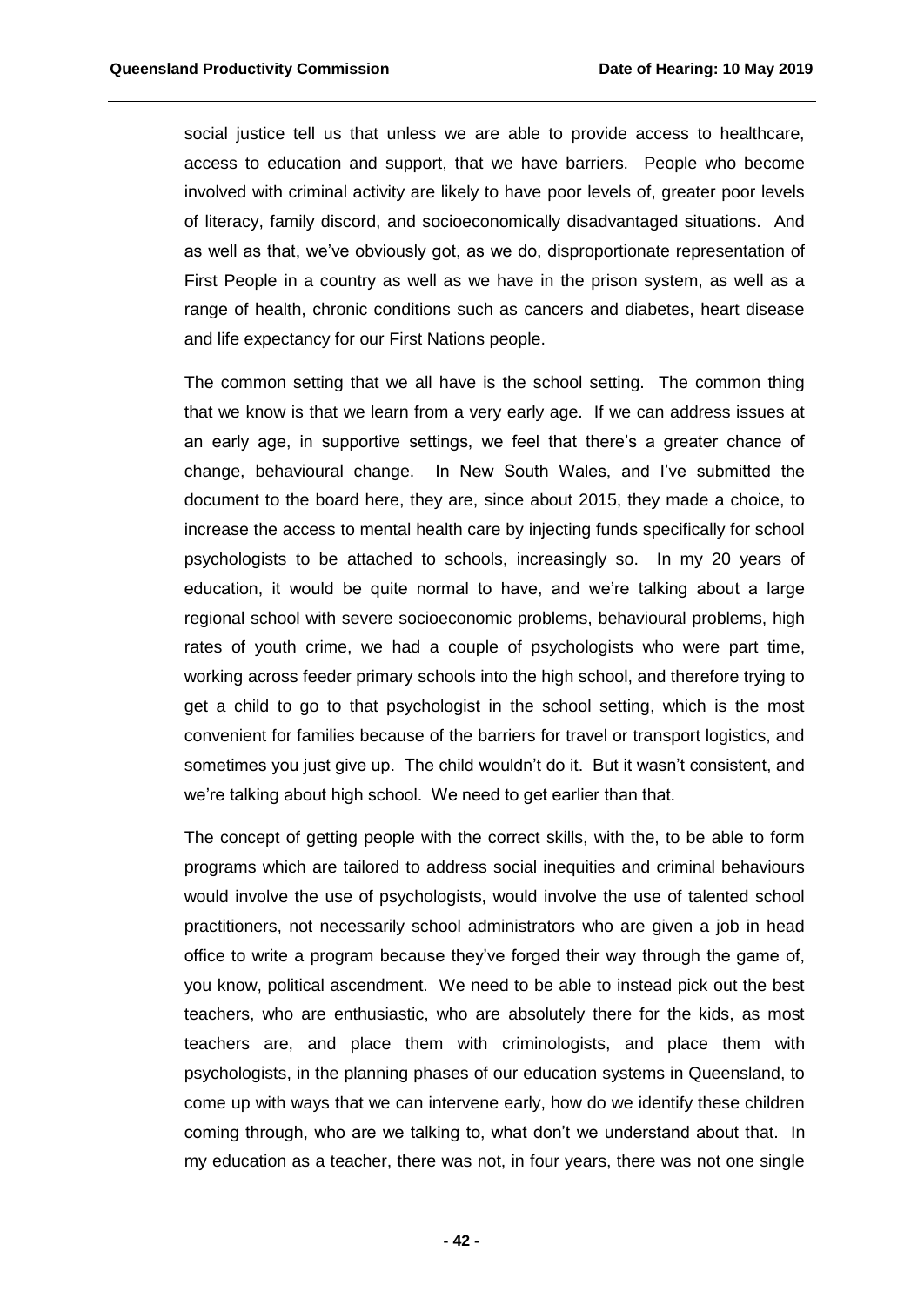moment that there was a discussion or an awareness or a preparation for dealing with kids who came in to the school with criminal backgrounds in their families. We were completely unprepared and unaware. So how did we deal with that? well if they were really naughty, you could send them to the head teacher, and then when I became a head teacher and they were really naughty, then you'd try and work with them and set some parameters and set some rules. And if that didn't work, you'd send them to the deputy principal. And when they came to the deputy principal, it would be looking at, okay, is this kid going to risk the education of other children, how do we get the support, there might be some support services or a part time vocational officer travelling around the region. But essentially you had very limited abilities. So the outcome for those students who were more difficult or the too hard basket was expulsion. Where are those students going to be, we generally have expulsion, followed by continued criminal activity, followed by welcome to Her Majesty's service. Unless there's a true bipartisan effort to change the way the education system is addressing the needs of these children, this problem will continue. The jails will continue to swell. Prevention is not waiting for it to occur, prevention is stopping it occurring in the first place. We're never going to get it right all the time, but there's, I wouldn't imagine any, any teachers in the schools across Australia, there might be a few who've gone out and started programs themselves and then been involved with some, you know, some pilot programs or a school here, a school there has activities and they're doing their best to do it, I'm not talking about those things, I'm talking about a fundamental shift in the way we think about these kids. Unless we start in those pre-school areas, which is what New South Wales is doing, they're putting psychological support through direct funding into pre-school ages. I spoke with one of my old uni mates today who's the deputy in a New South Wales school, and he said yeah, this is what they're doing, they're going right back to there. Results will take a while in terms of is it working, but surely long term thinking is the same concept as global warming. Just because it's not going to work tomorrow doesn't mean that we don't have a red hot shot at it. But there has to be political will. Unless there's political will, it will of course never happen. And that was, you know, in the report, the submission that we put through, that it can't be we'll build more jails, if the concept is that we keep the system the same, then build more jails, sure, make them bigger. Bigger and bigger and bigger. And there's going to be aspects of the community, including particularly our members, who'd be very happy to see those perpetrators never allowed out again. But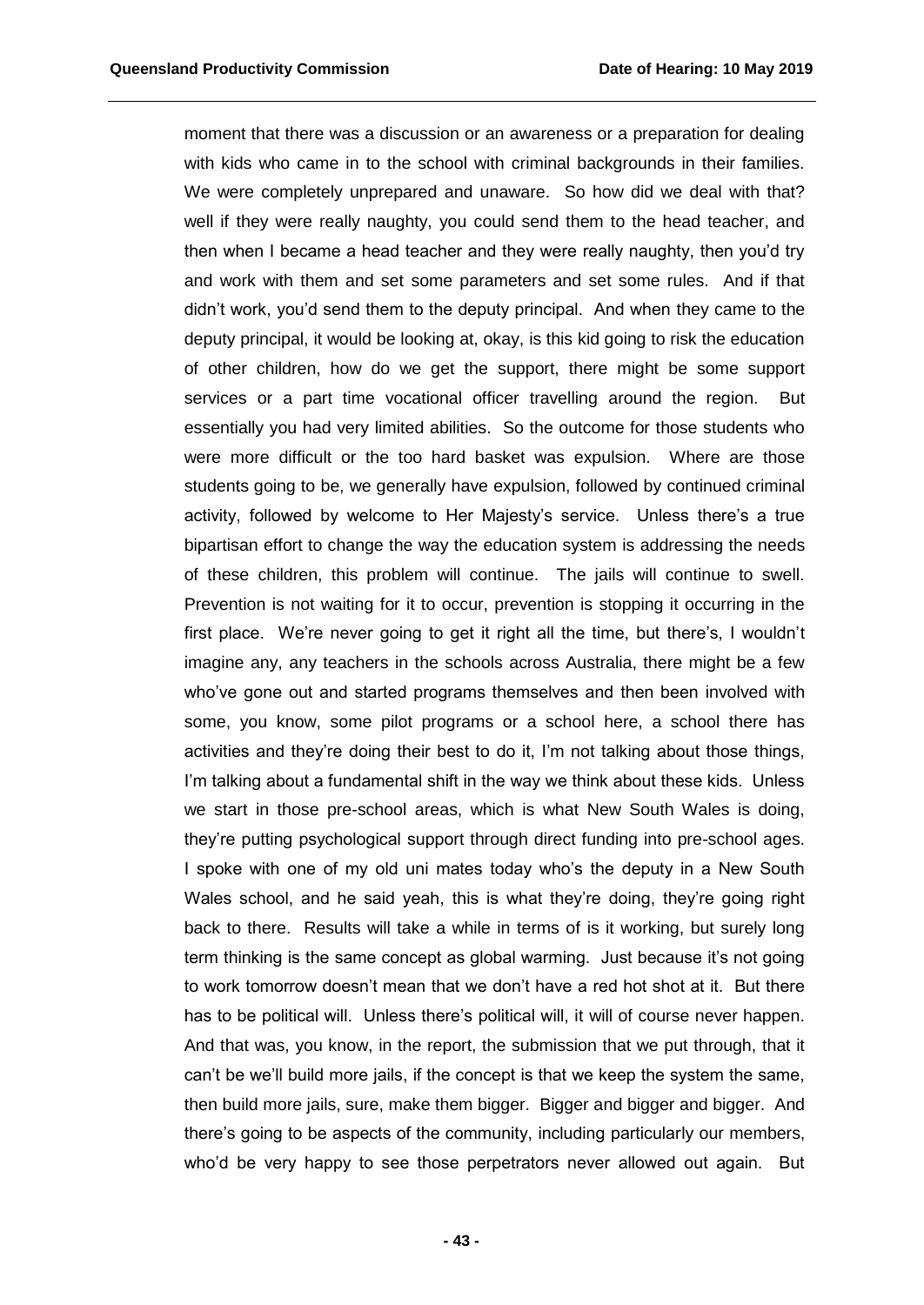we're not necessarily talking about those individuals because thankfully they make a very small percentage of the crime, but a very large impact.

So in a nutshell, can we look at having research into criminalists, psychologists, teachers, creating programs within schools from an early age to identify these kids and put programs in place, embed it through the whole curriculum. If you sit it off to the side and just say oh well we're (ui) trouble here, we'll put it in, we'll bring it in this week, week six and seven we talk about crime, that doesn't, that doesn't work. It's the same as having a well-intended presentation about anti-violence being popped into a school for a day, heightening the kids' emotions, and everyone thinks, yeah, don't punch people, and the person goes. It's the spark not the long burn of a candle. It has to be embedded.

One of the prohibitive factors from my opinion, from my experience, and the opinion of many teachers, and this is a Commonwealth issue, is NAPLAN. The \$100 million or \$150 million a year spent on standardised testing is, you look at some of the criticisms of the program, it's narrowing the curriculum. The humanities subjects of relationships, the humanities subjects of how do communities interact are being dropped to the absolute bare minimum for the sake of making sure that our school is seen high in the ranking system based on its reading and writing. If you're really poor at reading and writing, there are schools out there who are saying, who are getting those kids not to come to school, not to sit the test. But what's the point of giving a kid a number if the rest of your life is complete turmoil, if at the end of the day, no that kid doesn't necessarily understand Pythagoras, but are they going to use it. Looking at the value and how the education has narrowed in the curriculum based on that cost, is worth investigation. Do we need to spend money on standardised testing when it doesn't actually assist the kids on this level. No kid's going to come out of that test, NAPLAN, and say that's great, I'm not going to break into that place tomorrow night. It's nothing for them. Many parents will say to their kids, don't worry about that, it's just a test. And I agree. I see no value in it at all as a previous educator, I'm speaking to that personally, not from the organisational point of view, I must say. But unless we actually broaden it back out and embed these health and wellbeing aspects into our schools and give greater opportunity to vocational education and give opportunities to kids to learn what they want to learn, then we're going to box kids into things where they don't fit and they will not feel connected to their schools. If you don't feel connected to the school you're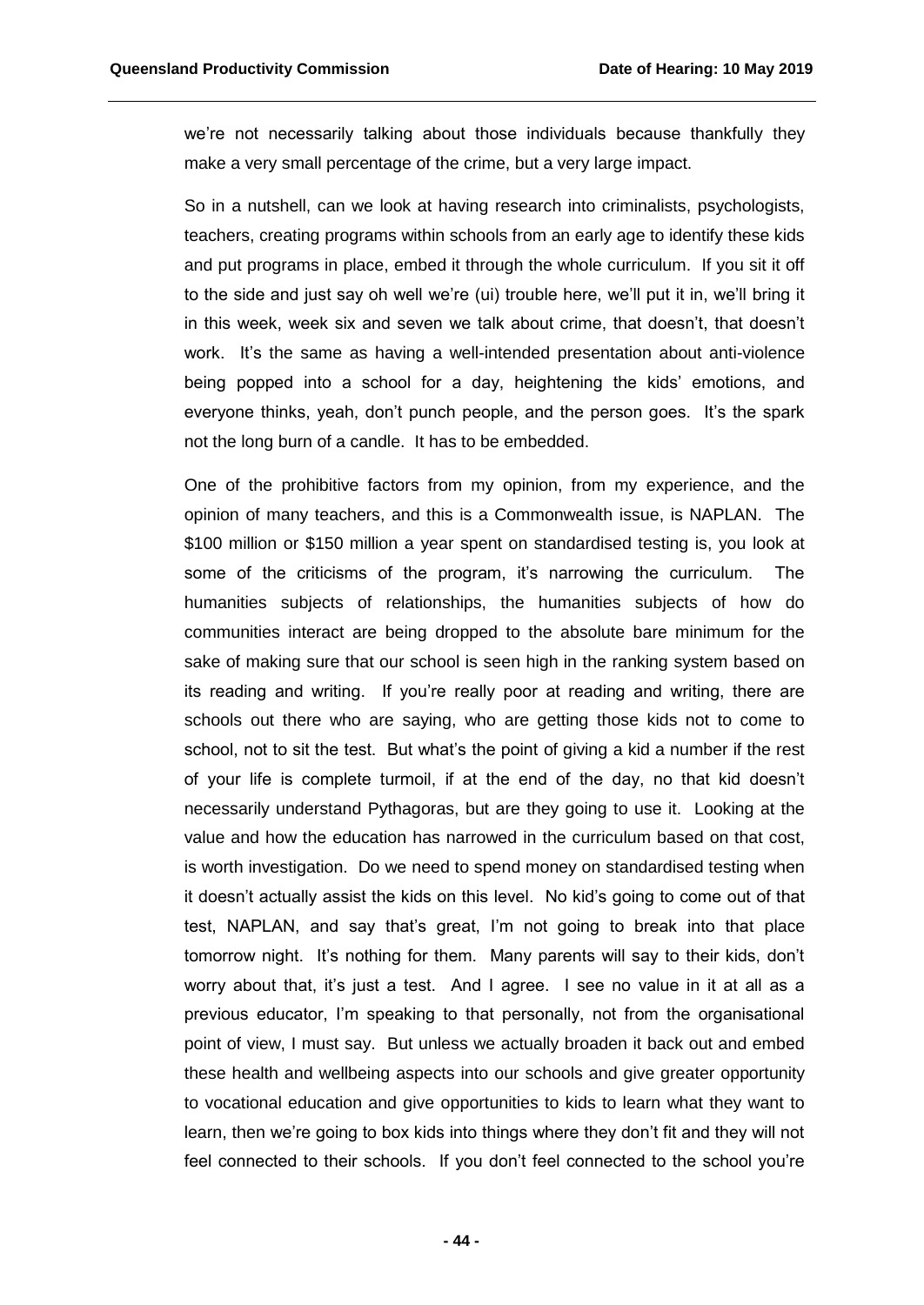going to, it's the same feeling as we feel if we're not connected to the sporting club that we join or connected to the organisation that we work for, and we know that if we're not connected to the organisation we work for, or the family that we live in, or the sporting association that we're involved with, what do we do? We leave. We're not interested because we're not congruent, it's not congruent with our values. So we need to make it more relevant. Relevant is not sitting down and doing a test like a pigeon, or a (ui). It's about tailoring things so we actually look after our kids. I'm not saying for a second that teachers don't care. I really cared but I got to the point where I thought I don't any longer fundamentally have faith in the curriculum. And again, that's my personal point of view, not the organisation, I want to make that very clear. Otherwise I get in trouble with my boss. I think I've probably got my message across.

CF Thank you.

CW Dr Samara, do you have any comments you'd like to make yourself?

SM I will add to some of these points. In the interests of full disclosure, I do wear a few different hats. One of those is that I'm an academic working specifically in the field of violence prevention. A fundamental message underlying not only the points that Brett's raised about school-based programs, but about prevention more broadly, we absolutely recognise that this requires a comprehensive whole of person, whole of life approach. And if I can shift the focus outside schools, firstly to early childhood. Yes, our organisation specifically works around homicide. What we know, however, from the research is that a notable proportion of homicide offenders have a background that looks very similar to many other, many other criminal offenders. We know that there are shared characteristics and risk factors for, particularly for violent offending, that go back, even in some instances pre-birth. We have also seen that early intervention programs that work very closely with at-risk families can, when implemented and resourced properly, be very effective. And of course we recognise that there are challenges with that. These programs are long term, they are intensive, they do require resources and long term political commitment. However, the evidence is quite compelling that intervention at those early stages of childhood development can have positive long term impacts, not just in terms of reducing the likelihood of entry into criminal offending, but of mitigating other potential negative life consequences across the entire spectrum. And so of course as a part of our submission, we do emphasise that early intervention at all stages, for the families, communities, within schools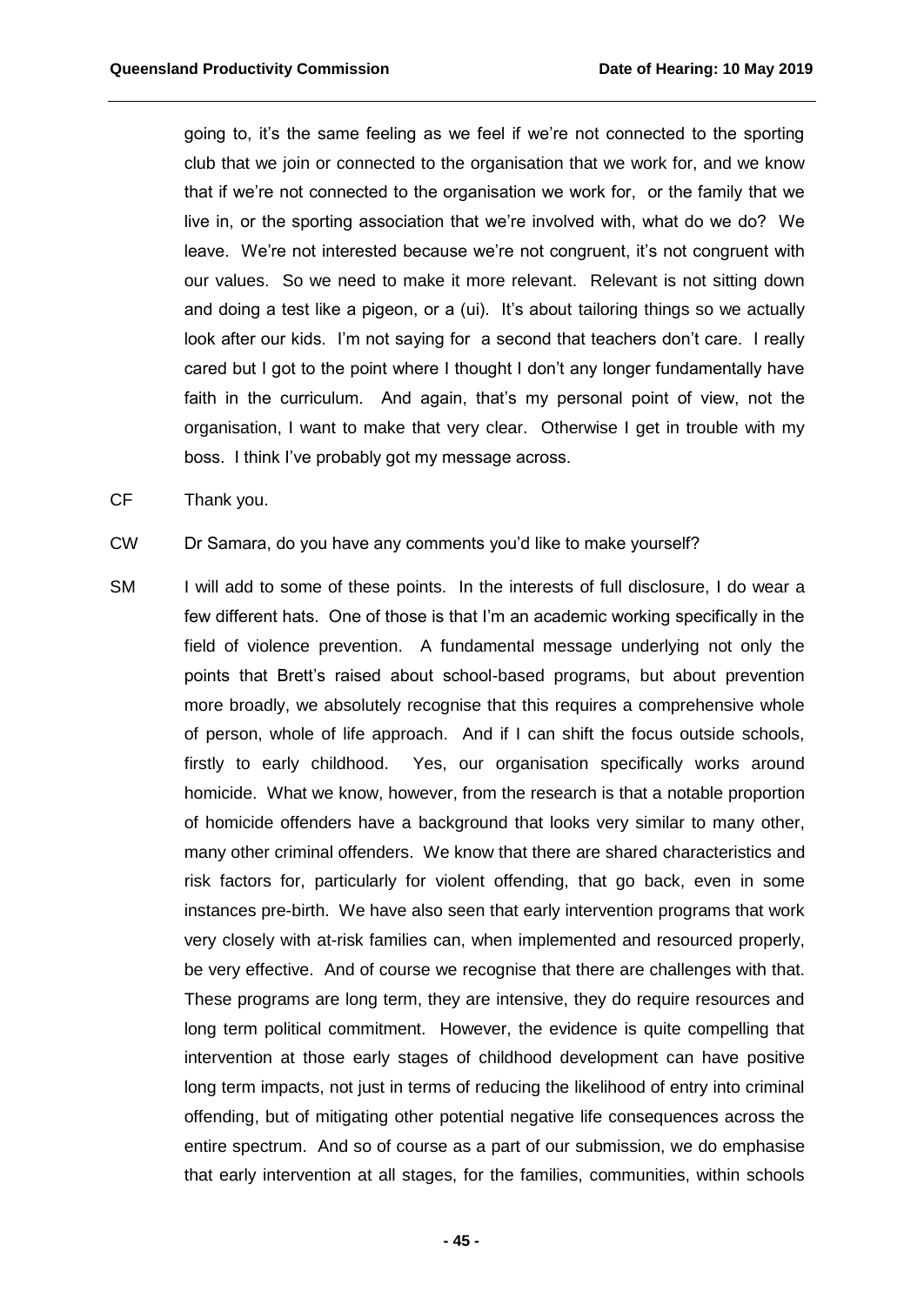and so on, is absolutely vital to reducing the likelihood of people ending up in the criminal justice system. Going to the other end of that spectrum, we absolutely recognise that what happens in prison matters. Again picking up on the point that the homicide offenders that we're most closely concerned with, they look very similar to other offenders in many factors. Issues around education, rehabilitation and support within prison, as well as post-release, and issues around support and monitoring do make a difference to the likelihood of recidivism. Again the evidence is very clear on that. So I might end my comments there, but very happy to take further questions.

- CW Thank you very much.
- CF Thank you. You mentioned, both of you, around schools, I'm wondering if you're referring there to secondary and primary or are you also including say pre-school when you talk about schools and intervention within schools, and how would that work or does that, would that work do you think with pre-school aged children?
- BT Absolutely, yeah, I don't think that, if I'm a parent, which I am, I don't wait until my child is at school until I'm talking to them about matters and values and the world around us, it starts from day one. And so logically, if we want a child to develop the ability to have their own strong values about safety and wellbeing and healthy relationships, then we start as early as possible. We don't wait. What would that look like, we have early childhood education courses at university. We can embed these things, this level of knowledge, within those curriculums quite easily, it's just, it's another piece. Are all universities going to agree that that's going to be within the curriculum, maybe not, but they have to be advocated on an individual basis. And certainly there is going to be some schools and some centres where there's going to be a requirement for more resources because the principle of social justice pretty much says to treat people equally, we must treat them differently. So therefore there will be some resources which have to be increased in some areas and that's perfectly natural. It's just an assessment case by case need. But unless those funds and the resourcing is available, it's never going to start. We can't wait until the problem exists. We have to try and start that as early as possible, that's the belief based on first-hand experience and based on the research which we presented in our initial submission.
- CF I'm wondering too, sorry Kim, just it goes along with that question...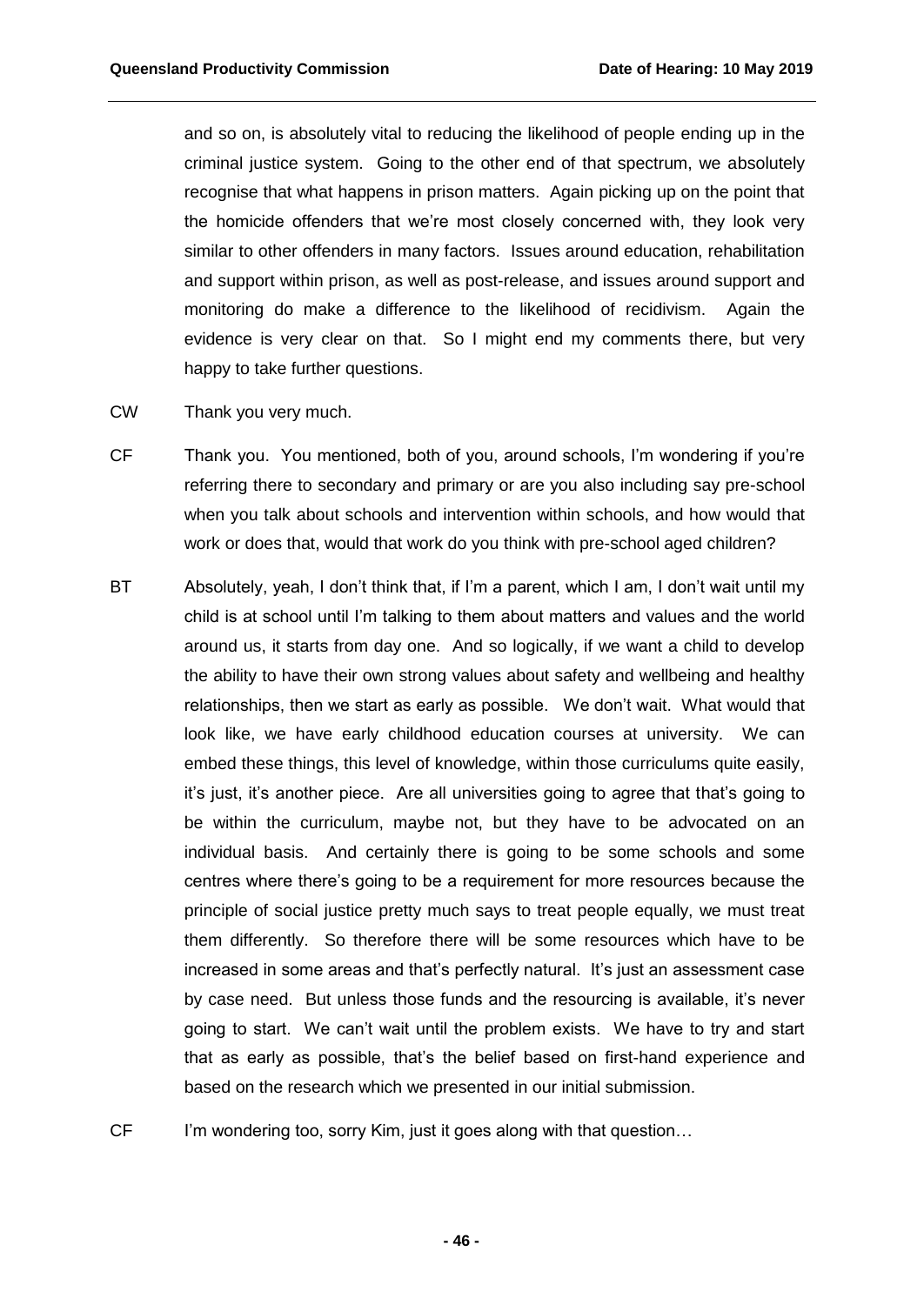## CW No, please go ahead.

- CF …just that it goes along with that question, and one would be, you know, probably a comment and then I've got a question. It's a comment about curriculums and in a sense some of that is determined by the regulatory bodies of what constitutes a teacher at the moment and what that requirement is in different states and territories and jurisdictions so it might be just, you may have already undertaken this as an organisation, but to work with the regulatory bodies that dictate some of the curriculum in terms of mandated curriculum content. The second part is do you think that whilst you're positioning that this is a good idea in terms of schools to have these roles, whether they'd be early childhood, primary, secondary, could similar roles be held by organisations that work and complement schools' work, it might be things that are after school care programs, could be vacation care programs, could be, I'm just thinking off the top of my head, could be things like police youth clubs where they're quite structured, organised and mostly have also people that are qualified that would be subject to curriculum or qualifications frameworks.
- BT I think it's clear that schools cannot work in an isolated fashion. Schools are representative of the community of which they're serving. And so therefore there needs to be community action on that, and when you look at the Ottawa Charter of Health Promotion, one of the key action areas there is strengthening community action. So therefore yes, it can't be, when we're talking about embedding this into the curriculum, you can't isolate the community. The schools must respond to community needs. And if they don't, then they're not being effective, you know, they work with, high schools work with feeder schools, primary schools, the primary schools work with the early education, and so the communication lines are already there and you've got parents coming into those situations so, yes, you've got absolute support possible from those communities, it's just, it can't be isolated.
- CF And from those community groups that…
- BT Absolutely.
- CF Yeah.
- SM If I could just add to that...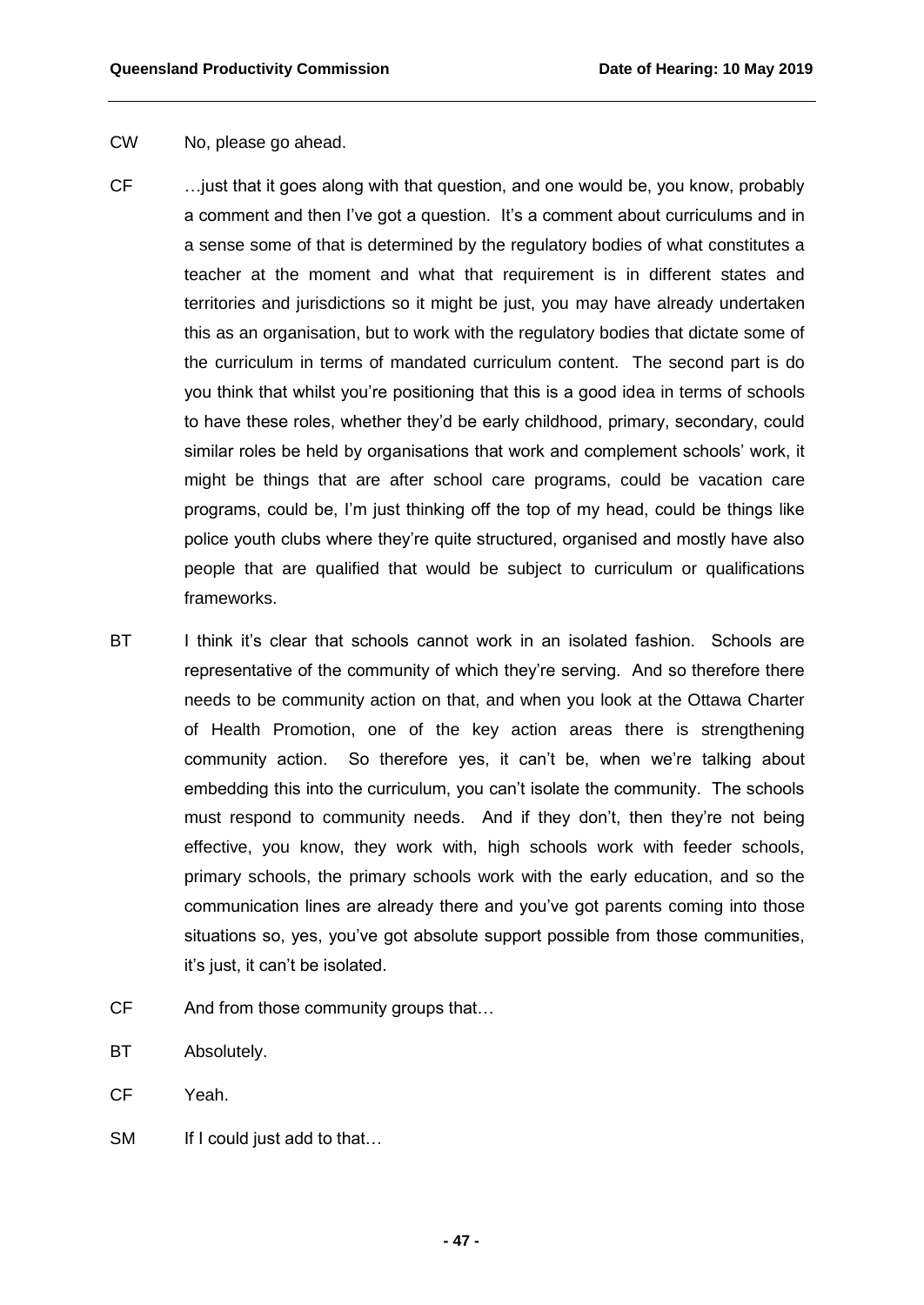## CF Yeah, Dr Samara.

- SM …I do want to emphasise that we chose to give school-based programs primacy as an example because that's an area where very practical changes can be made, but it is absolutely crucial, and we fully recognise this, that no one agency, institution or otherwise, be given responsibility for trying to implement violence prevention and prevention of entry into the criminal justice system. One of the real challenges in this field, and again I'm sure I'm not saying anything that others haven't already said, but early intervention and prevention throughout the life course typically is not collaborative, it's piecemeal, it's ad hoc, it's short term. What we strongly suggest however is that effective intervention programs at any stage of the life course, whether that's for families of very young children, whether that's for youth who've already started offending, or whether that's for that matter for adults who are returning to the community post-incarceration, any successful intervention effort must be comprehensive and involve collaboration and shared responsibility, not just across different relevant agencies, but in close partnerships with communities and with the individuals themselves. So we certainly recognise this and really reiterate the need for comprehensive programs that are based around the specific needs of individuals, families, communities and different locations, there's no one size fits all.
- CF Thank you.
- BT If I can just add one thing to that, and look, there are a lot of programs out there and there's a lot of people who are doing their best to do it, what is a common occurrence is that you'll have someone with a particular passion in a particular area who will be at a particular school for a particular period of time, and large, large majority of cases you will have that person leaves and that motivation and skill goes to somewhere else.
- CW Yeah. I have a question, the opportunity to ask you this is just too great, although it's not in line with the sorts of material we've been talking about so far. We're looking at restorative justice as an option in the mix of potential recommendations we make and we made some comments about that in the draft report. And I guess that given your organisation is somewhat unique, what appetite is there for participation in the justice system by members of your organisation do you think, and does restorative justice have a role where homicide is the crime?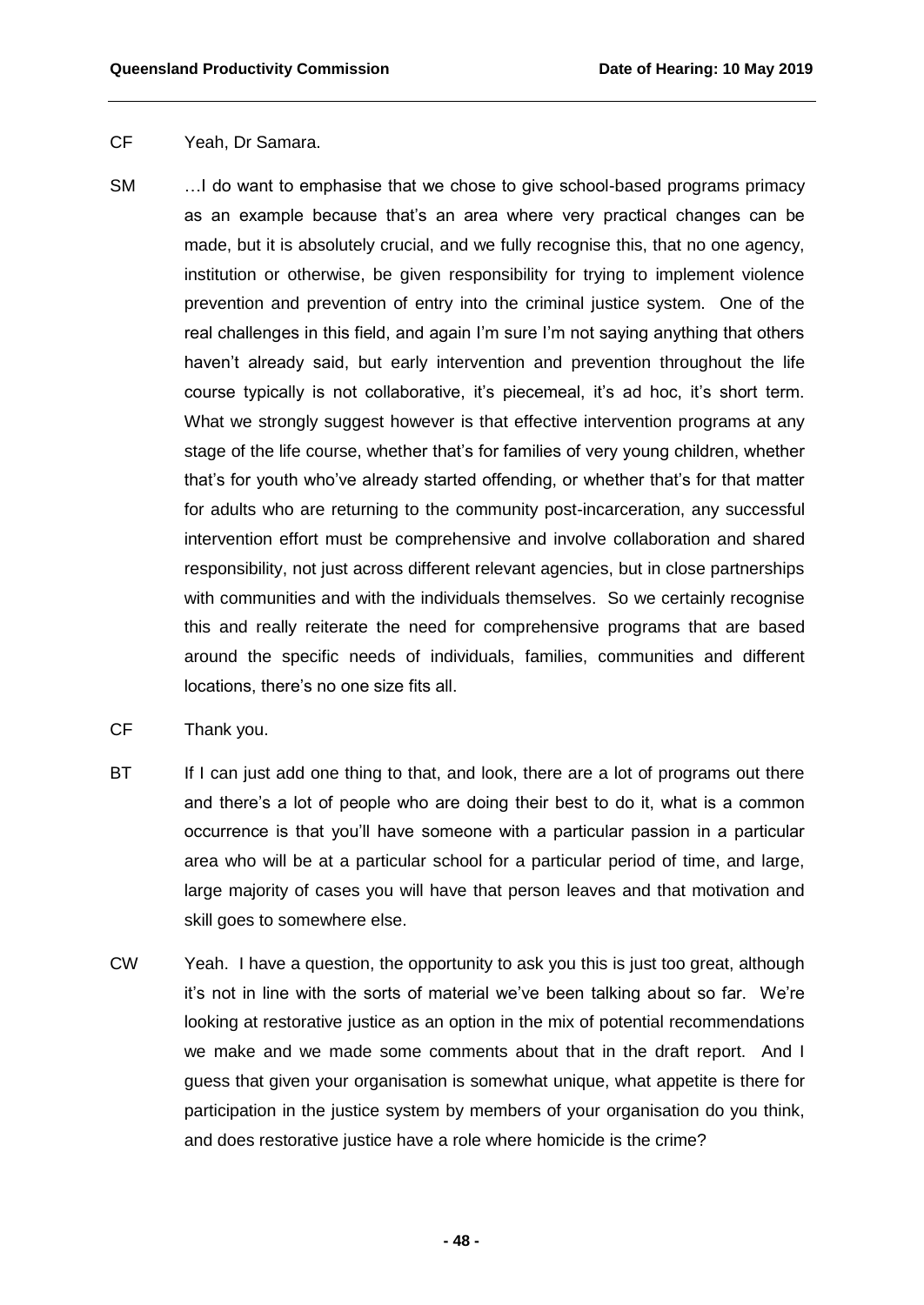- BT It's obviously going to depend on the individual. Someone with that altruistic thinking and there, and there are people in the organisation…
- CW Are there?
- BT Absolutely. I would suggest it is a small percentage, but sometimes that is there because of a religious belief.
- CW Okay.
- BT Sometimes it's there because of their life experience and the values that they come up with about forgiveness and acceptance. People who can get to forgiveness and acceptance certainly end up in a far better place and in that sense, if restorative justice is a mechanism that can be achieved, then absolutely. I think to discount it completely would be unfortunate. I think that people in situation with a lived experience of homicide need to be able to have a range of options. They need a range of options to be able to speak with a counsellor, a range of options to be able to speak with other people with a lived experience, and, you know, the option to face the perpetrator. They face the perpetrator generally speaking at trial, where they don't get to speak to them. They might get to do a victim impact statement if the person is sentenced. And they may get to hear an apology, whether it's genuine or contrived, where they say how sorry they are in the hope of a lesser sentence without sounding cynical. But for some people certainly absolutely, I think they would grab it with two hands, others would say death penalty please.
- CW Yep.
- BT Yes.
- CW That's a very rational response, thank you for that.
- BT That's all right.
- CW Do you have any other questions, Commissioner Fredericks?
- CF Only another one in relation to incidence of homicide, because we know from the data that we've received that proportionately to the Australian population that the number of homicides has actually gone down. And it has gone down since roughly 1938. So why do you think that is and do you think just based on your work, that that may continue to go down regardless?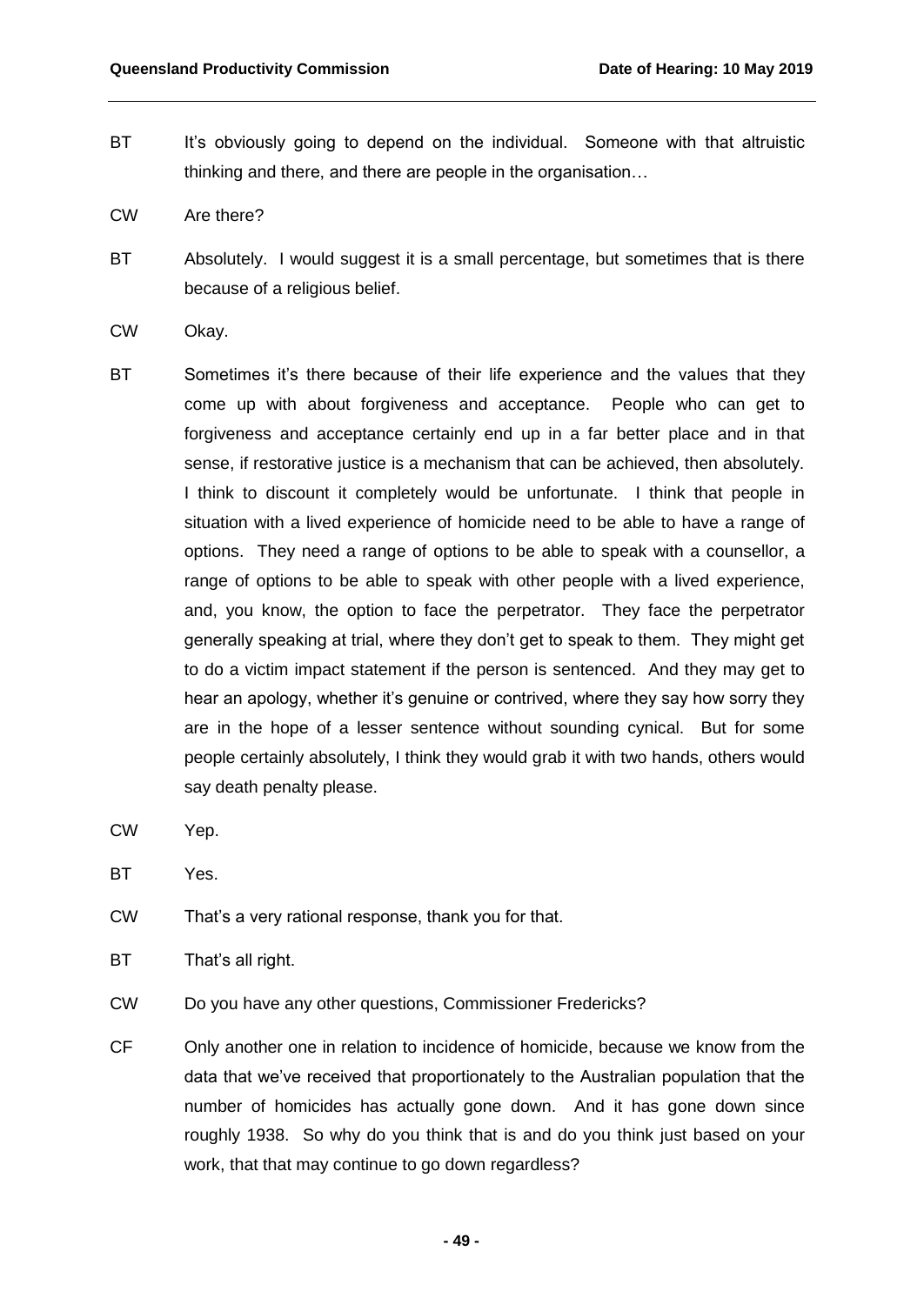- BT I think the research doctor here would like to answer that one.
- CF Thank you.
- SM Yes, I'm glad you raise that. As a researcher, statistics are very dear to my heart. You're absolutely correct in your understanding, homicide has been going down in Australia for a very long time. We're not unique in that regard, similar trends have emerged in most developed western nations. Nobody's quite sure why that's happening. It's a topic of great debate among criminologists...
- CF That's right, yeah.
- SM …and other scholars. There are a range of different theories for it. I suspect it will continue to be one of those hotly debated areas. Is this likely to continue into the future, I am always hesitant about making such predictions. The pertinent observation I would make is that we recognise from an organisational perspective now, yes we are talking about a very, very small percentage of all violent offenders, homicide is a rare crime. However, the impacts are tremendous and they stay with families for the rest of their lives. From an organisational perspective, I should highlight that, and perhaps you'd want to comment a little bit further on this, Brett, but many of the people we provide support to are families and friends who've lost loved ones, they will seek and require support for a very, very long period of time. So even though each year we have a small number of homicide offences in Queensland, the impacts are cumulative over time. So we do always unfortunately have a growing number of members who we support. I'm not sure if that answers your questions.
- CF No, that's fine, I was just wondering what your take on it is, that's all, because I saw that data and was quite surprised and I thought why is it that we perceive in a sense that there's more homicides in our current time, in our contemporary times than previously and just talking around our team, you know, we look at social media, TV news, TV reports…
- SM Yes, absolutely.
- CF …localised news…
- SM Absolutely.
- CF …sometimes generates the understanding that there's lots more homicides in our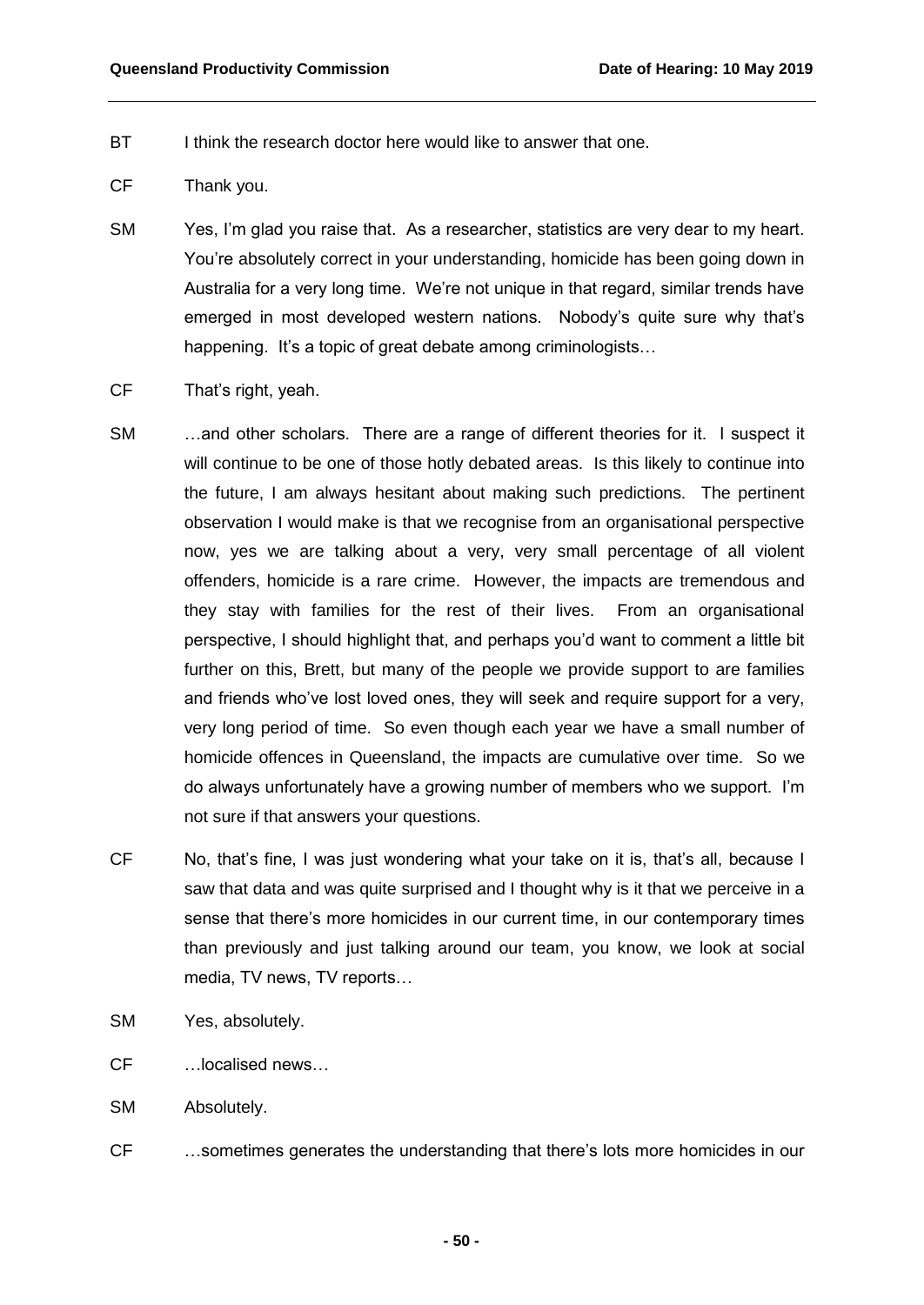community than we realise and when I saw that the high point was in 1938 and we cross-matched that to some policy changes around, you know, crackdowns on crime, you can actually see spikes and things going around too so.

- SM Yes.
- CF It was just an interesting finding from my perspective and trying to understand what your thoughts might be around that from both of you.
- SM Yes.
- CF Thank you.
- SM It is a fascinating question, I agree.
- CF Yeah, it is. Thank you. I don't have anything further, Commissioner.
- CW I have no further questions. Are there any comments from the floor from anybody out there? It looks, oh yes, we do.
- CF Thank you. Please remember to say your name and organisation you're from, thank you.
- MX Mick (ui), workRestart. Okay, my wife is an early childhood teacher. When I started working in the prisons she said, oh, I start with them when they're young, and then those ones that I fail to fix, you've got at the prisons. I strongly believe in early interventions because a lot of interactions in my work, and one on one, you'll find that, I always see the good in people because when I work in prisons I even try not to know what crime people committed when they came in and just, unless they volunteer it. And you find that a lot of it really goes back to something that could have been prevented at the early age. Now something that I've picked as common in your presentation and Sarah, who presented earlier, as well as the people from Together Queensland, is that element of the need for collaboration and not having a piecemeal solution to things, as well as an element of the need to treat people differently, you know, in terms of reacting to their needs. My general comment and (ui) to your presentation and to the board as well is that these conversations are really great, what can be done after this inquiry to get these conversations going on among, you know, at sort of drilled down at, maybe at the school level, say this is the issue and this is our purpose, and how to turn around how people are working in the schools or in the supporting organisations, because the way it is right now is each organisation is ticking its own boxes. And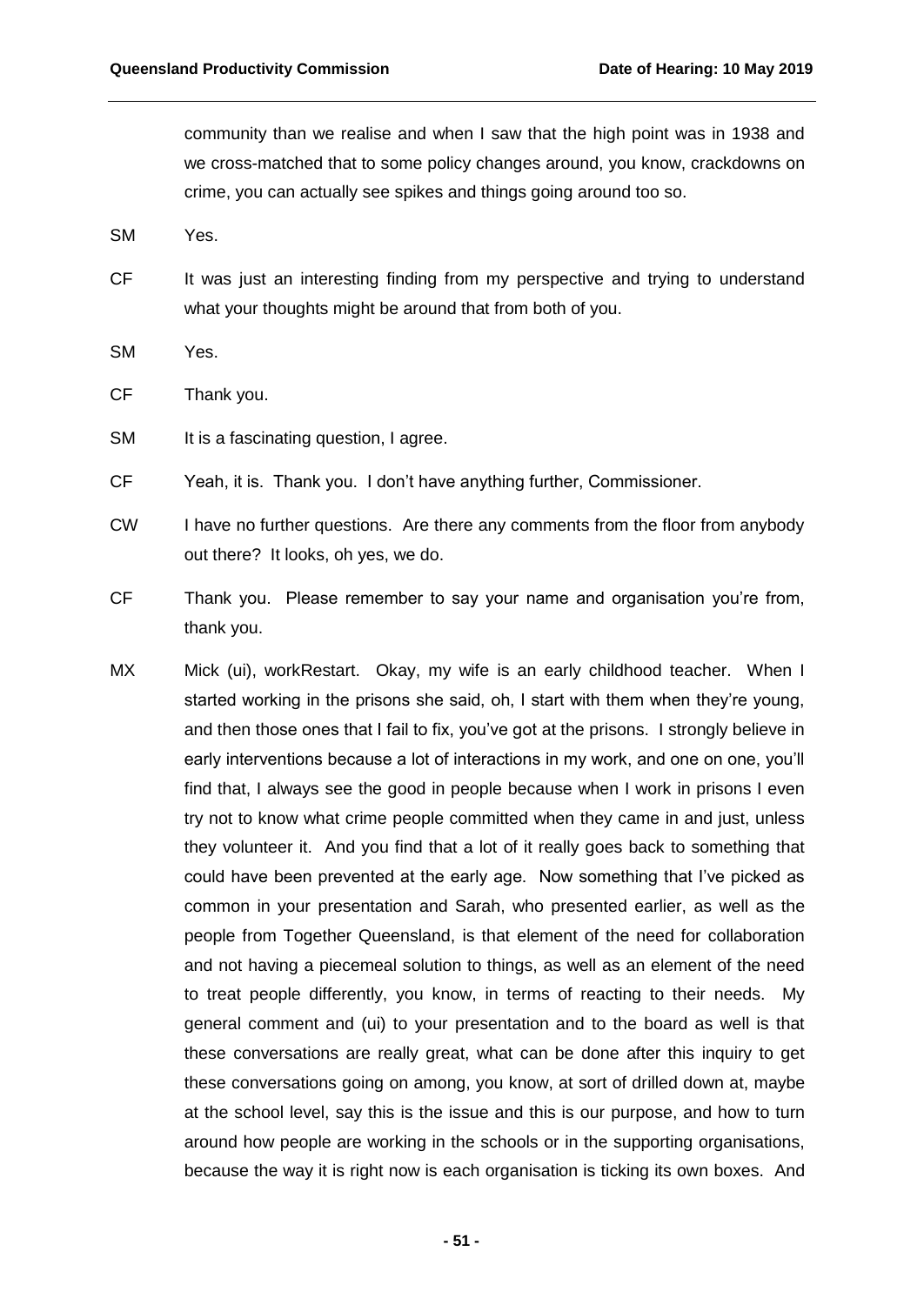the different boxes that are ticked, when put together, they're not fully ticking the bigger picture of the box. So what conversations need to be going on and how can they be facilitated and supported so that parents come into the picture and fill in the gap that they need, you know, they're not forgetting their parental responsibility but they're actually participating with everyone, that the police are involved, that the Correctional Services are ticking their boxes, but also ticking the bigger grid of the boxes that need to be ticked.

- CF Thank you.
- CW I think that was a great comment to finish this presentation on and I think you've left us, the Productivity Commission, with a challenge to see whether there's a recommendation that falls out of that comment you've made, and there may well be.
- CF And maybe you can talk about it over lunch time. We're going to have a break so I encourage you to talk with, if you're staying around, Brett and Dr Samara?
- BT Yeah.
- CF Talk about that after, around lunch. That'd be terrific.
- CW Thank you very much. We'll reconvene in an hour's time, we do appreciate your comments and keep up the good work, it's a difficult work that you're both participating in here.
- BT As is your role.
- CF Thank you. Thank you.
- CW Thank you, mate. Well presented today, thank you.
- BT Thank you.

(BREAK IN RECORDING)

CF So good afternoon, everybody. Just a reminder to people that are here or have joined us this afternoon that this is a public hearing in Brisbane,  $10<sup>th</sup>$  of May, for the Queensland Productivity Commission public inquiry into imprisonment and recidivism. And we have a couple more presentations this afternoon. I'll just remind people to turn your mobile phones down or turn them off, and to refrain from asking questions or making comments until either Commissioner Wood or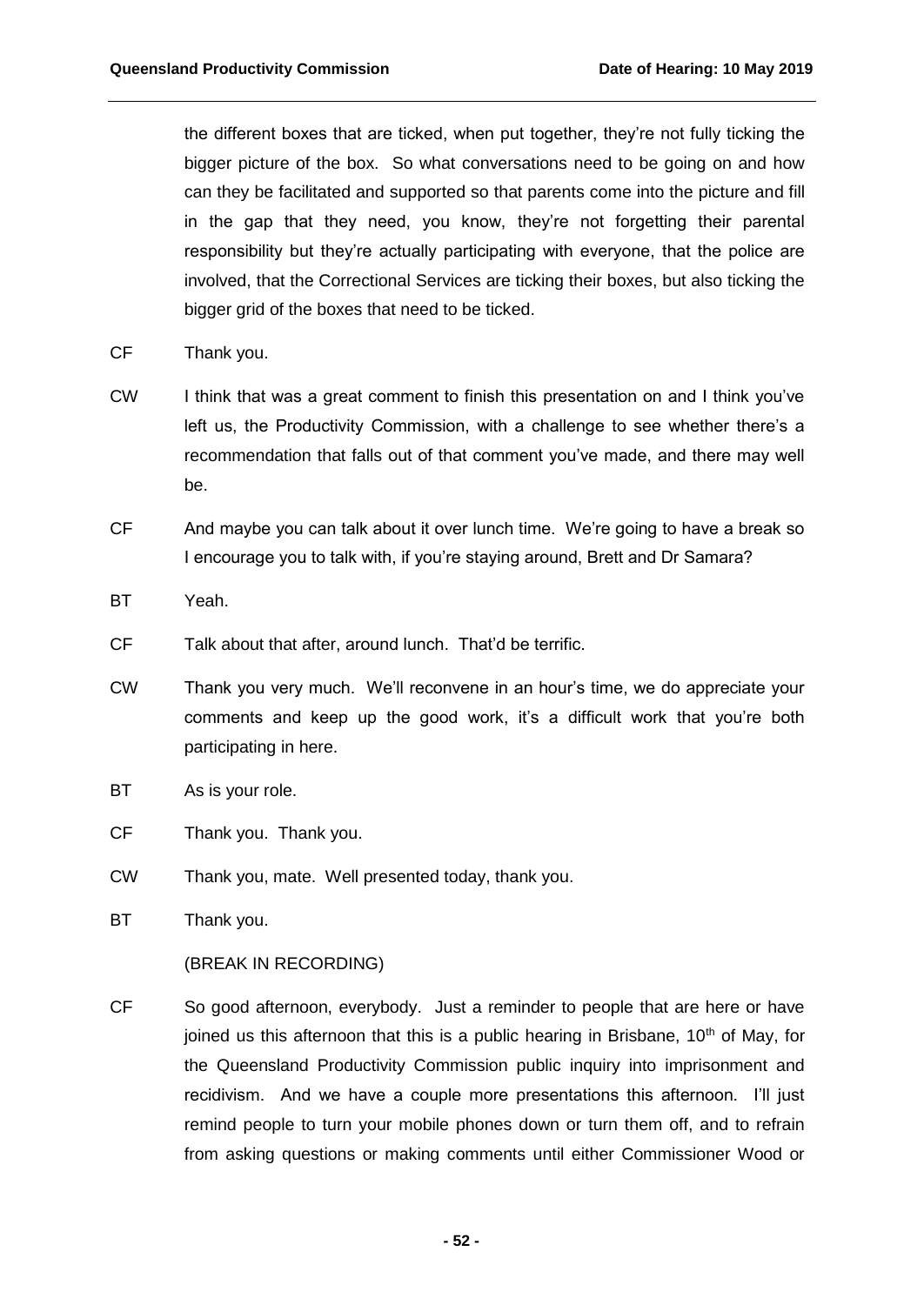myself indicate for that to happen. We will have a presentation now and that will be followed by questions from both Commissioner Wood and myself, and then we'll move into, if we have time, to comments from people in the audience. So the next presenter that we have is Mr David White, and David, if I can just get you then to state your name and in what capacity you're here today, whether you're from an organisation or here as a community member, and then lead off with your presentation. Thank you, Mr White.

- DW My name's David White, I'm simply a concerned individual who's been interested in justice issues all of my life.
- CW Great.
- DW I have no vested interests. I don't know anyone who's in prison. My closest association with the justice system is that I have a sister who's a barrister, not in this state, but in another state. However, I'm different to quite a number of ordinary individuals in that I have had interactions with the justice system over the, over the years. I have been in court and I was pursued for a number of years by a very large governmental authority, for 12 years actually, which meant that I had to attend court on a number of occasions and in most cases I had to defend myself because I couldn't afford a solicitor. So that's just a background so that you know where I'm coming from.
- CW Thank you, David.
- DW I gave you a submission to, initially, because I was very pleasantly surprised that this inquiry happened in the first place in that in all of my life, as far as I'm aware, this is the first time this has ever happened, that there'd been an inquiry into prisons, and I'm now 70 years of age. And, you know, I think this should have happened many years ago but it hasn't, I think mainly for political reasons. So that was, I just wanted to give you a background is the first thing. The second thing, I wanted to give you my overall response to your draft report in that I thought your draft was excellent. It covered a lot of the points that I had hoped you would make. I don't think it went as far as I would like but it did cover most of the issues that I was very concerned about. My initial submission, as you would be aware, was, a lot of it was basically a sociological response, in that how society deals with people who offend against the norms and why they do that in the first place and what happens when they do. And as I said, it was a general response because I haven't any, apart from my own interactions with the law, I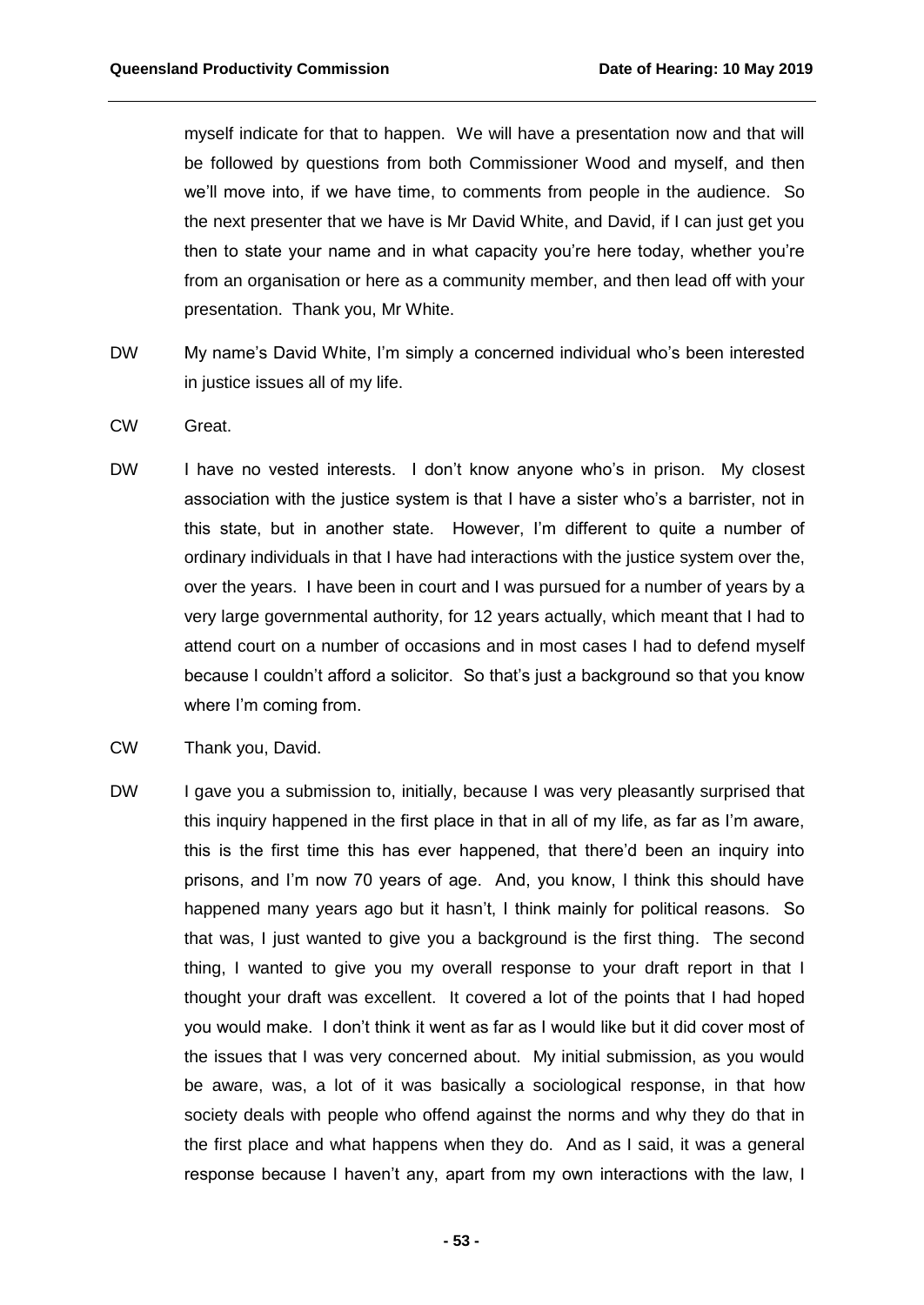have never been to a prison, I've been to a watch house and I've been locked up for 20 minutes in a watch house.

- CW Twenty minutes?
- DW Twenty minutes.
- CW You're a hardened prisoner.
- DW And that was quite an experience. This was some, a number, quite a long while ago.
- CW Right.
- DW But it was something that I never forgot. And the ensuing court cases opened my eyes to what happens in legal situations. Number two on my list is my, as I said, my overall response, I thought it was excellent but there were issues that I wanted to expand upon and I'm not going to sort of go through all of these, I just, you know, I, numbers three, four, five and six, I definitely supported what you had to say in your, in those pages 26 to 32. I thought they were right on the spot. However, I, I felt that, you know, the key issue to me was the issue of how to reform the justice system and the prison system. And that's where I've written down your, my point eight there on your page 34, I thought that was the key element of a justice reform office. I think that, I think that is the best recommendation in your whole report. There needs to be an independent justice reform office. Now I would like that reform office to have extensive powers where it's not subject to political interference and for that reason ideally I think it should, such an office or an authority, should have similar powers to the Reserve Bank, where it sets the rules which aren't capable of being overthrown by the, whoever's in government at the time. In regard to point number nine, I've got here the scope of criminal offences, as I mentioned in my initial submission, there are a lot of criminal offences that in my view should never lead to prison. And yet so many people are now in prison for what I regard as victimless crimes and rather trivial offences. My view is that, I think at the moment there are something like 9,000 prisoners in Queensland jails, is it something like that?
- CW Approximately.
- DW My view is that I'm guessing that probably only 500 of those really need to be in a prison, in a secure prison, because they're dangerous or a real, an active threat to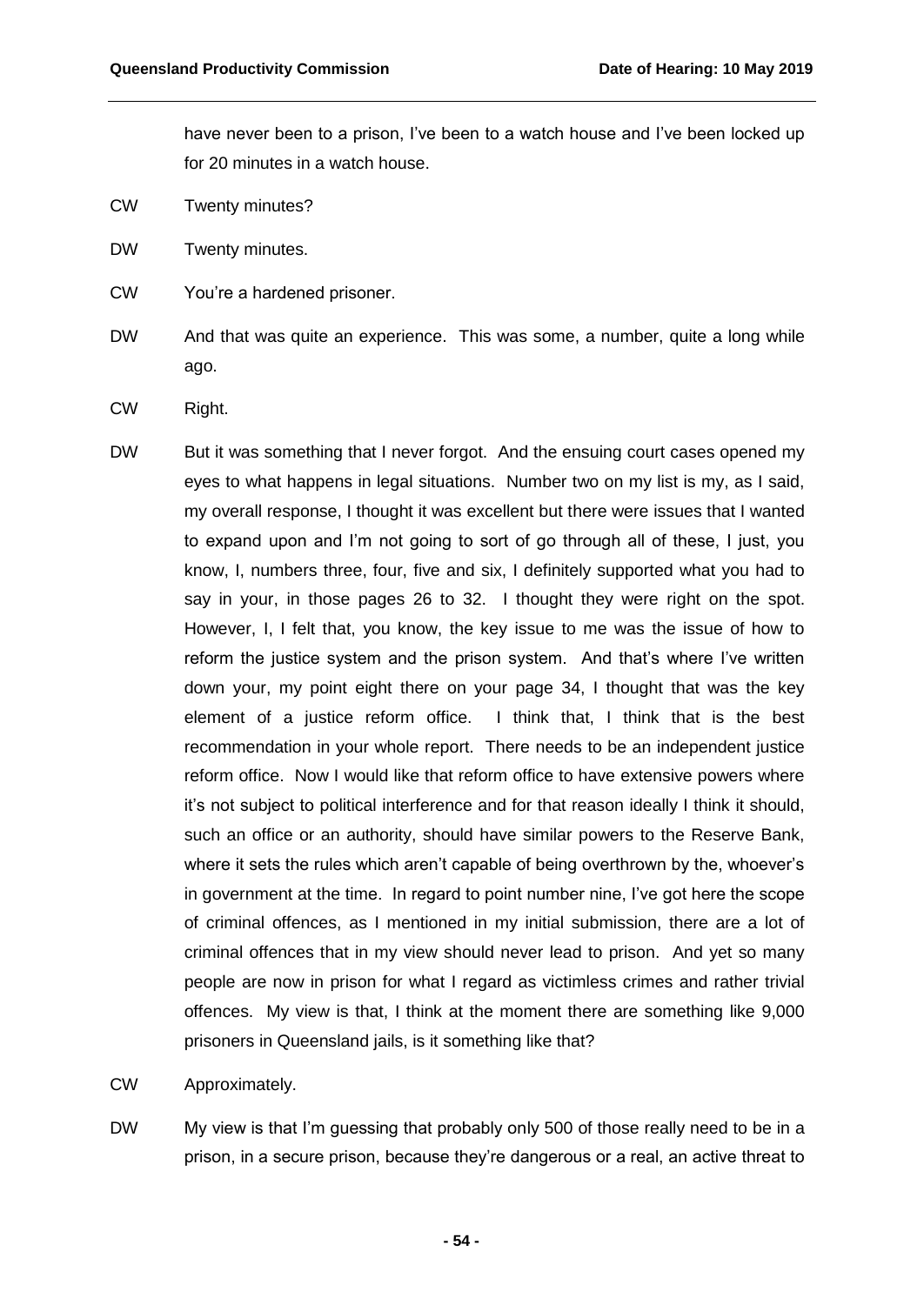society. In my view, the other people should either be in home detention or in a, some sort of open facility like they have in Mexico, which I don't know whether you've investigated that but I mentioned it in my submission, that there is a prison in Mexico where the prisoners, there's no locks on the doors, the prisoners cook for themselves, they're free to do what they like but I mean they can walk out but they know that if they walk out, there are consequences in that they won't be able to continue with those conditions, they'll be then put back in the general prison. That was on the ABC I think about three or four months ago.

My view is that people who are convicted of drug offences, particularly people just who are there for, just for, simply for possession, should never be in jail. Drug addiction in my view is a health issue and it's not a criminal matter. Addictions of all sorts, society is riddled with them at the moment, and locking people up because they're a drug addict I think is just counterproductive. It certainly will take them off the drugs but there's no long term benefit to it. I also think that people who are imprisoned for non-violent offences, there needs to be another alternative. For example, a person who has worked for a corporation and, in a position where they are in control of the finances and embezzled a significant amount of money, locking those people up for four or five years, I just think is a crazy thing to do. I think this is where restorative justice comes into the picture. I just don't think it's a relevant thing to do to lock up people for embezzlement in the same place as people who murdered a number of people. I just think that's a crazy thing to do. I hope you don't mind me talking…

- CW Please, David…
- CF It's fine.
- DW …ad lib, I don't like…
- CW …you're going well.
- DW …I don't like people who talk form notes, because I think that deadens the whole situation. So I support your recommendations on reducing the scope for imprisoning people for victimless crimes. My understanding is that there's a whole range of offences still in our law where minor, what I regard as minor offences, where people can still be locked up. I, unless I'm out of touch, my understanding is that people can still be locked up for failing to pay a fine. If that's the case, that should never happen. So that covers my point number 10 basically,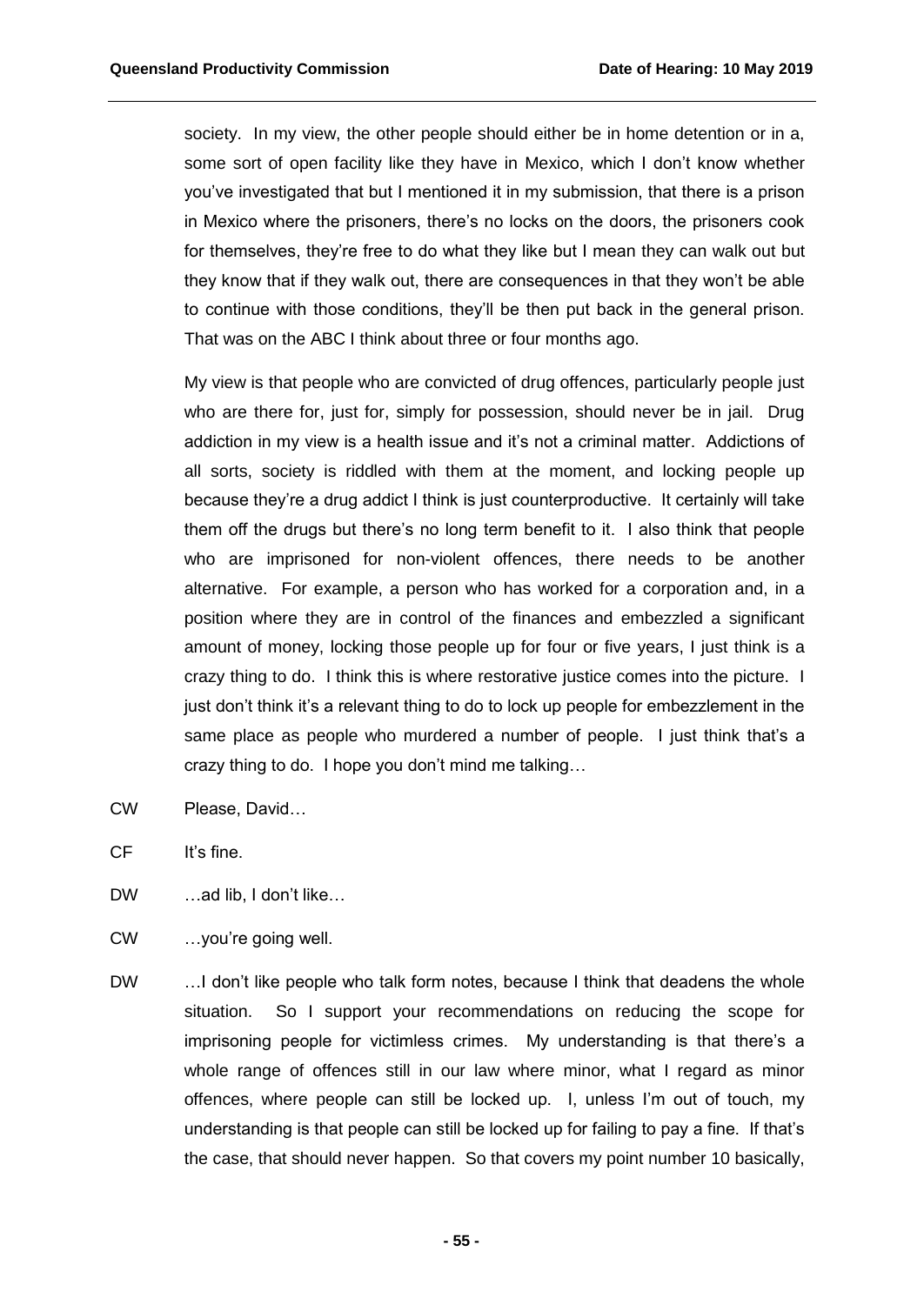alternative policy approaches. Number 11, I do support restorative justice as far as possible. I think that does have limits, obviously where someone has been killed, there's no, you can't have restorative justice but in a lot of situations, I think there is a lot more scope for restorative justice and I think in some overseas countries that has actually been done. I think that has a long term beneficial effect on both the person who committed the crime and the victim. Number 12, the range of non-custodial sanctions, as I said before, I think home detention should be a real consideration for a lot of prisoners, I don't see any problem in people being required to work anklet, ankle bracelets so that they can live a seminormal life but they don't have access to, open access to society. I think that's a much more dignified way to deal with justice and I would expect it to be a hell of a lot cheaper than \$107,000 a year, even if, you know, the people were brought their food and whatever supplies they needed, they've still lost their liberty in that they can't move outside of their property. The other thing I wanted to say briefly was about imprisonment and alternatives. It occurs to me that a lot of people when they commit an offence, they don't just suffer one lot of punishment, they suffer for at least two.

CW *[telephone ringing]* Terribly sorry, David. My mistake.

DW They suffer at least two in that they not only lose their liberty, but they also lose their, in normal cases, their employment as well. So a person, that person who's embezzled that money, they've lost their job as well and their future likelihood of getting employment has been significantly reduced. So I don't want to sort of jump about this but that sort of basically leads me to the reintegration, I've got at point number 16. I don't think there's been anywhere near enough emphasis put on how ex-prisoners are reintegrated into society. No doubt you would have heard from people here how difficult it would be for a person who, even with a non-violent crime, to get back into the workforce again, but I, my understanding from what I've read is that it's extremely difficult. And there seems to be very little opportunity for, or situations where those people are helped. My understanding is there's only one organisation, I think it's called Second Chance, and I don't know whether you've talked with those people, but I would have hoped they might have made a submission to you. In regard to, I've got item 14 here, bail, to me I find the situation at the moment with the courts and the speed with which matters are dealt with is just appalling. My understanding is that from the time a person is charged and who pleads not guilty, to when a trial happens, is at the moment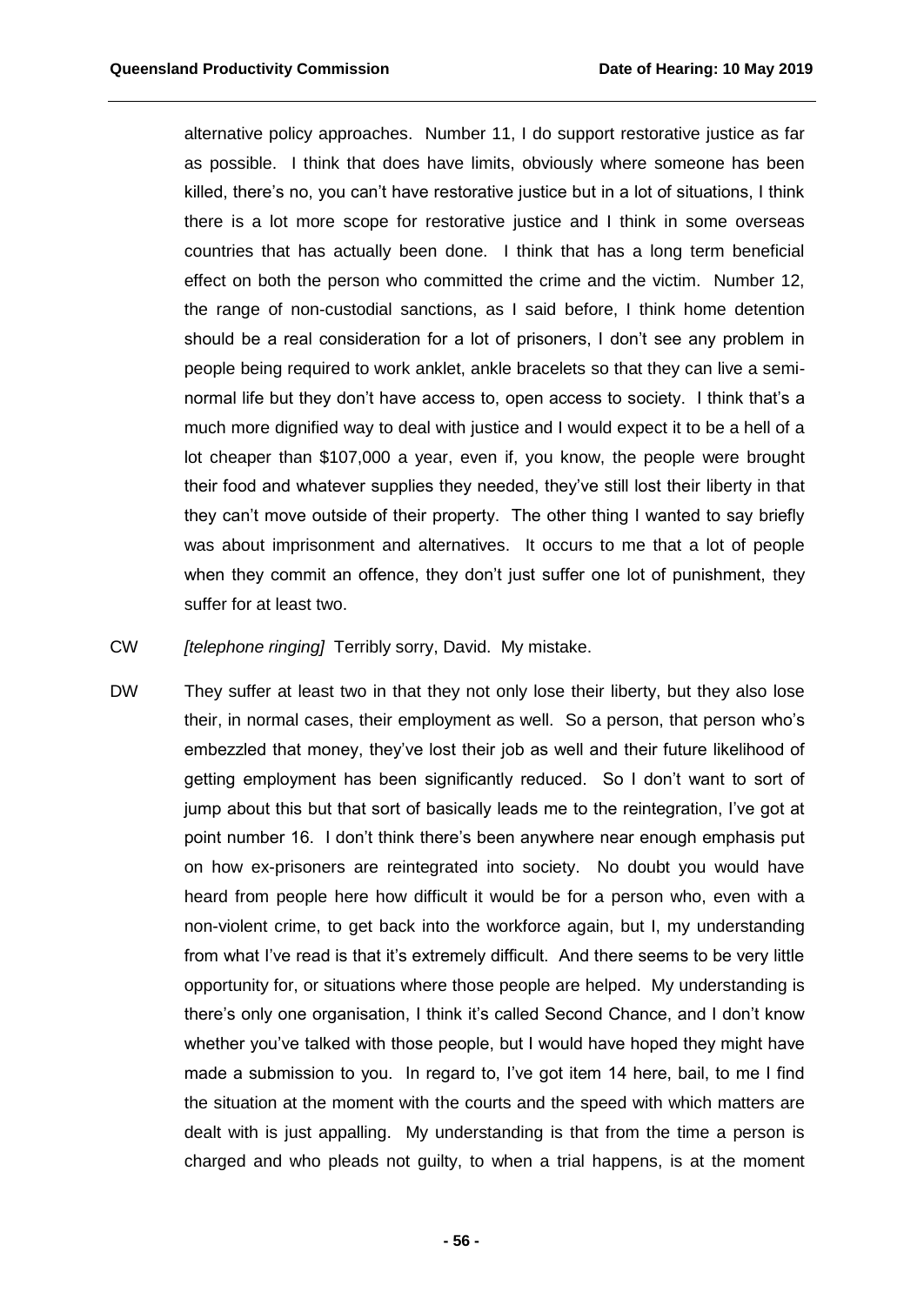something like up to two years or even more. And which time those people are then held in a prison on remand. And of course that's exacerbated by the overcrowding, which I probably don't need to really, 'cause you've heard all about that.

- CW We've heard some about it, yep.
- DW I just think it's unacceptable that you can have three people in a cell and one of them's sleeping on the floor. I can't understand how any government can allow that to happen. Diversionary options, my last point, I'm running through these rather quickly because I know we've only got limited time. Diversionary options, I haven't had any association with the drug court but I understand that that is working well and I think that's a positive matter. The more that people can be taken out of the prisons and put into other rehabilitation situations, the better. I did want to make a couple of other comments that I haven't mentioned on here, but I don't know whether it comes within the scope of your inquiry, but firstly, I don't believe, I strongly don't believe that any prison should be run by a corporation. In my view prison should be run by government.
- CW Why, David?
- DW Because a corporation is there for a profit and that leads to all sorts of consequences of cost cutting and potential mistreatment of prisoners. My understanding is that government is, in this state has made a decision now to, to do just that, that all prisons should be run by the government. I mean to me, it's the same as basically saying that the fire brigade is going to be privately run. I just don't think it's acceptable. Now I'll just make a couple of other general comments. I think it's a real shame that the whole story about imprisonment and prisons is so little-known, I've never actually seen a picture of what's inside one of our prisons. I don't even know what it looks like. I've never seen a documentary about it. The only thing that most people ever know about prisons is what they see in the cinema, and that's an American prison. I just find it unacceptable that we've got 9,000 people who are incarcerated and we don't really know what happens in there, the situation inside, the infrastructure, the closest we ever get is perhaps that an ex-prisoner will tell about what happened when he was inside. Yeah, I might leave it at that, because I'm worried about running out of time. I've got a document here that I, that is available off the, off the internet, it's not, and I thought you guys might like to see that sometime.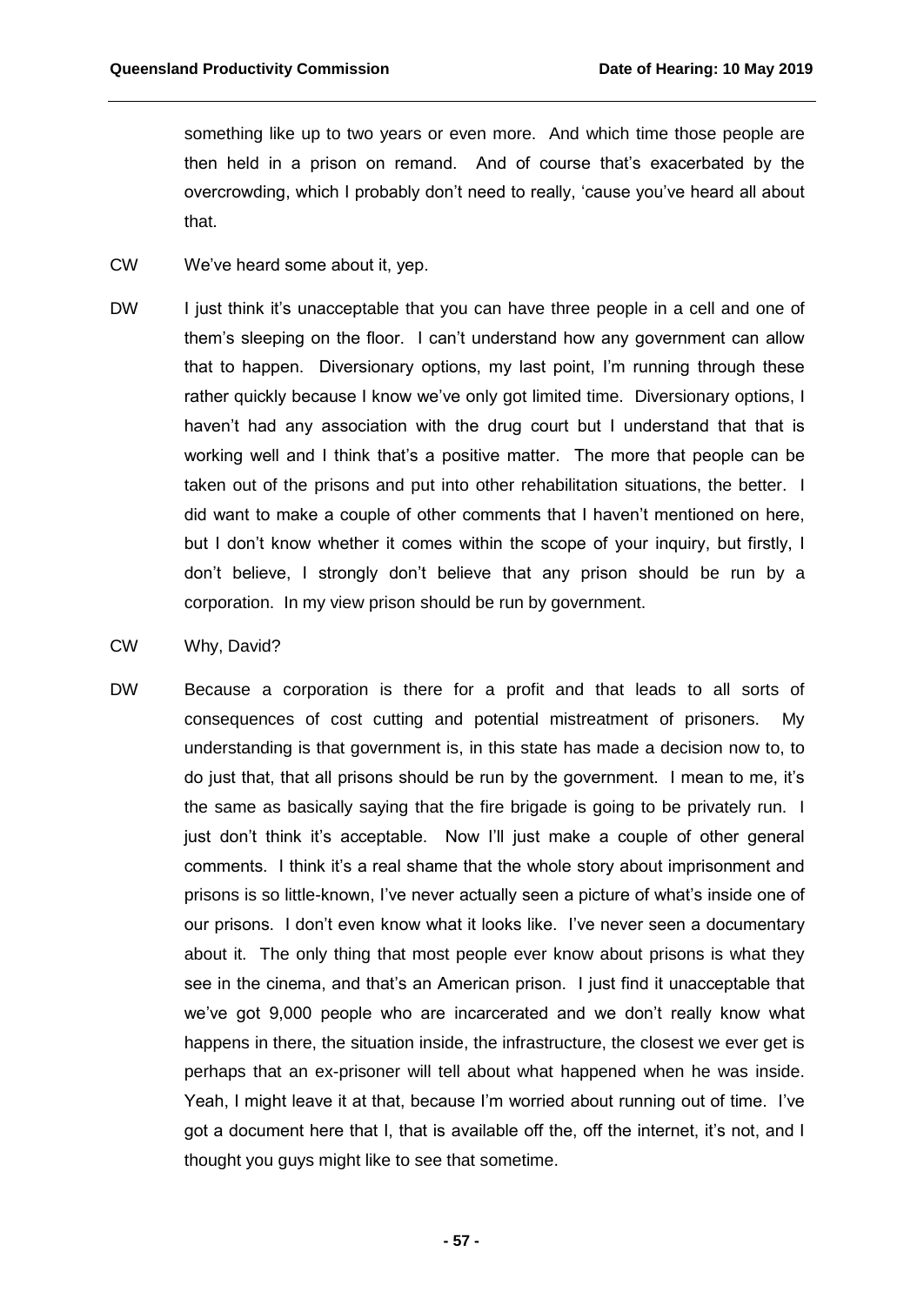- CW Thank you.
- DW That pretty well follows what I have just said.
- CW We'll take that, David, and ensure that's considered. David, you've got a little more time if you'd like take it or else we can…
- CF We can start on questions.
- CW …ask some questions?
- DW I'd just like to make one other comment that might not be all that pleasant, and that is that I took the time to read the official annual report of the department last year, and I was absolutely appalled at that report in that it looked like a military, it was run as a military organisation. All of the departmental people were all dressed up in uniform and there was a whole mass of statistics in there saying what a great job they were doing but there was no human aspect to it in my view at all. And the whole report ran to something like 50 pages. A huge document. And I don't think they addressed any of the issues that you're addressing here, it was purely about the number of people who had been put in, the number of people who had been taken out, there was nothing in the report really, as far as I could read, explaining about how prisoners were actually rehabilitated, how many prisoners were actually allowed to study or train to get back in the workforce when their sentence was expired, you know, how many people were allowed to study for a university degree or a diploma, it was, as far as I could see there was nothing in there at all about that. It did mention, you know, how many people had escaped, which they said was very few, but maybe this is the sort of annual report that those departments are required to put in, but I just found it was totally lacking in any sort of compassion. Yeah, that might be, oh yes, there was one final thing. You've recommended a justice reform office.
- CW Yes.
- DW Purely by accident, I noticed this in the media last week, that now the QSAC is asking for submissions on sentencing. First I'd ever heard about it. And hopefully those guys might be able to liaise with you when you're determining how you, what you put in your final report. But I intend to put in a submission to this.
- CF Good on you.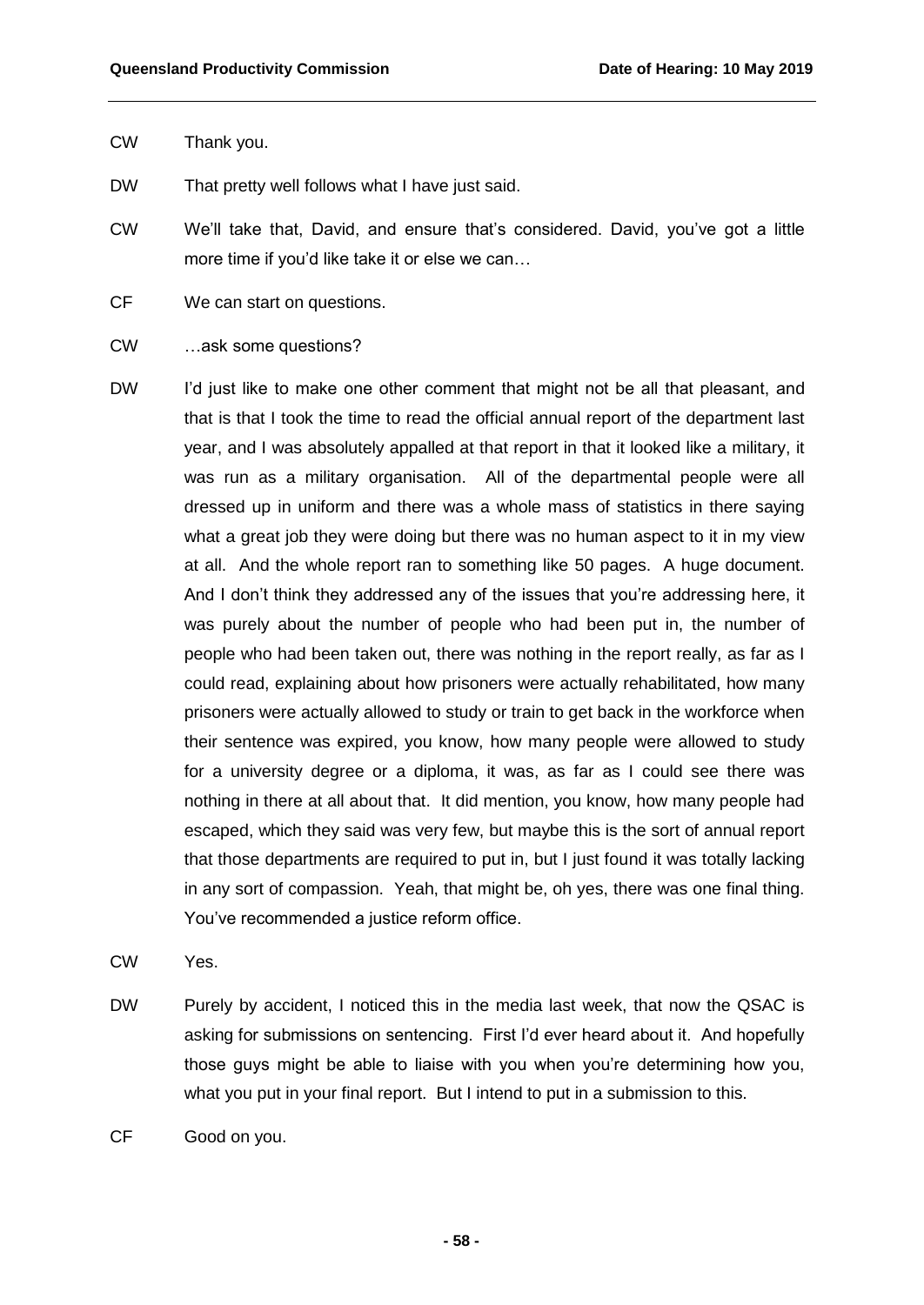- DW And that's it.
- CF Good on you, David.
- CW David, we have engaged with them and we will liaise, our reports are similar timeframes and we've agreed to have further discussions about that. Thanks for your presentation. You obviously have some passion about some of these issues, I can tell that, and I really appreciate you taking the time today to come. Commissioner Fredericks, do you have a question for David?
- CF Thanks, David, for your presentation this afternoon and, you know, for your submission and then providing this supplementary information around the points too so. In regards to your submission, you recommend complete reform of the sentencing guidelines, and I'm just wondering if you think there are specific crimes or things that people have been sentenced for that probably warrant priority in terms of some of that reform process?
- DW Well, my understanding is that every year in Queensland, I think I put this in my initial submission, that 25,000 people are convicted of summary offences, 25,000 a year, every year.
- CF Yeah.
- DW I just think that that's just outrageous. I've known a few people who have been subject to those, because I personally have been in demonstrations and I've seen people who have been arrested over alleged public nuisance offences, and I was just outraged that this happened. You mentioned in your draft report I think that, something to do with the discretion that police officers have, I think at the moment personally I think they have too much discretion. I think that there probably are some offences that need to be dealt with by the courts, but I think that the number is only a tiny fraction of what happens now. One of my acquaintances was arrested on a move-on charge and ended up having to, the court had to spend time dealing with his matter because he defended it, and the facts that I was aware of, the charge was just outrageous. And I think that leads to the whole, this is all, this whole justice system needs total reform in that the number of offences that are coming before the courts, the courts can't deal with them. This is why there's a two year delay in, between people being charged and people being, having to go to trial. And although my relative is not in the legal system in this state, I don't believe there's much difference in any of the states in Australia, and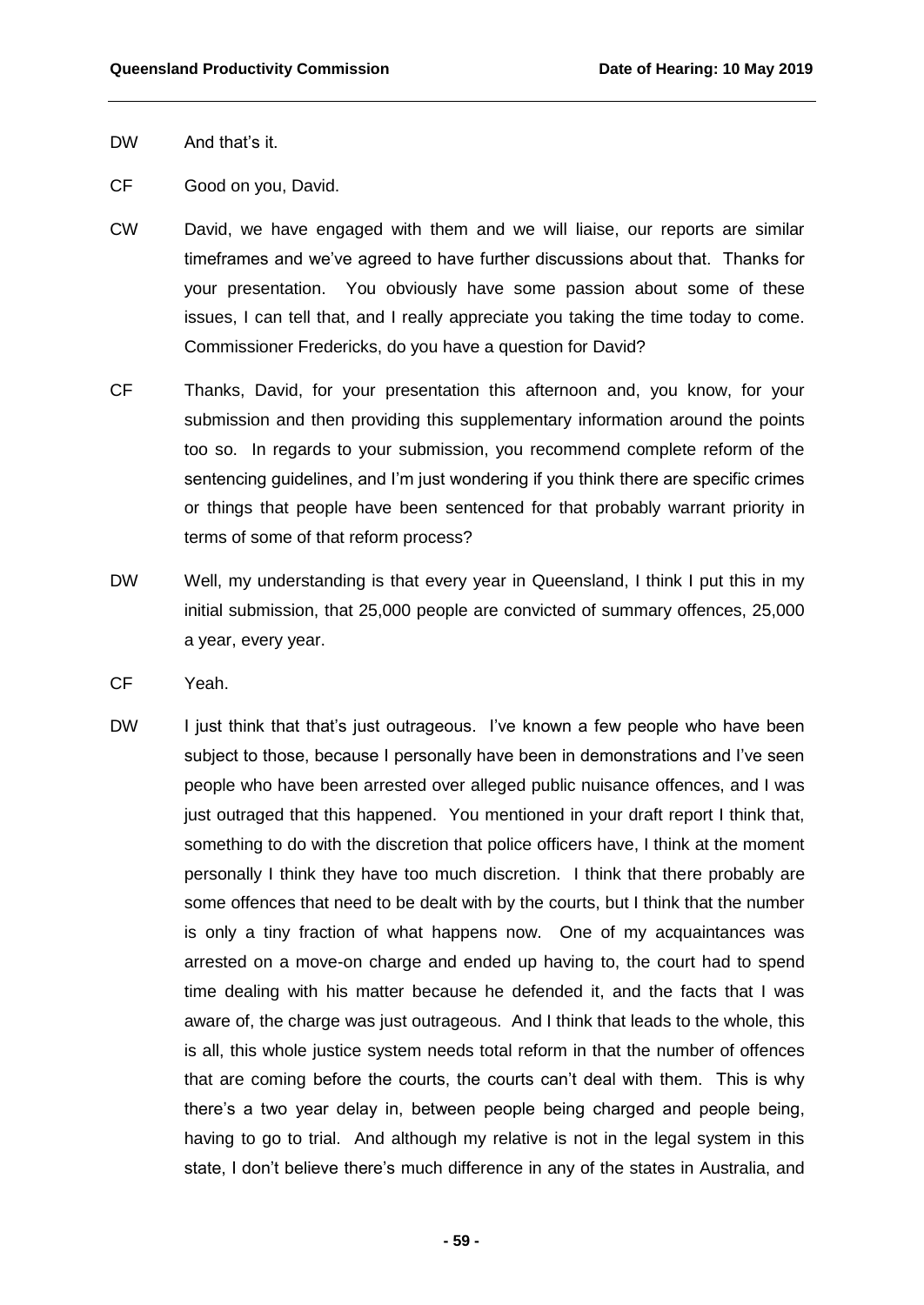the stories that I hear from her about what actually goes on in the justice system would make your hair fall out, and you would feel, you would feel outraged by what's happened. I don't know whether that's answered what you…

- CF No, that's fine, David.
- DW I do really think that people who possess drugs for their own personal use, I don't, I think that's a matter between them and the health system, unless they, because of that, unless they engage in violent acts. And I just make a final point, everybody feels that we live in a free society, I think, in my view freedom is much overrated as a general situation and I know that the Council of Civil Liberties wouldn't agree with what I have to say but if a person is addicted to ice, continually addicted to ice, do they have the freedom to continue on with that without any intervention at all where it leads, it can lead to violence and death. And my rhetorical question is wouldn't it be better for society to be able to detain those people, perhaps not in a jail, but detain them to, into a situation where they are no longer addicted. That might mean that their freedom is limited but in the long run, society and that individual is much better off.
- CW David, are you saying in that case though it's treated as a medical problem?
- DW Yeah.
- CF Yeah.
- DW And why don't we have centres, masses of centres dealing with those sort of people, and I like my individual freedom as much as probably anyone else, but to me, the matter of ice I think is a very, very serious one, and I would actually agree with what happened in Portugal but I don't agree with decriminalising everything, I just don't believe that you can decriminalise ice because I think the effects of addiction on ice are just so drastic. You know, which is probably putting me at about the freedom end of the spectrum in the population, but in my view locking people up for MDMA and cannabis is just ridiculous. I'm trying to, I'm not, I'm trying to talk in a colloquial sense here. I hope you appreciate that.
- CW You're doing a good job, David.
- CF Yeah, that's fine.
- DW I mean I've thought about this for a long time and so I was absolutely appreciative of the fact that this inquiry's happened and that you've been able to give me the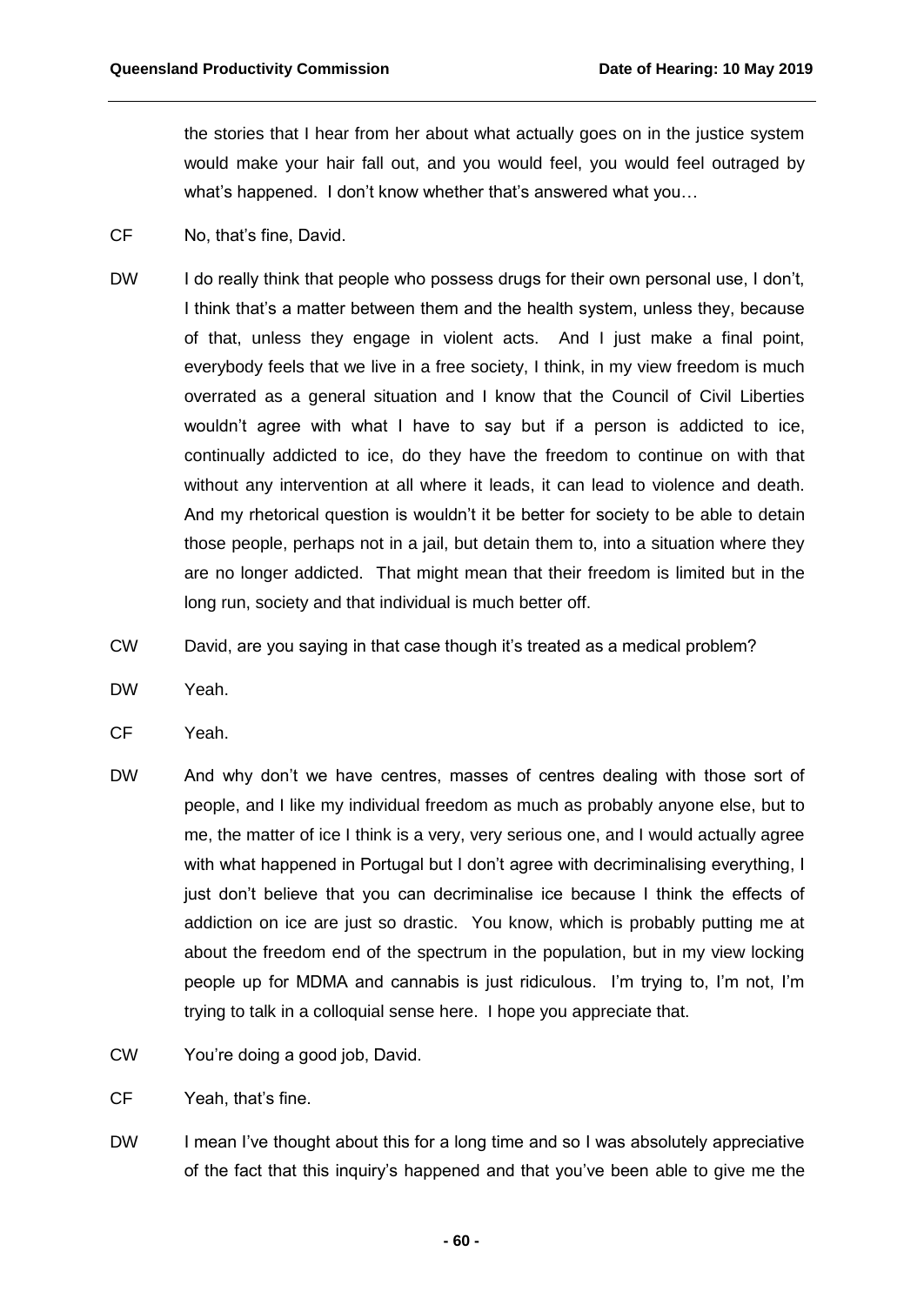opportunity to put my point of view forward because it's never happened before. I haven't given any inquiry, any submission like this in public for 10 years and this is only the second time in my life I've ever done this.

- CF Thank you.
- DW So I feel very passionately about it. I try to look at things from a society, a broad society aspect, not from an individual point of view. I think too much of society were thinking about the individual aspect rather than the broadest. We're just about to come up to an election and just about everybody is thinking about how does it affect me instead of how does it affect how I vote, how's it going to affect society as a whole, not just me. So this is where I'm coming from.
- CW Yep.
- DW I wasn't asking for a comment from you on that.
- CW David, well done. Thank you very much. Bronwyn, do you have any further questions?
- CF No.
- CW Are there any comments from the floor on David's presentation today? It sounds like we don't have any. David, we really do appreciate you coming. You talk some sense.
- DW Thank you.
- CF Thank you.
- DW Well, just one final thing.
- CW Please.
- DW I also, no, this is not about, the initial, your initial call for submissions, you got 43 submissions for the whole of the state, and I was one of those 43, only one of four individuals put a submission in. And I notice in the draft report you've only got 39, you got less, of which 12 were individual submissions. And we've got a state with five million people, you know, I think that says something about how society views this subject. And I just felt I had to say something.
- CW We're glad you did.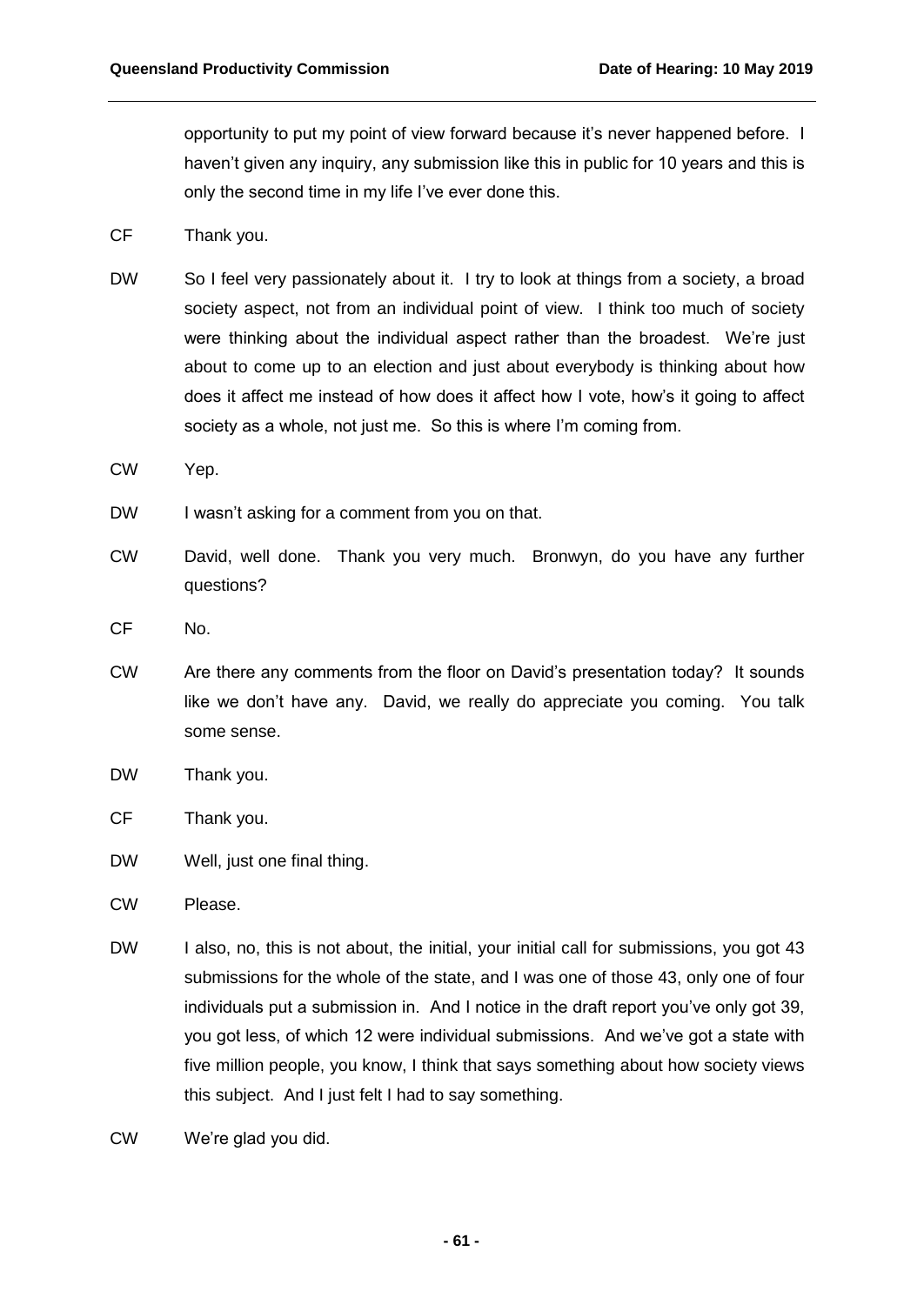- DW I don't, I'm not obsessed about this, but I think it's an important issue that unless we treat all human beings as, with respect as far as possible, no matter what they've done, and I think, and taking it further, we need to treat all living creatures with the same respect, and I'm not religious in the conventional sense but that's all I want to say.
- CF Thank you, David.
- CW David, much appreciated. Thanks for your time and thanks for doing this, as you said, not many people are prepared to bat up and sit in front of a microphone and speak their mind and you have so well done, thank you.
- DW Thank you.
- CF Thank you, David. I think at this point we've got about five minutes before the next presentation is due, so if people can just stretch their legs, if you want another cup of tea, I know some people are probably cup of tea-ed out, but please just have a break. About five minutes.

## (BREAK IN RECORDING)

- CF All right, we're going to reconvene this afternoon. Just a reminder to people that this is a public hearing for the Queensland Productivity Commission. My name is Bronwyn Fredericks and this is Kim Wood, we're the Commissioners presiding this afternoon. Please make sure your phones are turned down or off and refrain from asking questions or making comments until indicated from either Commissioner Wood or myself. The process will be we'll have a presentation and then followed by questions from both Commissioner Wood and myself and then if we've got time we'll move to any comments from the audience. So I'd like to introduce Tammy Solonec. Tammy is from Amnesty International, and she will give us a 15 to 20 minute presentation. Tammy, before you begin, can you please, so for the purpose of the tape this afternoon, please state your name and the organisation you're from. Thank you.
- TS Thank you.
- CF I'll hand it over to you.
- TS Thank you, Tammy Solonec from Amnesty International. Thank you for the opportunity to present today on behalf of Amnesty International. I start by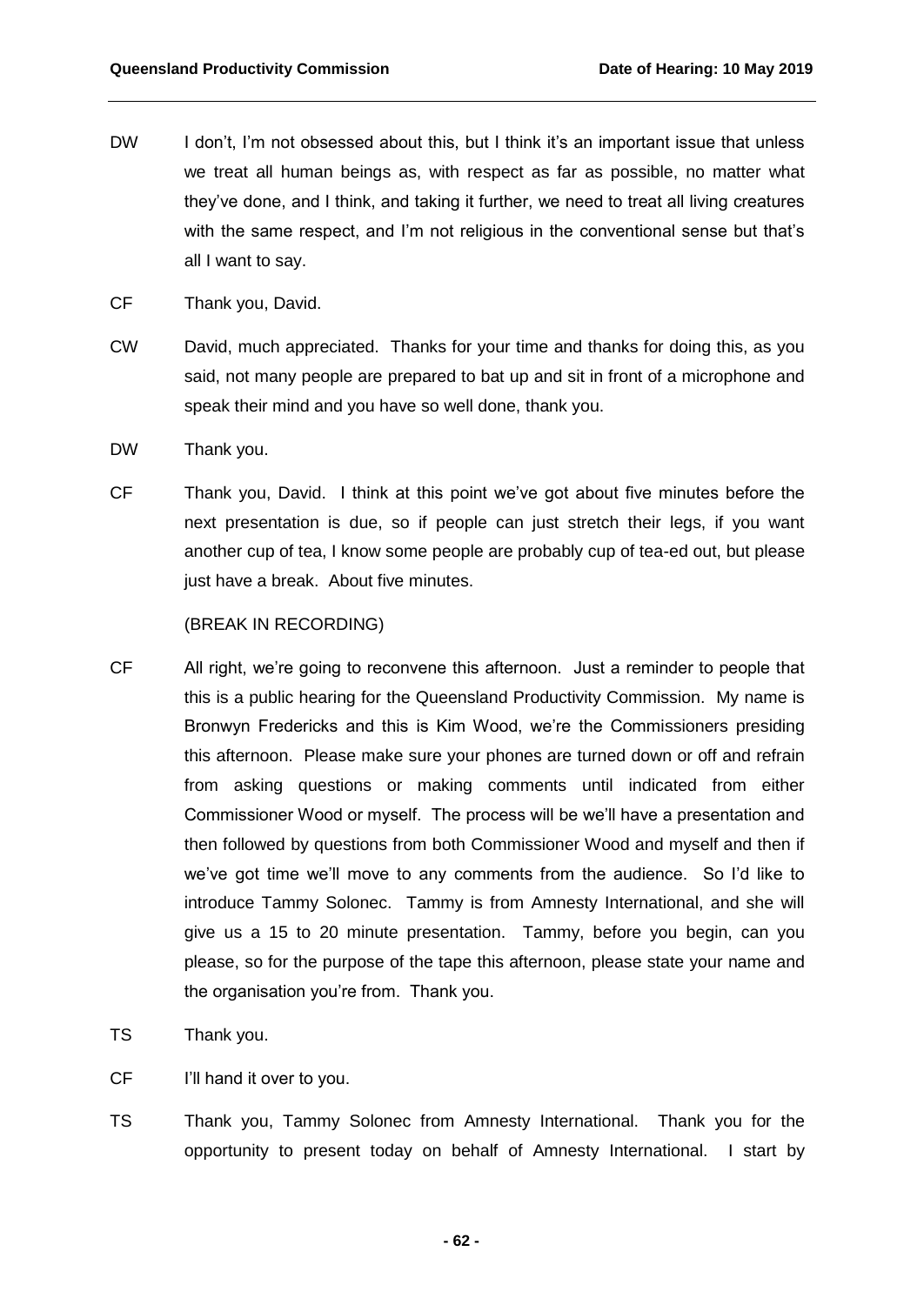acknowledging the traditional owners of this land on which we meet today, the Juggerah and Turrbal people of the Greater Brisbane Area. Amnesty International is the world's largest independent human rights organisation, comprising of more than seven million supporters in more than 160 countries. We are impartial and independent of any government, political persuasion or religious belief and, accordingly, we do not receive any funding from governments or political parties. Amnesty International is a worldwide movement to promote and defend all human rights enshrined in the Universal Declaration of Human Rights and other international human rights instruments, including the Declaration on the Rights of Indigenous Peoples. Amnesty welcomed the opportunity to submit to the Queensland Productivity Commission's inquiry into imprisonment and recidivism in November last year. Our submission drew on our research since 2013 on the over-representation of Aboriginal and Torres Strait Islander children in the Australian justice system and our 2016 report, Heads Held High, Keeping Queensland Out of Detention. The submission also drew on the work of the Change the Record Coalition, a coalition of indigenous and non-indigenous organisations and in particular, the coalitions Free to Be Kids, National Action Plan and a Blueprint for Change, and from UN treaty bodies and the Special Rapporteur the Rights of Indigenous Peoples in her 2017 report. Amnesty has also conducted a series of Right to Information applications regarding children currently being held at the Brisbane Watch House since our submission in November last year, from which we also draw information. I start with the Human Rights framework.

The Convention on the Rights of The Child is the primary source of the rights relevant to this enquiry. Unique among the major UN human rights treaties, it explicitly recognises the particular needs of indigenous children. Relevant obligations under the convention include that the best interests of the child is a fundamental principle to be observed, including n the context of criminal justice, that arrest and detention must be measures of last resort for children, and that a variety of appropriate alternatives to detention should be put in place to ensure that children are dealt with in a manner appropriate to their wellbeing and proportionate to the circumstances. Importantly for indigenous children, article 2.1 of the convention requires parties to respect and ensure the rights set forth in the convention to each child within the jurisdiction without discrimination of any kind, irrespective of the child's parents, legal guardians, race, colour, ethnic or social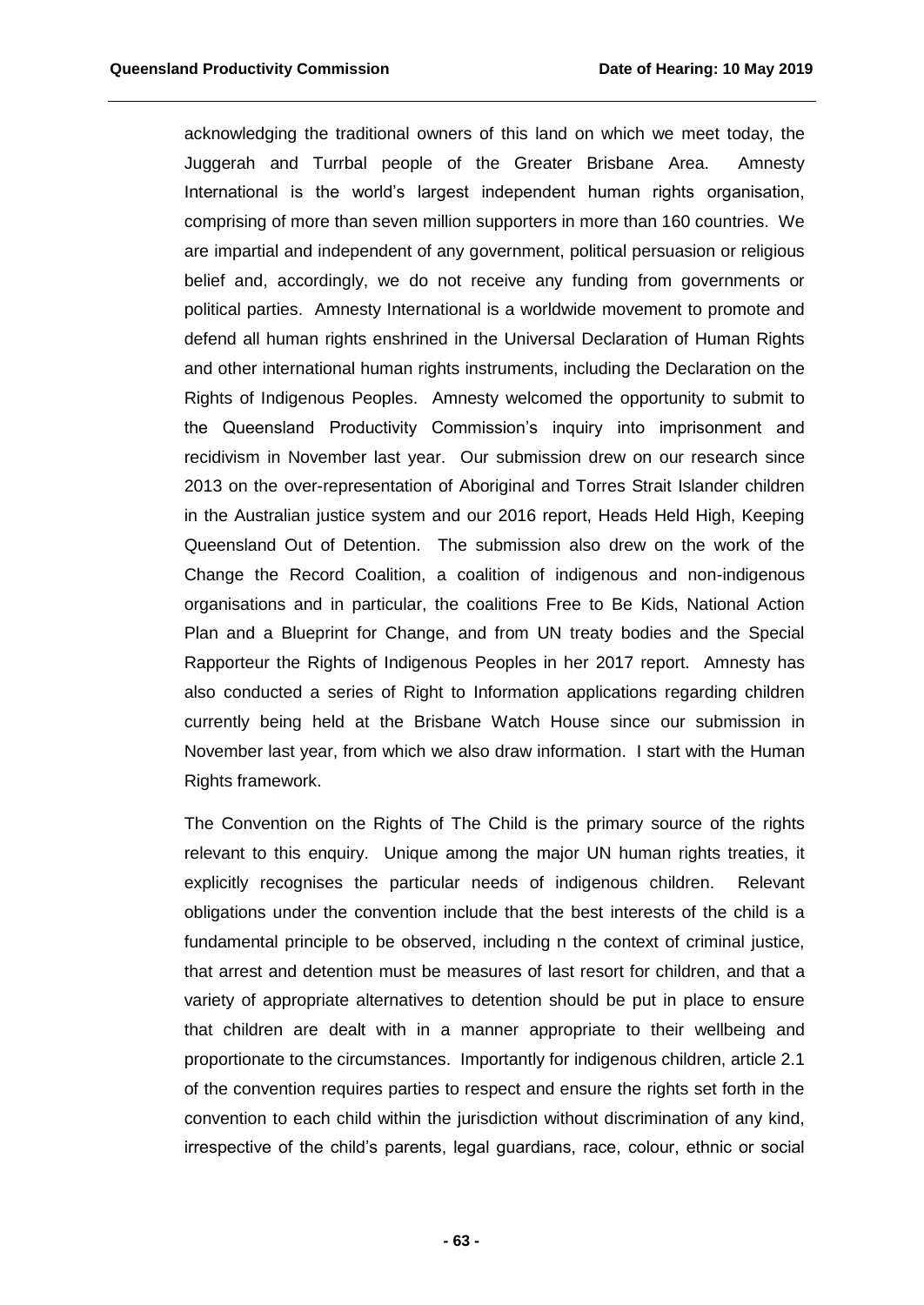origin or other status. Article 37 of the convention provides that state parties shall ensure that the arrest, detention or imprisonment of a child shall only be used as a measure of last resort and for the shortest appropriate time period, and that every child deprived of their liberty shall be treated with humanity and respect and in a manner which takes into account the needs of the person's age, his or her, of his or her age. And article 43 requires state parties to promote the establishment of measures for dealing with children without resorting to judicial proceedings, and to ensure that children are dealt with in a manner appropriate to their wellbeing and proportionate to the circumstances of the offence. In its general comment, number 10, on children's rights in juvenile justice, the Committee on the Rights of the Child says that a comprehensive policy for juvenile justice must deal with the prevention of juvenile delinquency, interventions without resorting to judicial proceedings, and interventions in the context of judicial proceedings. What this means in practice is set out in more detail in the United Nations Rules for the Protection of Juveniles Deprived of their Liberty, also known as the Havana Rules. These rules include that solitary confinement or any other punishment that may compromise the physical or mental health of the child must be strictly prohibited. So this is the overarching international human rights framework governing the detention of children. Amnesty International calls on all levels of government to commit to a youth justice approach which is at all times consistent with Australia's international human rights obligations, as laid out above. In addition to the general human rights principles, our key recommendations to the Queensland Government relate to children on remand, the low age of criminal responsibility, justice reinvestment and learnings from other jurisdictions.

So I'll start with children on remand. A major contributing factor to imprisonment rates is the amount of young people in detention who are not sentenced, that is those who are on remand. Queensland has the highest rates of imprisonment for unsentenced youth in Australia. On average day in 2016/17, 81 per cent of children detained were unsentenced. This means that they haven't been through their time in court. Sometimes they haven't even had their guilt determined, and in all cases they haven't been given a final sentence. Adults are often bailed to suitable accommodation in these instances but children with what is, with, sorry, without what is considered suitable accommodation, are kept in watch houses and lock-ups. Indigenous children in Queensland spend an average of 71 days in detention on remand, compared with 50 days for non-indigenous children. This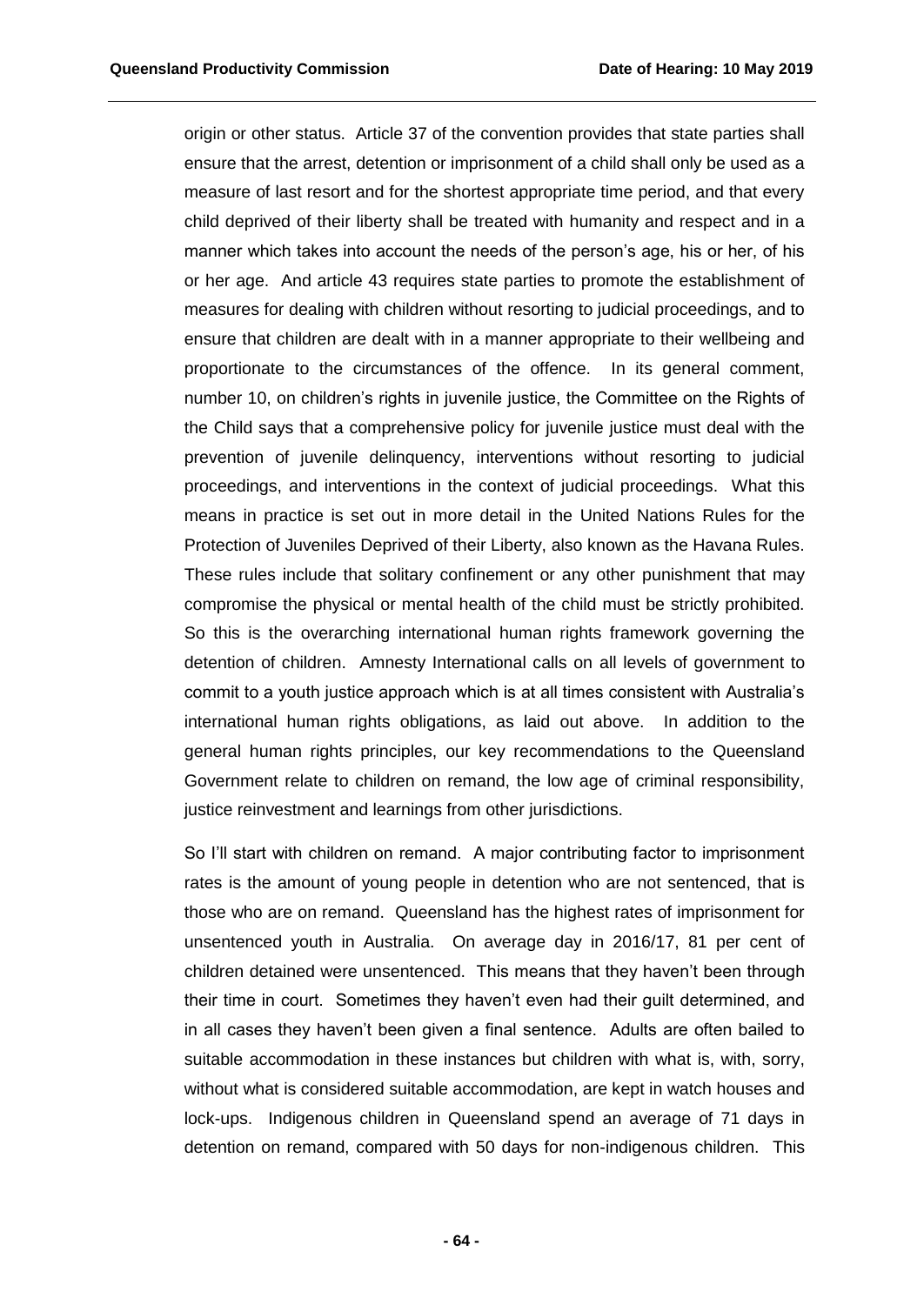was three weeks later than the national average, with Aboriginal and Torres Strait Islander children spending 50 days, an average of 50 days, and non-indigenous children spending 43 days in detention on remand. This situation is a serious human rights concern. During 2016/17 in Queensland, 49 per cent of the children on remand were in pre-court detention, which was a result of police refusal of bail, and 55 per cent of those children were indigenous. Under Queensland law, police must notify the Aboriginal Legal Services before interviewing an Aboriginal and Torres Strait Islander person and allow them to speak to and have a support person during questioning. Before interviewing any child, police must similarly allow them to speak to a support person and have them present with them during the interview. There's a memorandum of understanding between the ATSILS, the Aboriginal and Torres Strait Islander Legal Services of Queensland, and the Queensland Police Service about when ATSILS should be notified, however these protections only apply to indictable offences. This is an important distinction as many children are questioned, fined, arrested and detained for summary offences like public nuisance, theft or trespass, therefore the memorandum of understanding does not apply in approximately 50 percent of the cases. Despite this, ATSILS still are often not notified.

The Queensland Attorney-General, Yvette D'Ath, acknowledged that one of the reasons that there's such a high number of young people on remand in Queensland is because there is no suitable accommodation or support service for their release or on-supervision. Nine additional supervised bail accommodation facilities were set to be opened in mid-2018. Five of these facilities were not operational as of August 2018, and as we understand it, are still not operational now. Another issue is that children are regularly being charged with criminal offences whilst in supervised accommodation. The result of the criminalisation of children in these facilities is further entrenchment, leads to their further entrenchment in the justice system. Finally, there are significant delays in processing children through the courts, which means that they spend more time than is necessary on remand. In 2016/17 it took an average of 51 days to finalise children's proceedings in the magistrates courts and 369 days to finalise proceedings in the children's courts. This is the longest average duration of proceedings for both courts in the past five years. Whilst the state recently released a youth justice action strategy, and it said that an expansion of funding for an additional specialist at the children's court would assist with this, it was not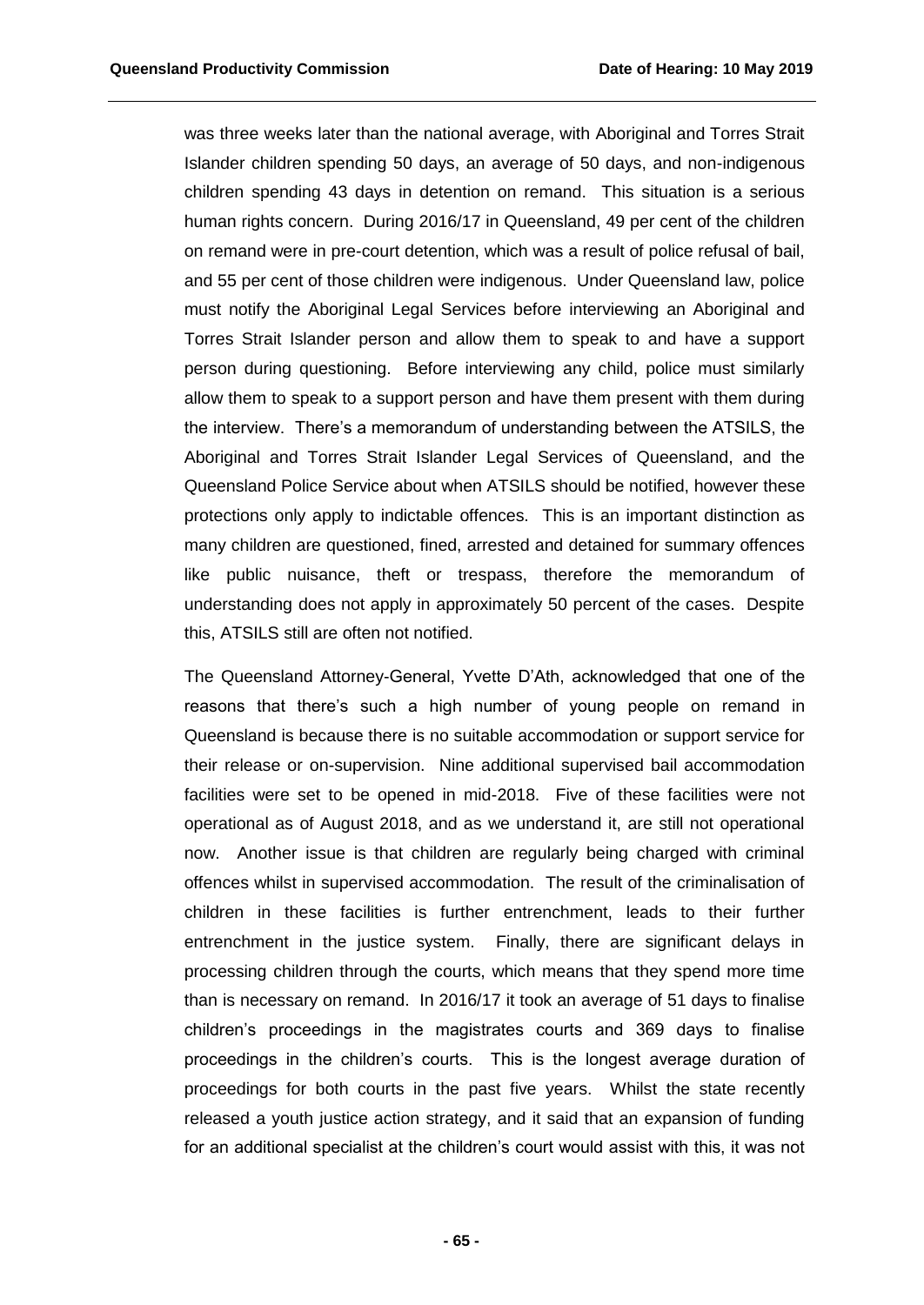a new measure and it's only a temporary commitment. So on the basis of all this, our recommendations to the Queensland Government to address the disturbing remand situation of children is as follows. First of all that the Queensland Government extend the legislative requirement that the ATSILS be notified when children, when indigenous children are brought in for questioning to extend to summary offences. The second is to raise the age of criminal responsibility to at least 14. The third is to enquire into reform of the Bail Act and the Young Offenders Act. We also recommend that the Queensland Government ensure, A), ensure sufficient ongoing funding available to continue the work undertaken by ATSILS and the Queensland Indigenous Family Violence Prevention Legal Services to, B), to fund culturally appropriate indigenous community controlled bail accommodation and support services. C), put in place systems that address the high, the current high rates of arrests at supervised bail accommodation. D), investigate the reasons for the increasing delays in the finalisation of children's matters in the magistrates and children's courts, sorry magistrates and district courts. E), fund culturally appropriate indigenous community controlled bail accommodation and support services. And F), put in place systems that address the current high rates of arrest at supervised bail accommodation. Sorry, I think I had a bit of a typo there but I can provide the written notes.

So the next area I would like to talk about is the minimum age of criminal responsibility. So the current age of criminal responsibility, that is the age that children can be placed in detention is 10 years old across Australia. Citing human rights, legal and medical expertise, Amnesty International has called for the minimum age of criminal responsibility to be raised to 14 years in all jurisdictions. Queensland, in Queensland if the minimum age of criminal responsibility was raised to 14 years, there would have been 15.5 per cent fewer children imprisoned in 2016/17. Amnesty International is pleased that the Queensland Government is supporting the federal review on the age of criminal responsibility through the Council of Attorney-Generals Working Group. We challenge the government to show leadership and, when this report is released, and be the government that takes the lead in raising the age. We have produced a publication called The Sky is the Limit and there are many reasons in that but due to the time limits, I think we have given enough evidence previously about raising the age so…

CW Thank you.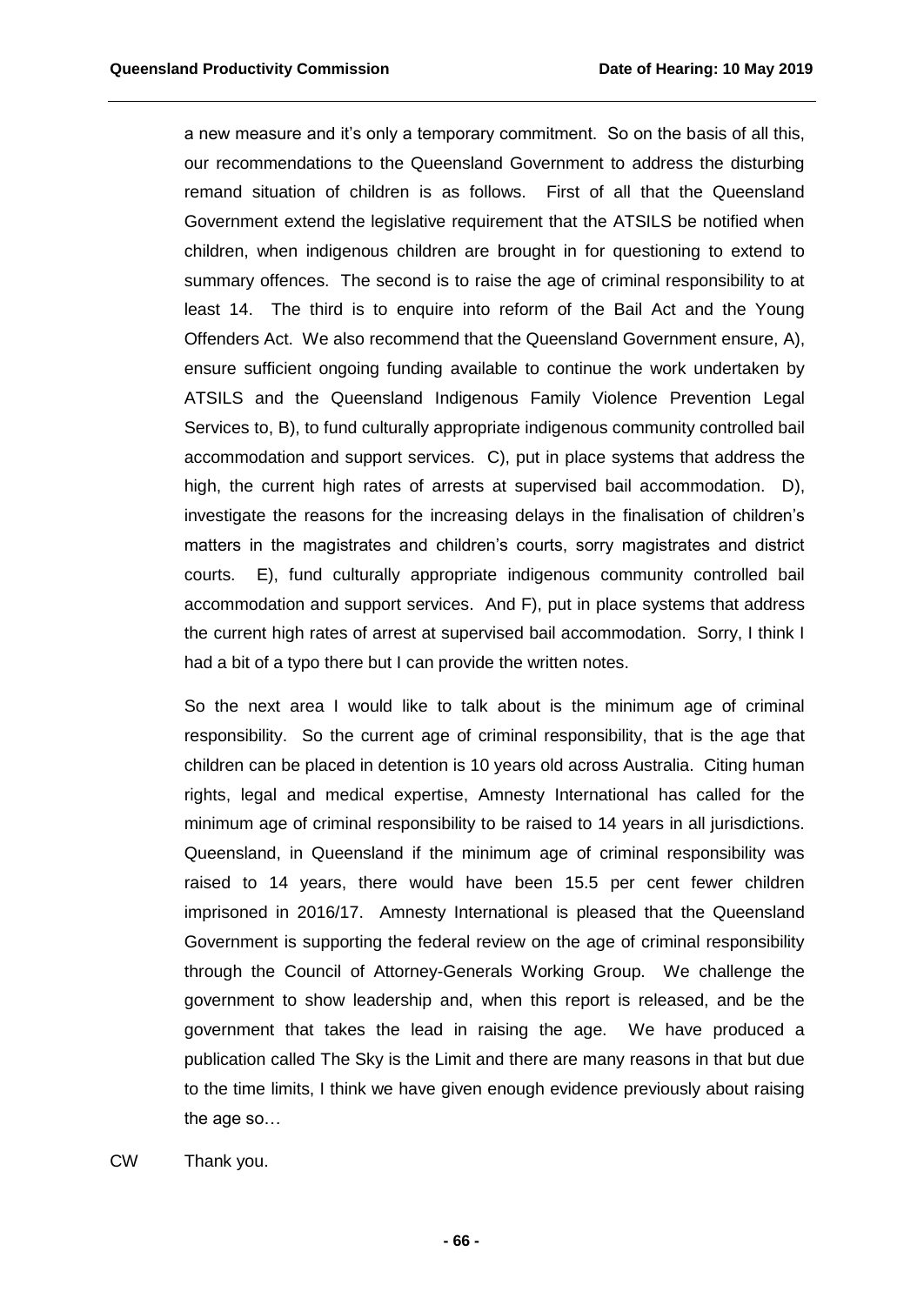TS …I'll move on to the next issue, which is health and cognitive development. So children often do not understand the consequences of their actions, meaning that they are being imprisoned for actions that they might not be responsible for. This is even worse for children who have brain injuries, development impairments, mental health issues and psychological issues, including foetal alcohol spectrum disorder or FASD. So FASD relates to a spectrum of disabilities, including physical, cognitive, intellectual, learning, behavioural, social and executive functioning abnormalities, and problems with communicating, motor skills, attention and memory. It can result in a range of difficulties for children, such as difficulties in understanding cause and effect, learning from past experiences and decision making. A recent study of the Banksia Hill Detention Centre in Western Australia found that one in three children in the prison had FASD and that nine out of 10 had some form of neurodevelopmental disorder. Similarly, a New South Wales study of children in eight prisons found that 48.5 per cent had borderline or lower intellectual functioning. These are vulnerable children. Health issues can also lead to young people being in the justice system. Acute otitis media, glue ear or runny ear can cause long term hearing loss if they're not treated and lead to delayed language development, poor auditory perception and interpersonal problems in young children. The ongoing effects of hearing issues are seen in behavioural problems, educational underperformance, school dropout and illiteracy, which leads to underemployment and involvement in criminal activity in the justice system. Aboriginal and Torres Strait Islander children have ear diseases at 2.9 times the rate of the non-indigenous population and are much more likely to have contact with the justice system than their non-indigenous peers. Measures such as school screening, general practitioner hearing checks, auditory screening, specialist treatment and education for families and schools in prevention and treatment could reduce the crippling effect of chronic ear disease and the rate children come into contact with the justice system. Furthermore, when testing and contact with the justice system, they should, furthermore testing when in contact with the justice system should occur to ensure children are not being penalised for medical issues. The next issue I would like to talk about is justice reinvestment. Justice reinvestment is a system reform that is slowly being adopted throughout the nation. Justice reinvestment is an evidence-based approach to reducing incarceration rates by investing in supporting communities to address the underlying social issues leading to offending. The approach was developed in the United States as a means of curbing spending on corrections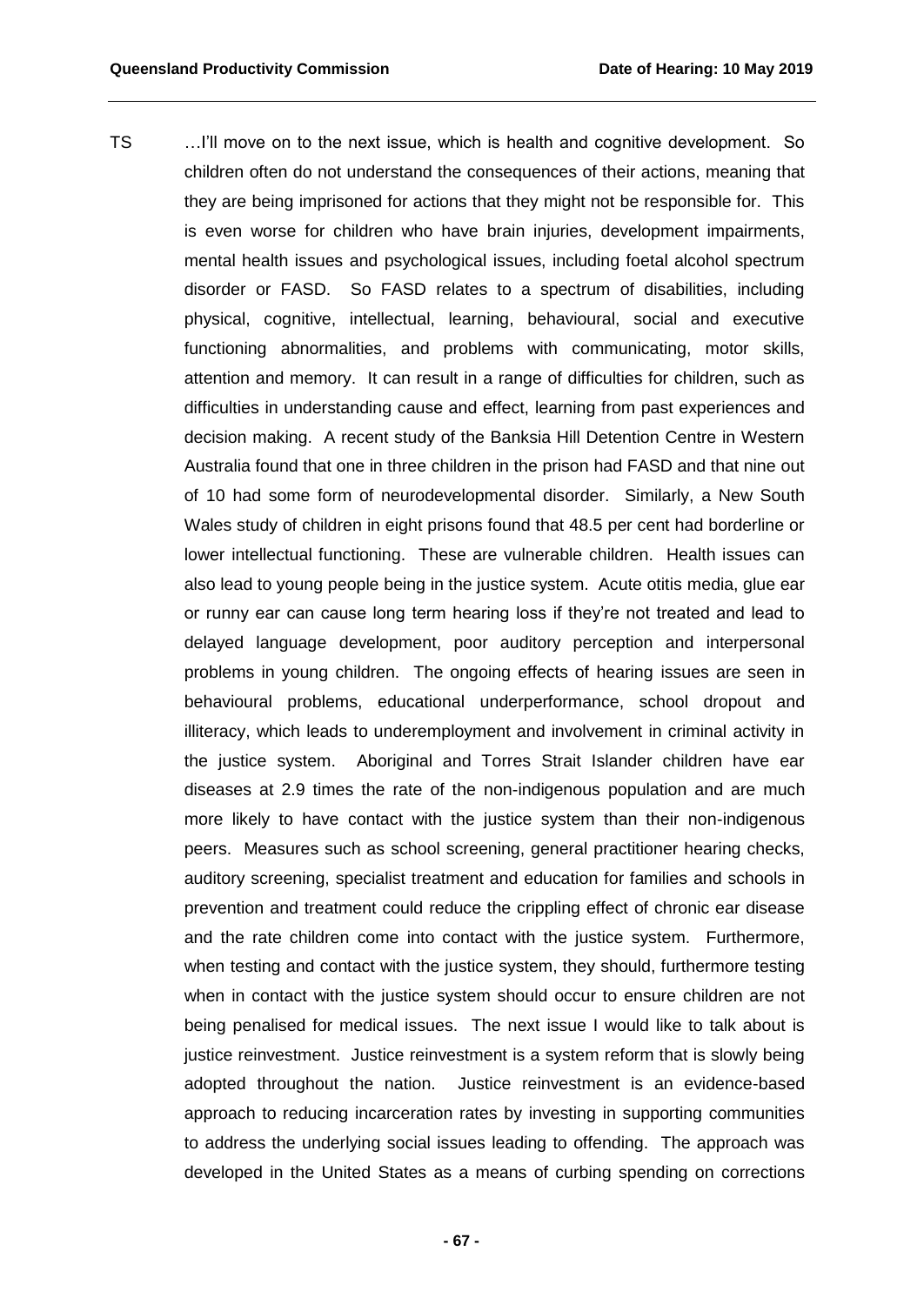and reinvesting savings from this reduced spending in strategies that can decrease crime and strengthen neighbourhoods. In contrast to the United States, however, justice reinvestment in Australia has largely been a community-driven process. The Maranuka and Bourke Tribal Council have led the Maranuka justice reinvestment project since 2013 in New South Wales, in partnership with Just Reinvest. Justice reinvestment in Bourke has focused on coordination and partnership between community service providers, governments and police. This has led to the Bourke warrant clinic, a support network of young people, including not for profit workers, and government officials from family, education and health sectors. A magistrate may hold a warrant for arrest of a child for two weeks, during which time the support team will work with the young person to develop a plan to address their offending at the clinic. This plan can include attendance at education or community programs. And the Maranuka project is having some amazing success and there is a report that we can provide to you which has outlined that success.

- CW That'd be great.
- CF That'd be really good, Tammy.
- TS Justice reinvestment not only makes community safer and saves children and adults from the horror of being within the criminal justice system, it also makes economic sense. In 2014/15 the Queensland Government spent \$89.2 million on detention-based supervision, the second highest expenditure on youth detention in Australia. The cost per child per day in detention on an average day in Queensland is \$1,445, which is above the national average. A justice reinvestment approach would instead see a portion of these dollars allocated to addressing the underlying causal factors of offending and preventing children from becoming entrenched in the justice system. Amnesty International welcomed the Queensland Attorney-General's announcement of a justice reinvestment scoping project in Cherbourg in 2017. However, we recommend that the Queensland Government move to make the Cherbourg trial permanent with a long term funding agreement and seek to trial new sites in other high risk communities. In its report, Pathways to Justice, the Australian Law Reform Commission recommended that Commonwealth, State and Territories provide support for the establishment of an independent justice reinvestment body. It states that the purpose of the body should be to promote the reinvestment of resources from the criminal justice system to community-led place-based initiatives that address the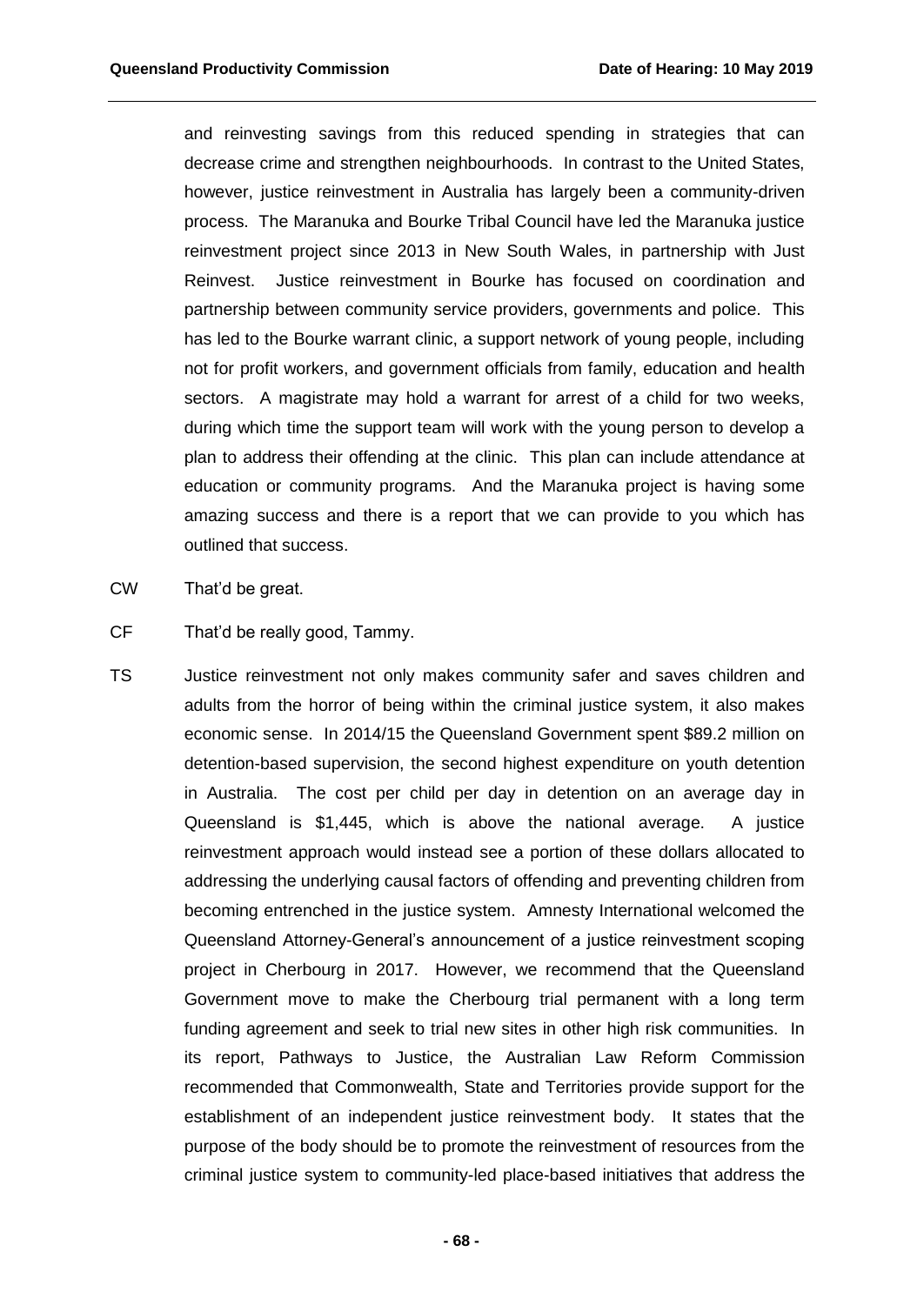drivers of crime and incarceration and provide expertise on the implementation of justice reinvestment.

Amnesty International has learned from experience working with indigenous-led organisations that they face issues in writing and applying for funds, governance matters, scalability of their programs and evaluations. A national body could provide advice and expertise on these sorts of matters. On this basis, Amnesty International recommends that the Queensland Government support the establishment of an independent justice reinvestment body where Aboriginal and Torres Strait Islander leadership and cultural expertise are embedded at all levels. I'd like to finish by talking about the indigenous-led solutions and alternatives to detention. There is a significant body of evidence, most recently from the Royal Commission into the Protection and Detention of Children in the Northern Territory, and the Australian Law Reform Commission, which indicates that indigenous, that for indigenous people, including children prevention and diversion programs run by indigenous-led organisations and leaders work best. Report after report has recommended that these programs used a trauma informed therapeutic approach and that they be locally run, place-based programs and controlled by indigenous people. Supporting children with therapeutic and culturally appropriate support through indigenous-led solutions will reduce the likelihood of their entry into the justice system, decrease recidivism rates and set them up to succeed. In this regard, Amnesty International recommends that the Queensland Government increase the allocation of funding indigenous community-led and controlled organisations to provide culturally appropriate place-based indigenous designed and led preventative and diversion programs, and rehabilitation programs too I might add, to address the needs of children at risk of entering the justice system. This funding should not be allocat-, sorry, should be allocated to indigenous-led organisations and programs in proportion to the over-representation of indigenous children in the Queensland justice system. So I'd like to conclude that by addressing the issues related to children on remand and the minimum age of criminal responsibility, and by investing in justice reinvestment and indigenous-led solutions, the Queensland Government can significantly reduce the over-representation of Aboriginal and Torres Strait Islander children in the justice system, make the community safer and save the taxpayer money. Thank you.

CW Thank you, Tammy, that was a refreshing, thoughtful and well-considered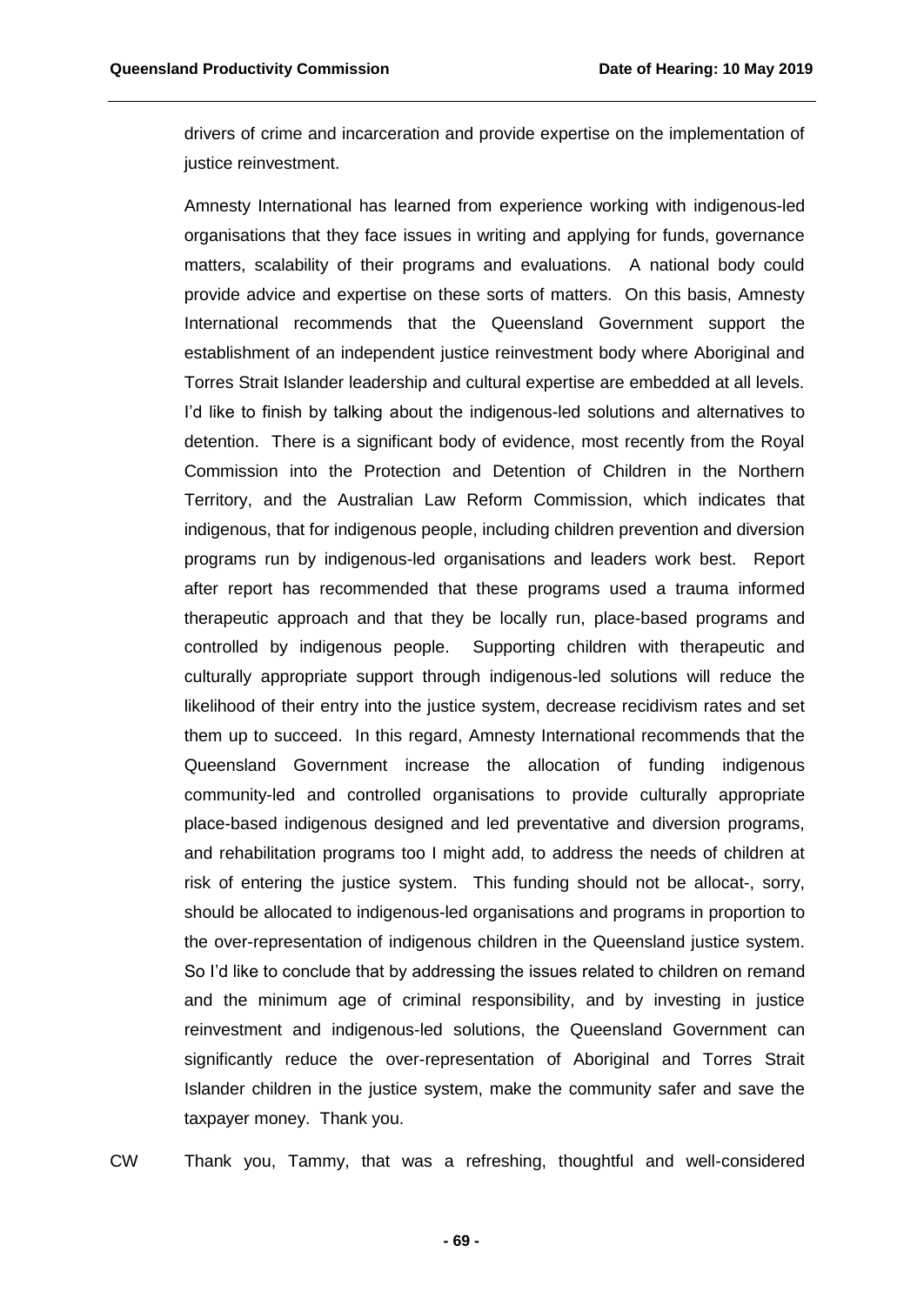presentation. Well done. Commissioner Fredericks, do you have a question for Tammy?

- CF Yep, I've got a number of questions. That was a great coverage, Tammy, of a lot of issues there and just some of those, while I've read the submission, it just highlighted a few things for me in particular around that difference from ATSILS around the summative and the, you know, the other types of offences. But if government was going to set targets in terms of progressing some of the issues around youth, inclusion of indigenous youth, around incarceration and involvement with the justice system, what kind of targets would you,- or you know, your organisation like to see? I'm sure you've talked about that in terms of what could be organised, what could be done, what could be set?
- TS Yeah, so Amnesty and the Change the Record Coalition have been lobbying and arguing for targets at a national level for some time, especially in the Close the Gap framework, but also we would like targets at state and territory levels. So the Change the Record Coalition's targets are, one target is to reduce the numbers of people within detention, and another one is to reduce the impact of violence felt by Aboriginal and Torres Strait Islander people, 'cause quite often the two go hand in hand. So I think you can have subsets of either of those targets, and you could probably also have targets on kids in care, because we know that a lot of the children who end up in the justice system have been wards of the state and have been removed from their families. So there's a number of, we could provide for you some extra information on targets that we provided.
- CF That would be good.
- TS We have some draft ones we could send to you. And Western Australian government has recently announced some targets as well so we could send them to you.
- CF Yep, that would be terrific, Tammy.
- TS Okay.
- CF The other question that I've sort of got is around public appetite or public perceptions around, you know, reinvestment and how we, 'cause I think, you know, in terms of what we know, people are a bit hesitant or see it as a risk or, you know, there's a range of views on it.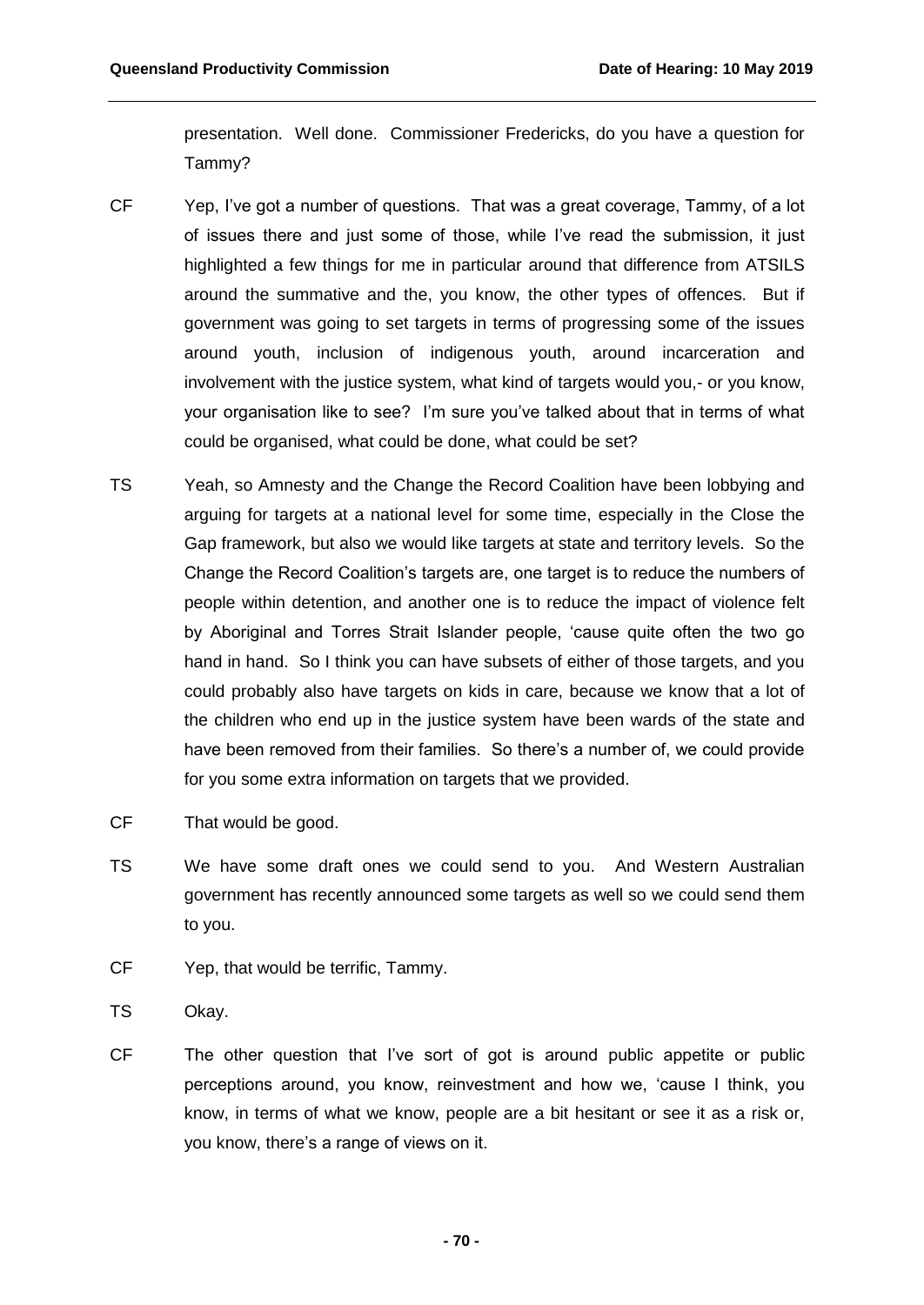- TS Yep.
- CF And we'd be interested in your ideas, your organisation's ideas about how, you know, if we put forward things in that regard, what other supporting materials could we use around talking about strategies around public perceptions around reinvestment?
- TS Yeah, well this has been really big in America, you know, they've closed juvenile detention centres under a justice reinvestment framework because the children aren't committing crimes anymore, and I think the logic of that makes sense to most people, if you can take the time to explain it to them. You know, by investing this money in prevention, we will actually make a safer community and we'll save the taxpayer. So I've actually personally struggled with the fact that it has been so difficult to get Australian governments to be persuaded by justice reinvestment where it's been so successful elsewhere. So it is hard to get through that tough on crime rhetoric that I think that Australians hold so deeply, you know, we were established as a penal colony, it's in our psyche, so but we have to keep changing the narrative, we have to show people that these kids that get locked up are human beings, that they are vulnerable human beings, that they often have, you know, mental illnesses or FASD or they, you know, they come from poverty, we need to show some more compassion, and I think what we need is strong leaders to do that. You know, so if we can have premiers and prime ministers and those in high leadership positions talking about the logic of these programs and how they work and how it will save lives and money and make communities safer, I think that it can work.
- CF Yep.
- CW Well said.
- TS Thank you.
- CF Thank you.
- CW We have a, you've talked about one or two conventions or treaties that Australia is signatory to, early on in your presentation…

TS Yep.

CW …how are we going compared to those commitments we made by signing up to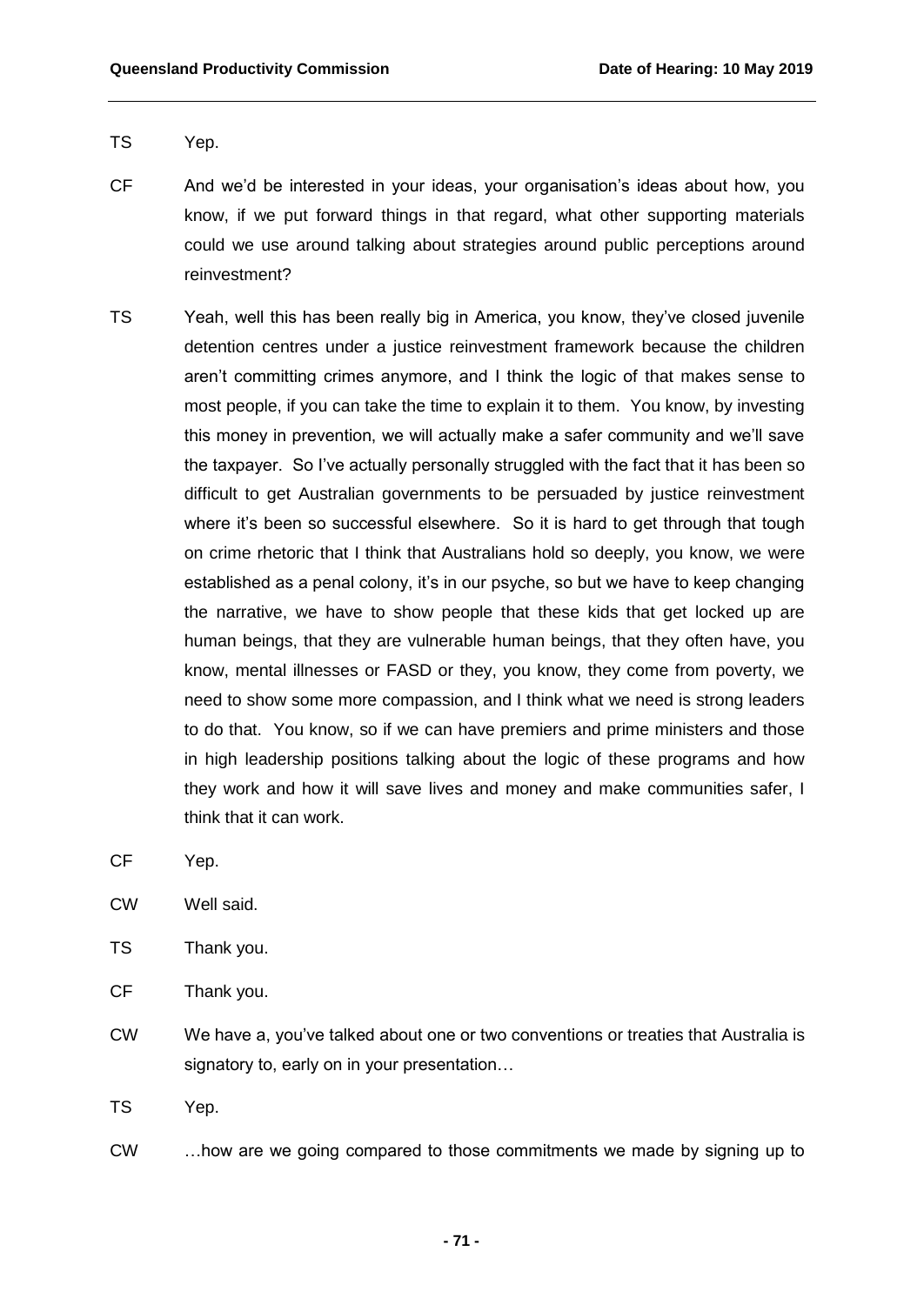those conventions and/or treaties? Does the organisation you represent have a view? Are we honouring the spirit of those treaties we've signed?

- TS Yeah, so, yes, Amnesty is involved in the treaty body reporting and in particular, the universal periodic review, I've been to the last two universal periodic reviews, and Australia is not seen so well in the way it's treating indigenous people in particular.
- TW Right.
- TS The two issues that kept coming up at the last universal periodic review was to ratify OPCAT and also to, which is the Optional Protocol to the Convention Against Torture, which will allow the UN to come in and inspect places of detention, and also the way that we're treating refugees in offshore processing, they were really big issues that people were not happy about. With regards to the other conventions, Australia will be reviewed by the Convention on the Rights of the Child this year and that is delayed. The Special Rapporteur on the Rights of Indigenous Peoples, when she came here, she said that the routine detention of 10 or 11 year olds was the most distressing part of her visit, and she visited Cleveland Detention Centre, that was the most distressing she found about human rights in Australia here. We've been to the UN and done side events, we took some footage from the Dondale Four Corners episode and showed that at the UN and people were horrified.

So, you know, Australia is, the age of criminal responsibility, you know, China is 14, and we're 10, so it is being noticed, Australia is continually being criticised for the way that we treat aboriginal people in particular in the justice system, but also the way we treat children.

- CW Thank you, Tammy.
- CF Mm, thank you.
- CW That's all the questions we have. Are there any comments on the presentation from the floor? Would anybody like to make, yes? We have a microphone weaving its way towards you, there you go.
- CF Just if you state your name please, Jan, and where you're from and then your comment.
- JH I'm Jan Hammill from the Collaboration for Alcohol Related Developmental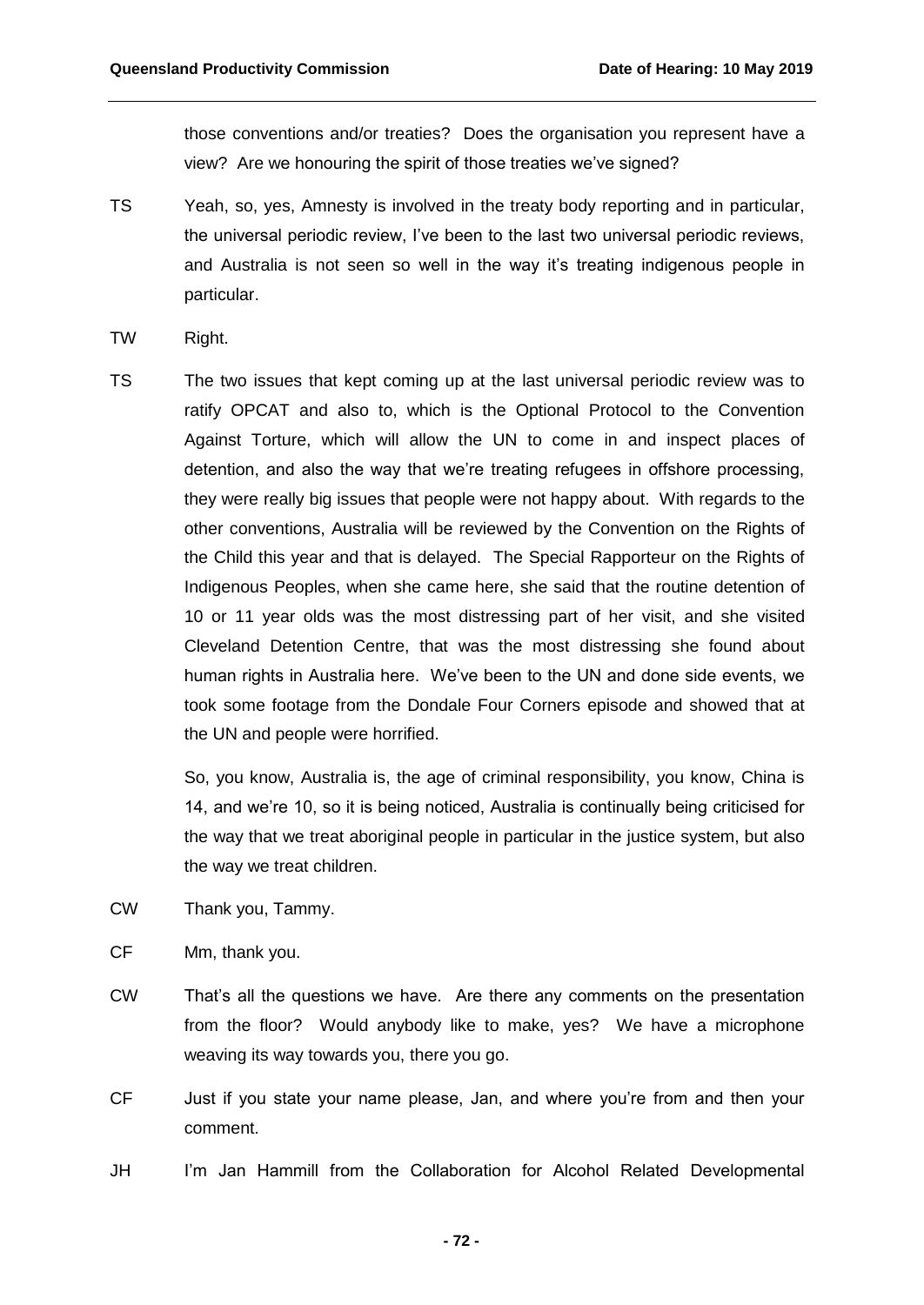Disorders. We were formally Fetal Alcohol Research Group at UQ Centre for Clinical Research. Tammy, I was really pleased that you raised the issues that you did and I'll talk about my grandson. You've stolen some of my thunder, it will be a case history I'll be presenting. But I wanted to make it now in that chronological age of a child at 10 going into, does not always equate to the cognitive age and my little fellow went into the youth detention centre when he was 10, his cognitive age would have been at about three years of age. Then he went into the big house, I tell people that he might have been a teenager and my superiors say no, he would have been about seven or eight years of age when he went into the big house. He's now going on, he'll be 32 in a couple of months and he's still inside because he's just been doing that. Anyway, I'll talk about that later but the remand issue, we need to think about that as a missed opportunity. Now I don't know what the procedure is when people, when children are admitted on remand, but I know a magistrate in the country recently was concerned about a young woman who was offending, a young adult, and he knew that if he sentenced her and sent her down to prison, women's correctional centre, that she would get a full medical on arrival, and that's exactly what they did and they solved her problem and had her back in the community within days. And I'm wondering if, with remand centres, the first thing that has to happen is an assessment, total assessment by a team for cognition, for fetal alcohol or alcoholrelated developmental disorders, knowing that dad's drinking stages is impacting on the child very much so. And I think that is a missed opportunity. And it would be very good if we could do that. Other missed opportunities are children in court, whereas if you're in the family court, the children have a children's barrister. I'm wondering if that might be, I know that ATSILS send a barrister down to represent the child, but I'm wondering, given the very immature status of the child, should not a, you know, a children's barrister be there. The other thing is the hearing problems. We've had this problem for several decades now with the ENT specialists who continue to say that it's otitis media, glue ear. And because that is a problem because you know when you've got dysmorphology of the face and the head that just as the retinal pathways suffer tortuosity, so do the hearing pathways, but also we know that it's mostly auditory processing, the child's brain, when you say something to the child, it's not that they're not hearing, it's just that they're only picking up one or two words in every sentence, and you have to repeat the sentences to get the, to get the child to understand. So you must keep the sentence simple and just repeat it and repeat it and I say the magistrates must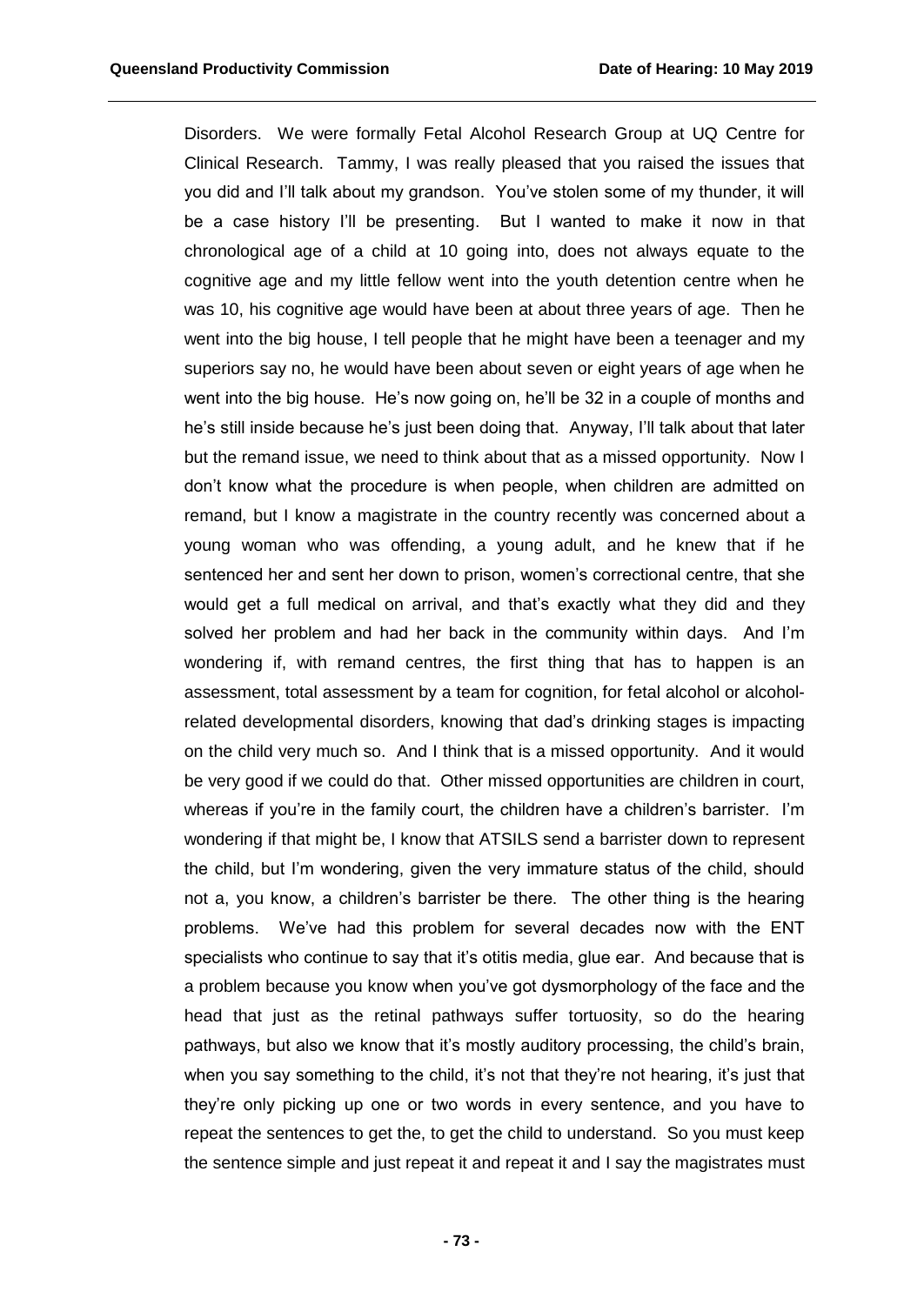do this too in the courts because, and then get the young person to repeat the instructions back to them. And that's why the teaching method direct instructions is working so well up north in communities because it's that repetition. And it's working with the kids who've got the hearing problems. I wouldn't call it hearing loss because they've never had it to lose it.

So, and the justice reinvestment I think is great, although my nephew won't agree with you because he drove through work one evening and slowed right down, didn't want to hit a child and when he got out the other side of town with his road train, he had a couple of slashed tyres. So, you know, that was the negative of it. But I know with my kids, my kids, they need external brain 24/7. So if you're going to give them things to do, you have to either, it has to be daily, it has to be regular, and you have to wear them out so that they do sleep. I mean you have to be, somebody has to be there 24/7, that external brain for them, 24/7. So I've looked at a few where they've been so many days a week they will go and then down here on Sundays at Musgrave Park with a very good cultural event on Sundays.

- XX Murris in the Park.
- CF Jan, I'm going to draw you to a close, Jan…
- JH Sorry, yes.
- CF …because I was conscious that someone else had their hand up and that other people may seek to speak so…
- JH Sorry, sorry.
- CF …can you please pass the microphone over. Thank you. And we are hearing from Dr Hammill in the next session so you do have time to present on your ideas. Please state your name and who you're representing today. Keep in mind please there is another speaker after you and we're on a time limit. Thank you.
- WS Wayne Sanderson, retired Uniting Church minister and mostly retired clinical psychologist, heavily involved in the Balanced Justice campaign which has now been operating for over seven years in Queensland, aimed at reforming the youth justice system of Queensland on an entirely justice reinvestment preventative model. Some success and some frustration, as Tammy has exemplified. I want to make this comment. On the specifically justice reinvestment measures that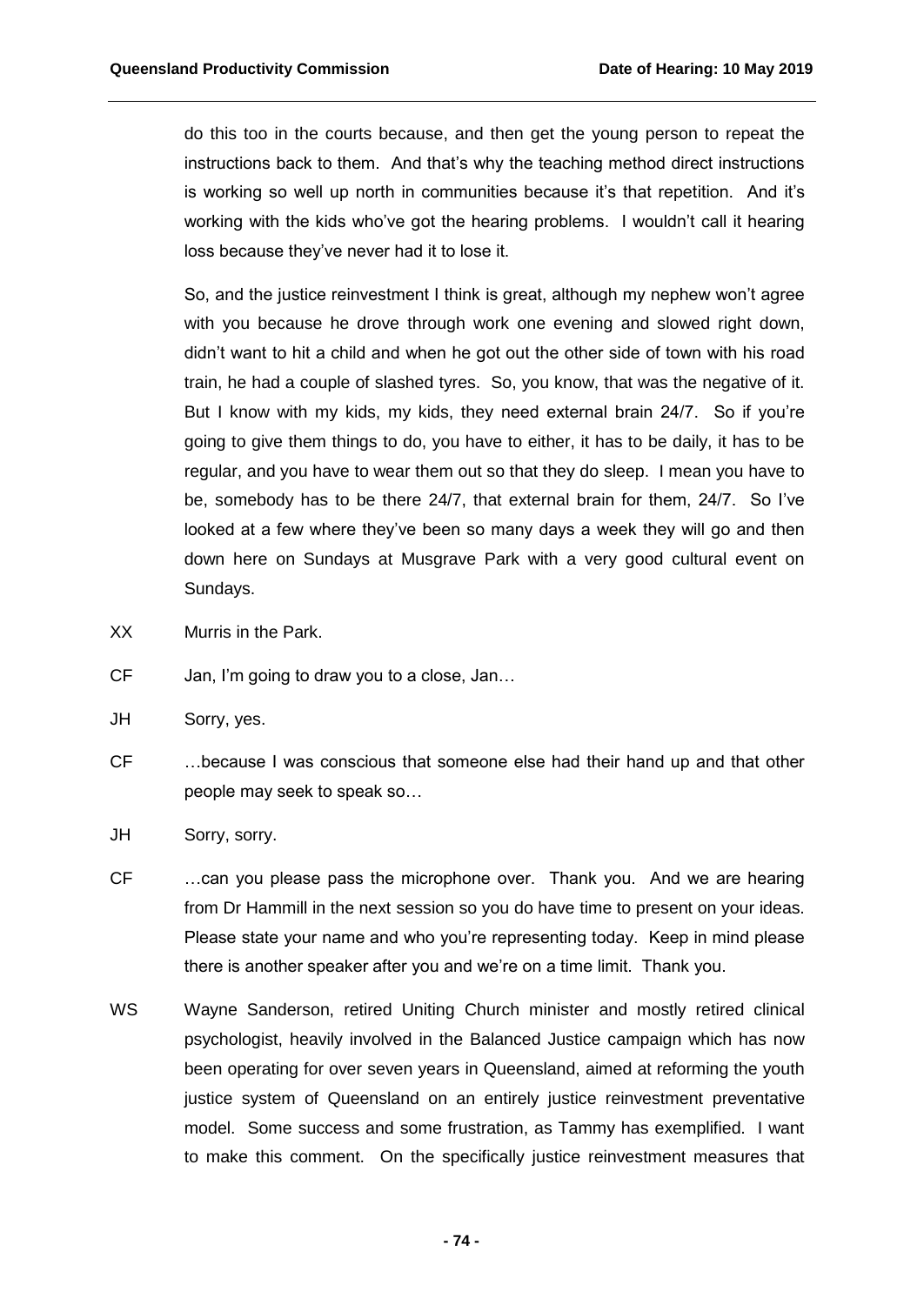we've just heard about from Tammy, it's, I've had the great privilege of learning firsthand about some spectacular impacts, very beneficial impacts from three locations on this. I'll detail them very quickly. I won't detail them, I'll indicate…

CF We don't have time...

WS Sorry?

- CF We don't have time for you to detail them.
- WS Well I won't detail them. I'll indicate them very quickly.
- CF Thank you.
- WS Dot points. The first is in the Peterborough area of the UK, just out to the north of London, old clapped out industrial sort of place and not much industry there now. They had the good fortune to have something like Griffiths, what we have here in Griffith, the Pathways to Prevention, operating there over a long time, following a lot of kids, and they've been able to have very helpful interventions to keep kids out of crime, out of court. Secondly, the Seattle area in Washington state in the US, very, very little juvenile crime in that place because, because over the last 10, 15 years, they've been working very, very resourcefully and insightfully with justice reinvestment. Thirdly and finally, the province of Ontario in Canada, I've been there, I've met the key people, and their, on the graph, their drop in incidence of juvenile crime, over about the last 15 years there because they did a lot of these things, has been, I didn't believe it frankly, when I first saw it I thought I'm not understanding this, there's something awry, but no, it's worth investigating. Thank you.
- CF Thank you.
- CW Thank you, Wayne.
- CF And please pass the microphone to Nick. We are going to go a little bit over but we are, I am going to give this time to you, Nick, because people have spoken for a long time so.
- NT Thank you. Nick (ui), I work with workRestart and I'm also a Centacare chaplain. In solving our problems, sometimes we introduce one measure to fix a problem and in the process create another problem. I want to refer specifically to the age of criminal responsibility. In moving it from 10 to 14, I just want to, not a question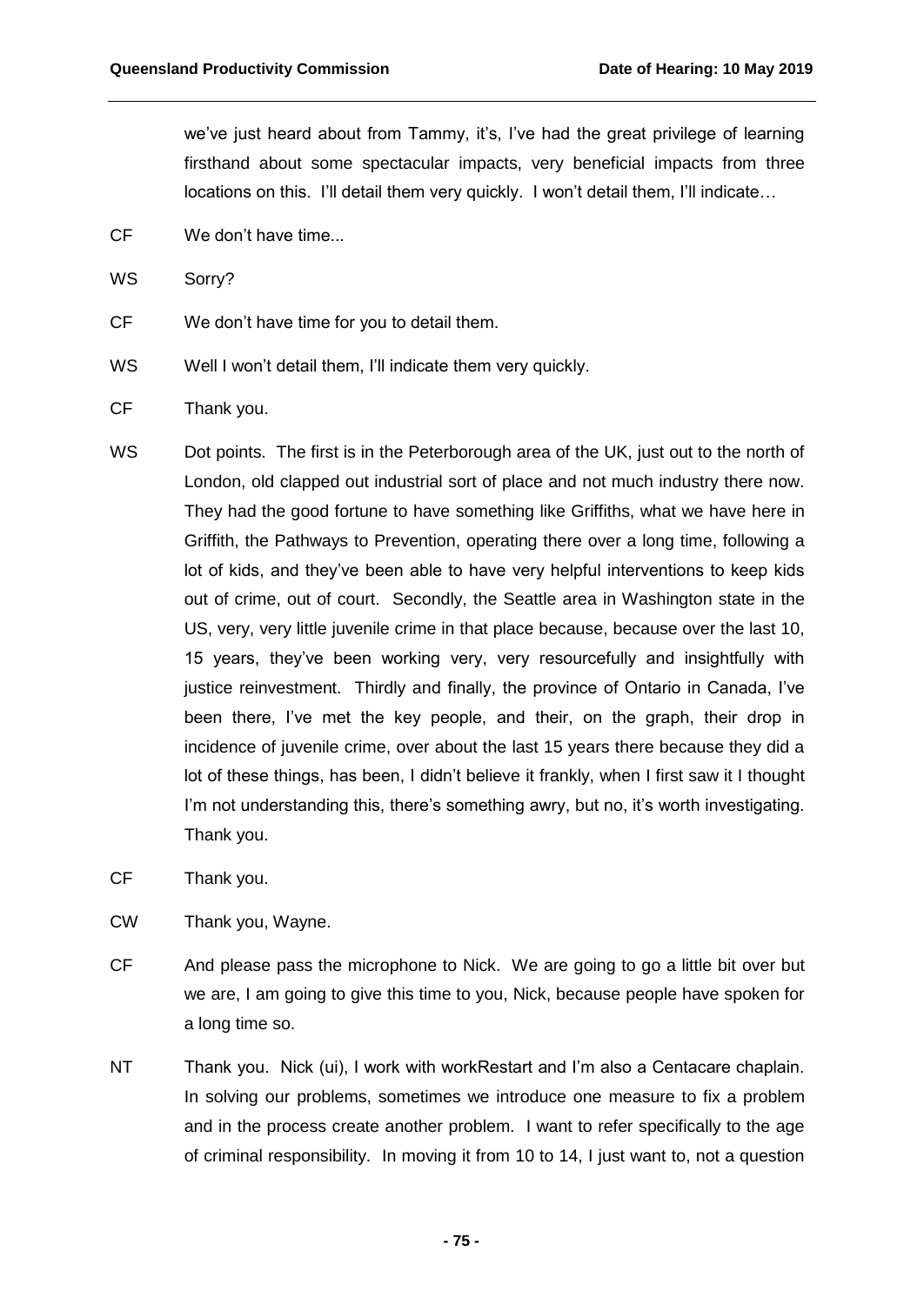but just a comment, to highlight that there is a real need to make sure that by moving that it does not create a situation which delays necessary intervention at an earlier age, which has been the recommendations from other proposals.

- CF That's a good point.
- CW It is.
- NT That when, if that succeeds, that the age is moved to 14, in that process it is necessary to make sure that there are other nets or ways of intervening with young children at an earlier age, because it is a challenge I have, she mentioned people were say 10 but maybe three, three years cognitive, I have interacted with men who are 30, probably at a cognitive of maybe 13 in that they do not take responsibility for what has happened to them, it is the other guy or it is the system, it is something else, but that responsibility (ui).
- CW Thanks, Nick.
- CF Thank you, Nick, that was great.
- CW That's a useful comment, I'm sure there's a way to accommodate that, but thanks for putting it on the record. Tammy…
- TS Can I respond?
- CW Please respond if you feel the need, yes.
- TS Yeah, so I mean there are many countries around the world that have a much like higher age of criminal responsibility to Australia and, you know, their nations haven't collapsed. There are so many ways around the world that we can look to as to how we can work with children under the age of 14 who might present in ways that show that they need help, it is a cry for help and so I agree with you, there does need to be programs put in place, and that's why we're arguing for indigenous-led programs and things like justice reinvestment, which will address those underlying causal factors. And I just wanted to just pick up one point about your language and a lot of other people's language about early intervention, we try not to use the word intervention too much, because interventions have been used historically to deny Aboriginal peoples' rights. The Northern Territory Intervention is a very good example. We prefer to talk about prevention and diversion. So I just don't think we need to always think that the answer is to intervene in a life of an aboriginal family and pluck that kid out, you know, it might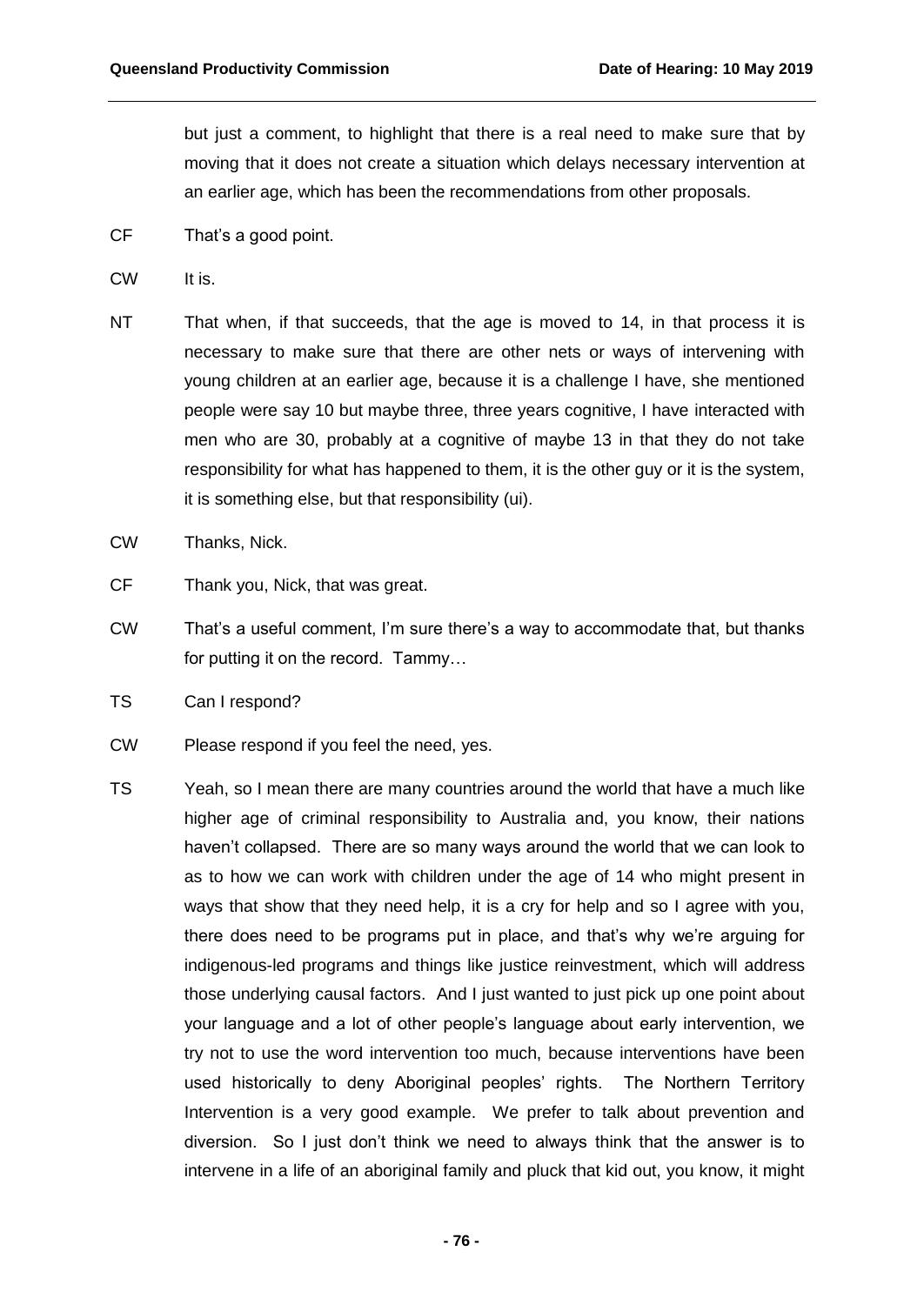be supporting the families or, you know, we need to change the way we're thinking about things so that we are supporting those families and those children with whatever issues are presenting.

- CW Tammy, thank you, strong presentation.
- TS Thank you.
- CW We appreciate you making the time and I think we'll be the better for hearing you today. Thank you very much.
- CF Thank you. Thank you, Tammy. Now we're going to change straight over.
- CW Yep, I think we are.
- CF So while Dr Hammill comes up, if people want to just quickly stand up, stretch your legs, that's fine, but please don't go away, we are going to start fairly much straight away.

## (BREAK IN RECORDING)

- CF All right, we're going to resume proceedings this afternoon. The last presentation, this is seven of seven, seventh of seven, is Dr Jan Hammill. And Dr Hammill is with the Collaboration for Alcohol Related Developmental Disorders, also known as CARDD at the University of Queensland Centre for Clinical Research. Please just remember that you can ask, we will ask questions, Commissioner Wood and I, and you can present comments after Dr Hammill's presentation and after the Commissioners have asked the questions so…
- JH Thank you, Commissioner Fredericks.
- CF …please for the purpose of the video, state your name and who, where you're from today. Thank you.
- JH Yes, I'm Dr Janet Hammill, I'm from UQ Centre for Clinical Research and where I've been for quite a few years. I would first like to pay my respects to the Juggerah and the Turrbal people and to the Brisbane Council of Elders who manage our culture today within the city, and that group of people come from many different Aboriginal and Torres Strait Islander populations across Australia. I am, I'm a descendant of an Aboriginal grandmother from the Pilliga Scrub of New South Wales and I'm a medical ethnographer. And my submission will concentrate on advocacy for those children who were exposed to alcohol before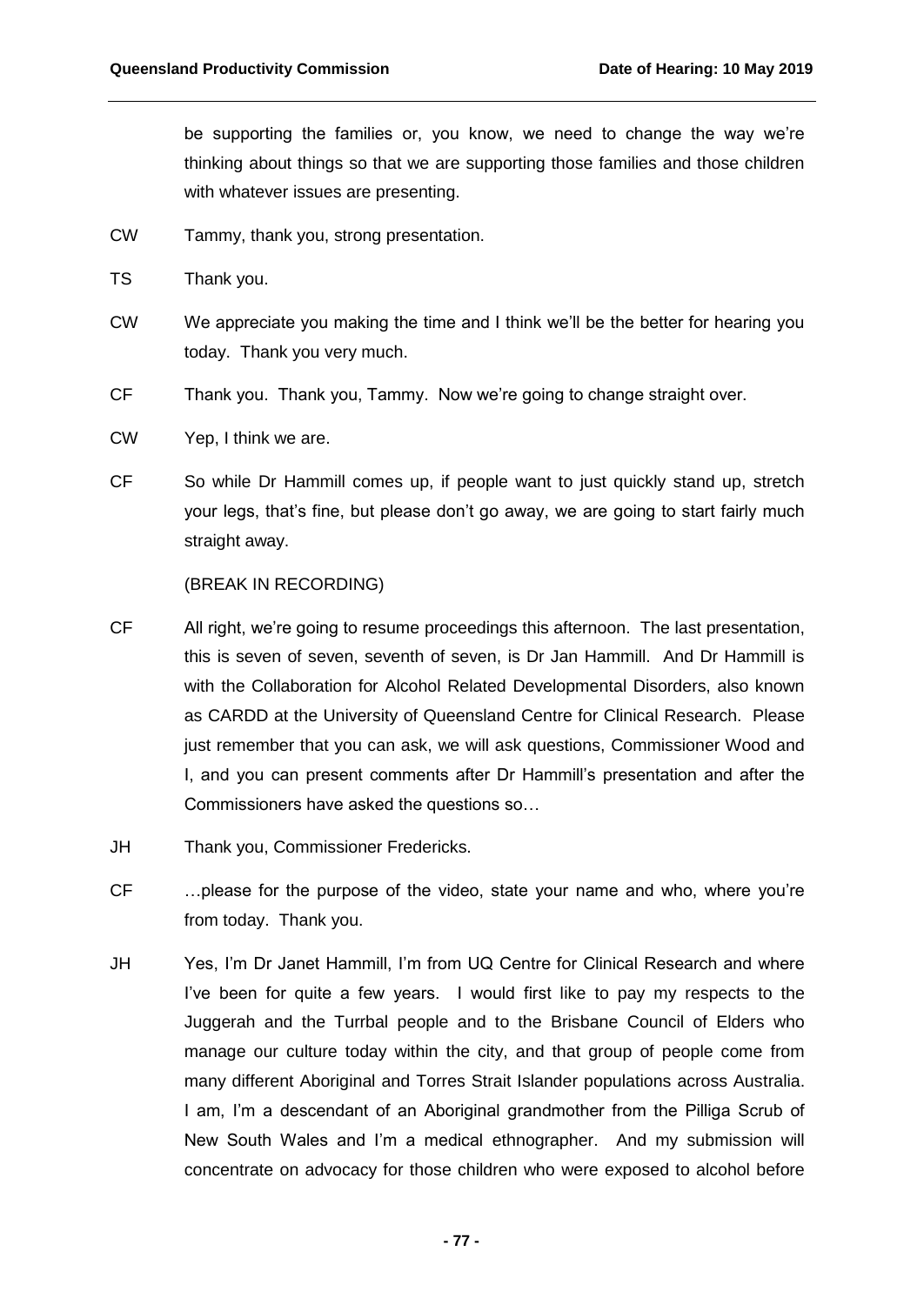birth, but, and which resulted in negative impairment and behavioural, learning problems, et cetera, their ongoing vulnerability, and then I hope we can concentrate on a plan to do something about that. But I'm not going to go right into fetal alcohol because I hear you've already had quite a few people, I know colleagues have given you the side of fetal alcohol spectrum disorder.

CF Yeah, we had someone in Cairns and we had someone in Brisbane last week.

- JH Oh right, Anne Russell in Cairns isn't it?
- CF Yeah.
- JH The Russell Family Fetal Alcohol Disorders Association, I'm the President of that and…
- CW She did a wonderful job.
- JH Yes, she's, Anne is very special.
- CW Mm.
- JH So where we're seeing the global, the, this is a global issue and we're seeing it with people in the correctional service custody, in special education services, and developmental disabilities in psychiatric care, and very, very much so in the indigenous populations where it is now intergenerational. And I can actually, you know, I have actually got friends who are grannies who have got fetal alcohol that's been unrecognised. So, and others have been misdiagnosed, they've been told that they've got, because doctors are reluctant to ask mothers about alcohol use or even dad's alcohol use, which they should be asking about, and they get other diagnoses such as autism, Asperger's, ADHD, et cetera. And they probably do have that as well, because there are 427 comorbidities associated with fetal accident spectrum disorders. And it's imperative that we intervene early with the primary disabilities, rather than after the secondaries have developed, and that's usually the case, young people have been in out of home care because of dysfunction at home, you know, they may be second or third generation fetal alcohol, and then by the time they get into custody, they're well developed into secondary disabilities and behavioural problems and they could have been through 60 or 70 placements in out of home care placements.

And we need to bear in mind too, now this is a really hot topic and you'll think that I, we need to bear in mind that people around, indigenous people around the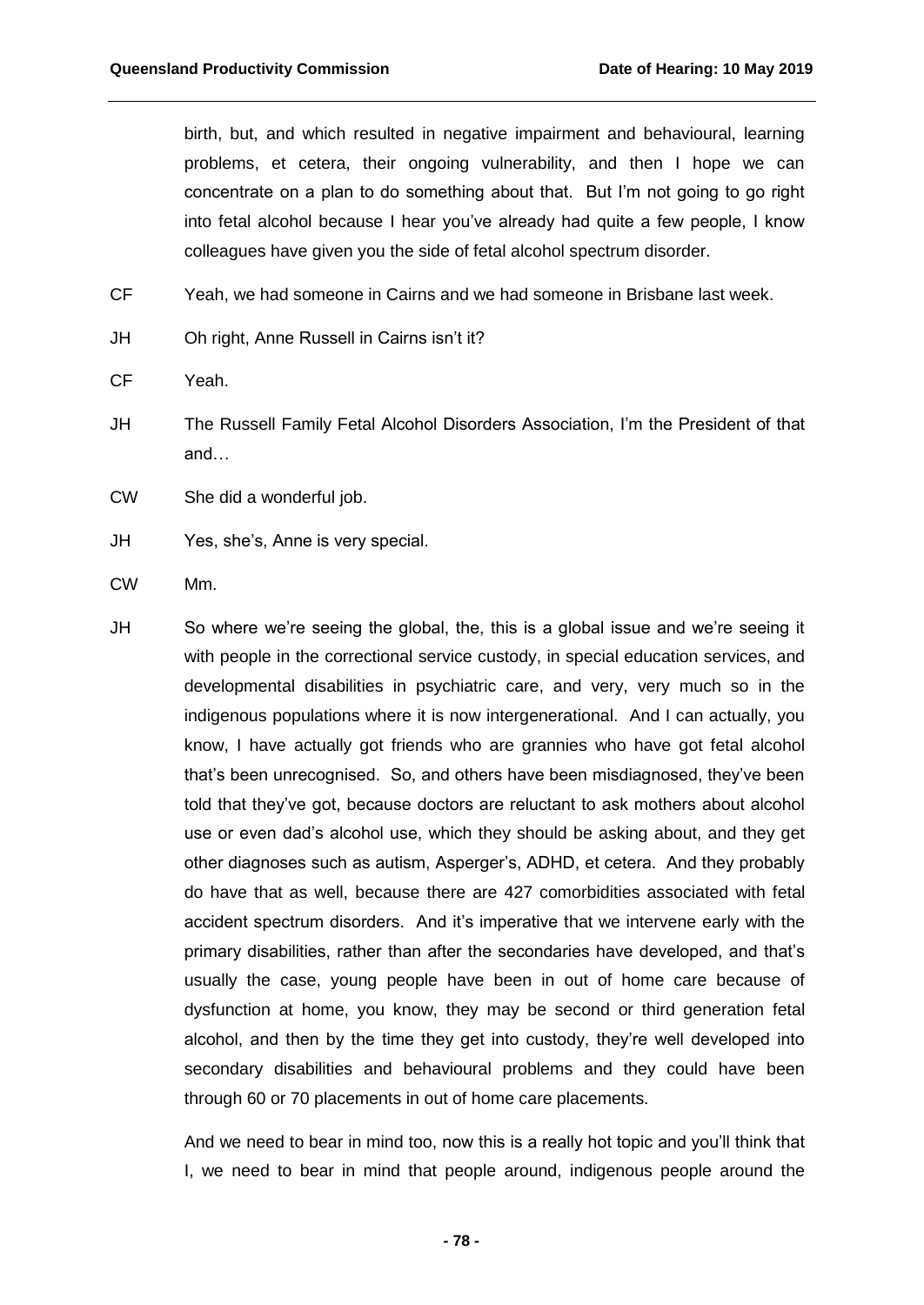world have been genetically modified because of being dispossessed of their traditional cultures and their foods, et cetera, and moved onto a western diet. That's altered their whole biology. This is something that Santos must envy with their genetically modified crops, I mean if you take somebody, there's the Developmental Origins of Health and Disease, they've got their annual conference in Melbourne this year, it's a global organisation which looks at this and we know that after the landing of the white fellas in Sydney Cove, there were only 10 per cent of the local Eora Gadigal tribes left, because they had been decimated through diseases, et cetera. And so nobody looks at this, this is my biological genocide model that I talk about profusely now and it is, it is a simple way of changing someone's entire biology. And you add to that historical trauma, historical trauma is not a psychological thing, it is a biological thing. We can actually trace it through the cells that, the actual body of the person. And so, and I've been following a cohort of children now informally for 25 years. And a couple of those, a couple of the boys became grandfathers, one at 29 and one at 31. They were both inside and unable to be even connected with their children. And that's the terrible pity. So we have got children who are being the devastated victims of the generations before them, and especially if mum or dad is inside, there is nothing that can compare to that. And my young men inside, I used to say my boys, but they're not boys anymore, so many of them are still in their early 30s, they know they can ring me anytime and reverse the charges and, and this is what happens and, you know, they'll say this is what keeps me from killing myself, I want to get out of here and I want to meet my kids again. And I want to connect with my kids. And this is so special that, but no one's been listening.

Now what, what this group have been exposed to, Lorian Hayes was the first Aboriginal woman in Australia to put fetal alcohol on the map. And that's been over several decades now. And she did a, for her Master of Applied Epidemiology, she did a birth data set at Cherbourg, looking at, and it's been used in a submission before, looking at what the pregnant women were using in that five year period from 1995 to 2000. Now this morning I, I didn't have time to download that but there was one year when every mother used cannabis on a daily basis. Now nobody's looking at what that does to the foetus. It can't be good. I think 83 per cent of the women, of these pregnant girls and women used alcohol more with smoking, and I think there were even 17 per cent were sniffing inhalants. So these are the sort of things that, you know, 1995 to now. And the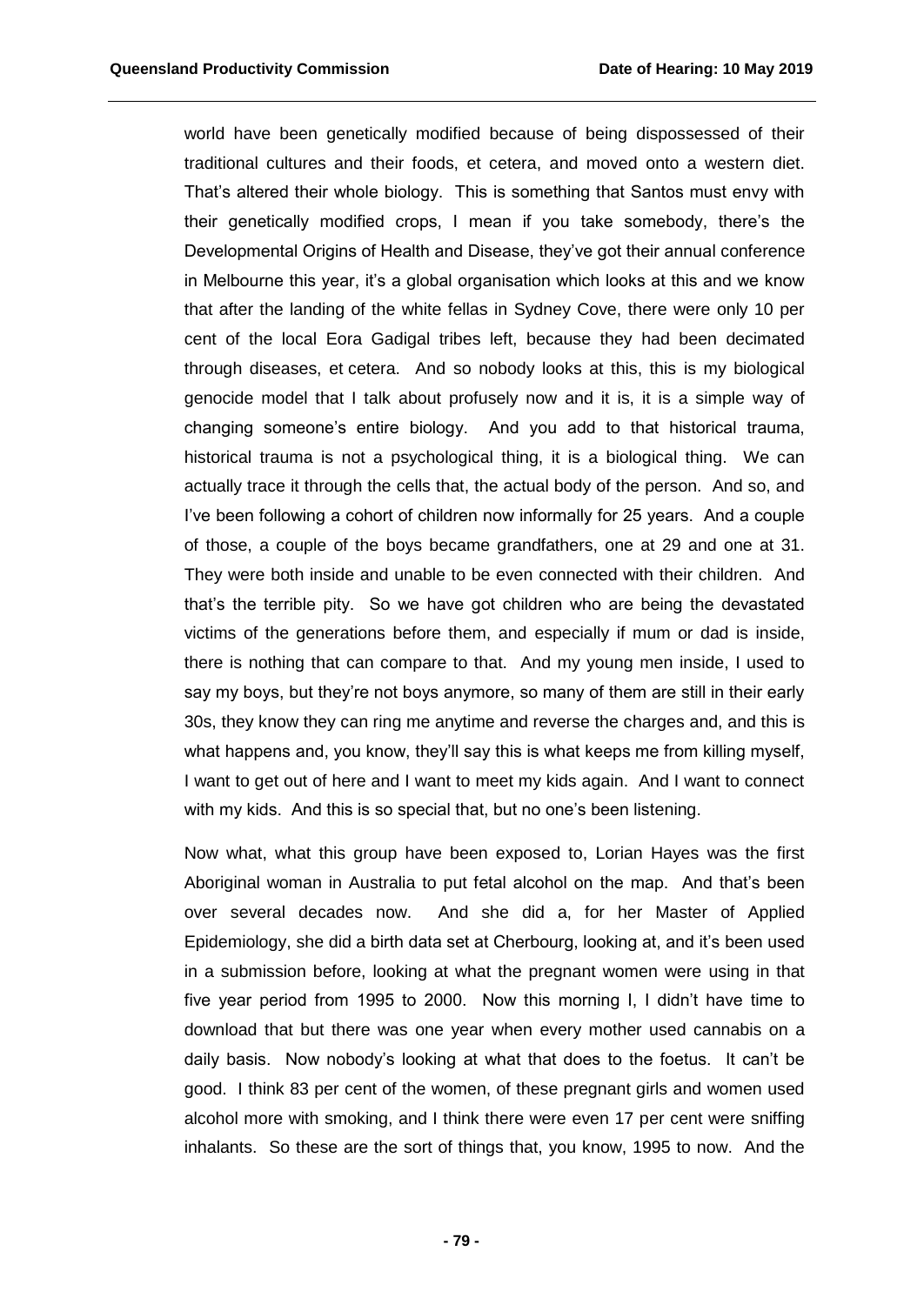fathers, because they're inside, they remain illiterate. They, there is now, I sort of say to my grandson, what do you do, like he's been, when he first went into the big house, two months in isolation and he said I, he said they took away his privileges, no television, this is what happens, and just let out into a cage to exercise, to get out of his cell, for two hours each day, and he said he did pushups on the floor and he can't read or write.

And sadly I was meeting the other day with some down the, Bundjalung grannies down the coast, and an Aboriginal psychologist who's come in from the Northern Territory, was saying how devastating the dependence on the family, on the baby economy and the girls being encouraged to have babies so that everybody can benefit from the increased economy. And that she, they'd had problems, you know, with implants because grannies and boys were encouraging the girls to remove them, which they were doing or, yeah, so, I hate bringing up the negative things but this is the reality. So the large we defined with the ABS statistics, with the highest birth rates in the country and we know that girls who have fetal alcohol can't manage their fertility. And of course we're also seeing the burden placed on the grandmothers, granny burnout is a significant problem in Aboriginal communities, grannies rearing so many children.

And this is, I'm seeing this developed in many ways, grannies who, with unrecognised cognitive impairments or who had been using heavily, such as cannabis and things like that, there are two studies now that demonstrate the cognitive impairment. One is the Kimberley indigenous cognitive assessment, which found that women over 45, 62 per cent or 63 per cent had signs of dementia. And then, and it wasn't a stringent test. Then my colleagues over at Synapse, the Acquired Brain Injury Association here in Brisbane, where I work on Tuesdays, they did the Guddi study in Cairns looking at homeless people who use the Quigley Street night shelter and it mostly men who were, are revolving in and out of prison. Their cognitive impairments were so intense, I think about 75 per cent, something like that, that the medical team led by psychiatrist Dr Paul White and others and they were doing full medicals and cognitive assessments, et cetera, they were so ill that they called the ambulance on the spot just to come and get those people, that's how sick they were.

And so I'll just talk about a couple of case histories and these are two of recidivism. And the other one who's doing well. So Jack's story, that's not his name, I wrote it and published it in the Australian Children's, the Right's News, in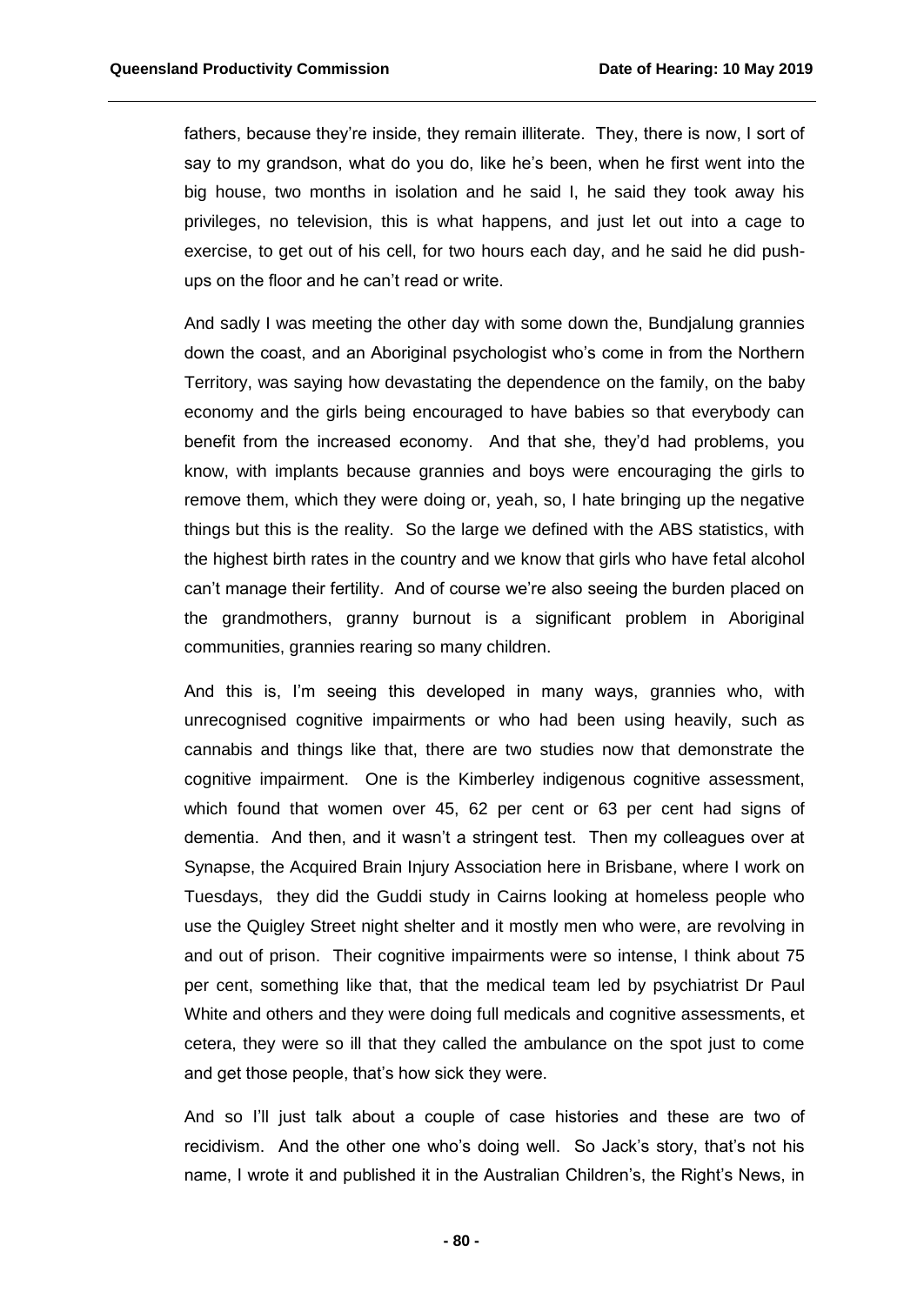2007 and Defensive Children International, trying to raise awareness of his case. It didn't do anything, he'd been abandoned at birth at three months of age, his adoptive mother died of breast cancer and his father suicided about the same time when he was eight or nine. He was sent to Darwin to a relative but he had the wanders, and I imagine if you let him out today he would wander too. And he returned to Queensland and he was incarcerated for the first time in the youth detention centre at 10 years of age, and his cognition would have been functioning at about three years. Very poor executive functioning, lacks impulse control, et cetera, and that is why people with fetal alcohol, the suicide rates amongst them are extremely high because they might drink when they shouldn't really, with the brain function that they have they shouldn't be drinking, but if they drink and the next thing they get depressed and suicide, it's just one of those sort of follow-ons.

This, my grandson, he was diagnosed with FASD at 14 and later again as an adult, with no changes in his care or offending behaviour, and even, you know, from a little bloke, he was riding in the stolen cars with the big boys, ramraiding liquor stores and things like that and one day I got a call from the police to go and get him out of one of the police stations and there was another little bloke there, he was, would have been all of eight, and his uncle had called to pick him up and then proceeded to thrash, he was drunk, this little eight year old was drunk too, and thrash him in the carpark. So, so that's Jack. He's been in and out of custody. A couple of years ago down here at the district court, the judge asked me to address the court about his condition, and then he said to the court, he said to my grandson, I think you can be, apply for parole today, given those circumstances. But when they got him back to Maryborough, they'd found other, other charges. And then since he's run up more because one day he melted down, smashed a window and so he's paying that off out of his little income, \$800 for that. He rang me one day very, very, laughing, he said there's fellows here and they're trashing the windows, wait 'til they find out that they've got to pay \$800 for each one. But anyway, he's the most beautiful young man and the quirkiest sense of humour. We just adore him. And then the other one is Lenny, not, he was another one of my kids, and he's since suicide, he grew up, this, when I pick a case history out to give to you, it's one case history out of a dysfunctional family, it's a big, you know, if I were to document it, it'd be as big as this table, that's how, and to pick out one is really difficult because Lenny, as I'm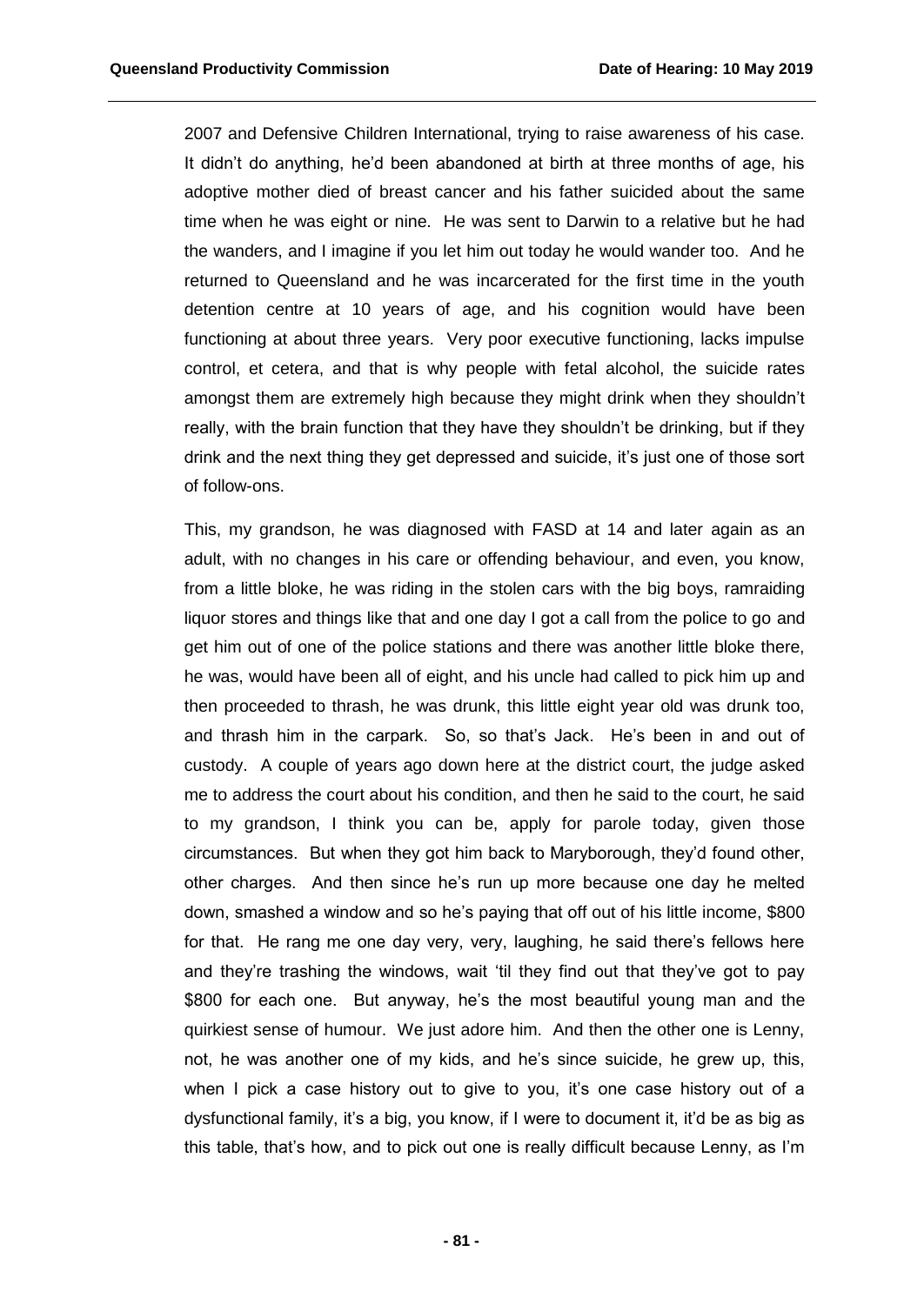just calling him for here, I've actually published his story too, he grew up deprived of food, nurture, everything, he was sent to a community with his brothers and sisters and then no one would give them any food, there was, they just wandered from house to house and they would just be sent on, go down to whoever's getting your money.

And the circumstances are so tragic that I can't tell them to you because it would identify the family. But I will say that all his siblings and cousins were suffering the same mental health problems and histories of family violence and sexual abuse at the hands of mostly uncles and others. And one night I was downtown here, I found him outside the Night Owl shop with another little boy and they were waiting for the Night Owl to throw out their expiry date sandwiches, apparently at the same time every night they do that and the kids know they can get a feed, but the point is they crave the excitement on the streets. And the biggest thing that Lenny used to say to me, he'd say slack around here hey. And, you know, that became his, sort of like every 10 seconds he had to have something going on. And I see that boredom across all the groups and that's why it is very difficult with justice reinvestment, it's got to be full-on, it's got to be recognise that these kids have got 24/7 brains. And then I said in communities I think the funniest thing, and I shouldn't be laughing about this, but I bet I can make you all laugh too, my Facebook will ping and I'll look and it's got stolen car, stolen car, and so there are all these young people standing in the street of their community with their phones taking a picture of this stolen car coming in, doing burnouts and, and wheelies and then along come the police with the lights flashing and the little tiny ones then start, as we call, pinking the cops, that means throwing stones at the police car. And, you know, it's, it breaks the boredom. But for our kids, the one who stole the car or the ones in the stolen car think that that half hour of glory, where they've got the whole community out, is worth going to jail for two years. And they'll be feeding off it in jail, telling their friends, and it will be always there in their brain how they brought some excitement to the community.

CW We've actually witnessed it.

JH Yes, that's right, and sexual abuse for the young ones, I feel has been rampant. If, in the event that they are empowered enough to follow through with court cases, they have to then front the perpetrator, but also the matriarchs. The matriarchs invariably turn up to support the perpetrator, and they'll say that the children tell lies. And it's, that's, and that's because adult politics overrule the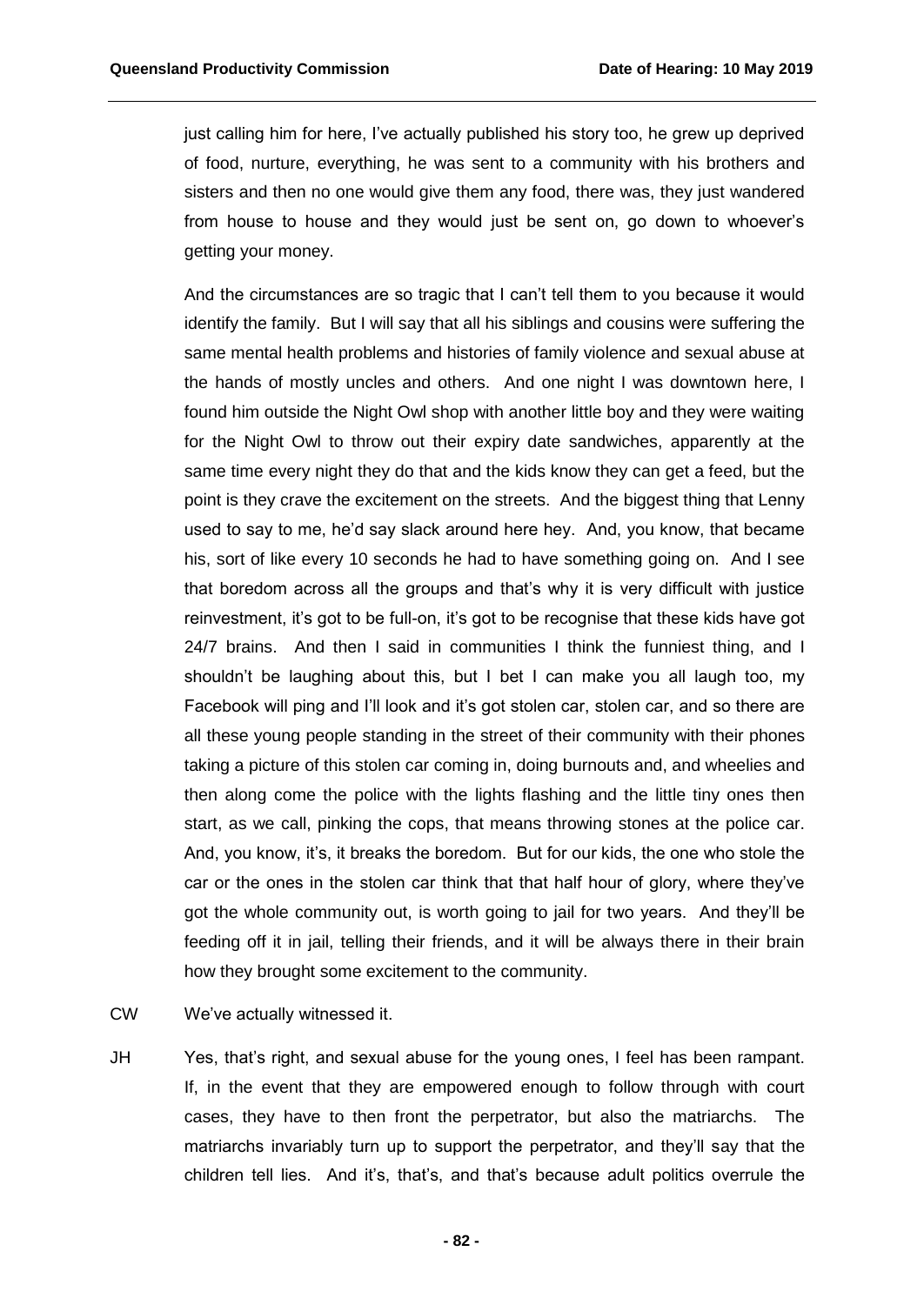rights of the child on every single occasion. So what can we do about it, I hope I've got more time. So what can we do about it. And my first thing is every child needs to know they matter. And that's not happening. When they're being taken into out of home care and choofed here and choofed there, they're not being told that they matter. And every child needs to know success. Now, you can look at a child and you'll think well how do I deal with this, but you don't have to look far to find that there's some wonderful appealing talent with that child, and that's what you've got to look at. You forget what they can't do, especially with the education system, and you enhance what they can do. And this is what we need to do like in remand, missed opportunities, you know, we need to come out very quickly, but way, way before that, we need to assess the child right at birth. One of my research colleagues, she looks at vulnerable families leading up to the birth of the baby, and so we know, we have a fair idea who the vulnerable families are, but we have to intervene very early. And there has to be money to do that.

Now I suggest that we start with economic modelling. We know that the figures Tammy mentioned for how much, \$1,445 per day to keep a child in a youth detention centre, I'm reliably told that it's about \$700,000 per annum to keep a child in youth dentition and we know, I had the figures for 2015 that to keep children in out of home care came to \$3.6 billion. Surely if we could reinvent ourselves, and at the same time, there was given a mere \$7 million over four years to deal with fetal alcohol, and it just went collectively to one research group without being thrown open to competition. So we need to, this is what I think we need to do, Cherbourg has had, it must be 25, 30 years, they've had a children's shelter, and all sorts of things fall down and nothing happens, the children's shelter is, they've got a, they had a new building put up a few years ago, it's always functioned well. Children, if there was violence at home, children were free to go and book themselves in and, and this was, what we need to do, we need to take that model and we need to build on it. We need to build whole children's hubs. Now that was what I was talking with the Bundjalung grannies last week, the grannies against removals, and then they've, we're hoping to do the same with Moree.

Now let's say in Moree, you're up there in north-western New South Wales and the grannies are so concerned because so many of the children are removed from the community, from their culture, end up down in Sydney or somewhere, you could set up a hub that's a children's shelter or residence, but all of the services,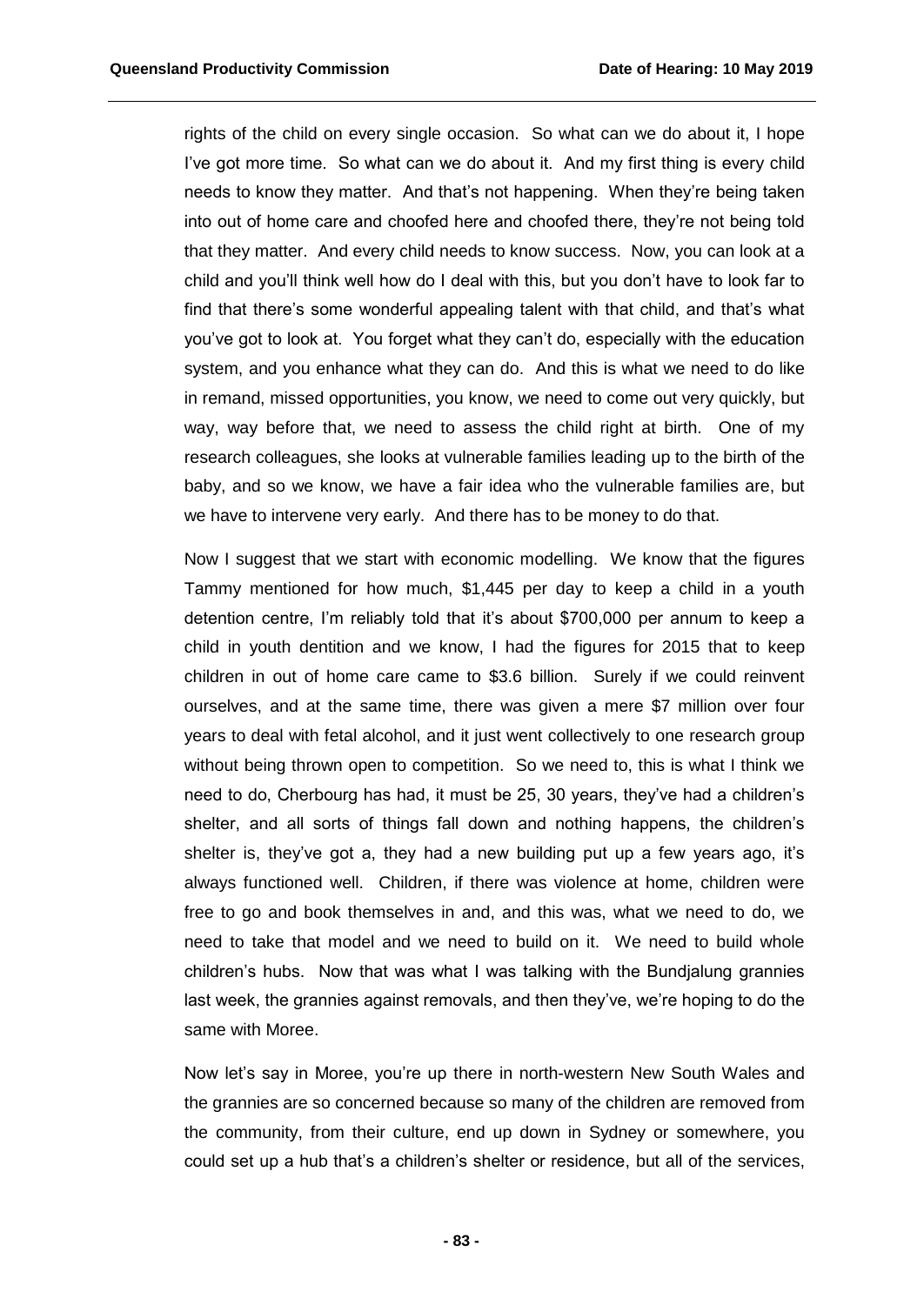the assessments, the doctors, the specialists, everybody comes there to see the child. And their child health check and assessments continue year after year with them, and to make sure that the interventions you're doing are effective. But mum, you know, and dad, if they're still drinking, there has to be rehab services for them. But they can come and visit if they're not using anything. But grandma, if she wants to come and help with the homework or reading to the children, she's welcome, she just doesn't have to worry about cooking the food or doing the laundry, all of those things, it's a stress-free environment for grandma too so that, and she knows that she can check, know the kids are okay. But also she probably could be a part of the, of the community-based association that's running that shelter or that hub. We'll call it a hub.

- CW Janet, can we give you five more minutes to finish?
- JH Yes, okay. And so monitoring the health status of the condition is very good. I just have one case history I haven't told you.
- CW Please.
- JH And this boy is the love of my life too. He was a tiny, wee little boy, little tiny head, wee little stick legs and growth-deprived, I can't see how a doctor could have looked at him and never identified just like that, 'cause he had the classic dysmorphology of the face, et cetera. And he, he had an IQ of 57, and I took him and some other boys away on an excursion once for 10 days, they had a great time, teenagers. When we got back, the president, the principal of the school had given out school letterhead to the children to write shocking letters about this boy's behaviour. So the whole community demonised him. And that is, we have to change community attitudes.

But he, whether it was because his disability was so severe, a lot of it did go over his head. Although a few years ago when he was talking to a psychologist, he's been diagnosed again as fetal alcohol syndrome, he did say that he was bullied a lot. And so I'm going, at the time I reported it to the Commissioner for Children and Young People, others, but nothing happened. And then when he was 14 he was in prison and his mum had died after a long illness. And that's been his only imprisonment, because when he was 18 he developed a relationship with his current partner and fantastic parents she had, and he started to grow. And now he's actually a normal size and they left the community and his partner's family have been wonderful, he's been to TAFE College and he's done a training course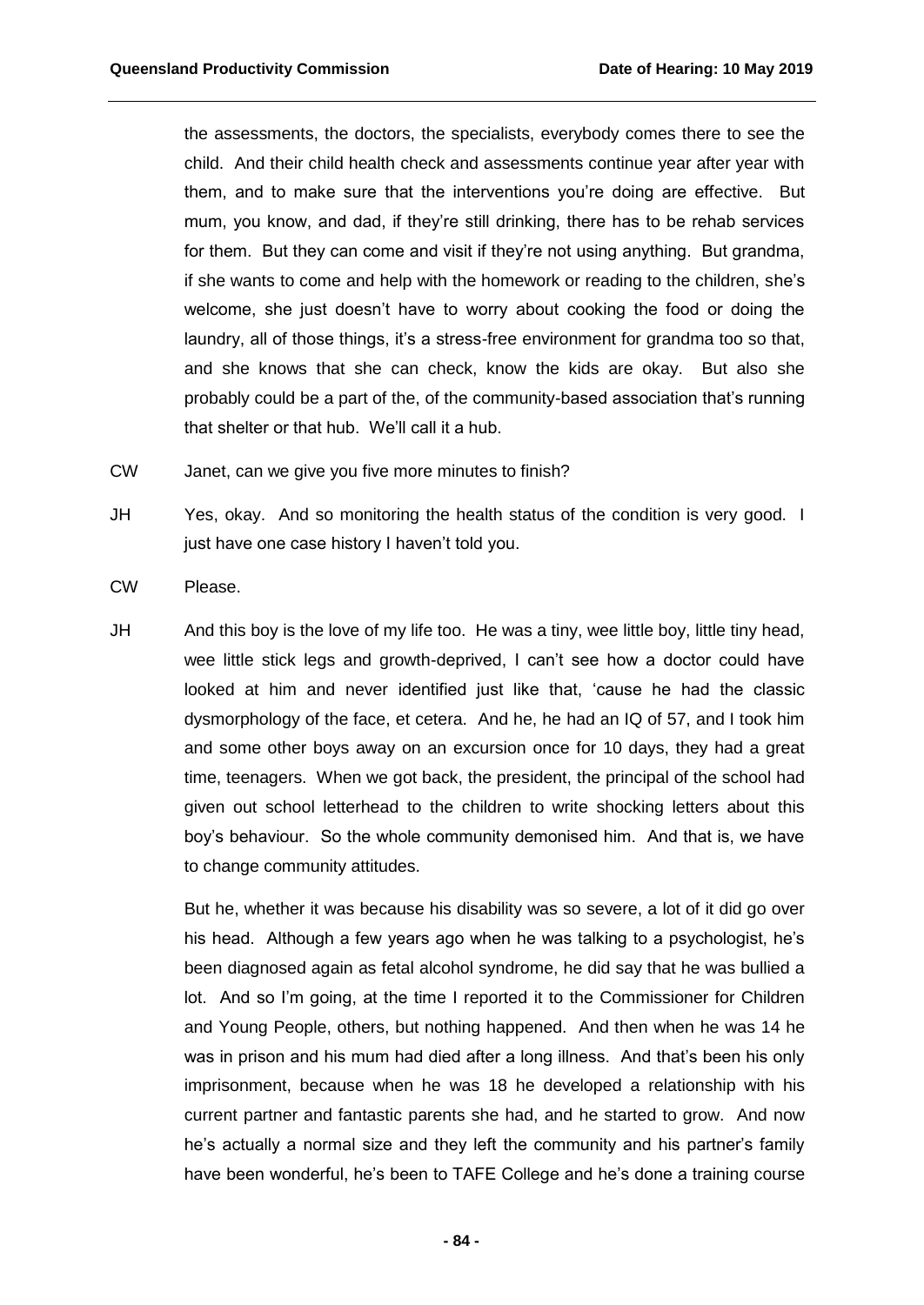in rouseabouting in the wool sheds. His father-in-law breeds kelpies so he's very much into training the kelpies and, so whenever there's shearing and sheep work going on, he's got a job. And he has two biological children, his partner didn't drink when she was pregnant, although she did use cannabis and smoke. And so this shows that just a really good family with food on the table three times a day can make a big impact. I'm really proud of that young fellow.

- CW Janet, can I bring the presentation to an end?
- JH Yes, it's finished.
- CW That's a great way to finish, with a story like that, that's encouraging. Look, thank you FASD and related issues are very confronting, we've heard a bit about it during the inquiry, and I guess there's an opportunity to do some things that improve but there also seems to be some lack of awareness and understanding in the broader medical community and then it flows onto the justice system, the issues that it brings. You've helped highlight that. Congratulations on the work, you've been doing this a while now.
- JH Yes.
- CW And we thank you for it. Bronwyn, do you have a question?
- CF Only, Jan, not only, but I'd like, you mentioned a couple of papers about the stories, the personal stories, if you can follow those up with the…
- JH Okay.
- CF …links or the articles as PDFs for Commissioner Wood, myself and the QPC team, that would be good and we can make a link to where people might find them if they want to read them because you made comment in your presentation.
- JH Okay.
- CF That last story was quite powerful in terms of how a loving, supportive environment can support people in terms of around recidivism issues, and I'm wondering if, you know, if people don't have that, how that possibly could be created, particularly as people would grow and not be children anymore, they become into their adult years but, you know, what kind of strategies could help people that may have FASD or cognitive impairment of some kind, you know, post-release?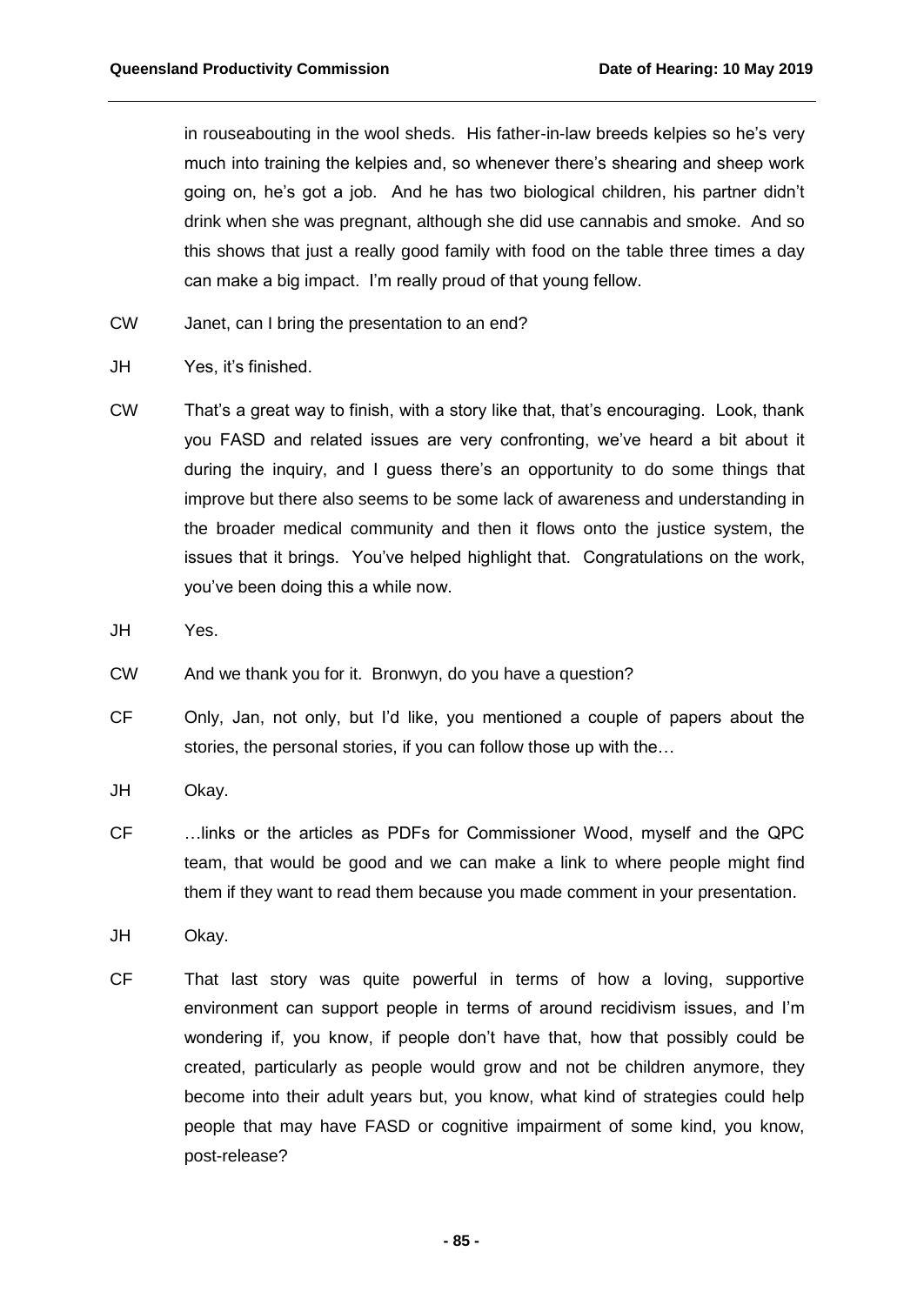- JH I think it's just support, support, support. And I was thinking when I was sitting there, listening to Tammy, thinking we really should be sending in some of those supporters, some volunteers or other organisations who could go in and sit with the child in court, like sometimes, you know, I'll get a phone call from a granny who's not in Brisbane who'll say please, you know, my grandson's appearing in the children's court, do you mind going down, just letting him know that we're caring about him, because they can't get down. And I think that says a lot, if we can have people. And also, why can't those sort of people also go into the youth detention centre and move around in it. Like one day I went out there to visit and they'll only bring the kids to the visitor centre, you can't go in and, you know how when you're standing up there in the visitor centre and you can see the buildings which house them below, and I could hear a racket going on and the warden said to me, we'll be, this was Lenny who suicided, they said we'll bring him when he recovers, he's having him a meltdown and I could hear him trying to belt a door down or something. And I said, you know, he's got fetal alcohol, he said, and the warden said to me no, all the Aboriginal kids are like that. And I'm sort of thinking to myself well, you know, they, it's not that they didn't know, there was something wrong.
- CW No.

CF Oh Janet, yeah, thank you. Thank you for the presentation.

- JH Thanks. Thank you.
- CW Comments from the floor? Would anyone care to make a comment on Janet's presentation? Janet, it sounds like, it was a lovely way to finish and look, I just want to thank you for the work you've done, the presentation you've done...
- JH Thanks.
- CW …and the efforts you've made and your, you know, your family involvement, it's, there are not enough people like you out there, thank you. That brings to a close the Brisbane hearings. That's the end of our formal hearing process in Brisbane and in other places. Our next task is to release the final report to government on the  $1<sup>st</sup>$  of August and it will then be available to the general public no later than six months after that with the government's response.
- CF If people are in the audience today, if something in the hearing today or if people